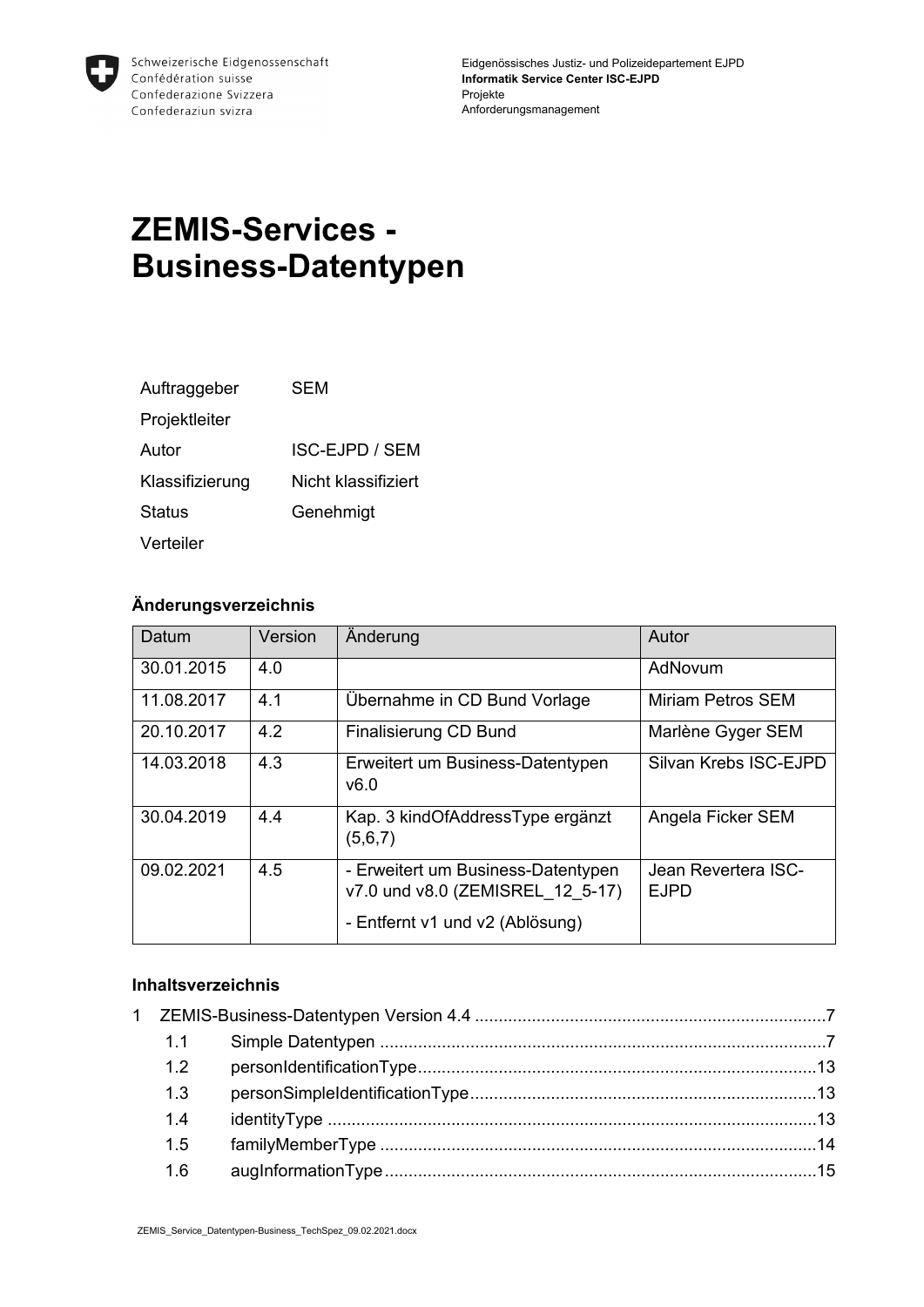| 1.7  |  |
|------|--|
| 1.8  |  |
| 1.9  |  |
| 1.10 |  |
| 1.11 |  |
| 1.12 |  |
| 1.13 |  |
| 1.14 |  |
| 1.15 |  |
| 1.16 |  |
| 1.17 |  |
| 1.18 |  |
| 1.19 |  |
| 1.20 |  |
| 1.21 |  |
| 1.22 |  |
| 1.23 |  |
| 1.24 |  |
| 1.25 |  |
| 1.26 |  |
| 1.27 |  |
| 1.28 |  |
| 1.29 |  |
| 1.30 |  |
| 1.31 |  |
| 1.32 |  |
| 1.33 |  |
| 1.34 |  |
| 1.35 |  |
| 1.36 |  |
| 1.37 |  |
| 1.38 |  |
| 1.39 |  |
| 1.40 |  |
| 1.41 |  |
|      |  |
| 2.1  |  |
| 2.2  |  |
| 2.3  |  |
| 2.4  |  |
| 2.5  |  |
| 2.6  |  |
| 2.7  |  |

 $\overline{2}$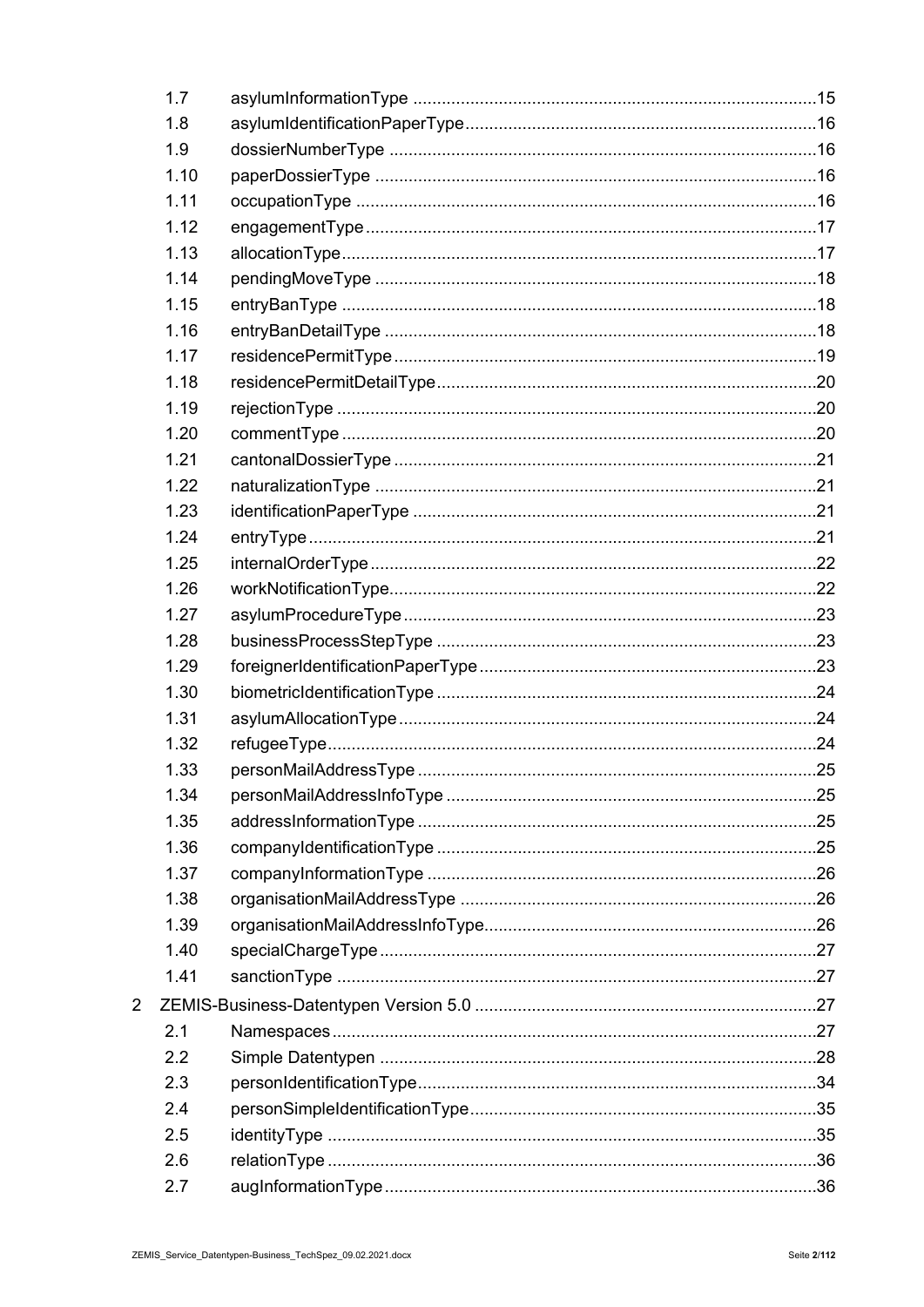| 2.8  |  |
|------|--|
| 2.9  |  |
| 2.10 |  |
| 2.11 |  |
| 2.12 |  |
| 2.13 |  |
| 2.14 |  |
| 2.15 |  |
| 2.16 |  |
| 2.17 |  |
| 2.18 |  |
| 2.19 |  |
| 2.20 |  |
| 2.21 |  |
| 2.22 |  |
| 2.23 |  |
| 2.24 |  |
| 2.25 |  |
| 2.26 |  |
| 2.27 |  |
| 2.28 |  |
| 2.29 |  |
| 2.30 |  |
| 2.31 |  |
| 2.32 |  |
| 2.33 |  |
| 2.34 |  |
| 2.35 |  |
| 2.36 |  |
| 2.37 |  |
| 2.38 |  |
| 2.39 |  |
|      |  |
| 3.1  |  |
| 3.2  |  |
| 3.3  |  |
| 3.4  |  |
| 3.5  |  |
| 3.6  |  |
| 3.7  |  |
| 3.8  |  |
| 3.9  |  |
| 3.10 |  |

 $\overline{3}$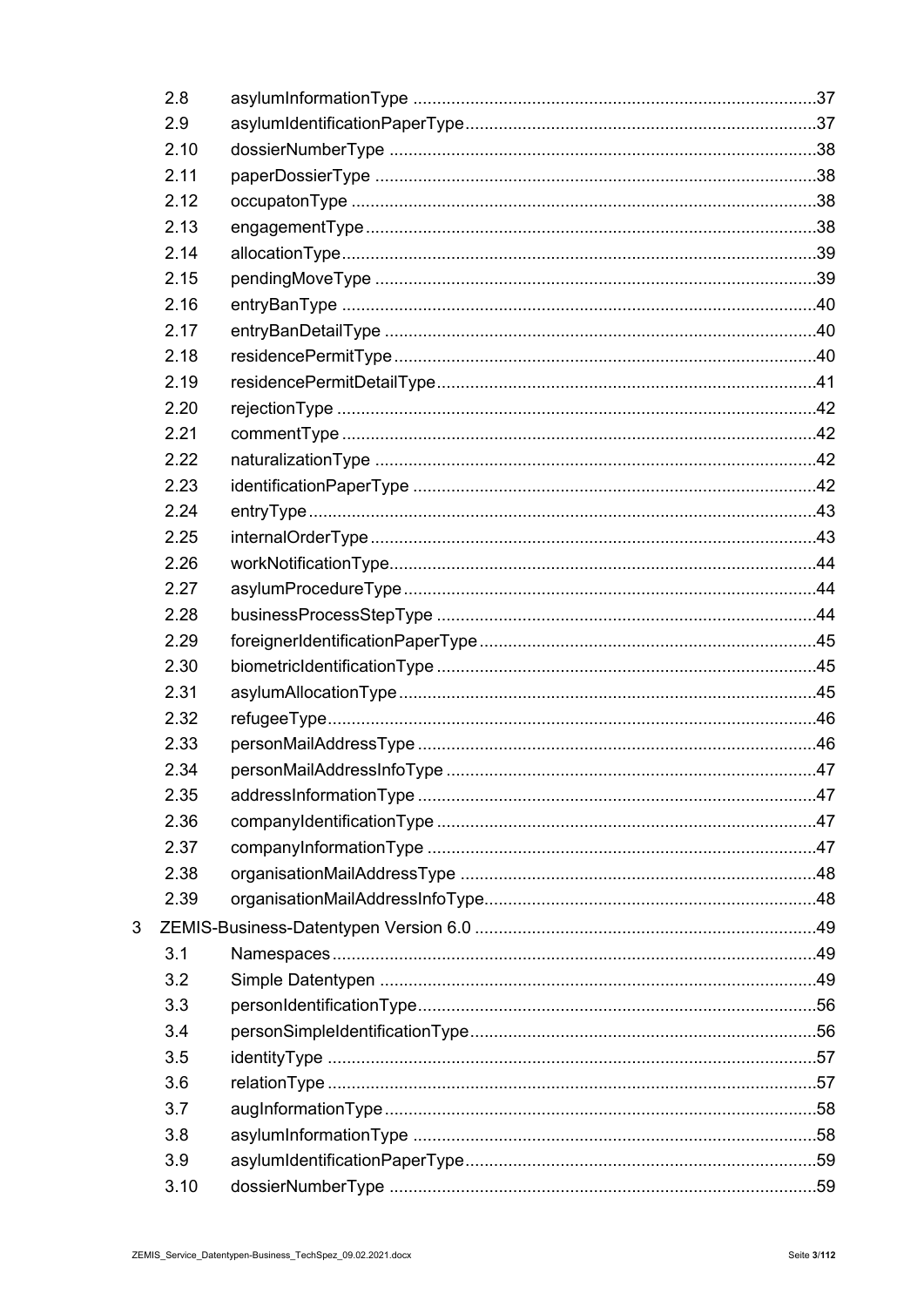| 3.11 |  |
|------|--|
| 3.12 |  |
| 3.13 |  |
| 3.14 |  |
| 3.15 |  |
| 3.16 |  |
| 3.17 |  |
| 3.18 |  |
| 3.19 |  |
| 3.20 |  |
| 3.21 |  |
| 3.22 |  |
| 3.23 |  |
| 3.24 |  |
| 3.25 |  |
| 3.26 |  |
| 3.27 |  |
| 3.28 |  |
| 3.29 |  |
| 3.30 |  |
| 3.31 |  |
| 3.32 |  |
| 3.33 |  |
| 3.34 |  |
| 3.35 |  |
| 3.36 |  |
| 3.37 |  |
| 3.38 |  |
| 3.39 |  |
|      |  |
| 4.1  |  |
| 4.2  |  |
| 4.3  |  |
| 4.4  |  |
| 4.5  |  |
| 4.6  |  |
| 4.7  |  |
| 4.8  |  |
| 4.9  |  |
| 4.10 |  |
| 4.11 |  |
| 4.12 |  |
| 4.13 |  |

 $\overline{4}$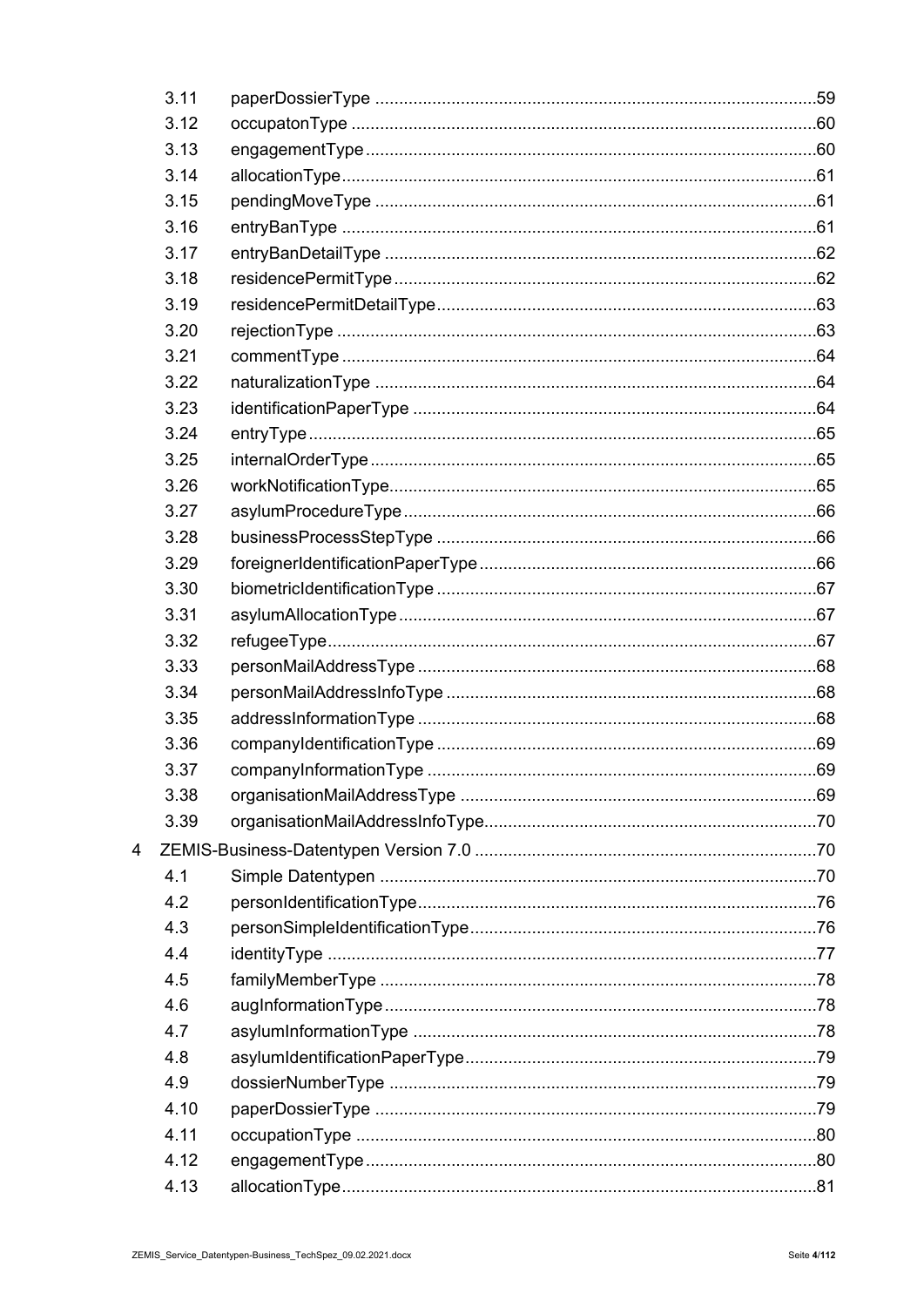| 4.14 |  |
|------|--|
| 4.15 |  |
| 4.16 |  |
| 4.17 |  |
| 4.18 |  |
| 4.19 |  |
| 4.20 |  |
| 4.21 |  |
| 4.22 |  |
| 4.23 |  |
| 4.24 |  |
| 4.25 |  |
| 4.26 |  |
| 4.27 |  |
| 4.28 |  |
| 4.29 |  |
| 4.30 |  |
| 4.31 |  |
| 4.32 |  |
| 4.33 |  |
| 4.34 |  |
| 4.35 |  |
| 4.36 |  |
| 4.37 |  |
| 4.38 |  |
| 4.39 |  |
| 4.40 |  |
| 4.41 |  |
|      |  |
| 5.1  |  |
| 5.2  |  |
| 5.3  |  |
| 5.4  |  |
| 5.5  |  |
| 5.6  |  |
| 5.7  |  |
| 5.8  |  |
| 5.9  |  |
| 5.10 |  |
| 5.11 |  |
| 5.12 |  |
| 5.13 |  |
| 5.14 |  |

 $\overline{5}$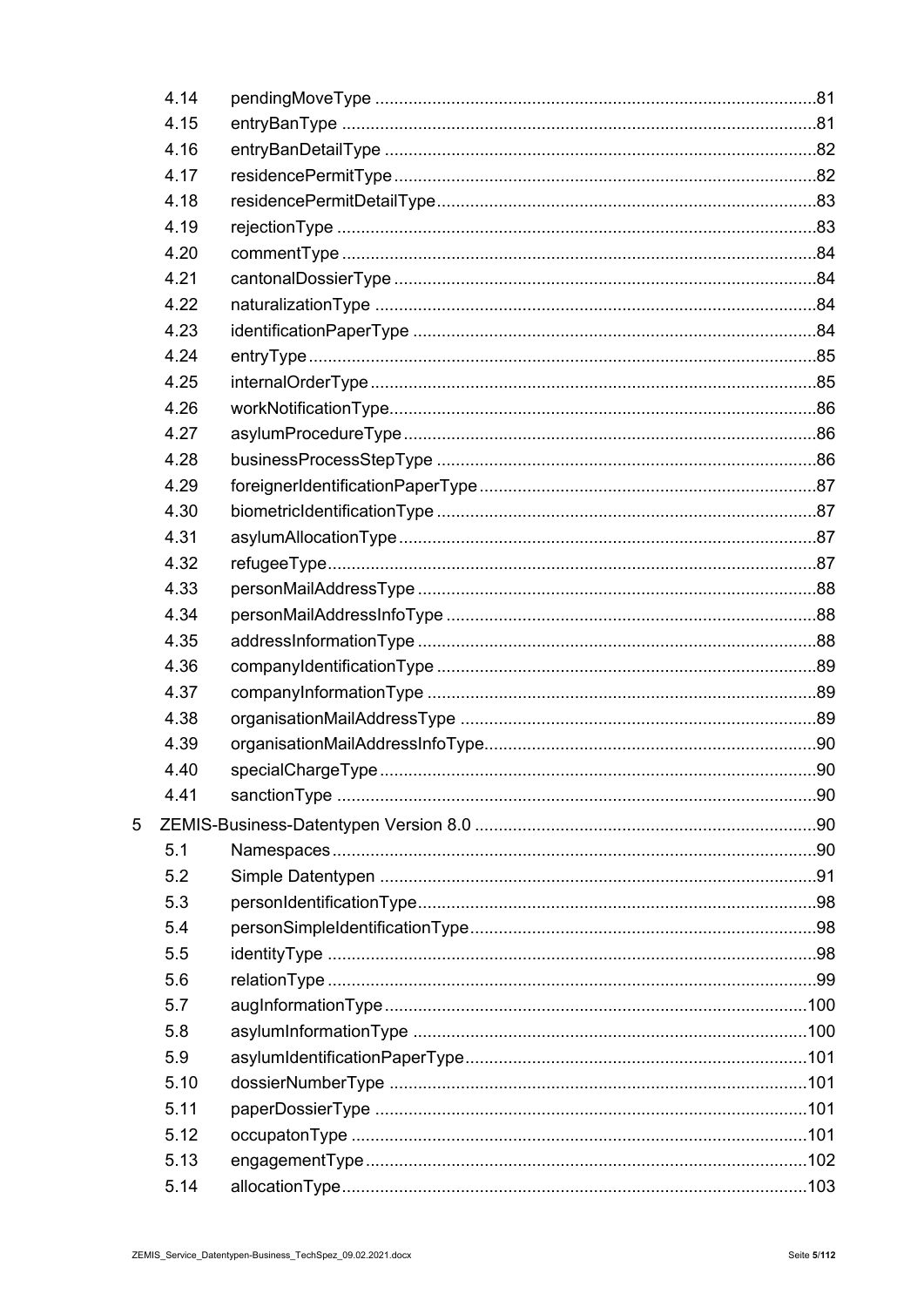| 5.15 |  |
|------|--|
| 5.16 |  |
| 5.17 |  |
| 5.18 |  |
| 5.19 |  |
| 5.20 |  |
| 5.21 |  |
| 5.22 |  |
| 5.23 |  |
| 5.24 |  |
| 5.25 |  |
| 5.26 |  |
| 5.27 |  |
| 5.28 |  |
| 5.29 |  |
| 5.30 |  |
| 5.31 |  |
| 5.32 |  |
| 5.33 |  |
| 5.34 |  |
| 5.35 |  |
| 5.36 |  |
| 5.37 |  |
| 5.38 |  |
| 5.39 |  |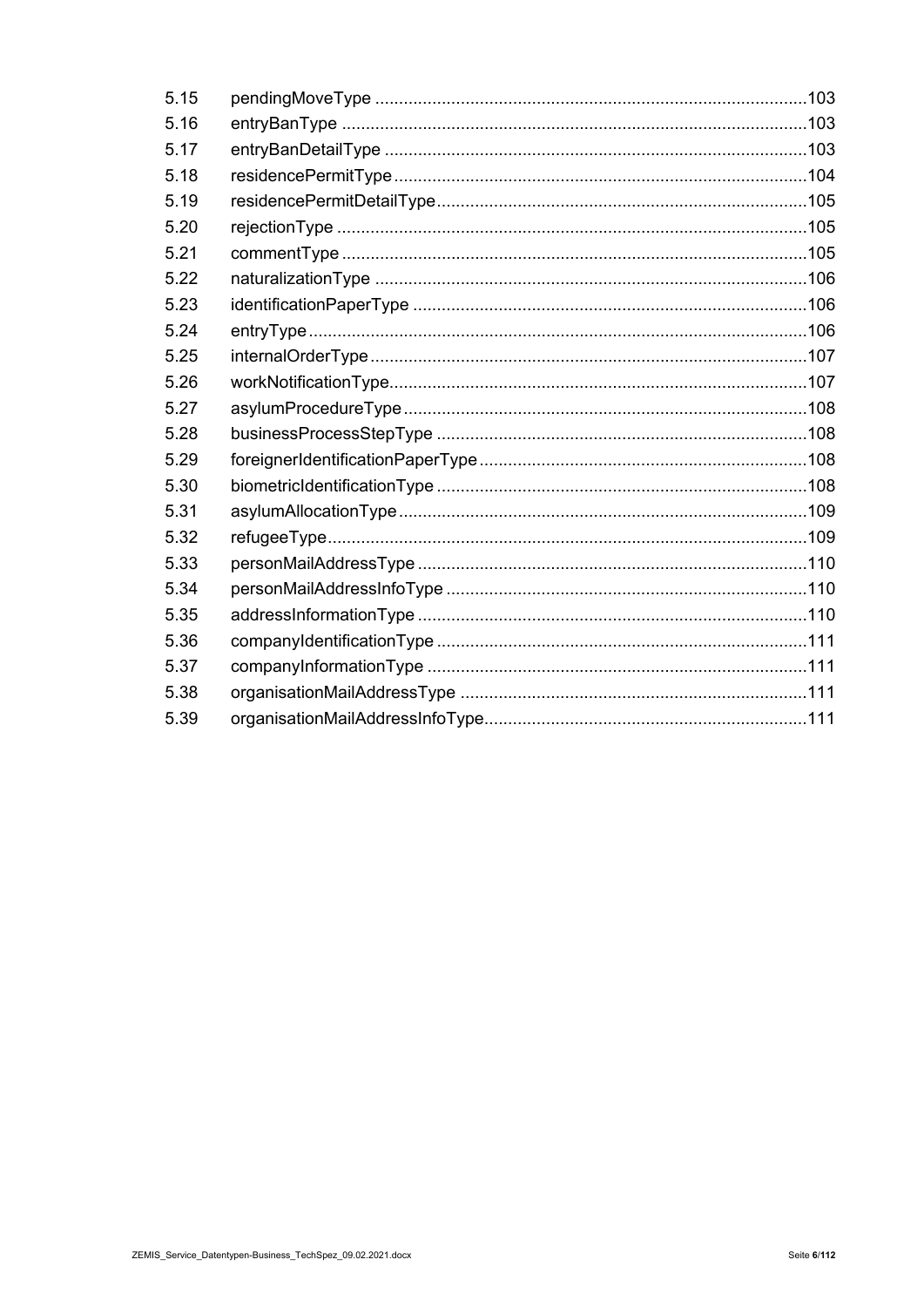# **1 ZEMIS-Business-Datentypen Version 4.4**

Definition von ZEMIS-Business-Datentypen

Datei: zemis\_BusinessTypes\_v4\_4.xsd

Namespace: http://ejpd.admin.ch/bfm/zemis/business/types/v4

Verwendet von: Personsearch-Service V5

#### **1.1 Simple Datentypen**

| Name                                 | Beschreibung                                                                                                         | Datentyp                  | Länge          | Format/Werte                                                                                                                                                                                                                                                             |
|--------------------------------------|----------------------------------------------------------------------------------------------------------------------|---------------------------|----------------|--------------------------------------------------------------------------------------------------------------------------------------------------------------------------------------------------------------------------------------------------------------------------|
| zemisNumberType                      | ZEMIS-Nummer formatiert, in-<br>klusive Prüfziffer                                                                   | xs:string                 | 11             | $\overline{d[1,9]} \cdot \overline{d}$                                                                                                                                                                                                                                   |
| zemisNumberSim-<br>pleType           | ZEMIS-Nummer ohne Prüfziffer                                                                                         | xs:int                    | 9              | Range: 1 - 999'999'999                                                                                                                                                                                                                                                   |
| identityNumberType                   | Identitäts-Nummer                                                                                                    | xs:int                    | 12             | Range: 1 -<br>999'999'999'999                                                                                                                                                                                                                                            |
| auperNumberType                      | <b>AUPER-Nummer</b>                                                                                                  | xs:int                    | 9              | Range: 1 - 999'999'999                                                                                                                                                                                                                                                   |
| zarNumberType                        | ZAR-Nummer, inklusive<br>Prüfziffer                                                                                  | xs:string                 | 10             | $\overline{d\{1,8\}l}$ . $\overline{d}$                                                                                                                                                                                                                                  |
| zarDossierNumber-<br><b>Type</b>     | EPOS-Nummer (BFA-Dossi-<br>ernummer)                                                                                 | xs:int                    | $\overline{7}$ | Range: 1 - 9'999'999                                                                                                                                                                                                                                                     |
| engagementNum-<br>berType            | <b>Engagement Nummer</b>                                                                                             | xs:int                    | 12             | Range: 1 -<br>999'999'999'999                                                                                                                                                                                                                                            |
| userIdType                           | Benutzer-ID                                                                                                          | xs:int                    | 12             | Range: 1 -<br>999'999'999'999                                                                                                                                                                                                                                            |
| cantonalRefer-<br>enceNumberType     | Kantonale Referenz-Nummer                                                                                            | xs:string                 | 11             |                                                                                                                                                                                                                                                                          |
| municipalityRefer-<br>enceNumberType | Gemeinde Referenz-Nummer                                                                                             | xs:string                 | 11             |                                                                                                                                                                                                                                                                          |
| familyNumberType                     | Familiennummer. Mitglieder der<br>gleichen Familie haben die glei-<br>che Familiennummer.                            | xs:int                    | 8              | Range: 1 - 99'999'999                                                                                                                                                                                                                                                    |
| companyIdType                        | Betriebs-ID, inklusive Prüfziffer                                                                                    | xs:string                 | 10             | $\overline{d{1,8}}\ldots$                                                                                                                                                                                                                                                |
| cantonalAlloca-<br>tionAccountIdType | Kantonale Kontingente-ID                                                                                             | xs:int                    | 12             | Range: 1 -<br>999'999'999'999                                                                                                                                                                                                                                            |
| nationalAlloca-<br>tionAccountIdType | Nationale Kontingente-ID                                                                                             | xs:int                    | 12             | Range: 1 -<br>999'999'999'999                                                                                                                                                                                                                                            |
| nDossierNumber-<br><b>Type</b>       | <b>ZEMIS N-Dossier-Nummer</b>                                                                                        | xs:string                 | 8              | $N\ldotp 1,7$                                                                                                                                                                                                                                                            |
| kindOfIdentityType                   | Die möglichen Identitäten die<br>eine Person haben kann<br>Die Daten stammend aus der<br>Ref-Entität, Identitätsart' | xs:int (enu-<br>meration) | $\overline{2}$ | $0 =$ Hauptidentität<br>$1 =$ Alias-Name<br>2 = Name nach Angabe<br>3 = Name nach Reisedo-<br>kument<br>$4 =$ Name nach Zivil-<br>standsregister<br>$10 =$ Ledigenname<br>11 = Namensänderung<br>12 = frühere Heirat<br>13 = abweichende Daten<br>14 = falsche Identität |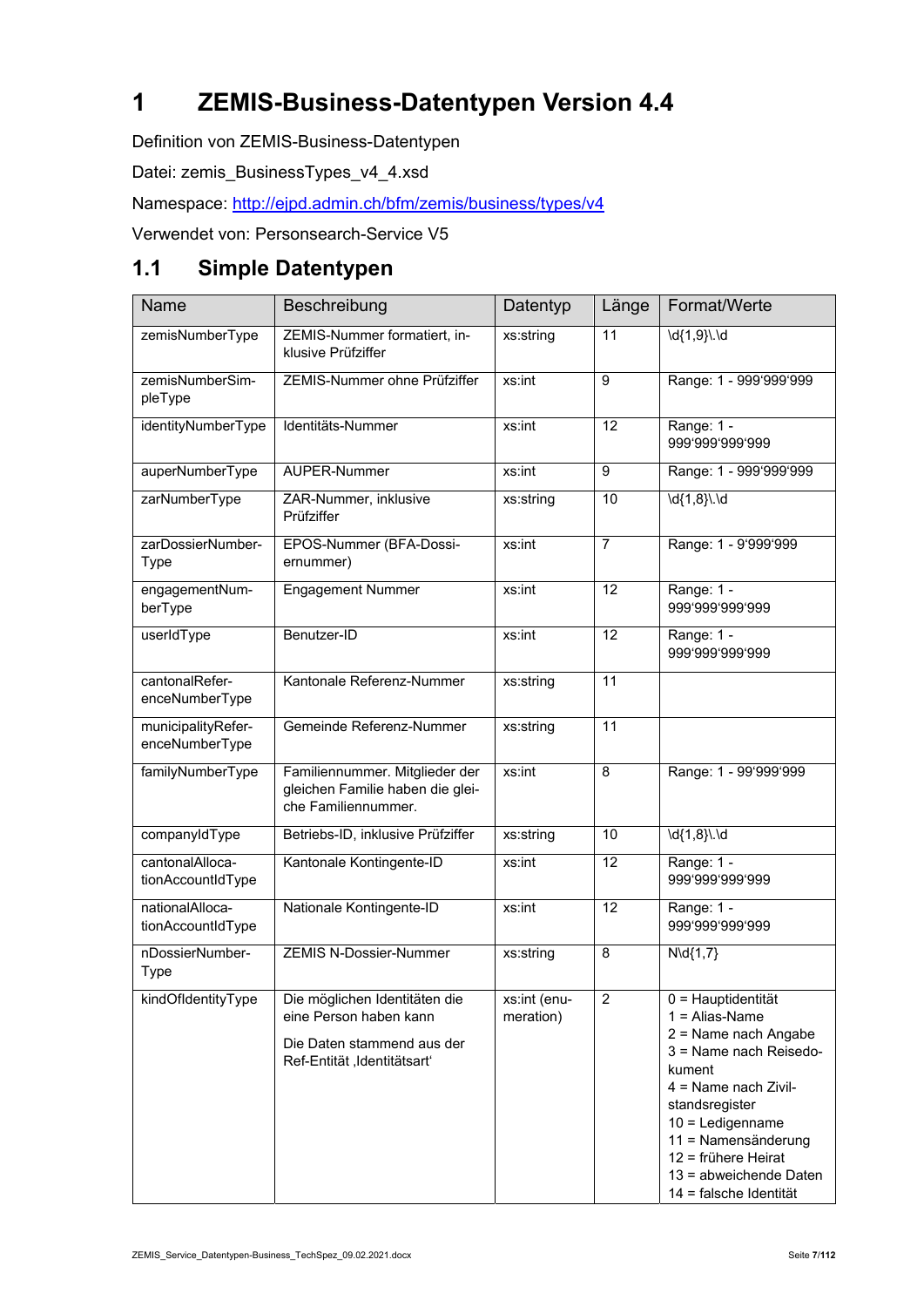| Name                               | Beschreibung                                                                                                                                            | Datentyp                        | Länge          | Format/Werte                                                                                                                                                                                                                                         |
|------------------------------------|---------------------------------------------------------------------------------------------------------------------------------------------------------|---------------------------------|----------------|------------------------------------------------------------------------------------------------------------------------------------------------------------------------------------------------------------------------------------------------------|
|                                    |                                                                                                                                                         |                                 |                | 15 = Name Ersterfassung<br>16 = Künstlername<br>17 = Erfassungsfehler<br>18 = Frühere Staatsan-<br>gehörigkeit<br>19 = falsche Identität<br>$96 =$ Adoption<br>97 = Übertragung AHV-<br>Nummer<br>98 = Datenverschmel-<br>zung<br>99 = andere Gründe |
| kindOfIdentification-<br>Type      | Art der Identifikation<br>Die Daten stammen aus der<br>Ref-Entität, Identifikationsart'                                                                 | xs:int (enu-<br>meration)       | $\overline{2}$ | $0 =$ Angabe<br>$1 =$ Reisedokument<br>2 = Zivilstandsregister                                                                                                                                                                                       |
| maritalStatusType                  | <b>Zivilstand einer Person</b><br>Die Daten stammen aus der<br>Ref-Entität, Zivilstand'                                                                 | xs:int (enu-<br>meration)       | $\overline{2}$ | $1 =$ Ledig<br>2 = Verheiratet<br>3 = Verwitwet<br>$4 =$ Geschieden<br>$9 =$ Unbekannt<br>10 = In eingetragener<br>Partnerschaft<br>11 = Gerichtlich aufge-<br>löste Partnerschaft<br>12 = Durch Tod aufge-<br>löste Partnerschaft                   |
| maritalStatusAuxil-<br>iaryType    | Zivilstand-Zusatz Code. Enthal-<br>ten die rechtlich nicht anerkann-<br>ten Zivilstände.<br>Die Daten stammen aus der<br>Ref-Entität, Zivilstandzusatz' | xs:int (enu-<br>meration)       | 1              | $5 =$ getrennt<br>6 = religiös getraut<br>$7$ = verheiratet nach<br><b>Brauch</b><br>8 = Konkubinat                                                                                                                                                  |
| addressCatego-<br>ryType           | Adresskategorie<br>Die Daten stammen aus der<br>Ref-Entität, Adresskategorie'                                                                           | xs:int (enu-<br>meration)       | 1              | $0 =$ Inlandadresse<br>$1 =$ Auslandadresse<br>2 = Gruppenunterkunft<br>(Zentrum)                                                                                                                                                                    |
| kindOfAddressType                  | Adressart<br>Die Daten stammen aus der<br>Ref-Entität, Adressart'                                                                                       | xs:int (enu-<br>meration)       | $\mathbf{1}$   | $0 =$ Wohnadresse<br>$2$ = Rechtsvertreter<br>3 = Zustell- /Korrespon-<br>dezadresse<br>$4$ = Fürsorgeadresse<br>5 = Verschmelzung<br>$6$ = Zustelladresse BüG<br>7 = Rechtsvertreter BüG                                                            |
| occupationPosition-<br><b>Type</b> | Stellung im Beruf<br>Die Daten stammen aus der<br>Ref-Entität, Stellung im Beruf                                                                        | xs:string<br>(enumera-<br>tion) | $\mathbf{1}$   | 1 = Selbständig Erwer-<br>bende (Inhaber, Eigentü-<br>mer, Pächter)<br>$2 =$ Direktor<br>$3 = \ddot{\cup}$ brige                                                                                                                                     |
| changOfDomicile-<br>CodeType       | Wohnortswechselcode<br>Die Daten stammen aus der<br>Ref-Entität, Wohnortwechsel-<br>code <sup>'</sup>                                                   | xs:int (enu-<br>meration)       | 2              | 11 = Zuzug vom Ausland<br>$12 = Zuzug$ vom Inland<br>13 = Zuzug vom Ausland<br>automatisiert<br>$14 = \text{Gebut}$<br>15 = Reaktivierung<br>$16$ = Korrektur<br>21 = Wegzug ins Ausland<br>22 = Wegzug in andere                                    |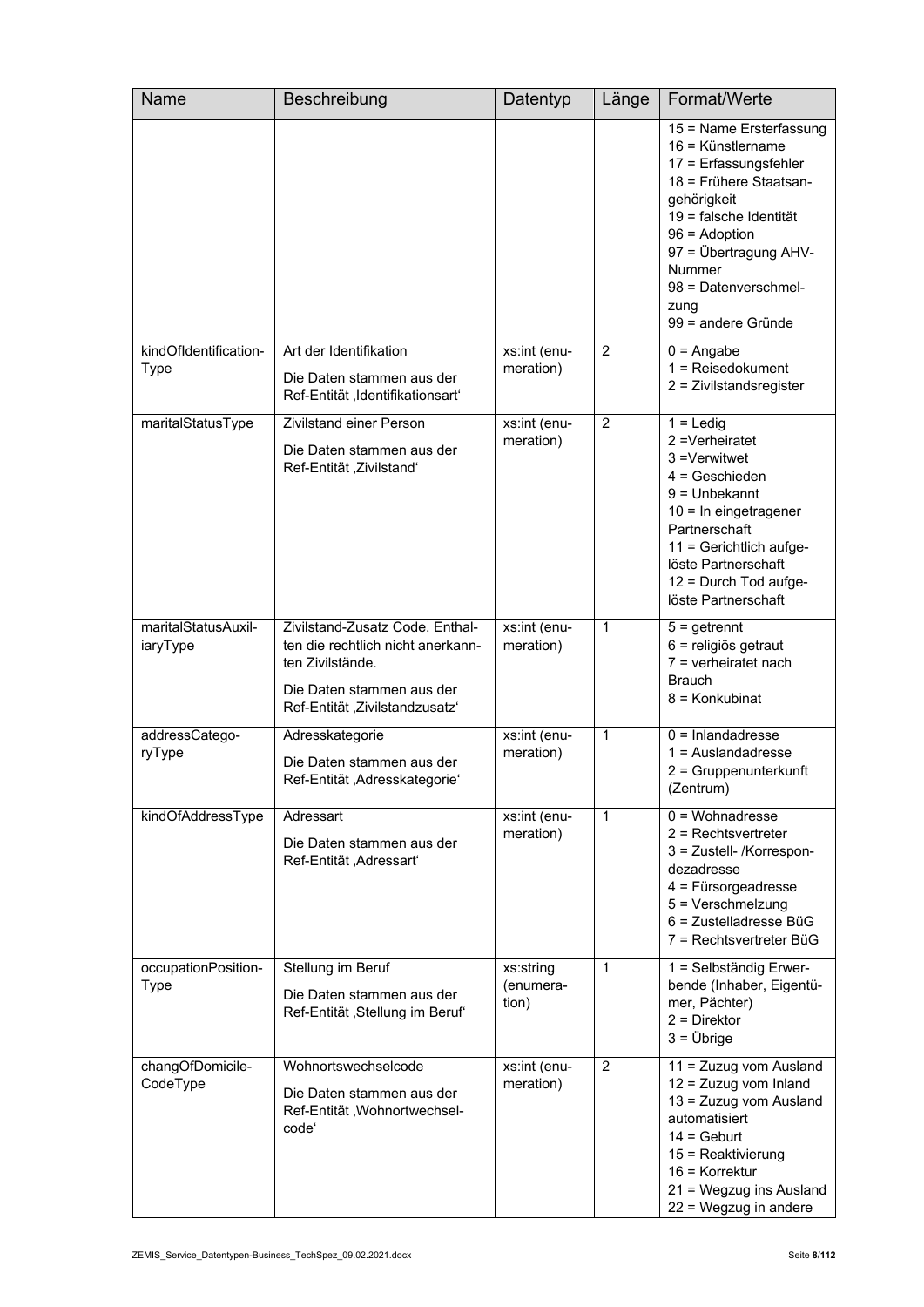| Name                             | Beschreibung                                                                                     | Datentyp                        | Länge | Format/Werte                                                                                                                                                                                                                                                                                                                  |
|----------------------------------|--------------------------------------------------------------------------------------------------|---------------------------------|-------|-------------------------------------------------------------------------------------------------------------------------------------------------------------------------------------------------------------------------------------------------------------------------------------------------------------------------------|
|                                  |                                                                                                  |                                 |       | Gemeinde, gleicher Kan-<br>ton<br>23 = Wegzug in anderen<br>Kanton<br>24 = Wegzug unbekannt<br>wohin / ohne Abmeldung<br>25 = Wegzug ohne per-<br>sönliche Abmeldung<br>26 = Wegzug ins Ausland<br>automatisiert<br>31 = Unbekannt aus Da-<br>tenkonversion<br>32 = Unbekannt aus<br>ZAR2-Datenübernahme                      |
| residencePer-<br>mitCategoryType | AuG-Aufenthaltskategorie<br>Die Daten stammen aus der<br>Ref-Entität, Ausländerkategorie<br>AuGʻ | xs:string<br>(enumera-<br>tion) | 1     | $\overline{A}$ = Saisonniers<br>$B =$ Jahresaufenthalter<br>$C =$ Niederlasser<br>G = Grenzgänger<br>I = Erwerbstätige<br>Fam.Angehörige In-<br>tern.Organisationen<br>$L = Kurzaufenthalter$<br>M = Meldepflichtige Kurz-<br>aufenthalter                                                                                    |
| statusType                       | <b>Status des Gesuchs</b><br>Die Daten stammen aus der<br>Ref-Entität, Verarbeitungsstatus'      | xs:int (enu-<br>meration)       | 2     | $1 =$ Erteilt<br>$2 =$ Geregelt<br>$3$ = Korrigiert<br>$4 =$ Gelöscht<br>$5 =$ Abgelehnt<br>6 = Geändert/verlängert<br>$7 = \ddot{U}$ bersteuert<br>8 = Übersteuerte Daten<br>verarbeitet<br>$9 = \ddot{\cup}$ bersteuerung auf-<br>gehoben<br>10 = Rückgesteuert<br>$11 = Widerrufen$<br>$12$ = Ausgereist<br>$13 = Pendent$ |
| kindOfAdmission-<br><b>Type</b>  | Art der Zulassung<br>Die Daten stammen aus der<br>Ref-Entität, Zulassung Nach'                   | xs:string<br>(enumera-<br>tion) | 1     | $-1 =$ Unbekannt<br>$1 = VEP$<br>$2 = EFTA$<br>$3 = VZAE(BVO)$                                                                                                                                                                                                                                                                |
| kindOfPermitType                 | Bewilligungsart<br>Die Daten stammen aus der<br>Ref-Entität, Auswahl der Bewilli-<br>gungsart'   | xs:int (enu-<br>meration)       | 1     | $-1 =$ Unbekannt<br>$1 = EU$<br>$2 = EFTA$<br>$3 = VZAE(BVO)$                                                                                                                                                                                                                                                                 |
| kindOfApprov-<br>alType          | Zustimmart<br>Die Daten stammen aus der<br>Ref-Entität, Zustimmungsartikel'                      | xs:string<br>(enumera-<br>tion) | 1     | $B =$ Zustimmung bis ap-<br>provalDate. Nach diesem<br>Zeitpunkt ist der Fall er-<br>neut zur Zustimmung zu<br>unterbreiten.<br>C = NL-Bewilligung kann<br>sofort erteilt werden<br>(wenn ohne Datum) oder<br>kann am approvalDate<br>erteilt werden.                                                                         |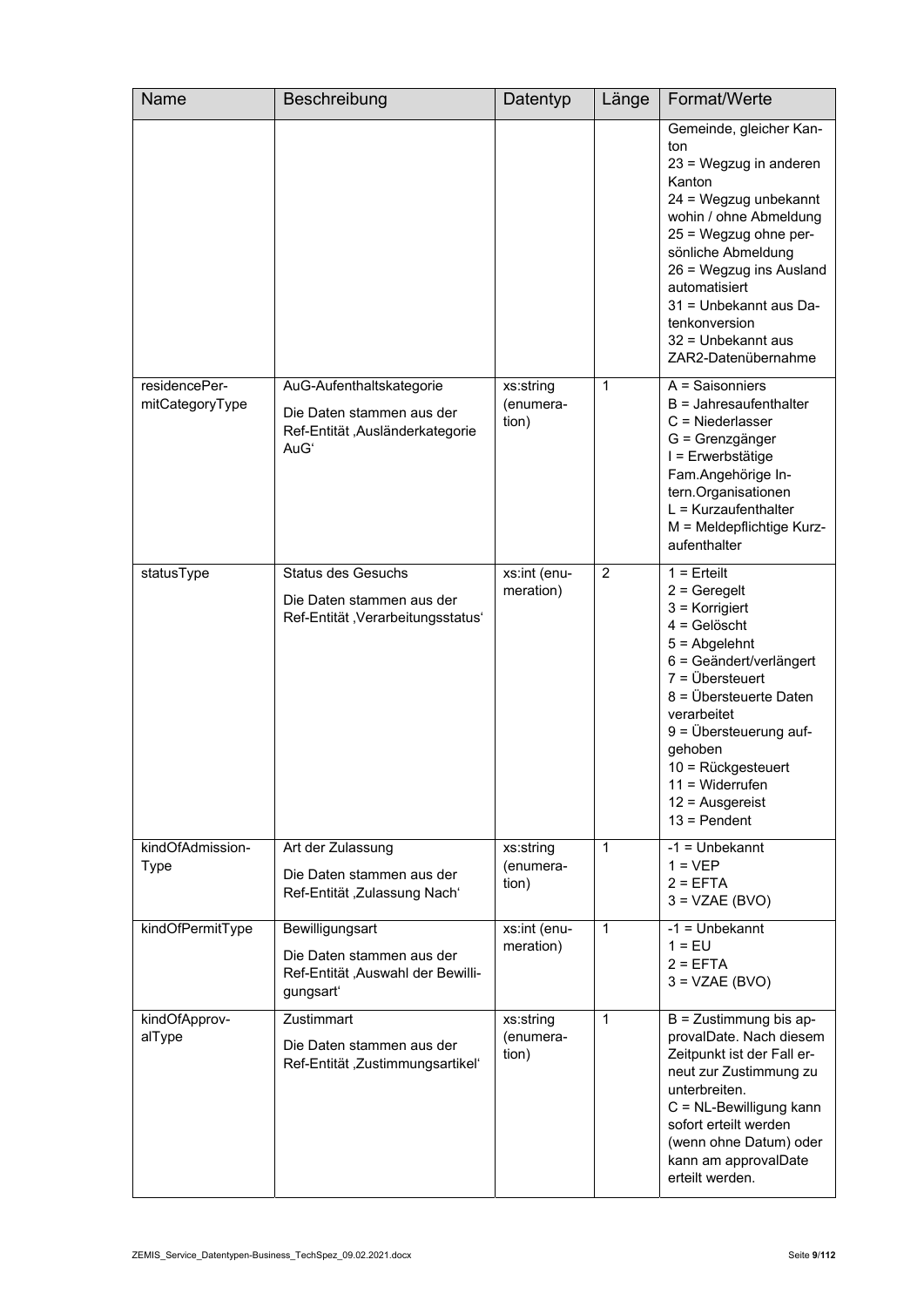| Name                               | Beschreibung                                                                                                                                                                                                                                                                                            | Datentyp                        | Länge          | Format/Werte                                                                                                                                                                                                                                                                                                                                                                                                                                                                                                                                                                                                                                                                                                                                                                                                                                                                                                                                                                                                                                                    |
|------------------------------------|---------------------------------------------------------------------------------------------------------------------------------------------------------------------------------------------------------------------------------------------------------------------------------------------------------|---------------------------------|----------------|-----------------------------------------------------------------------------------------------------------------------------------------------------------------------------------------------------------------------------------------------------------------------------------------------------------------------------------------------------------------------------------------------------------------------------------------------------------------------------------------------------------------------------------------------------------------------------------------------------------------------------------------------------------------------------------------------------------------------------------------------------------------------------------------------------------------------------------------------------------------------------------------------------------------------------------------------------------------------------------------------------------------------------------------------------------------|
| decisionStatusType                 | Entscheidungs-Status                                                                                                                                                                                                                                                                                    | xs:int (enu-<br>meration)       | $\mathbf{1}$   | $0 =$ positiv<br>$1 =$ negativ<br>$2 =$ annulliert                                                                                                                                                                                                                                                                                                                                                                                                                                                                                                                                                                                                                                                                                                                                                                                                                                                                                                                                                                                                              |
| genderCodeType                     | Geschlecht einer Person (nach<br>ISO-5218 Standard)<br>Die Daten stammen aus der<br>Ref-Entität, Geschlecht'                                                                                                                                                                                            | xs:int (enu-<br>meration)       | $\mathbf{1}$   | $0 =$ Unbekannt<br>$1 =$ Männlich<br>$2 =$ Weiblich<br>$9 =$ Undefiniert                                                                                                                                                                                                                                                                                                                                                                                                                                                                                                                                                                                                                                                                                                                                                                                                                                                                                                                                                                                        |
| kindOfOrderType                    | Art der AuG-Verfügung                                                                                                                                                                                                                                                                                   | xs:string<br>(enumera-<br>tion) | $\overline{2}$ | EV = Einverständnis<br>KW = Kantonswechsel<br>SA = Stellenantritt<br>$SW =$ Berufs- und Stel-<br>lenwechsel                                                                                                                                                                                                                                                                                                                                                                                                                                                                                                                                                                                                                                                                                                                                                                                                                                                                                                                                                     |
| kindOfIdentification-<br>PaperType | Art des Ausweisdokumentes<br>(auch Reisedokument). Es han-<br>delts sich hier nicht um die<br>durch die CH ausgestellten Aus-<br>weise, sondern um die (auslän-<br>dischen) Ausweise, welche<br>durch den Ausländer vorgelegt<br>werden.<br>Die Daten stammen aus der<br>Ref-Entität, Ausweisschriften' | xs:int (enu-<br>meration)       | 2              | $1 = Pass$<br>$2$ = Passersatz<br>3 = Diplomatenpass<br>$4 =$ Dienstpass<br>$5 =$ Spezialpass<br>$6$ = Fremdenpass<br>7 = im Pass des Ehegat-<br>ten<br>8 = im Pass des Vaters<br>$9 = im Pass der Mutter$<br>10 = Identitätskarte<br>11 = Reiseausweis (von<br>einem Drittland)<br>12 = Kinderausweis<br>13 = Laissez-passer<br>$14 =$ Seemannsbuch<br>$15 = Heimatschein$<br>16 = Konsulatsbestäti-<br>gung<br>17 = Identitätsausweis<br>$18$ = Personalausweis<br>19 = Pass für Ausländer<br>20 = Reiseausweis (CH,<br>Abk. 28.07.1951)<br>21 = Identitätsausweis für<br>schrift.Ausl.(CH)<br>22 = Pass für Ausländer<br>(CH)<br>$23 =$ Taufschein<br>24 = Militärausweis<br>25 = Führerschein<br>26 = Internationaler Füh-<br>rerausweis<br>27 = Studentenausweis<br>28 = Zivilregisterauszug<br>29 = Nationalitätenaus-<br>weis<br>30 = Interner Pass<br>$31 =$ Wählerkarte<br>32 = Familienbüchlein<br>$33$ = Berufsausweis<br>34 = Sozialversiche-<br>rungsausweis<br>35 = Schuldokument<br>36 = Eidesstattliche Er-<br>klärung<br>37 = andere Dokumente |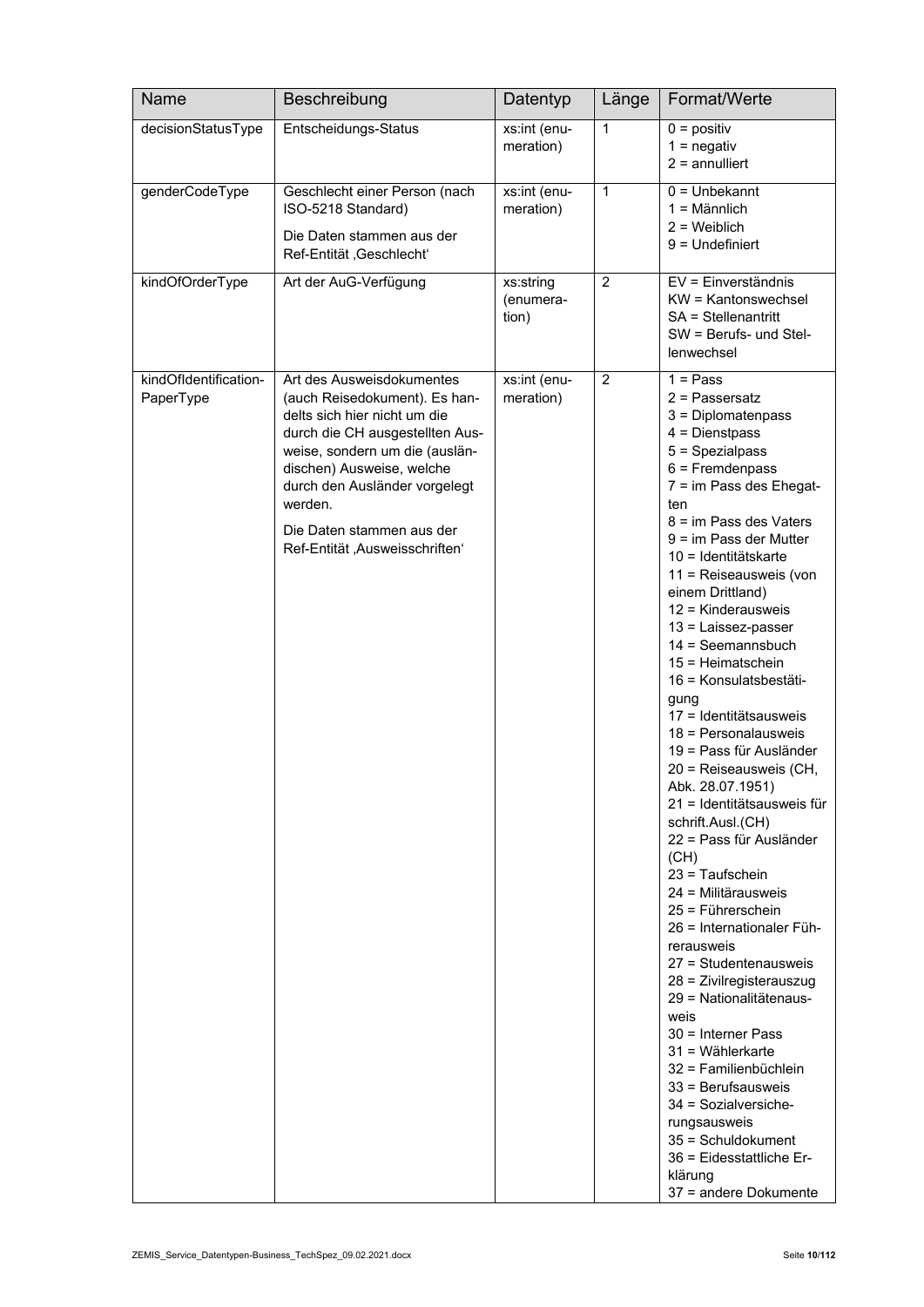| <b>Name</b>                    | Beschreibung                                                                                                                                       | Datentyp                        | Länge          | Format/Werte                                                                                                                                                                                                                                                                                                                                                                                                                                                                       |
|--------------------------------|----------------------------------------------------------------------------------------------------------------------------------------------------|---------------------------------|----------------|------------------------------------------------------------------------------------------------------------------------------------------------------------------------------------------------------------------------------------------------------------------------------------------------------------------------------------------------------------------------------------------------------------------------------------------------------------------------------------|
|                                |                                                                                                                                                    |                                 |                | 50 = Parteiausweis<br>51 = Flüchtlingsausweis<br>/-pass<br>52 = Geburtsschein<br>$53$ = Eheschein<br>54 = Aufenthaltstitel in<br>Drittstaat<br>55 = Ausländerausweis<br>56 = Militärbüchlein<br>57 = Bestätigung über<br>den Verlust des Auswei-<br>ses<br>96 = Keine Identitätspap.<br>an der ES abgegeben<br>$97$ = schriftenlos<br>98 = vorläufig keine<br>Schriften hinterlegt<br>99 = braucht keine<br>Schriften zu hinterlegen                                               |
| deliveryCodeType               | Zustellcode<br>Die Daten stammen aus der<br>Ref-Entität, Zustellungʻ                                                                               | xs:string<br>(enumera-<br>tion) | 1              | $A =$ Auslandadresse<br>B = Betrieb (Arbeitgeber)<br>$I = Inlanda$ dresse<br>$V = V$ ertretung CH<br>(Schweizer Botschaft,<br>Konsulat im Ausland)                                                                                                                                                                                                                                                                                                                                 |
| kindOfEntryType                | Art der Einreise<br>Die Daten stammen aus der<br>Ref-Entität , Typ Bewilligungsein-<br>bezugʻ                                                      | xs:string<br>(enumera-<br>tion) | $\overline{c}$ | ZU = Zusicherung der<br>Aufenthaltsbewilligung<br>EB = Ermächtigung zur<br>Visumserteilung                                                                                                                                                                                                                                                                                                                                                                                         |
| kindOfCanton-<br>alDossierType | Art der kantonalen Referenz<br>Die Daten stammen aus der<br>Ref-Entität, Kantonaler Refe-<br>renztyp'                                              | xs:int (enu-<br>meration)       | 1              | $1 = Asyl$<br>$2 = BiG$<br>3 = AuG Migrationsamt<br>$4 = Aug$ Arbeitsamt                                                                                                                                                                                                                                                                                                                                                                                                           |
| migrationOfficeType            | Kanton welcher die kantonale<br>Referenz ausgestellt hat<br>Die Daten stammen aus der<br>Ref-Entität, Arbeitskantone (inkl.<br>Kompetenzgemeinde)' | xs:string<br>(enumera-<br>tion) | $\overline{2}$ | $AG = Aargau$<br>AI = Appenzell I.Rh.<br>AR = Appenzell A.Rh.<br>$BE = Bern$<br>$BI = Biel$<br>BL = Basel-Land<br>$BN = Stadt Bern$<br><b>BS</b> = Basel-Stadt<br>FL = Fürstentum Liech-<br>tenstein<br>$FR = Freiburg$<br>$GE = Genf$<br>$GL = Glarus$<br>GR = Graubuenden<br>JU = Jura<br>$LU = Luxern$<br>$NE = Neuenburg$<br>$NW = Nidwalden$<br>$OW = Obwalden$<br>SG = Sankt-Gallen<br>SH = Schaffhausen<br>SO = Solothurn<br>$SZ =$ Schwyz<br>$TG = Thurgau$<br>$TH = Thun$ |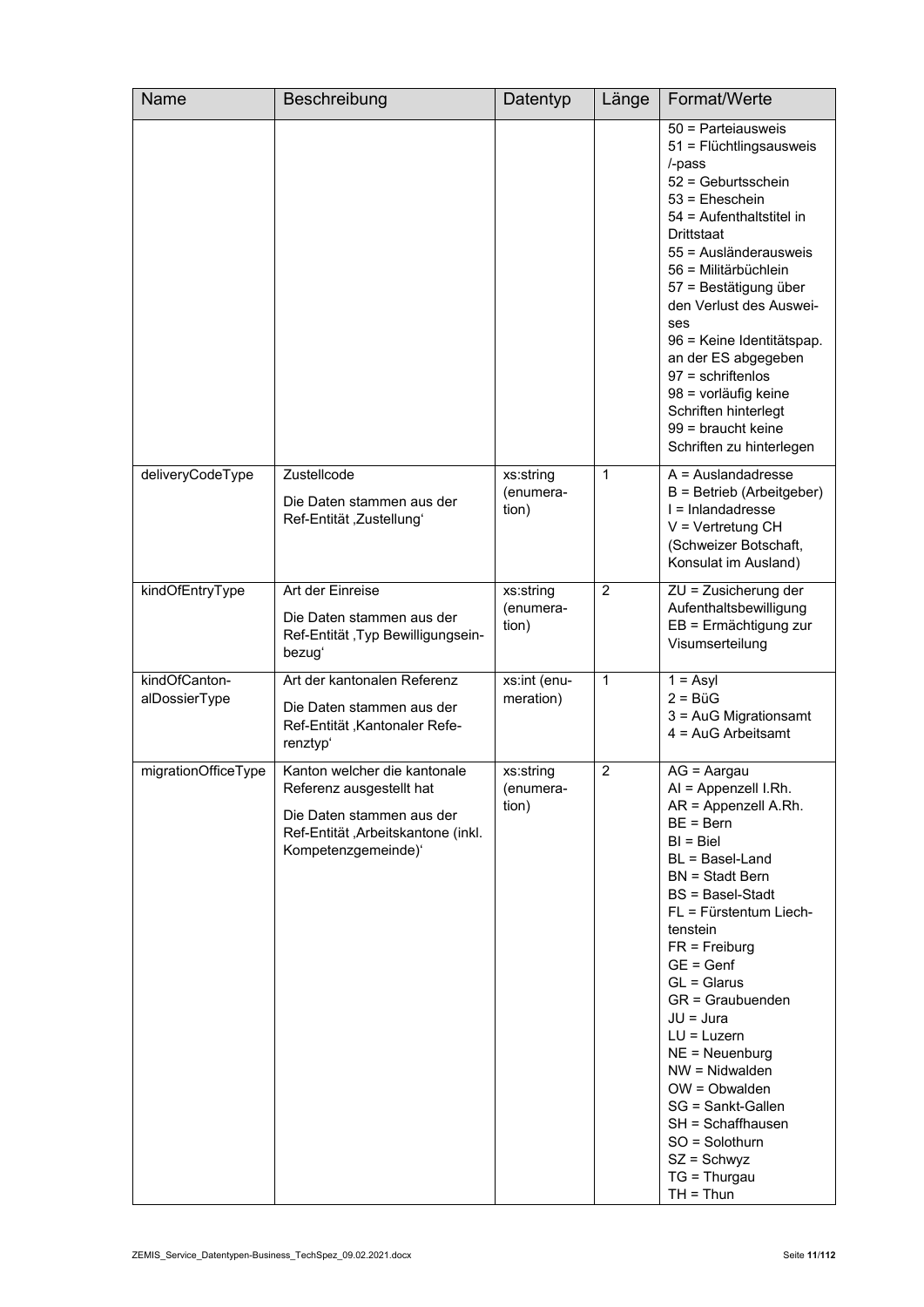| Name                          | Beschreibung                                                                                             | Datentyp                  | Länge          | Format/Werte                                                                                                                                                                                                                                                                                                                                                                                                                                                                                                                                                                                                                                                                                                                                                                                                                                                                               |
|-------------------------------|----------------------------------------------------------------------------------------------------------|---------------------------|----------------|--------------------------------------------------------------------------------------------------------------------------------------------------------------------------------------------------------------------------------------------------------------------------------------------------------------------------------------------------------------------------------------------------------------------------------------------------------------------------------------------------------------------------------------------------------------------------------------------------------------------------------------------------------------------------------------------------------------------------------------------------------------------------------------------------------------------------------------------------------------------------------------------|
|                               |                                                                                                          |                           |                | $TI = Tessin$<br>$UR = Uri$<br>$VD = Waadt$<br>$VS =$ Wallis<br>$ZG = Zug$<br>$ZH = Zuerich$                                                                                                                                                                                                                                                                                                                                                                                                                                                                                                                                                                                                                                                                                                                                                                                               |
| augPersonSta-<br>tusType      | AuG spezifischer Personensta-<br>tus<br>Die Daten stammen aus der<br>Ref-Entität, Personenstatus<br>AuGʻ | xs:int (enu-<br>meration) | $\mathbf{1}$   | $0 = Aktiv$<br>$1 =$ Ausgereist<br>2 = Eingebürgert<br>$3 = CH$ durch Heirat<br>$4 =$ Gestorben<br>$5 =$ Gelöscht<br>$6 = \ddot{\text{U}}$ brige inaktive<br>7 = Bewilligung widerru-<br>fen<br>$9 = BFF$                                                                                                                                                                                                                                                                                                                                                                                                                                                                                                                                                                                                                                                                                  |
| foreignerGroupType            | Ausländergruppe<br>Die Daten stammen aus der<br>Ref-Entität, Ausländergruppen'                           | xs:int (enu-<br>meration) | $\overline{c}$ | 1 = Kurzfristig Erwerbstä-<br>tige $\leq$ 4 Monate<br>$2$ = Kurzaufenthalter > 4<br>< 12 Monate<br>3 = Artisten und Künstler<br>$<$ 8 Monate<br>4 = Kurzfristig Erwerbstä-<br>tige $\le$ 120 Tage<br>5 = Grenzgänger < 12<br>Monate<br>6 = Grenzgänger<br>7 = Büsinger-Grenzgän-<br>ger<br>8 = Dienstleistungserbrin-<br>$ger \leq 4$ Monate<br>9 = Dienstleistungserbrin-<br>ger 120 Tage<br>$10 =$ Saisonniers<br>$11 =$ Jahresaufenthalter<br>$12$ = Niederlasser<br>14 = nicht geregelte Aus-<br>länder<br>15 = Meldeverfahren für<br>bewilligungsfrei Erwerbs-<br>tätig<br>16 = EU/EFTA-Melde-<br>pflichtige selbständig Er-<br>werbstätige<br>17 = EU/EFTA-Melde-<br>pflichtige mit Stellenantritt<br>$20 =$ Asylbewerber/in<br>21 = Vorläufig aufgenom-<br>mener Ausländer/in<br>22 = Schutzbedürftige<br>$97$ = Uebrige FL (A, L, G)<br>$98$ = Uebrige FL (B, C)<br>$99 = Uebrige$ |
| asylumIdentitySta-<br>tusType | Identitätsstatus für Asylbewerber<br>Die Daten stammen aus der<br>Ref-Entität, Personenstatus<br>Asyl'   | xs:int (enu-<br>meration) | 1              | $0 = Ohne$ Angabe<br>$1 = aktiv$<br>$3 =$ eingebürgert<br>$5 =$ gestorben<br>$6 =$ gelöscht<br>7 = aktiv mit Bestrei-<br>tungsvermerk                                                                                                                                                                                                                                                                                                                                                                                                                                                                                                                                                                                                                                                                                                                                                      |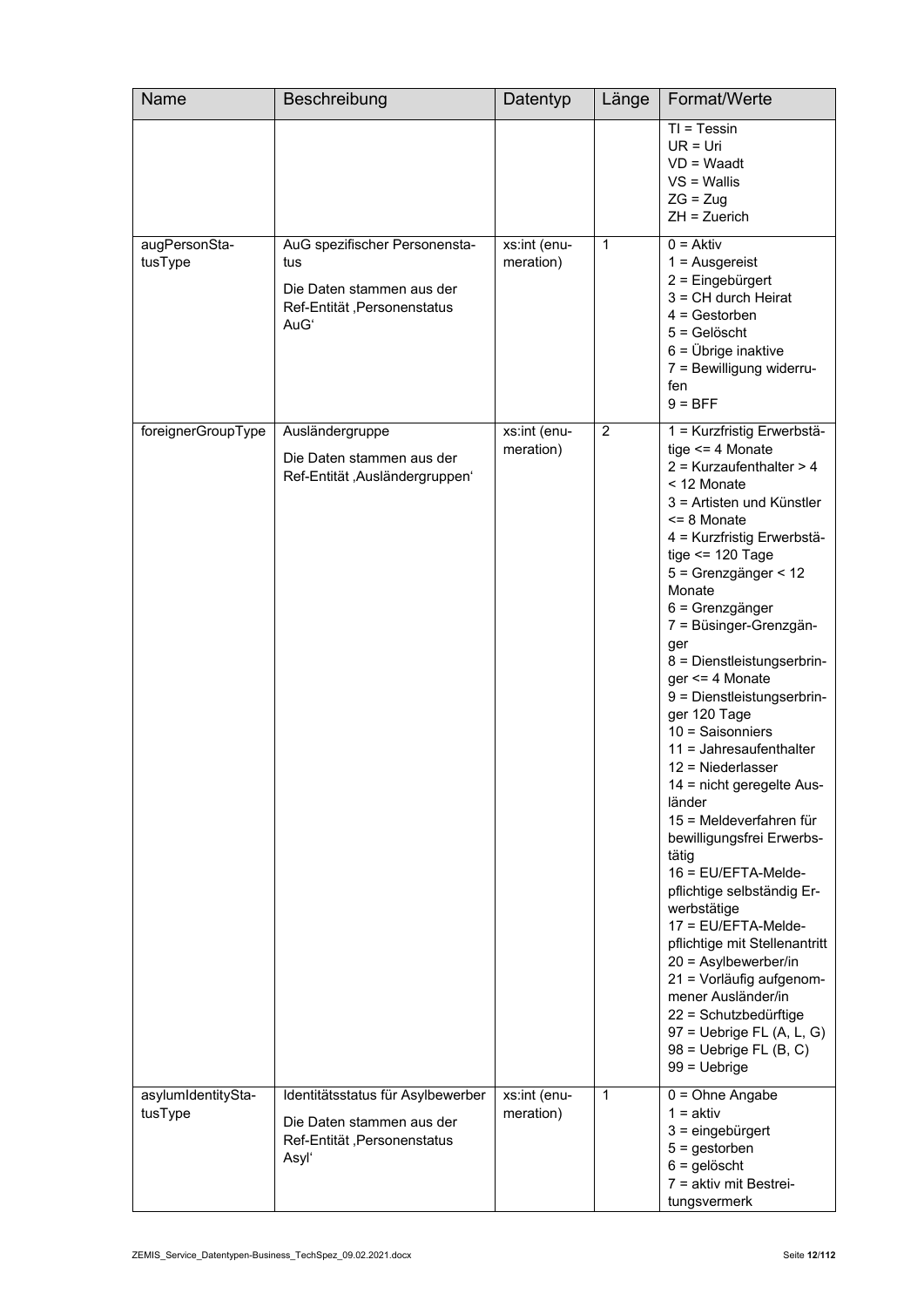| <b>Name</b>                                     | <b>Beschreibung</b>                                                                                               | Datentyp                        | Länge | Format/Werte                                                                                                                                            |
|-------------------------------------------------|-------------------------------------------------------------------------------------------------------------------|---------------------------------|-------|---------------------------------------------------------------------------------------------------------------------------------------------------------|
|                                                 |                                                                                                                   |                                 |       | $8 =$ gestorben mit Be-<br>streitungsvermerk                                                                                                            |
| asylumCatego-<br>ryType                         | Ausländerkategorie für Asylbe-<br>werber<br>Die Daten stammen aus der<br>Ref-Entität "Ausländerkategorie<br>Asyl' | xs:string<br>/enumera-<br>tion) | 1     | $D = Dublin-Verfahren$<br>$E =$ Nichteintretensent-<br>scheid<br>$F =$ Vorläufig aufgenom-<br>menen AuG<br>$N =$ Asylsuchende<br>$S =$ Schutzbedürftige |
| asylumIdentifica-<br>tionPaperCatego-<br>ryType | Ausweiskategorie für Asylbewer-<br>ber<br>Die Daten stammen aus der<br>Ref-Entität, Ausländerkategorie<br>Asyl'.  | xs:string<br>(enumera-<br>tion) | 1     | F = Vorläufig aufgenom-<br>menen AuG<br>$N =$ Asylsuchende<br>$S =$ Schutzbedürftige                                                                    |

#### **1.2 personIdentificationType**

Datentyp zur Identifikation einer ZEMIS Person

| <b>Name</b> | Beschreibung                                      | Datentyp                        | Kard    |
|-------------|---------------------------------------------------|---------------------------------|---------|
| zemisNumber | Die ZEMIS-Nummer, inkl. Prüfziffer,<br>der Person | business:zemisNumberType        | $0 - 1$ |
| ahvNumber   | AHV-Nummer der Person                             | eCH-0044:vnType                 | $0 - 1$ |
| firstName   | Der Vorname der Hauptidentität.                   | eCH-0044:baseNameType           | $0 - 1$ |
| lastName    | Der Nachname der Hauptidentität.                  | eCH-0044:baseNameType           | $0 - 1$ |
| gender      | Das Geschlecht der Person                         | business:genderCodeType         | $0 - 1$ |
| dateOfBirth | Das Geburtsdatum der Hauptiden-<br>tität.         | eCH-0044:datePartiallyKnownType | $0 - 1$ |

#### **1.3 personSimpleIdentificationType**

Datentyp zur Identifikation einer ZEMIS Person

| Name        | Beschreibung                                      | Datentyp                        | Kard |
|-------------|---------------------------------------------------|---------------------------------|------|
| zemisNumber | Die ZEMIS-Nummer, inkl. Prüfziffer,<br>der Person | business:zemisNumberType        |      |
| dateOfBirth | Das Geburtsdatum der Hauptiden-<br>tität.         | eCH-0044:datePartiallyKnownType |      |

#### **1.4 identityType**

Datentyp zur Darstellung der ZEMIS Personen-Identität

| Name           | Beschreibung                              | Datentyp                    | Kard |
|----------------|-------------------------------------------|-----------------------------|------|
| mutationDate   | Letztes Mutationsdatum der Iden-<br>tität | xs:dateTime                 |      |
| identityNumber | Eindeutige Identitäts-Nummer              | business:identityNumberType |      |
| kindOfldentity | Art der Identität                         | business:kindOfldentityType |      |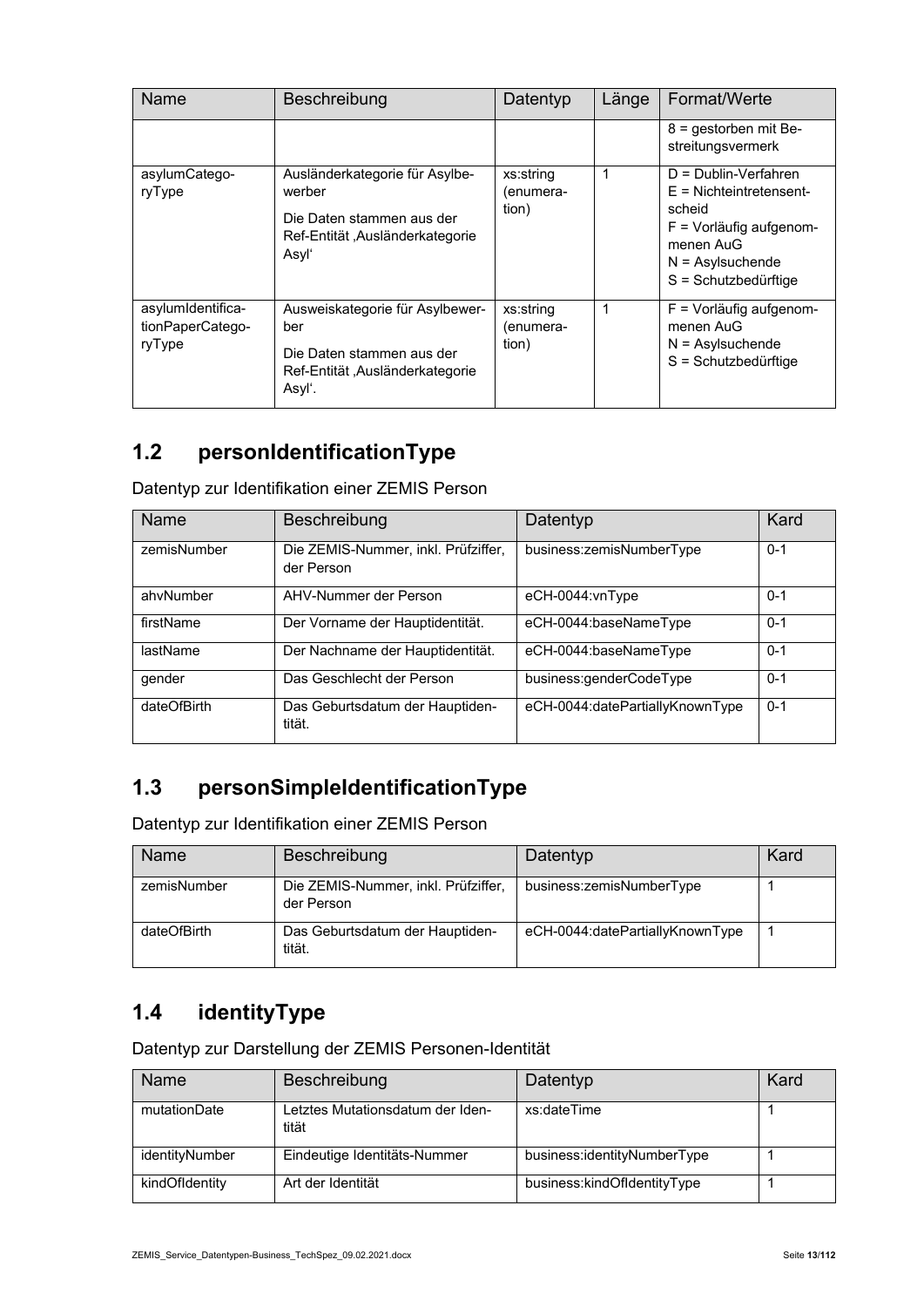| <b>Name</b>                  | Beschreibung                                                                                                  | Datentyp                                 | Kard         |
|------------------------------|---------------------------------------------------------------------------------------------------------------|------------------------------------------|--------------|
| kindOfIdentification         | Art der Identifikation                                                                                        | business:kindOfldentificationType        | $\mathbf{1}$ |
| <b>lastName</b>              | Nachname der Identität                                                                                        | eCH-0044:baseNameType                    | $0 - 1$      |
| firstName                    | Vorname der Identität                                                                                         | eCH-0044:baseNameType                    | $0 - 1$      |
| dateOfBirth                  | Geburtsdatum der Identität                                                                                    | eCH-0044:datePartiallyKnownType          | $0 - 1$      |
| Gender                       | Geschlecht der Identität                                                                                      | business:genderCodeType                  | $0 - 1$      |
| maritalStatus                | Zivilstand der Identität                                                                                      | business:maritalStatusType               | $0 - 1$      |
| maritalStatusAuxil-<br>iarv  | Zivilstand-Zusatz Code, Enthält die<br>rechtlich nicht anerkannten Zivil-<br>stände.                          | business:maritalStatusAuxiliaryType      | $0 - 1$      |
| Nationality                  | Nationalität der Identität                                                                                    | eCH-0011:nationalityType                 | $0 - 1$      |
| secondNationality            | Zweite Nationalität der Identität                                                                             | eCH-0011:nationalityType                 | $0 - 1$      |
| formerNationality            | Frühere Nationalität der Identität                                                                            | eCH-0011:nationalityType                 | $0 - 1$      |
| zemisDossierKey              | Referenz auf ZEMIS-Dossier (eDos-<br>sier)                                                                    | xs:string                                | $0 - 1$      |
| residentialMunici-<br>pality | Politisch zuständige Gemeinde<br>(Wohngemeinde). Bei Bewilligung G<br>(Grenzgänger) die Arbeitsge-<br>meinde. | eCH-0007:swissAndFlMunicipali-<br>tyType | $0 - 1$      |
| placeOfBirth                 | Geburtsort der Identität                                                                                      | eCH-0011:birthplaceType                  | $0 - 1$      |
| motherLastName               | Nachname der Mutter                                                                                           | eCH-0044:baseNameType                    | $0 - 1$      |
| motherFirstName              | Vorname der Mutter                                                                                            | eCH-0044:baseNameType                    | $0 - 1$      |
| fatherLastName               | Nachname des Vaters                                                                                           | eCH-0044:baseNameType                    | $0 - 1$      |
| fatherFirstName              | Vorname des Vaters                                                                                            | eCH-0044:baseNameType                    | $0 - 1$      |
| familyNumber                 | Familiennummer. Mitglieder der<br>gleichen Familie haben die gleiche<br>Familiennummer.                       | business:familyNumberType                | $0 - 1$      |
| identificationPaper          | Ausweisdokument (auch Reisedo-<br>kument) der Identität (dies ist nicht<br>der Ausländerausweis).             | business:identificationPaperType         | $0 - n$      |

# **1.5 familyMemberType**

Information zum Familienmitglied

| <b>Name</b>          | Beschreibung                                                                                   | Datentyp                          | Kard |
|----------------------|------------------------------------------------------------------------------------------------|-----------------------------------|------|
| mutationDate         | Letztes Mutationsdatum des Fami-<br>lienmitglieds                                              | xs:dateTime                       |      |
| relationshipId       | Eindeutiger Schlüssel der Bezi-<br>ehung                                                       | xs:int                            |      |
| personIdentification | Information zum Familienmitglied                                                               | business:personIdentificationType |      |
| relationship         | Beziehungscode. Beschreibt in wel-<br>cher Beziehung die Hauptperson zu<br>dieser Person steht | base:numberCodeAndText50Type      |      |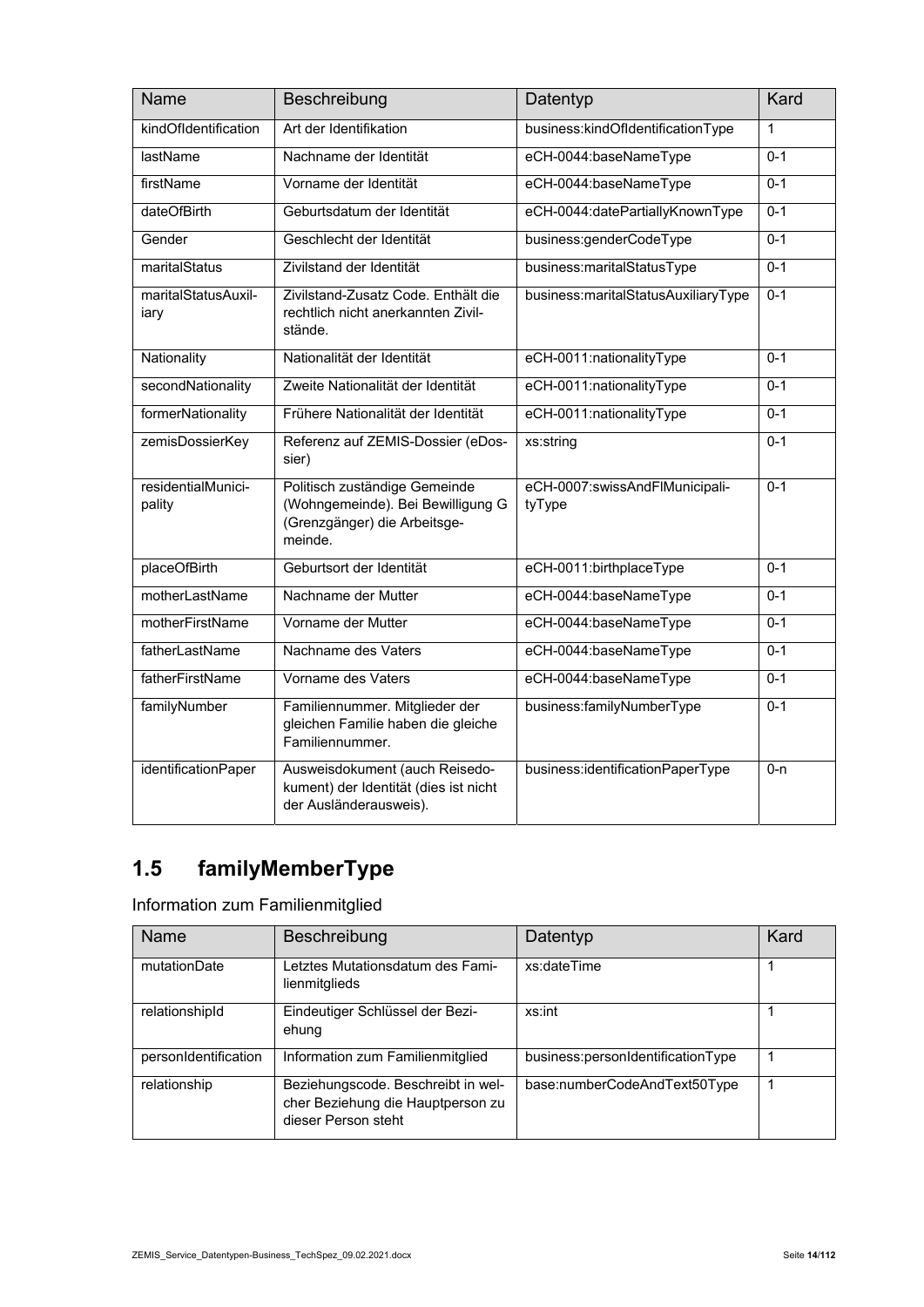# **1.6 augInformationType**

| AuG-Informationen zu einer Person |  |
|-----------------------------------|--|
|-----------------------------------|--|

| Name                             | Beschreibung                                                 | Datentyp                                        | Kard.   |
|----------------------------------|--------------------------------------------------------------|-------------------------------------------------|---------|
| mutationDate                     | Letztes Mutationsdatum der AuG In-<br>formationen der Person | xs:dateTime                                     | 1       |
| zarNumber                        | Original Personen-Nummer in ZAR                              | business:zarNumberType                          | $0 - 1$ |
| zarDossierNumber                 | EPOS-Nummer (BFA-Dossi-<br>ernummer)                         | business:zarDossierNumberType                   | $0 - 1$ |
| cantonalRefer-<br>enceNumber     | Aktuelleste kantonale Referenz-<br>Nummer im AuG Bereich     | business:cantonalRefer-<br>enceNumberType       | $0 - 1$ |
| municipalityRefer-<br>enceNumber | Gemeinde Referenz-Nummer                                     | business: municipality Refer-<br>enceNumberType | $0 - 1$ |
| augPersonStatus                  | AuG spezifischer Personenstatus                              | business:augPersonStatusType                    | $0 - 1$ |
| personStatusValid-<br>From       | Gültigkeit des Personenstatus                                | xs:date                                         | $0 - 1$ |
| deactivationDate                 | Inatkivierungsdatum                                          | xs:date                                         | $0 - 1$ |
| foreignerGroup                   | Ausländergruppe                                              | business:foreignerGroupType                     | $0 - 1$ |
| augCategory                      | Ausländerkategorie                                           | business:residencePermitCatego-<br>ryType       | $0 - 1$ |
| provenanceCountry                | Herkunftsland                                                | eCH-0011:nationalityType                        | $0 - 1$ |
| <b>isBornInCH</b>                | In der Schweiz geboren?                                      | xs:boolean                                      | $0 - 1$ |
| spouseNationality                | Nationalität des Ehegatten                                   | eCH-0011:nationalityType                        | $0 - 1$ |
| isSpouseCH                       | Ist Ehegatte Schweizer?                                      | xs:boolean                                      | $0 - 1$ |
| augCategoryPar-<br>ents          | Ausländerkategorie der Eltern                                | business:residencePermitCatego-<br>ryType       | $0 - 1$ |
| <b>isParentCH</b>                | Ist Fiternteil Schweizer?                                    | xs:boolean                                      | $0 - 1$ |

# **1.7 asylumInformationType**

Asyl-Informationen einer Person

| <b>Name</b>                    | Beschreibung                                                           | Datentyp                          | Kard    |
|--------------------------------|------------------------------------------------------------------------|-----------------------------------|---------|
| mutationDate                   | Letztes Mutationsdatum der Asyl -<br>Informationen der Person          | xs:dateTime                       | 1       |
| auperNumber                    | Original Personennummer in<br><b>AUPFR</b>                             | business:auperNumberType          | $0 - 1$ |
| cantonalRefer-                 | Aktuelleste kantonale Referenz-                                        | business:cantonalRefer-           | $0 - 1$ |
| enceNumber                     | Nummer im Asyl Bereich                                                 | enceNumberType                    |         |
| asylumIdentitySta-<br>tus      | ASYL-Identitätsstatus                                                  | business:asylumIdentityStatusType | $0 - 1$ |
| asylumIdentitySta-<br>tusSince | ASYL-Identitätsstatus seit Datum                                       | xs:date                           | $0 - 1$ |
| asylumCategory                 | Ausländerkategorie für Asylbewer-<br>ber                               | business:asylumCategoryType       | $0 - 1$ |
| placeOfOrigin                  | Herkunftsregion. Enthält Regionen<br>aus der Türkei und Ex-Jugoslawien | base:numberCodeAndText25Type      | $0 - 1$ |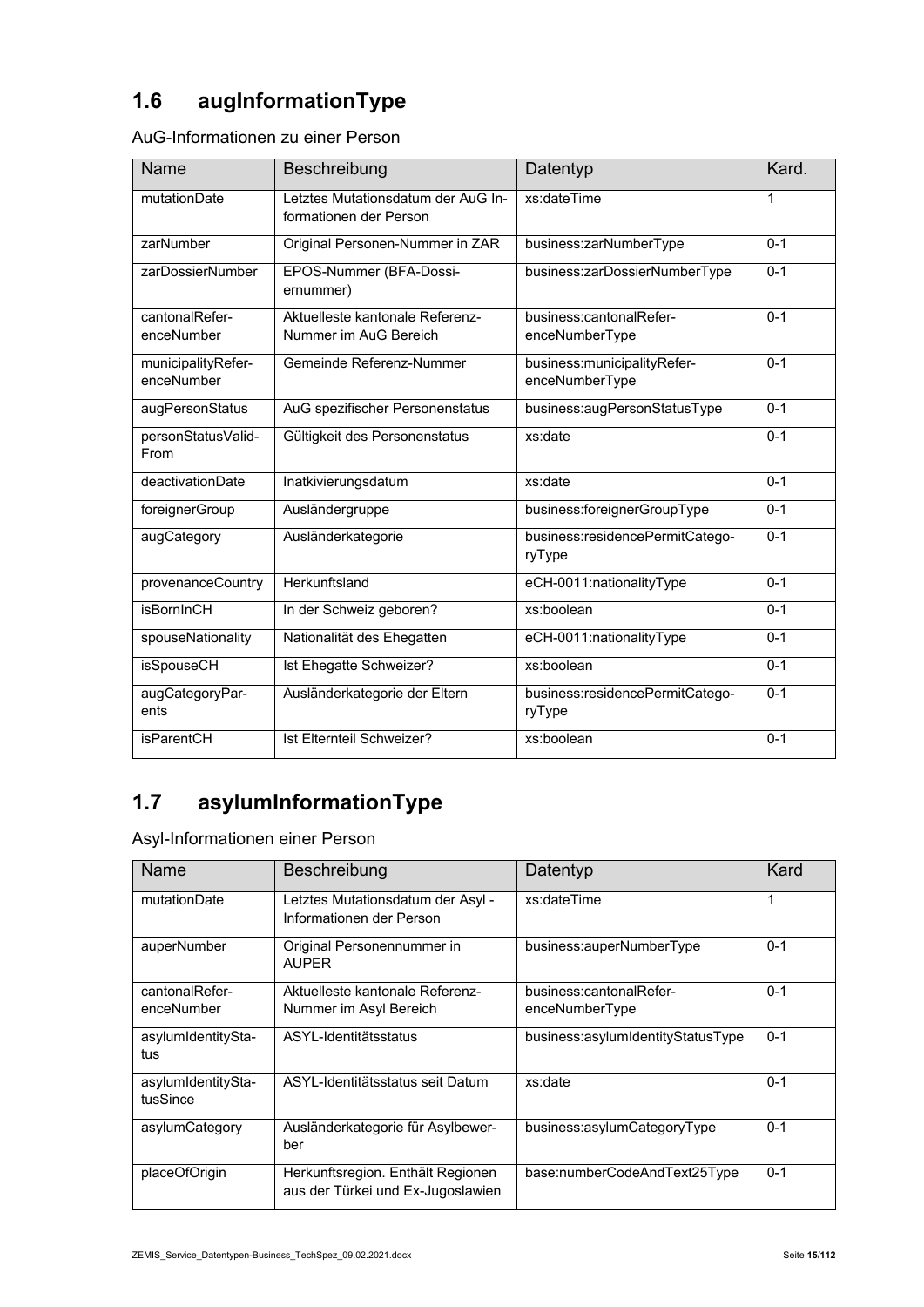| Name         | Beschreibung                    | Datentyp                     | Kard    |
|--------------|---------------------------------|------------------------------|---------|
| Religion     | Religion des Asylbewerbers      | base:numberCodeAndText50Type | $0 - 1$ |
| ethnicGroup  | Ethnie des Asylbewerbers        | base:numberCodeAndText25Type | $0 - 1$ |
| motherTongue | Muttersprache des Asylbewerbers | base:numberCodeAndText25Type | $0 - 1$ |

# **1.8 asylumIdentificationPaperType**

Asyl-Ausweis einer Person

| <b>Name</b>                            | Beschreibung                                  | Datentyp                                            | Kard    |
|----------------------------------------|-----------------------------------------------|-----------------------------------------------------|---------|
| mutationDate                           | Letztes Mutationsdatum des Asyla-<br>usweises | xs:dateTime                                         |         |
| asylumIdentifica-<br>tionPaperCategory | Ausweiskategorie                              | business:asylumIdentificationPaper-<br>CategoryType |         |
| dateOfCreation                         | Erstelldatum des Asylausweises                | xs:date                                             | $0 - 1$ |
| validTo                                | Gültigkeitsdatum des Asylaus-<br>weises       | xs:date                                             | $0 - 1$ |

#### **1.9 dossierNumberType**

ZEMIS- Dossier-Nummer, inklusive Dossiertyp

| Name   | Beschreibung   | Datentyp         | Kard |
|--------|----------------|------------------|------|
| number | Dossier-Nummer | xs:int           |      |
| type   | Dossiertyp     | base:string1Type |      |

#### **1.10 paperDossierType**

ZEMIS-Papier-Dossier, inklusive Dossiertyp

| Name                      | Beschreibung                                      | Datentyp               | Kard    |
|---------------------------|---------------------------------------------------|------------------------|---------|
| mutationDate              | Letztes Mutationsdatum des Dossi-<br>ers          | xs:dateTime            |         |
| number                    | Dossier-Nummer                                    | xs:int                 |         |
| category                  | Dossierkategorie                                  | base:codeAndText25Type |         |
| numberWithinCate-<br>gory | Dossiernummer innerhalb einer<br>Dossierkategorie | xs:int                 | $0 - 1$ |

#### **1.11 occupationType**

Beschreibung der Tätigkeit einer Person

| <b>Name</b>      | Beschreibung                            | Datentyp                      | Kard |
|------------------|-----------------------------------------|-------------------------------|------|
| mutationDate     | Letztes Mutationsdatum der<br>Tätigkeit | xs:dateTime                   |      |
| isMainOccupation | Ist Tätigkeit Haupterwerb               | xs:boolean                    | 0-1  |
| occupationCode   | Tätigkeitscode                          | base:numberCodeAndText100Type |      |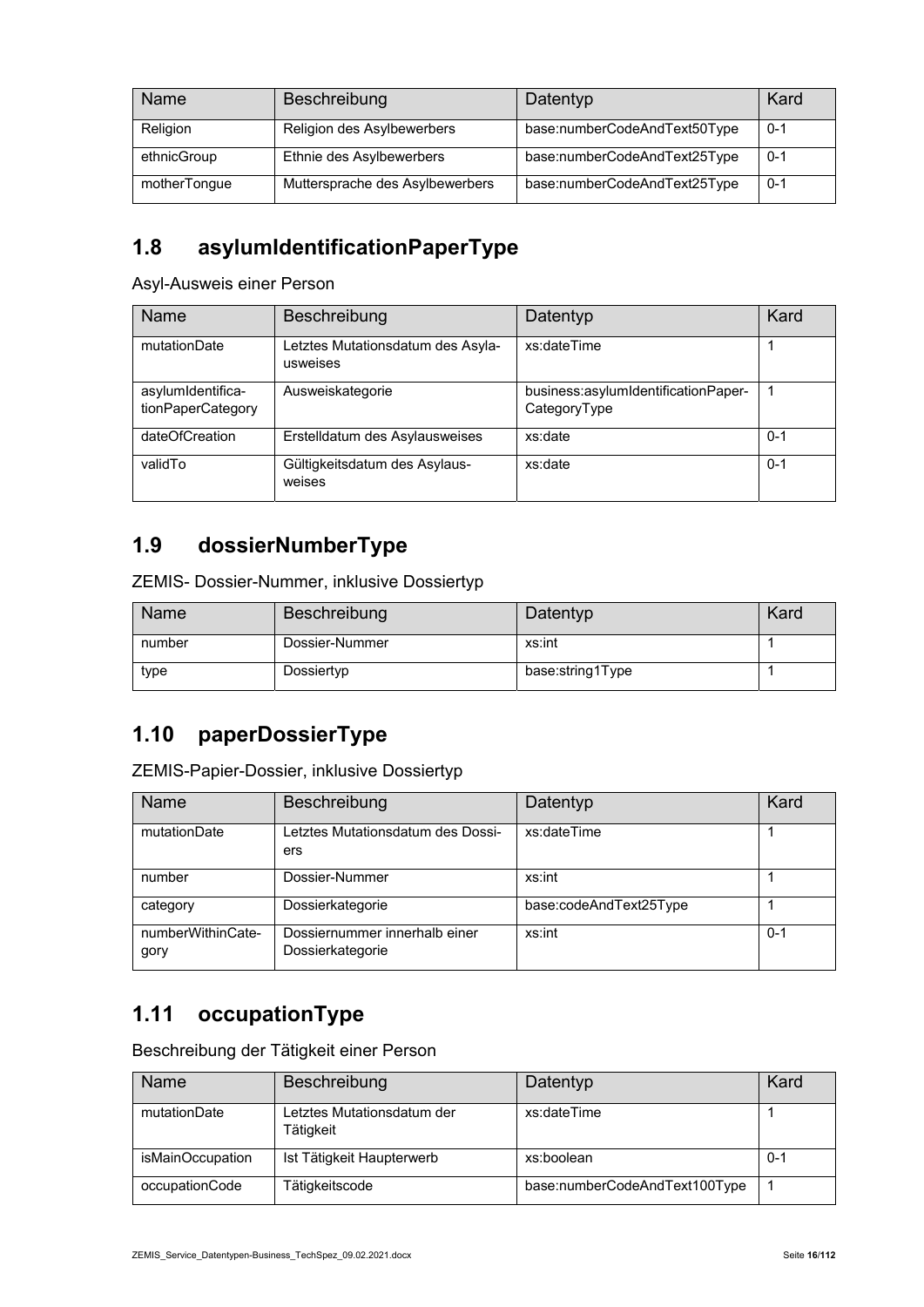| Name                        | Beschreibung                                                                                                      | Datentyp                                  | Kard    |
|-----------------------------|-------------------------------------------------------------------------------------------------------------------|-------------------------------------------|---------|
| occupation-<br>StartDate    | Datum des Arbeitsbeginns                                                                                          | xs:date                                   | $0 - 1$ |
| occupationPosition          | Stellung im Beruf                                                                                                 | business:occupationPositionType           | $0 - 1$ |
| employedUntil               | Verpflichtet bis Datum                                                                                            | xs:date                                   | $0 - 1$ |
| workingFor                  | Auftraggeber, falls dieser im Aus-<br>land liegt und ein inländischer Pro-<br>jektverantwortlicher definiert ist. | base:string100Type                        | $0 - 1$ |
| companyIdentifica-<br>tion  | Betriebs-ID                                                                                                       | business:companyIdentificationType        | $0 - 1$ |
| assignedCom-<br>panyAddress | Einsatzadresse der Person                                                                                         | business:organisationMailAd-<br>dressType | $0 - n$ |
| allocation                  | Kontingent                                                                                                        | business:allocationType                   | $0 - 1$ |

### **1.12 engagementType**

Beschreibung der Engagements einer Prson. Enthält Informationen zu den Aufenthalten der Künstler und Artisten.

| Name                        | Beschreibung                                                                                                                      | Datentyp                                 | Kard           |
|-----------------------------|-----------------------------------------------------------------------------------------------------------------------------------|------------------------------------------|----------------|
| mutationDate                | Letztes Mutationsdatum des En-<br>gagements                                                                                       | xs:dateTime                              | 1              |
| engagementNum-<br>ber       | Eindeutige ID des Engagements                                                                                                     | business:engagementNumberType            | $\overline{1}$ |
| creationDate                | Erfassungs-Datum                                                                                                                  | xs:date                                  | $0 - 1$        |
| validFrom                   | Gültig-von-Datum des Engage-<br>ments                                                                                             | xs:date                                  | $0 - 1$        |
| validTo                     | Gültig-bis-Datum des Engagements                                                                                                  | xs:date                                  | $0 - 1$        |
| annulationDate              | Datum, an dem das Engagement<br>annuliert wurde                                                                                   | xs:date                                  | $0 - 1$        |
| functionZar                 | ZarCode der Funktion                                                                                                              | base:codeAndText50Type                   | $0 - 1$        |
| admission                   | Zulassungscode                                                                                                                    | base:codeAndText350Type                  | $0 - 1$        |
| occupationCode              | Ausgeübte Tätigkeit                                                                                                               | base:numberCodeAndText100Type            | $0 - 1$        |
| occupationEntry             | Wenn vor der Erteilung der Bewilli-<br>gung ein Einreiseentscheid ausge-<br>stellt wurde, enthält dieses Feld 'X',<br>sonst leer. | xs:string                                | $0 - 1$        |
| occupationMunici-<br>pality | Arbeitsgemeinde                                                                                                                   | eCH-0007:swissAndFlMunicipali-<br>tyType | $0 - 1$        |
| occupationCanton            | Arbeitskanton                                                                                                                     | base:codeAndText50Type                   | $0 - 1$        |
| Employer                    | Arbeitgeber                                                                                                                       | business:companyIdentificationType       | $0 - 1$        |
| address                     | Wohnadresse                                                                                                                       | business:addressInformationType          | $0 - 1$        |

### **1.13 allocationType**

Kontingente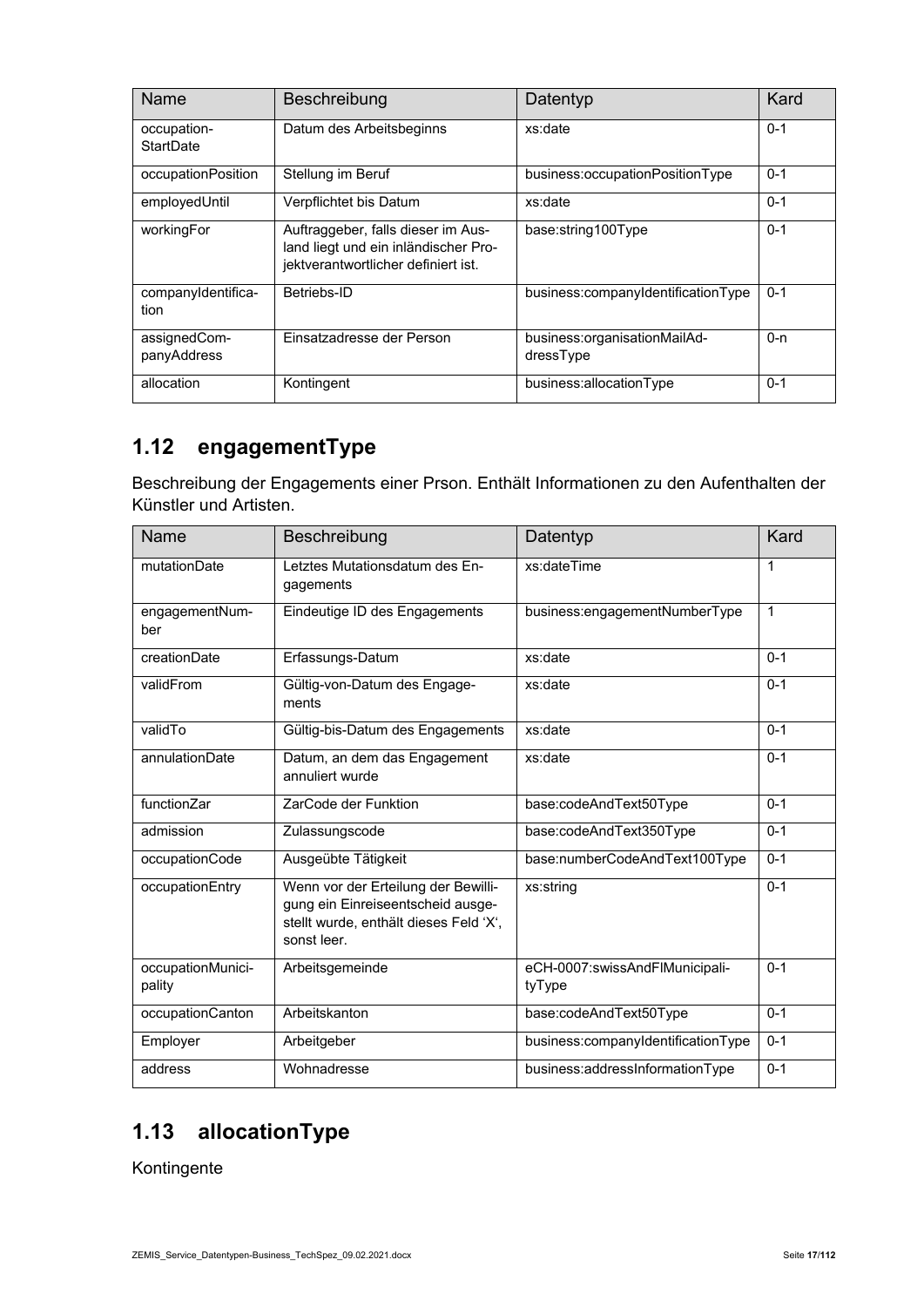| Name                             | Beschreibung                                          | Datentyp                                      | Kard    |
|----------------------------------|-------------------------------------------------------|-----------------------------------------------|---------|
| mutationDate                     | Letztes Mutationsdatum der Kontin-<br>gente           | xs:dateTime                                   |         |
| allocationYear                   | Kontingent pro Jahr                                   | base:integer4Type                             | $0 - 1$ |
| cantonalAlloca-<br>tionAccountId | Kantonale Kontingente-ID                              | business:cantonalAllocationAc-<br>countidType | $0 - 1$ |
| cantonalAlloca-<br>tionAccount   | Laufnummer des vergebenen kanto-<br>nalen Kontingents | base:integer6Type                             | $0 - 1$ |

### **1.14 pendingMoveType**

Pendenter Wegzug

| Name                         | Beschreibung                                    | Datentyp                                 | Kard    |
|------------------------------|-------------------------------------------------|------------------------------------------|---------|
| mutationDate                 | Letztes Mutationsdatum pendenten<br>Wegzuges    | xs:dateTime                              | 1       |
| changeOfDomicile-<br>Code    | Wohnortswechselcode                             | business:changeOfDomicileCode-<br>Type   | 1       |
| changeOfDomi-<br>cileDate    | Datum des Wegzugs/des Widerrufs                 | xs:date                                  | $0 - 1$ |
| validTo                      | Gültig bis Datum der aktuellen Be-<br>willigung | xs:date                                  | $0 - 1$ |
| residentialMunici-<br>pality | Wohngemeinde                                    | eCH-0007:swissAndFlMunicipali-<br>tyType | $0 - 1$ |

# **1.15 entryBanType**

Einreiseverbot ohne Detailangaben

| Name             | <b>Beschreibung</b>                                                                                                                     | Datentyp                    | Kard    |
|------------------|-----------------------------------------------------------------------------------------------------------------------------------------|-----------------------------|---------|
| validFrom        | Beginn des Einreiseverbotes                                                                                                             | xs:date                     | 1       |
| validTo          | Ende des Finreiseverbotes oder<br>leer, wenn unbegrenzt gültig.                                                                         | xs:date                     | 1       |
| dateOfOpening    | Datum, an dem das Einreiseverbot<br>eröffnet wurde, oder leer, wenn das<br>Verbot noch nicht eröffnet wurde.                            | xs:date                     | $0 - 1$ |
| dateOfRevocation | Datum, an dem das Einreiseverbot<br>aufgehoben wurde. Bei der Abfrage<br>von aktiven Finreiseverboten ist die-<br>ses Datum immer leer. | xs:date                     | $0 - 1$ |
| detail           | Detailangaben zu dem Einreisever-<br>bot.                                                                                               | business:entryBanDetailType | $0 - 1$ |

### **1.16 entryBanDetailType**

Detailangaben zu einem Einreiseverbot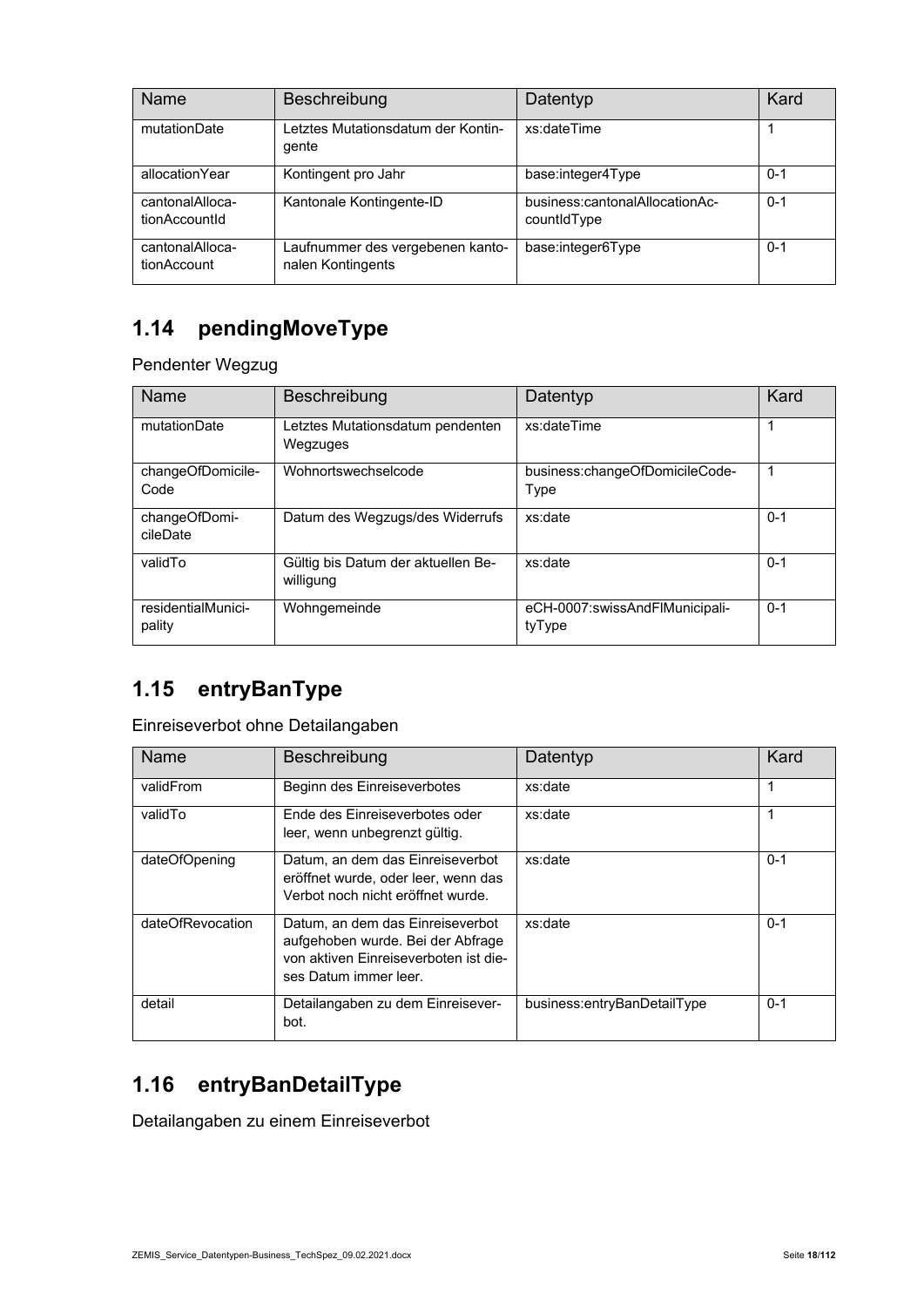| Name                     | Beschreibung                                                                                         | Datentyp                   | Kard    |
|--------------------------|------------------------------------------------------------------------------------------------------|----------------------------|---------|
| canton                   | Kanton in welchem das Einreisever-<br>bot erlassen wurde. Im Fall BFM<br>wird CH verwendet.          | base:codeAndText50Type     | 1       |
| zemisBusinessKey         | ZEMIS Geschäfts-ID                                                                                   | xs:string(50)              | $0 - 1$ |
| reason                   | Begündung des Einreiseverbotes                                                                       | base:numberCodeAndTextType | 1       |
| suspensionValid-<br>From | Startdatum der Suspendierung des<br>Finreiseverbotes. Ist leer wenn das<br>Finreiseverbot aktiv ist. | xs:date                    | $0 - 1$ |
| suspensionValidTo        | Enddatum der Suspendierung.                                                                          | xs:date                    | $0 - 1$ |
| suspensionReason         | Begründung der Suspendierung                                                                         | base:numberCodeAndTextType | $0 - 1$ |

# **1.17 residencePermitType**

Aufenthaltsbewilligung

| Name                              | Beschreibung                                                         | Datentyp                                  | Kard    |
|-----------------------------------|----------------------------------------------------------------------|-------------------------------------------|---------|
| mutationDate                      | Letztes Mutationsdatum der Aufen-<br>thaltsbewilligung               | xs:dateTime                               | 1       |
| residencePermit-<br><b>Status</b> | Status der Aufenthalsbewilligung                                     | business:statusType                       | $0 - 1$ |
| validFrom                         | Gültigkeits-Startdatum der Aufen-<br>thaltsbewilligung               | xs:date                                   | $0 - 1$ |
| validTo                           | Gültigkeits-Enddatum der Aufen-<br>thaltsbewilligung                 | xs:date                                   | $0 - 1$ |
| chargedEntryDate                  | Angerechnetes Einreisedatum                                          | xs:date                                   | $0 - 1$ |
| validStartDate                    | Gültig ab von pendenten Aufent-<br>haltsbewilligungen                | xs:date                                   | $0 - 1$ |
| applicationDate                   | Datum der Anmeldung                                                  | xs:date                                   | $0 - 1$ |
| arrivalDate                       | Das Einreisedatum des Aufenthalts.                                   | xs:date                                   | $0 - 1$ |
| residencePermitls-<br>sueDate     | Datum der Ausstellung der Bewilli-<br>gung                           | xs:date                                   | $0 - 1$ |
| residencePer-<br>mitCategory      | Art des Aufenthalts                                                  | business:residencePermitCatego-<br>ryType | $0 - 1$ |
| purposeOfStay                     | Der Zweck des Aufenthalts als<br>Code und Text                       | base:codeAndText150Type                   | $0 - 1$ |
| purposeOfStayRe-<br>mark          | Bemerkung zum Aufenthaltszweck                                       | base:string50Type                         | $0 - 1$ |
| migrationOfficeRe-<br>mark        | Bemerkung des Migrationsamtes                                        | base:string75Type                         | $0 - 1$ |
| Admission                         | Zulassungscode und Beschreibung                                      | base:codeAndText350Type                   | $0 - 1$ |
| kindOfAdmission                   | Art der Zulassung (Entspricht dem<br>Feld "Zulassung nach" in ZEMIS) | business:kindOfAdmissionType              | $0 - 1$ |
| kindOfPermit                      | Art der Bewilligung                                                  | business:kindOfPermitType                 | $0 - 1$ |
| approvalDate                      | Zustimmdatum                                                         | xs:date                                   | $0 - 1$ |
| kindOfApproval                    | Zustimmart                                                           | business:kindOfApprovalType               | $0 - 1$ |
| deliveryCode                      | Zustellcode                                                          | business:deliveryCodeType                 | $0 - 1$ |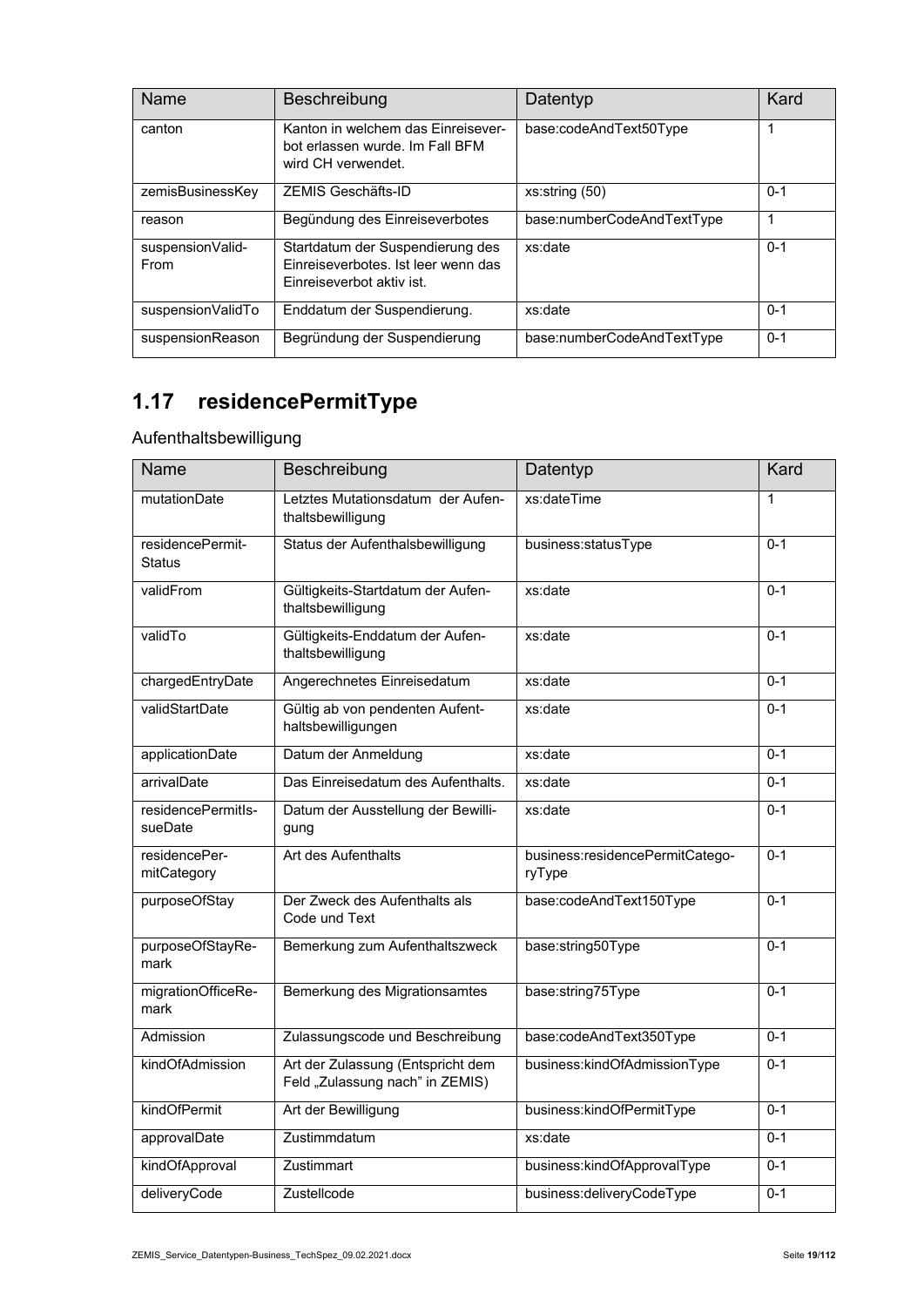| Name                      | Beschreibung                               | Datentyp                               | Kard    |
|---------------------------|--------------------------------------------|----------------------------------------|---------|
| changeOfDomicile-<br>Code | Information zu einem allfälligen<br>Wegzug | business:changeOfDomicileCode-<br>Type | $0 - 1$ |
| changeOfDomi-<br>cileDate | Das Ausreisedatum des Aufenthalts          | xs:date                                | $0 - 1$ |
| permitCondition1          | Bedingung für den Aufenthalt               | base:string50Type                      | $0 - 1$ |
| permitCondition2          | Bedingung für den Aufenthalt               | base:string50Type                      | $0 - 1$ |

### **1.18 residencePermitDetailType**

Detaildaten zu Aufenthaltsbewilligung

| Name            | Beschreibung                                                             | Datentyp                        | Kard    |
|-----------------|--------------------------------------------------------------------------|---------------------------------|---------|
| jobTitle        | Die Haupttätigkeit der Person. Kann<br>auch leer sein.                   | base:string100Type              | $0 - 1$ |
| employerName    | Der Name des Arbeitgebers, wenn<br>eine Tätigkeit vorhanden ist.         | base:string50Type               | 0-1     |
| employerAddress | Die Hauptadresse des Arbeitgebers,<br>wenn eine Tätigkeit vorhanden ist. | business:addressInformationType | $0 - 1$ |

### **1.19 rejectionType**

#### Rückweisung

| Name              | <b>Beschreibung</b>                                             | Datentyp                     | Kard.   |
|-------------------|-----------------------------------------------------------------|------------------------------|---------|
| timestamp         | Datum und Uhrzeit der Rückwei-<br>sung.                         | xs:dateTime                  |         |
| officer           | Kürzel des Beamten, der die Rück-<br>weisung ausgesprochen hat. | base:string25Type            | $0 - 1$ |
| boarderCheckpoint | Ort der Rückweisung beziehngs-<br>weise Name des Grenzpostens.  | base:numberCodeAndText50Type |         |
| reason            | Liste von Rückweisungsgründen                                   | base:codeAndText100Type      | 1-n     |

#### **1.20 commentType**

#### Bemerkungen zur Person

| Name         | Beschreibung                                                              | Datentyp                | Kard    |
|--------------|---------------------------------------------------------------------------|-------------------------|---------|
| mutationDate | Letztes Mutationsdatum der Be-<br>merkung zur Person                      | xs:dateTime             |         |
| commentCode  | Bemerkungscode                                                            | base:codeAndText100Type | $0 - 1$ |
| validFrom    | Datum, ab dem die Bemerkung gül-<br>tig ist                               | xs:date                 | $0 - 1$ |
| validTo      | Datum, bis zu dem die Bemerkung<br>gültig ist                             | xs:date                 | $0 - 1$ |
| initiatorUID | UserID der Person, welche die Be-<br>merkung initiiert hat (Auftraggeber) | business:userIdType     | $0 - 1$ |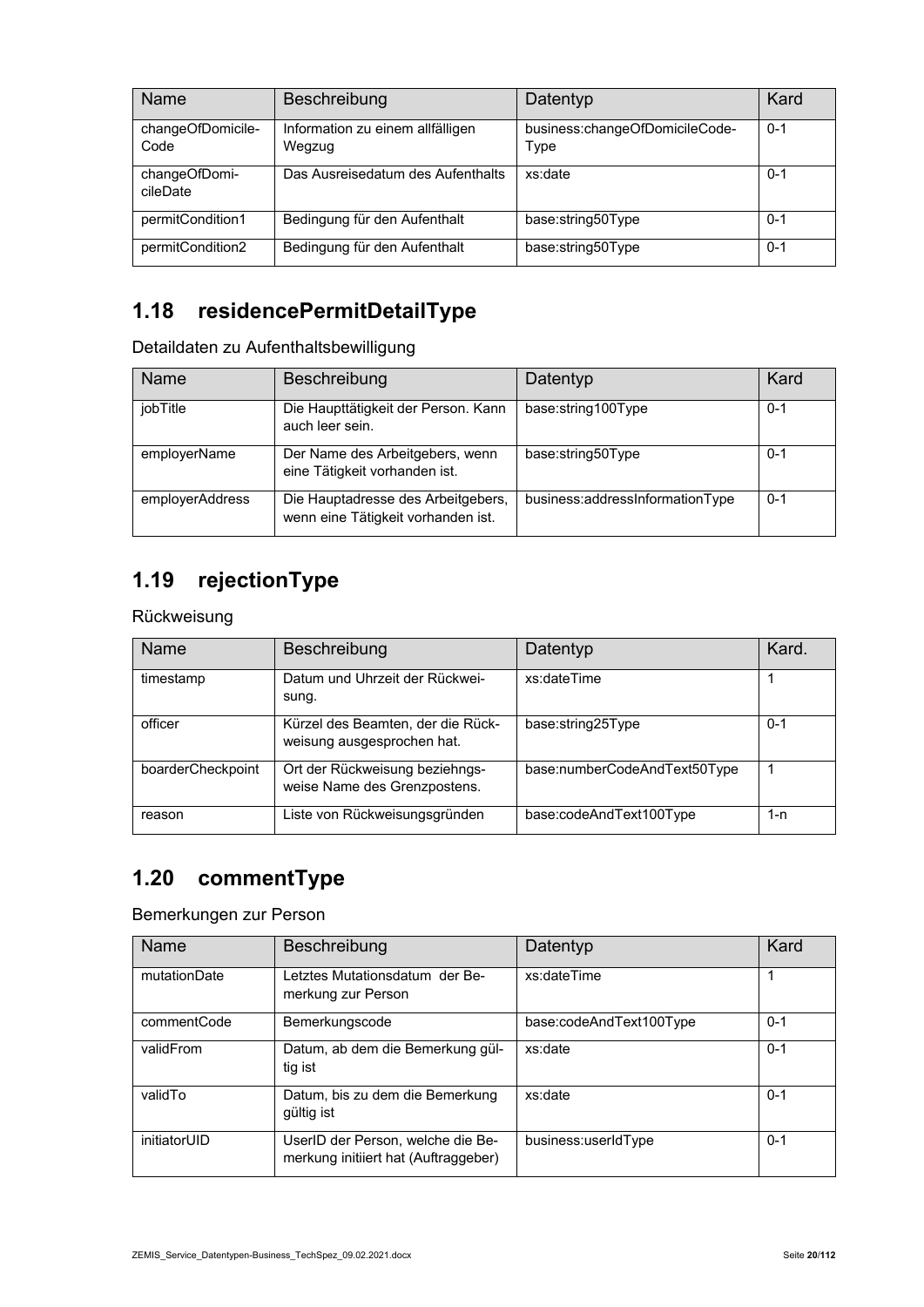### **1.21 cantonalDossierType**

Kantonales Dossier einer Person

| Name                         | Beschreibung                             | Datentyp                                  | Kard    |
|------------------------------|------------------------------------------|-------------------------------------------|---------|
| mutationDate                 | Letztes Mutationsdatum des Dossi-<br>ers | xs:dateTime                               |         |
| kindOfCanton-<br>alDossier   | Art der kantonalen Referenz              | business:kindOfCantonalDos-<br>sierType   | $0 - 1$ |
| migrationOffice              | Kantonales Migrationsamt                 | business:migrationOfficeType              | $0 - 1$ |
| cantonalRefer-<br>enceNumber | Kantonale Referenz Nummer                | business:cantonalRefer-<br>enceNumberType | $0 - 1$ |

#### **1.22 naturalizationType**

Informationen zur Einbürgerung einer Person

| Name                            | Beschreibung                                 | Datentyp                                 | Kard    |
|---------------------------------|----------------------------------------------|------------------------------------------|---------|
| mutationDate                    | Letztes Mutationsdatum der Einbür-<br>gerung | xs:dateTime                              |         |
| naturalizationCode              | Einbürgerungscode                            | base:codeAndText100Type                  |         |
| naturalizationMunic-<br>ipality | Gemeinde der Einbürgerung                    | eCH-0007:swissAndFlMunicipali-<br>tyType | $0 - 1$ |
| naturalizationDate              | Datum der Einbürgerung                       | xs:date                                  | $0 - 1$ |

# **1.23 identificationPaperType**

Ausweisdaten/ Heimatliche Urkunden

| Name                           | Beschreibung                                  | Datentyp                                    | Kard    |
|--------------------------------|-----------------------------------------------|---------------------------------------------|---------|
| mutationDate                   | Letztes Mutationsdatum des Aus-<br>weises     | xs:dateTime                                 | 1       |
| isMainIdentification-<br>Paper | Ist dies der Hauptausweis                     | xs:boolean                                  | 1       |
| kindOfIdentification-<br>Paper | Art des Ausweises als Code und<br>Text        | business:kindOfIdentificationPa-<br>perType | 1       |
| issueDate                      | Ausstelldatum des Ausweises                   | eCH-0044:datePartiallyKnownType             | $0 - 1$ |
| validTo                        | Ablaufdatum des Ausweises                     | eCH-0044:datePartiallyKnownType             | $0 - 1$ |
| isDeposited                    | Ist der Ausweis physisch hinterlegt<br>worden | xs:boolean                                  | $0 - 1$ |
| placeOfIssue                   | Ort der Ausstellung                           | base:string50Type                           | $0 - 1$ |
| identificationPaper-<br>Number | Ausweisnummer                                 | base:string25Type                           | $0 - 1$ |

### **1.24 entryType**

Einreiseentscheid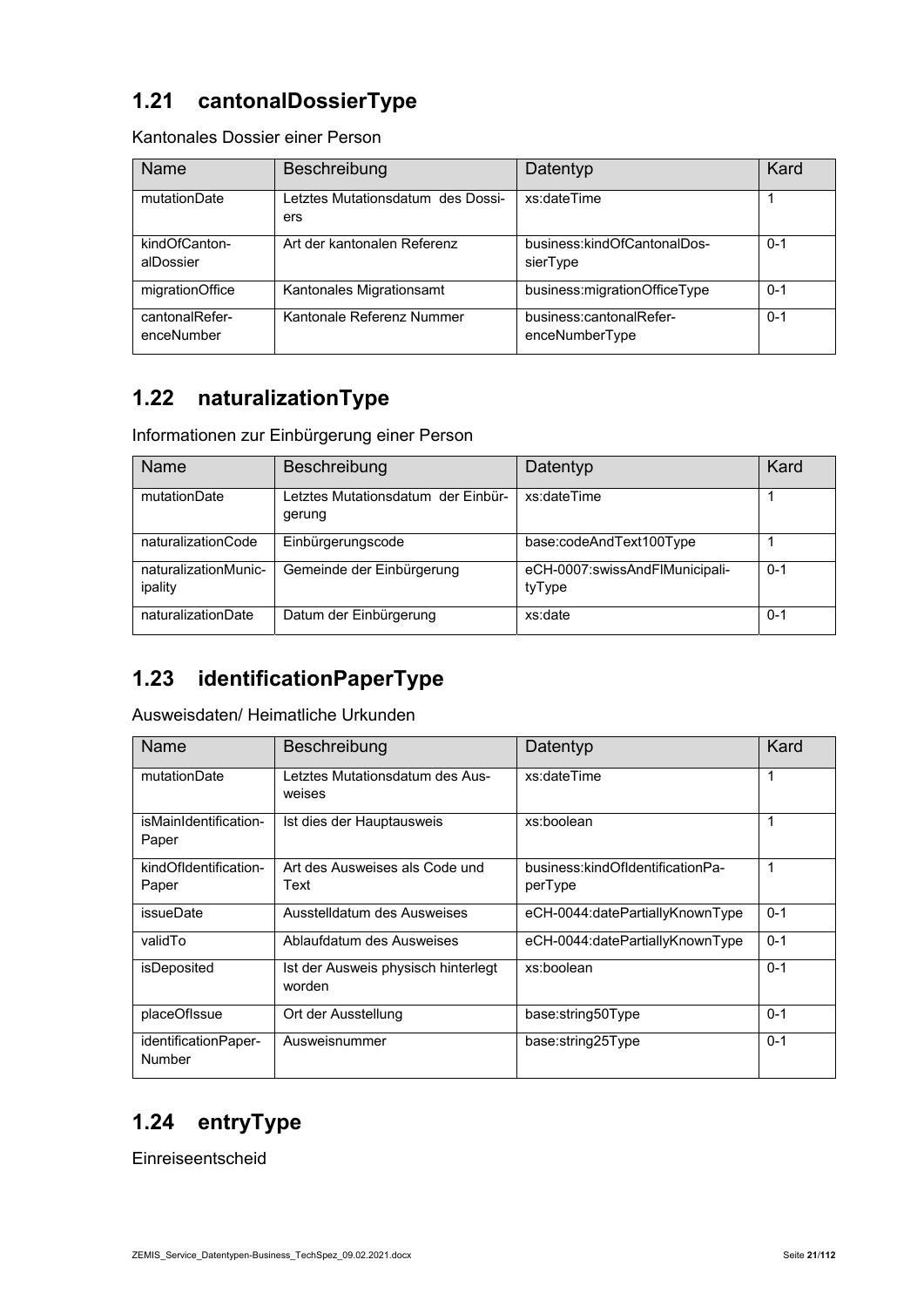| Name                          | Beschreibung                                                         | Datentyp                        | Kard    |
|-------------------------------|----------------------------------------------------------------------|---------------------------------|---------|
| mutationDate                  | Letztes Mutationsdatum der<br>Einreise                               | xs:dateTime                     | 1       |
| mutationUid                   | User ID des Benutzers welcher die<br>letzte Mutation vorgenommen hat | business:userIdType             | $0 - 1$ |
| kindOfEntry                   | Art der Finreise                                                     | business:kindOfEntryType        | $0 - 1$ |
| entryStatus                   | Status Finreiseentscheid                                             | business:statusType             | $0 - 1$ |
| dateOfCreation                | Austelldatum Finreiseentscheid                                       | xs:date                         | $0 - 1$ |
| validFrom                     | Start der Gültigkeit der Einreise                                    | xs:date                         | $0 - 1$ |
| validTo                       | Ende der Gültigkeit der Einreise                                     | xs:date                         | $0 - 1$ |
| visaValidTo                   | Gültigkeitsdatum Visum                                               | xs:date                         | $0 - 1$ |
| purposeOfStay                 | Der Zweck des Aufenthalts als<br>Code und Text.                      | base:codeAndText150Type         | $0 - 1$ |
| admission                     | Zulassungscode und Beschreibung                                      | base:codeAndTextType            | $0 - 1$ |
| kindOfAdmission               | Art der Zulassung (Entspricht dem<br>Feld "Zulassung nach" in ZEMIS) | business:kindOfAdmissionType    | $0 - 1$ |
| kindOfPermit                  | Art der Bewilligung                                                  | business:kindOfPermitType       | $0 - 1$ |
| address                       | Auslandsadresse                                                      | business:addressInformationType | $0 - 1$ |
| diplomaticRepre-<br>sentation | Diplomatische Vertretung                                             | base:numberCodeAndText50Type    | $0 - 1$ |

### **1.25 internalOrderType**

Interne Verfügungen im AuG-Bereich

| Name          | Beschreibung                                           | Datentyp                        | Kard    |
|---------------|--------------------------------------------------------|---------------------------------|---------|
| mutationDate  | Letztes Mutationsdatum der inter-<br>nen AuG-Verfügung | xs:dateTime                     |         |
| kindOfOrder   | Art der AuG-Verfügung (z.B. Stel-<br>lenantritt)       | business:kindOfOrderType        |         |
| validFrom     | AuG-Verfügung gültig ab                                | xs:date                         | $0 - 1$ |
| validTo       | AuG-Verfügung gültig bis                               | xs:date                         | $0 - 1$ |
| admission     | Zulassungscode                                         | base:codeAndText350Type         | $0 - 1$ |
| purposeOfStay | Aufenthaltszweck                                       | base:codeAndText150Type         | $0 - 1$ |
| occupation    | Tätigkeit der Person                                   | business:occupationType         | $0 - 1$ |
| address       | Wohnadresse der Person                                 | business:addressInformationType | $0 - 1$ |

# **1.26 workNotificationType**

Meldung aus Meldeverfahren

| Name           | <b>Beschreibung</b>                                              | Datentyp                       | Kard |
|----------------|------------------------------------------------------------------|--------------------------------|------|
| decisionStatus | Art der Entscheidung zur Meldung<br>(positiv/negativ/annulliert) | business: decision Status Type |      |
| validFrom      | Start der gemeldeten Tätigkeit                                   | xs:date                        |      |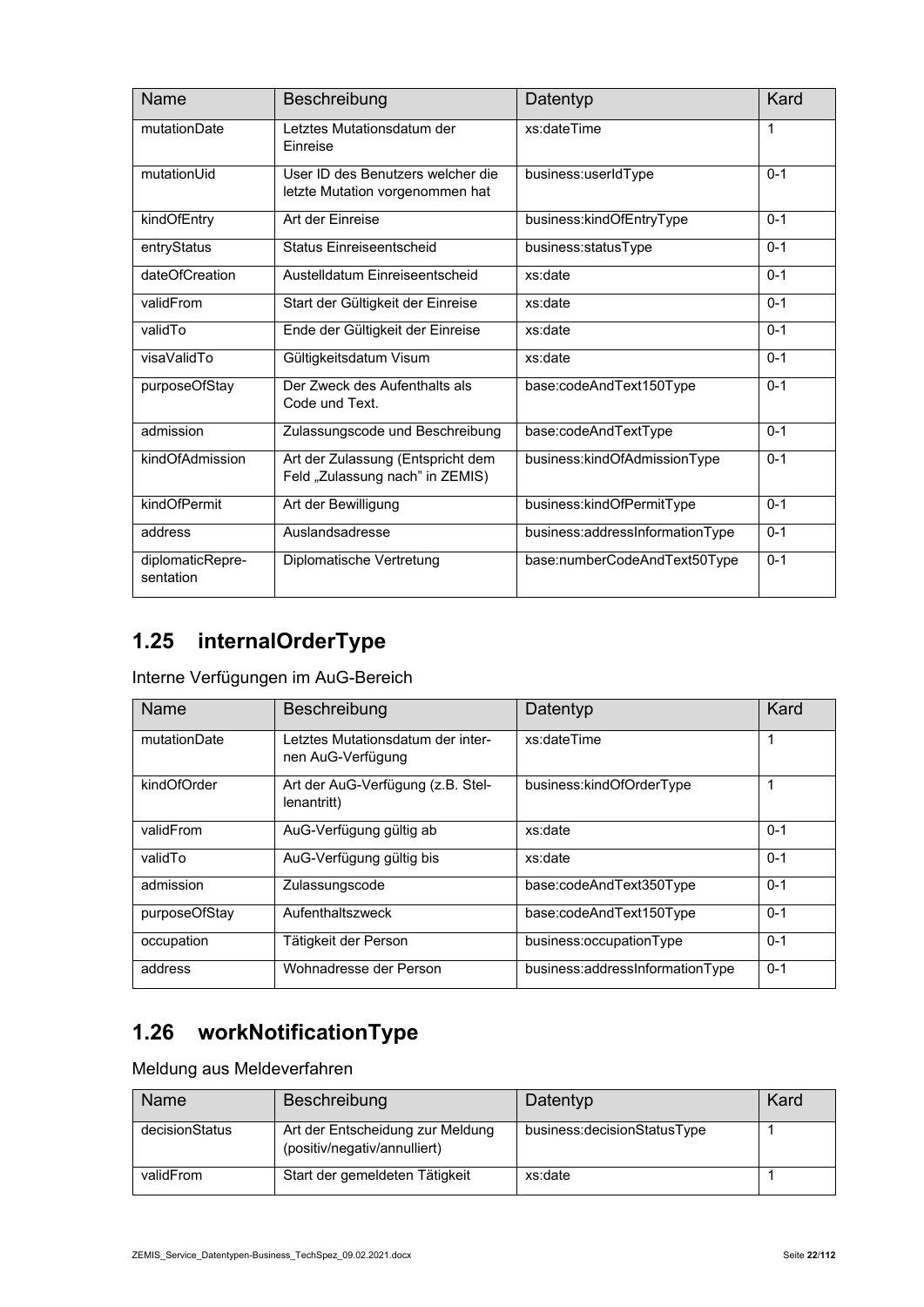| <b>Name</b>     | Beschreibung                  | Datentyp                                  | Kard    |
|-----------------|-------------------------------|-------------------------------------------|---------|
| validTo         | Ende der gemeldeten Tätigkeit | xs:date                                   |         |
| actionPlace     | Ort der gemeldeten Tätigkeit  | eCH-0007:swissAndFlMunicipali-<br>tyType  | $0 - 1$ |
| employerAddress | Adresse des Arbeitgebers      | business:organisationMailAd-<br>dressType | $0 - 1$ |

#### **1.27 asylumProcedureType**

Daten Asylverfahren

| Name                     | Beschreibung                                     | Datentyp                         | Kard |
|--------------------------|--------------------------------------------------|----------------------------------|------|
| mutationDate             | Letztes Mutationsdatum des Asyl-<br>verfahrens   | xs:dateTime                      |      |
| remark                   | Bemerkungen zu Asylverfahren                     | base:codeAndText50Type           | 0-n  |
| businessPro-<br>cessStep | Asylgeschäfte zu entsprechendem<br>Asylverfahren | business:businessProcessStepType | 0-n  |

#### **1.28 businessProcessStepType**

Asylgeschäftsdaten

| Name                           | Beschreibung                                                                                    | Datentyp                | Kard    |
|--------------------------------|-------------------------------------------------------------------------------------------------|-------------------------|---------|
| mutationDate                   | Letztes Mutationsdatum der Asyl-<br>geschäftsdaten                                              | xs:dateTime             | 1       |
| kindOfBusinessPro-<br>cessStep | Art des Asylgeschäftes                                                                          | base:codeAndText100Type | 1       |
| dateOfOccurrence               | Ereignisdatum                                                                                   | xs:date                 |         |
| resolution                     | Erledigung                                                                                      | base:codeAndText100Type | $0 - 1$ |
| dateOfResolution               | Datum der Erledigung                                                                            | xs:date                 | $0 - 1$ |
| zemisJurisID                   | Geschäfts-ID für die direkte Refe-<br>renzierung des Geschäfts über den<br><b>JURIS Service</b> | xs:int(9)               | $0 - 1$ |

#### **1.29 foreignerIdentificationPaperType**

Ausländerausweis einer Person

| Name         | Beschreibung                                   | Datentyp          | Kard    |
|--------------|------------------------------------------------|-------------------|---------|
| mutationDate | Letztes Mutationsdatum des<br>Ausländerausweis | xs:dateTime       |         |
| naaLsiNumber | LSI-Nummer des Ausländerausweis                | base:string25Type | 0-1     |
| aaNumber     | AA-Nummer des Ausländerausweis                 | base:string25Type | 0-1     |
| shippingDate | Versanddatum des Auslän-<br>derausweis         | xs:date           | $0 - 1$ |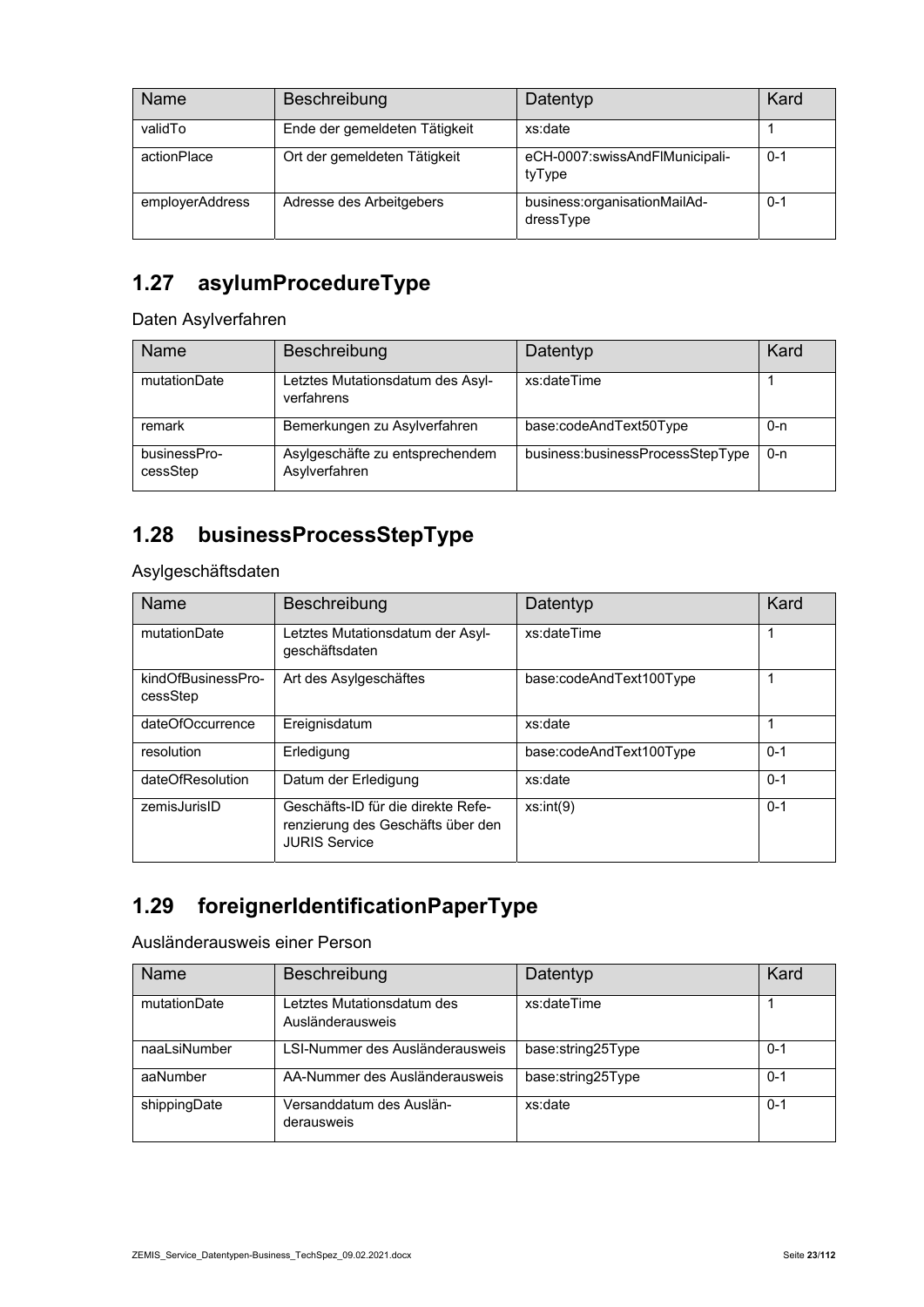### **1.30 biometricIdentificationType**

| <b>Name</b>    | Beschreibung                                                                                    | Datentyp    | Kard    |
|----------------|-------------------------------------------------------------------------------------------------|-------------|---------|
| mutationDate   | Letztes Mutationsdatum der biomet-<br>rischen Daten                                             | xs:dateTime |         |
| entryDate      | Erfassungsdatum der biometrischen<br>Daten                                                      | xs:date     | $0 - 1$ |
| collectDate    | Datum an dem ZEMIS die Biomet-<br>rie-Daten von der Systemplattform<br>eDokumente abgeholt hat. | xs:date     | $0 - 1$ |
| expirationDate | Ablaufdatum der Gültikgeit der bio-<br>metrischen Daten                                         | xs:date     | 0-1     |

Biometrische Identifikation einer Person

#### **1.31 asylumAllocationType**

Kantonale Verteilung der Asylpersonen

| Name           | Beschreibung                                          | Datentyp               | Kard    |
|----------------|-------------------------------------------------------|------------------------|---------|
| mutationDate   | Letztes Mutationsdatum der kanto-<br>nalen Verteilung | xs:dateTime            |         |
| canton         | Verteilkanton                                         | base:codeAndText50Type | $0 - 1$ |
| isCredited     | Wurde die Verteilung angerechnet?                     | xs:boolean             | $0 - 1$ |
| allocationDate | Datum der definitiven Verteilung                      | xs:date                | $0 - 1$ |

#### **1.32 refugeeType**

Informationen zu einem Flüchtling

| <b>Name</b>      | Beschreibung                                                   | Datentyp                        | Kard    |
|------------------|----------------------------------------------------------------|---------------------------------|---------|
| mutationDate     | Letztes Mutationsdatum des Asylge-<br>schäftes des Flüchtlings | xs:dateTime                     | 1       |
| zemisNumber      | ZEMIS-Nummer des Flüchtlings                                   | business:zemisNummerType        | 1       |
| dossierNumber    | Dossiernummer innerhalb einer<br>Dossierkategorie              | base:integer7Type               | 1       |
| firstName        | Vorname der Hauptidentität                                     | eCH-0044:baseNameType           | 1       |
| lastName         | Nachname der Hauptidentität                                    | eCH-0044:baseNameType           | 1       |
| nationality      | Nationalität des Flüchtlings                                   | eCH-0011:nationalityType        | $0 - 1$ |
| motherTongue     | Muttersprache des Flüchtlings                                  | base:numberCodeAndText25Type    | $0 - 1$ |
| dateOfBirth      | Geburtsdatum des Flüchtlings                                   | eCH-0044:datePartiallyKnownType | $0 - 1$ |
| gender           | Geschlecht des Flüchtlings                                     | business:genderCodeType         | $0 - 1$ |
| dateOfOccurrence | Eröffnungsdatum des Asylgeschäfts<br>(Einreisedatum)           | xs:date                         | $0 - 1$ |
| applicationDate  | Gesuchsdatum des Asylgeschäfts                                 | xs:date                         | $0 - 1$ |
| allocationDate   | Datum der definitiven Verteilung                               | xs:date                         | $0 - 1$ |
| canton           | Verteilkanton des Flüchtlings                                  | base:codeAndText50Type          | $0 - 1$ |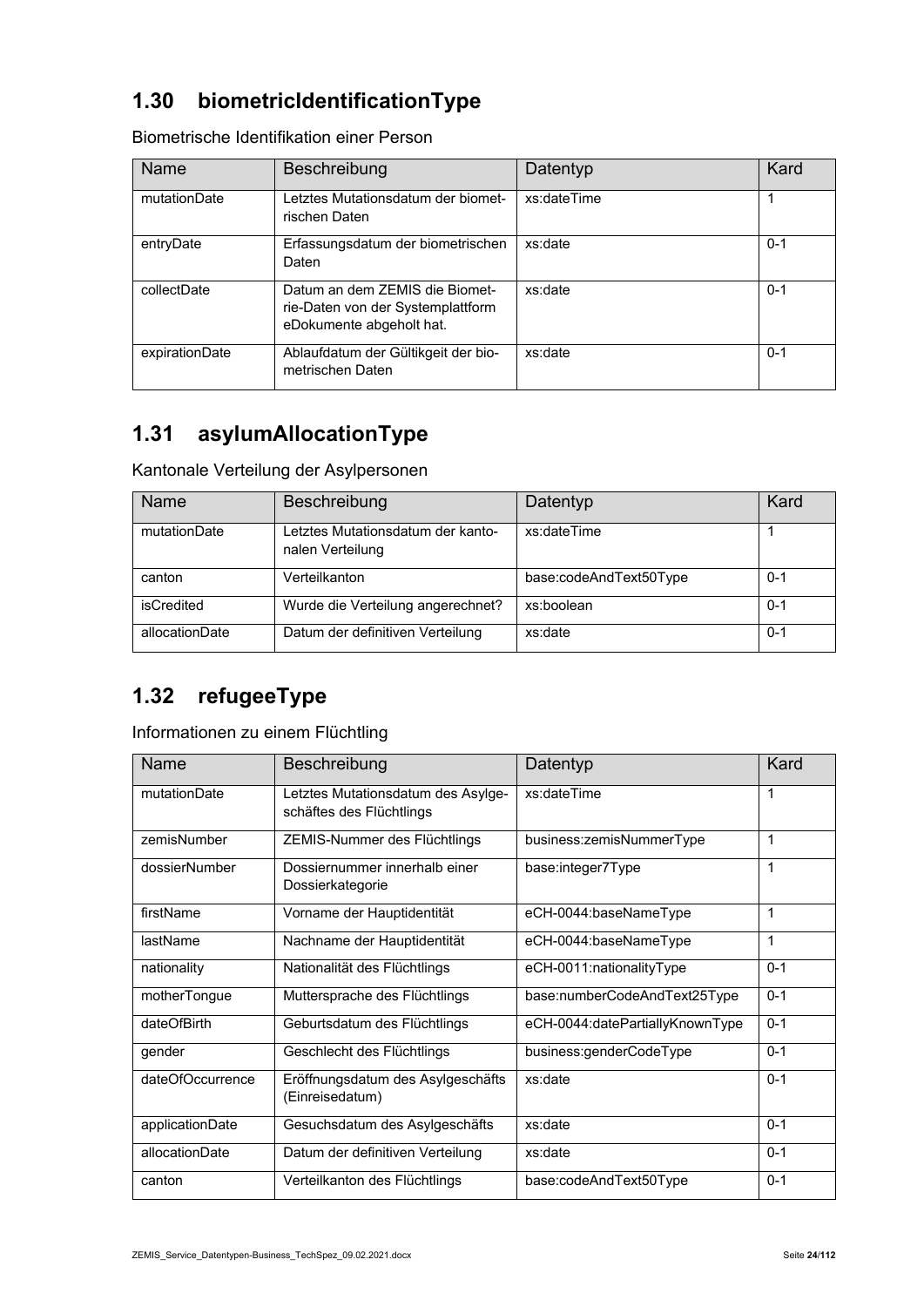#### **1.33 personMailAddressType**

Adressinformationen einer Person

| Name                       | Beschreibung                                          | Datentyp                                | Kard    |
|----------------------------|-------------------------------------------------------|-----------------------------------------|---------|
| mutationDate               | Letztes Mutationsdatum der<br>Adresse                 | xs:dateTime                             | 1       |
| personMailAddress-<br>Info | Information zur Person die an dieser<br>Adresse wohnt | business:personMailAddressInfo-<br>Type | 1       |
| addressinformation         | Adressinformationen                                   | business:addressInformationType         | 1       |
| addressCategory            | Adresskategorie                                       | business:addressCategoryType            | 1       |
| kindOfAddress              | Adressart                                             | business:kindOfAddressType              | 1       |
| validFrom                  | Gültig ab Datum der Adresse                           | xs:date                                 | $0 - 1$ |
| validTo                    | Gültig bis Datum der Adresse                          | xs:date                                 | $0 - 1$ |

#### **1.34 personMailAddressInfoType**

Information zur Person die an dieser Adresse wohnt

| Name      | <b>Beschreibung</b> | Datentyp              | Kard    |
|-----------|---------------------|-----------------------|---------|
| firstName | Vorname der Person  | eCH-0044:baseNameType | $0 - 1$ |
| lastName  | Nachname der Person | eCH-0044:baseNameType |         |

#### **1.35 addressInformationType**

#### Informationen einer Adresse

| Name                   | Beschreibung                                                      | Datentyp                            | Kard    |
|------------------------|-------------------------------------------------------------------|-------------------------------------|---------|
| addressLine1           | Adresszusatz (Gruppenunterkunfts-<br>namen falls Zentrumsadresse) | eCH-0010:addressLineType            | $0 - 1$ |
| addressLine2           | Falls Adresse eines Zentrums: Zent-<br>rum-Nummer, sonst leer     | eCH-0010:addressLineType            | $0 - 1$ |
| street                 | <b>Strasse</b>                                                    | eCH-0010:streetType                 | 1       |
| houseNumber            | Hausnummer                                                        | eCH-0010:houseNumberType            | $0 - 1$ |
| locality               | Gebiet (in der Schweiz der Kanton)                                | eCH-0010:localityType               | $0 - 1$ |
| town                   | Ortsname                                                          | eCH-0010:townType                   | 1       |
| swissZipCode           | Postleitzahl Inland (ohne 2-stelligen<br>Zusatzcode)              | eCH-0010:swissZipCodeType           | 1       |
| swissZipCodeAd-<br>dOn | 2-stelliger Postleitzahlzusatzcode                                | eCH-0010:swissZipCodeAd-<br>dOnType | $0 - 1$ |
| foreignZipCode         | Postleitzahl Ausland                                              | eCH-0010:foreignZipCodeType         | $0 - 1$ |
| country                | Land (zweistelliger ISO Code)                                     | eCH-0010:countryIdIso2Type          | 1       |

### **1.36 companyIdentificationType**

Datentyp zur Identifikation eines Betriebs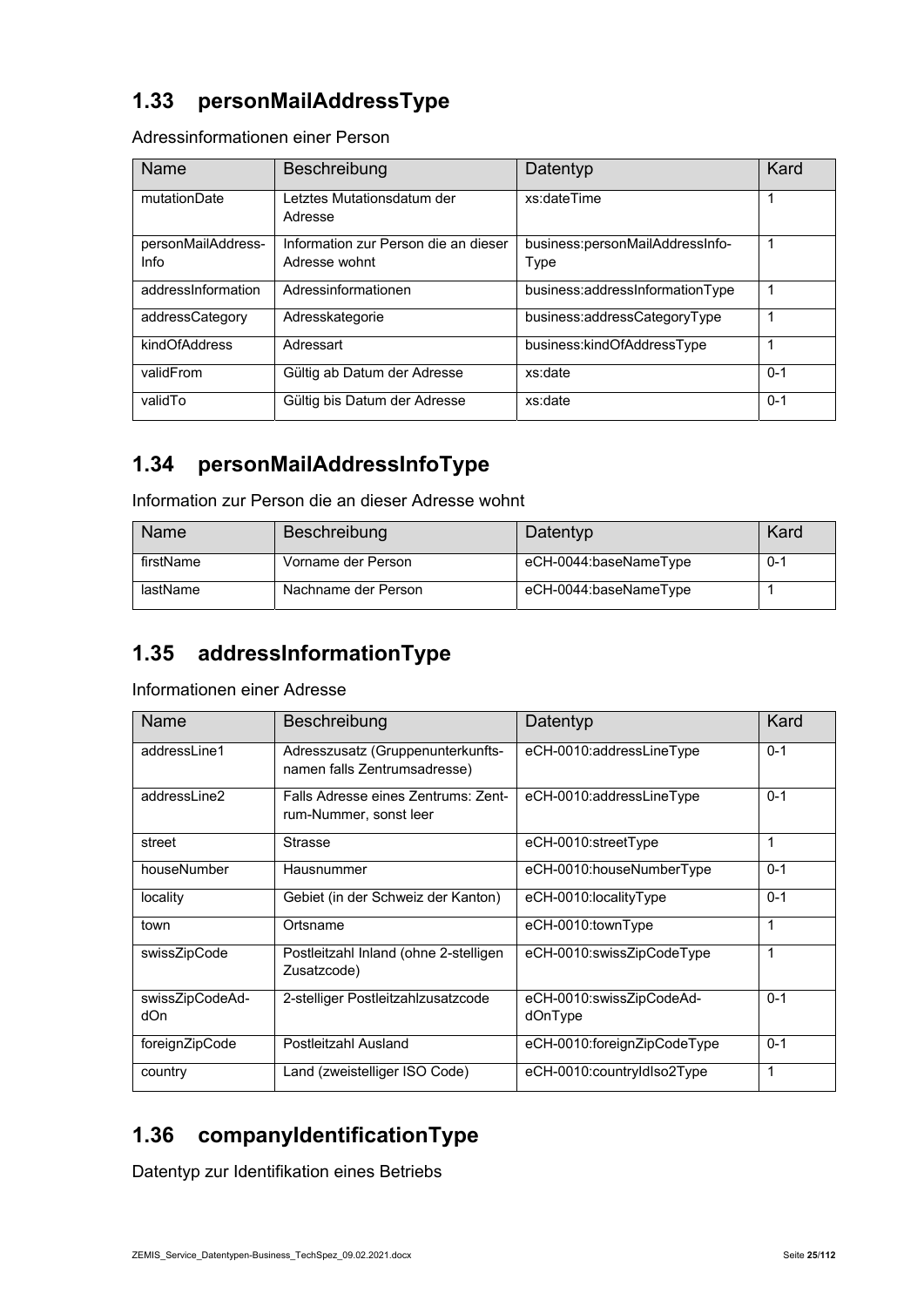| Name                  | Beschreibung        | Datentyp                      | Kard    |
|-----------------------|---------------------|-------------------------------|---------|
| companyId             | Betriebs-ID         | business:companyIdType        |         |
| companyName           | Name des Betriebs   | eCH-0010:organisationNameType | $0 - 1$ |
| companyNameAd-<br>dOn | Betriebsnamenzusatz | eCH-0010:organisationNameType | $0 - 1$ |

#### **1.37 companyInformationType**

Informationen zu einem Betrieb

| Name                         | Beschreibung                                                 | Datentyp                                  | Kard    |
|------------------------------|--------------------------------------------------------------|-------------------------------------------|---------|
| mutationDate                 | Letztes Mutationsdatum der Betrieb-<br>sinformationen        | xs:dateTime                               | 1       |
| companyId                    | Betriebs-ID                                                  | business:companyIdType                    |         |
| maximalNumber-<br>OfDancers  | Maximale Anzahl zugelassene Tän-<br>zerinnen für den Betrieb | base:integer3Type                         | $0 - 1$ |
| branchid                     | Branchen-ID                                                  | base:codeAndText50Type                    | $0 - 1$ |
| valueAdd-<br>edTaxNumber     | Mehrwertsteuer Nummer der Firma                              | base:string25Type                         | $0 - 1$ |
| employmentMunici-<br>pality  | Gemeinde Code                                                | eCH-0007:swissAndFlMunicipali-<br>tyType  | $0 - 1$ |
| organisationMailAd-<br>dress | Adresse des Betriebs                                         | business:organisationMailAd-<br>dressType | $0 - 1$ |

### **1.38 organisationMailAddressType**

Adressinformationen eines Betriebs

| Name                             | Beschreibung                                    | Datentyp                                      | Kard |
|----------------------------------|-------------------------------------------------|-----------------------------------------------|------|
| mutationDate                     | Letztes Mutationsdatum der Be-<br>triebsadresse | xs:dateTime                                   |      |
| organisationMailAd-<br>dressinfo | Information zum Betrieb an dieser<br>Adresse    | business:organisationMailAd-<br>dressInfoType |      |
| addressInformation               | Adresse des Betriebs                            | business:addressInformationType               |      |

### **1.39 organisationMailAddressInfoType**

Informationen zum Betrieb

| Name                        | <b>Beschreibung</b>   | Datentyp                      | Kard    |
|-----------------------------|-----------------------|-------------------------------|---------|
| organisationName            | Name des Betriebs     | eCH-0010:organisationNameType |         |
| organisation-<br>NameAddOn1 | Betriebsnamenzusatz 1 | eCH-0010:organisationNameType | $0 - 1$ |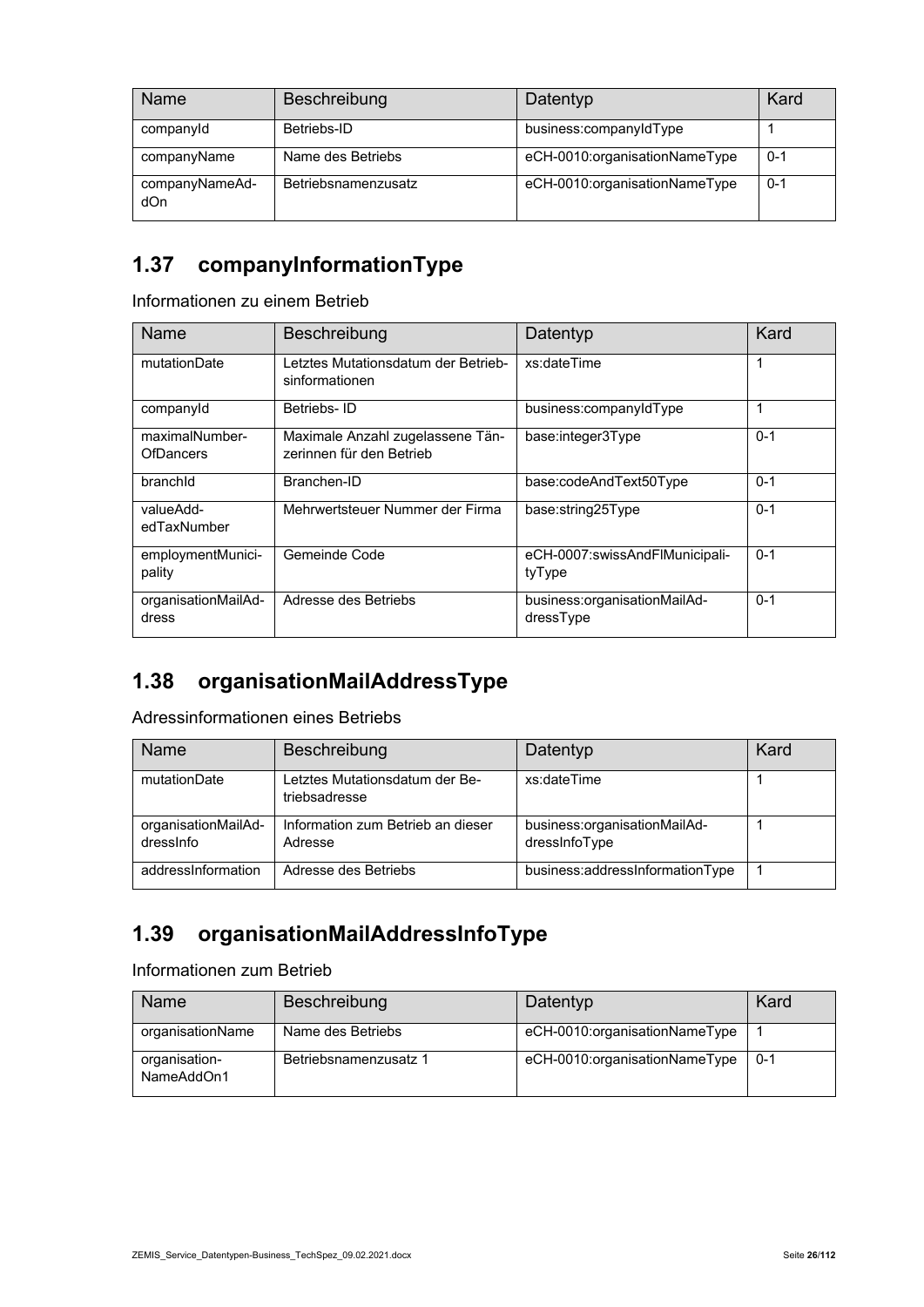#### **1.40 specialChargeType**

| Name            | Beschreibung             | Datentyp   | Kard    |
|-----------------|--------------------------|------------|---------|
| isChargeable    | Person sonderA-pflichtig | xs:boolean |         |
| chargeableUntil | Pflichtig bis            | xs:date    | $0 - 1$ |
| residualAmount  | Restbetrag               | xs:decimal | $0 - 1$ |

#### **1.41 sanctionType**

| Name            | Beschreibung | Datentyp               | Kard    |
|-----------------|--------------|------------------------|---------|
| kindOfLiability | Haftart      | base:codeAndText50Type |         |
| startLiability  | Haftbeginn   | xs:date                |         |
| endLiability    | Haftende     | xs:date                | $0 - 1$ |
| repatriation    | Rückführung  | xs:boolean             |         |
| canton          | Kanton       | xs:string              |         |

# **2 ZEMIS-Business-Datentypen Version 5.0**

Definition von ZEMIS-Business-Datentypen

Datei: zemis\_BusinessTypes\_v5\_0.xsd Namespace: http://ejpd.admin.ch/bfm/zemis/business/types/v5

Verwendet von: BAIMP V1 / BAIMP V2

#### **2.1 Namespaces**

Die folgenden Namespaces werden direkt oder indirekt verwendet.

ZEMIS Basis-Datentypen Schema: zemis\_BaseTypes\_v3\_2.xsd Namespace: http://ejpd.admin.ch/bfm/zemis/base/types/v3

eCH-0006 Datenstandard Ausländerkategorien Schema: eCH-0006-2-0.xsd Namespace: http://www.ech.ch/xmlns/eCH-0006/2

eCH-0007 Datenstandard Gemeinden Schema: eCH-0007-5-0.xsd Namespace: http://www.ech.ch/xmlns/eCH-0007/5

eCH-0008 Datenstandard Staaten und Gebiete Schema: eCH-0008-3-0.xsd Namespace: http://www.ech.ch/xmlns/eCH-0008/3

eCH-0010 Datenstandard Adressen Schema: eCH-0010-5-1.xsd Namespace: http://www.ech.ch/xmlns/eCH-0010/5

eCH-0011 Datenstandard Personendaten Schema: eCH-0011-8-0.xsd Namespace: http://www.ech.ch/xmlns/eCH-0011/8

eCH-0021 Datenstandard Personenzusatzdaten Schema: eCH-0021-7-0.xsd Namespace: http://www.ech.ch/xmlns/eCH-0021/7

eCH-0044 Datenstandard Personenidentifikation Schema: eCH-0044-4-0.xsd Namespace: http://www.ech.ch/xmlns/eCH-0044/4

eCH-0135 sedex Datenstandard Heimatort Schema: eCH-0135-1-0.xsd Namespace: http://www.ech.ch/xmlns/eCH-0135/1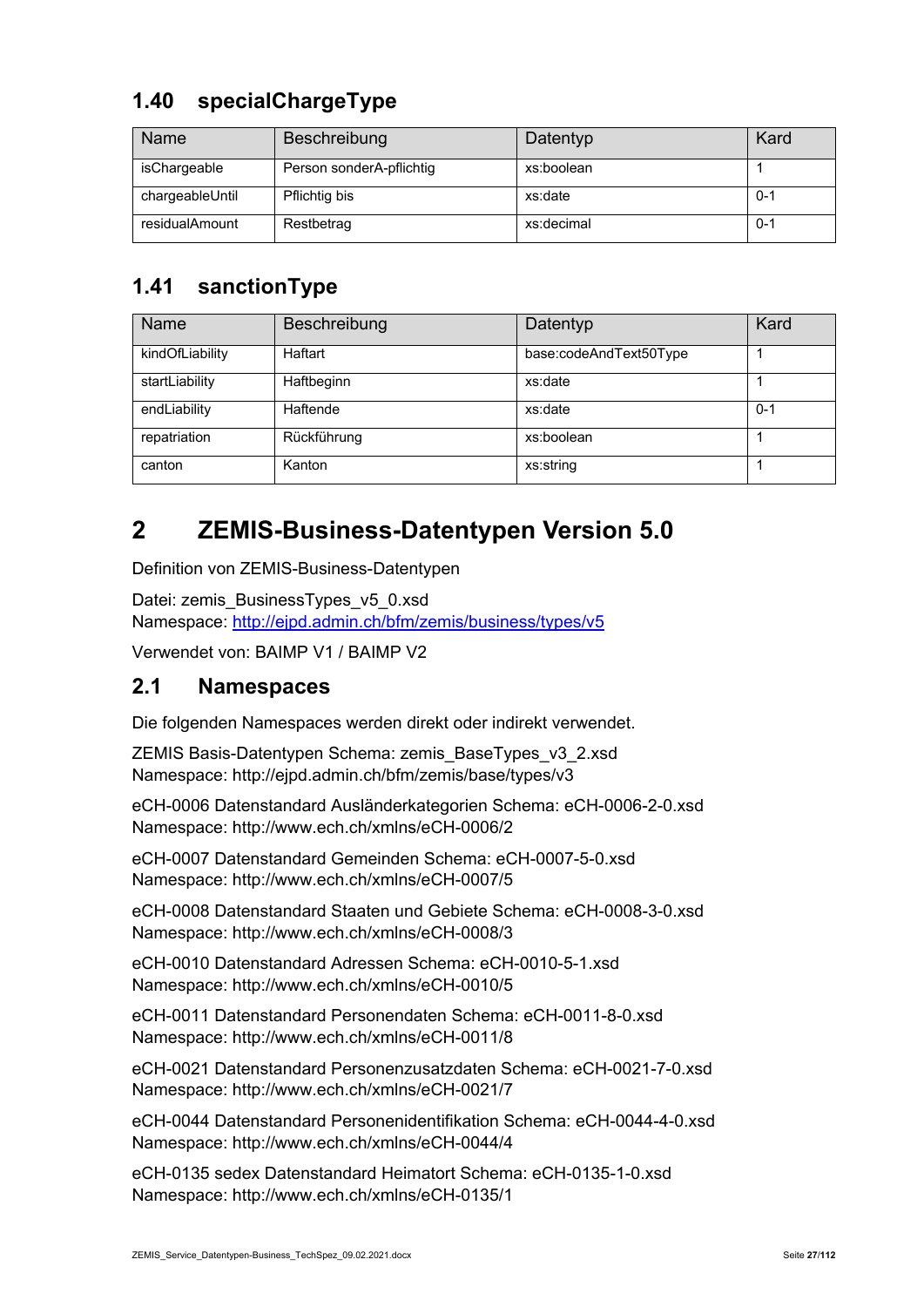# **2.2 Simple Datentypen**

| <b>Name</b>                          | Beschreibung                                                                                   | Datentyp                                                | Länge           | Format/Werte                                                                                                                                                                                                                                                                                                                                  |
|--------------------------------------|------------------------------------------------------------------------------------------------|---------------------------------------------------------|-----------------|-----------------------------------------------------------------------------------------------------------------------------------------------------------------------------------------------------------------------------------------------------------------------------------------------------------------------------------------------|
| zemisNumberType                      | ZEMIS-Nummer formatiert,<br>inklusive Prüfziffer                                               | xs:string                                               | 11              | \d{1,9}\.\d                                                                                                                                                                                                                                                                                                                                   |
| zemisNumberSim-<br>pleType           | ZEMIS-Nummer ohne<br>Prüfziffer                                                                | xs:int                                                  | 9               | Range: 1 -<br>999'999'999                                                                                                                                                                                                                                                                                                                     |
| identityNumberType                   | Identitäts-Nummer                                                                              | xs:int                                                  | $\overline{12}$ | Range: 1 -<br>999'999'999'999                                                                                                                                                                                                                                                                                                                 |
| auperNumberType                      | AUPER-Nummer                                                                                   | xs:int                                                  | 9               | Range: 1 -<br>999'999'999                                                                                                                                                                                                                                                                                                                     |
| zarNumberType                        | ZAR-Nummer, inklusive<br>Prüfziffer                                                            | xs:string                                               | 10              | \d{1,8}\.\d                                                                                                                                                                                                                                                                                                                                   |
| engagementNum-<br>berType            | <b>Engagement Nummer</b>                                                                       | xs:int                                                  | $\overline{12}$ | Range: 1 -<br>999'999'999'999                                                                                                                                                                                                                                                                                                                 |
| userIdType                           | Benutzer-ID                                                                                    | xs:int                                                  | $\overline{12}$ | Range: 1 -<br>999'999'999'999                                                                                                                                                                                                                                                                                                                 |
| cantonalRefer-<br>enceNumberType     | Kantonale Referenz-Num-<br>mer                                                                 | xs:string                                               | 11              |                                                                                                                                                                                                                                                                                                                                               |
| municipalityRefer-<br>enceNumberType | Gemeinde Referenz-Num-<br>mer                                                                  | xs:string                                               | 11              |                                                                                                                                                                                                                                                                                                                                               |
| statusMenuPosi-<br>tionType          | Menuposition, mit welcher<br>die Person zuletzt mutiert<br>wurde                               | xs:string                                               | $\overline{4}$  |                                                                                                                                                                                                                                                                                                                                               |
| familyNumberType                     | Familiennummer. Mitglie-<br>der der gleichen Familie<br>haben die gleiche Fami-<br>liennummer. | xs:int                                                  | 8               | Range: 1 -<br>99'999'999                                                                                                                                                                                                                                                                                                                      |
| companyIdType                        | Betriebs-ID, inklusive<br>Prüfziffer                                                           | xs:string                                               | 10              | $\overline{d{1,8}l}$ . ld                                                                                                                                                                                                                                                                                                                     |
| cantonalAlloca-<br>tionAccountIdType | Kantonale Kontingente-ID                                                                       | xs:int                                                  | $\overline{12}$ | Range: -<br>999'999'999'999 -<br>999'999'999'999                                                                                                                                                                                                                                                                                              |
| nationalAlloca-<br>tionAccountIdType | Nationale Kontingente-ID                                                                       | xs:int                                                  | 12              | Range: -<br>999'999'999'999 -<br>999'999'999'999                                                                                                                                                                                                                                                                                              |
| nDossierNumber-<br><b>Type</b>       | <b>ZEMIS N-Dossier-Nummer</b>                                                                  | xs:string                                               | 8               | $N\ddot{q} \{1,7\}$                                                                                                                                                                                                                                                                                                                           |
| kindOfldentityType                   | Die möglichen Identitäten<br>die eine Person haben<br>kann                                     | base:num-<br>berCodeAndText-<br>Multilin-<br>gual50Type | $\overline{c}$  | 0 = Hauptidentität<br>$1 =$ Alias-Name<br>2 = Name nach Angabe<br>3 = Name nach Reisedo-<br>kument<br>$4 =$ Name nach Zivil-<br>standsregister<br>10 = Ledigenname<br>11 = Namensänderung<br>12 = frühere Heirat<br>13 = abweichende Daten<br>14 = falsche Identität<br>15 = Name Ersterfassung<br>16 = Künstlername<br>17 = Erfassungsfehler |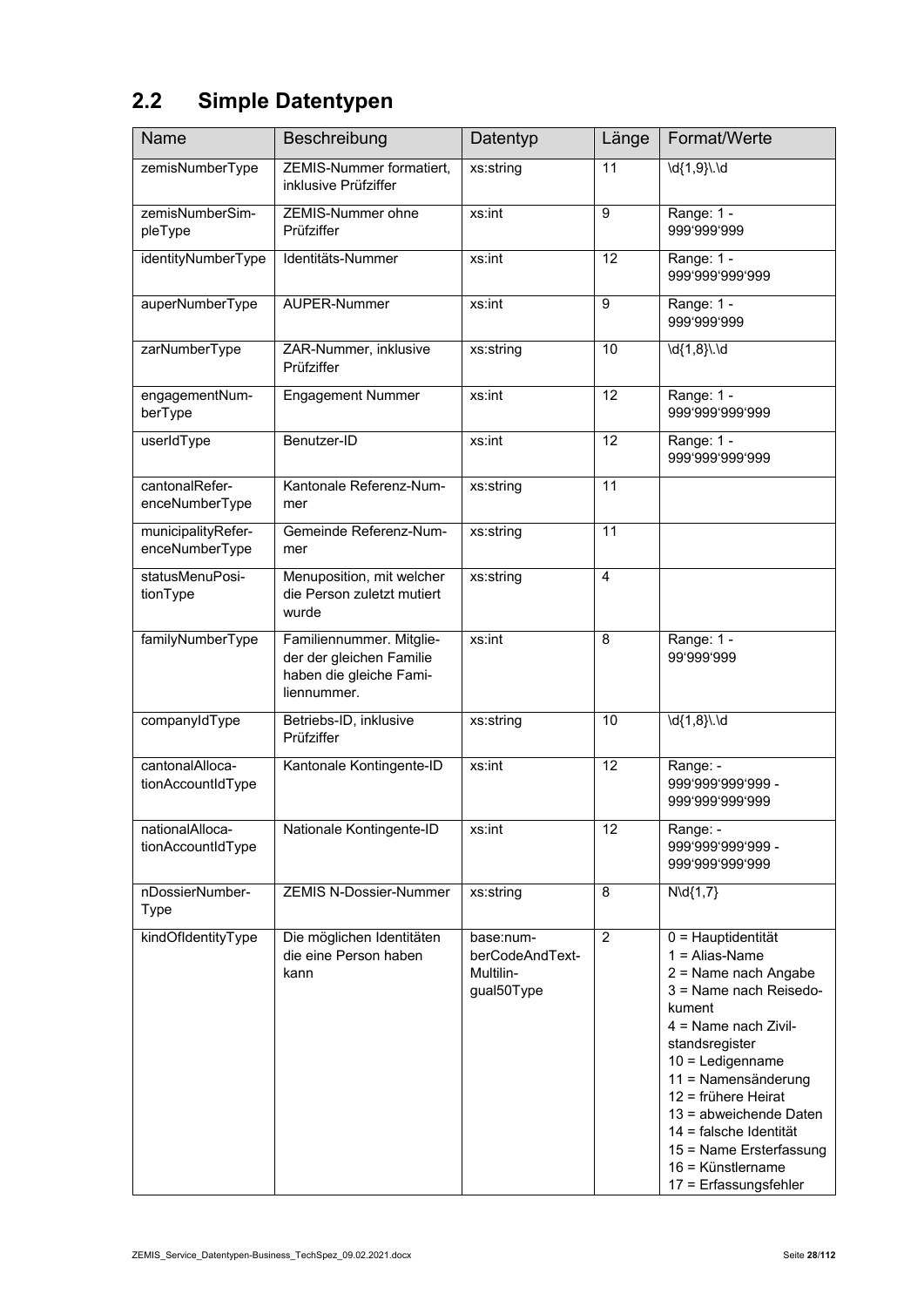| Name                                 | Beschreibung                                                                       | Datentyp                                                | Länge          | Format/Werte                                                                                                                                                                                                                                                                                                                             |
|--------------------------------------|------------------------------------------------------------------------------------|---------------------------------------------------------|----------------|------------------------------------------------------------------------------------------------------------------------------------------------------------------------------------------------------------------------------------------------------------------------------------------------------------------------------------------|
|                                      |                                                                                    |                                                         |                | 18 = Frühere Staatsan-<br>gehörigkeit<br>$96 =$ Adoption<br>97 = Übertragung AHV-<br><b>Nummer</b><br>98 = Datenverschmel-<br>zung<br>99 = andere Gründe                                                                                                                                                                                 |
| kindOfIdentification-<br><b>Type</b> | Art der Identifikation                                                             | base:num-<br>berCodeAndText-<br>Multilin-<br>gual50Type | 2              | $0 =$ Angabe<br>$1 =$ Reisedokument<br>$2$ = Zivilstandsre-<br>gister                                                                                                                                                                                                                                                                    |
| maritalStatusType                    | Zivilstand einer Person                                                            | base:num-<br>berCodeAndText-<br>Multilin-<br>gual50Type | $\overline{2}$ | $1 =$ Ledig<br>2 = Verheiratet<br>3 = Verwitwet<br>$4 =$ Geschieden<br>$9 =$ Unbekannt<br>10 = In eingetragener<br>Partnerschaft<br>11 = Gerichtlich aufge-<br>löste Partnerschaft<br>12 = Durch Tod aufge-<br>löste Partnerschaft                                                                                                       |
| maritalStatusAuxil-<br>iaryType      | Zivilstand-Zusatz Code.<br>Enthält die rechtlich nicht<br>anerkannten Zivilstände. | base:num-<br>berCodeAndText-<br>Multilin-<br>gual50Type | $\mathbf 1$    | $5 =$ getrennt<br>6 = religiös getraut<br>$7 =$ verheiratet nach<br><b>Brauch</b><br>8 = Konkubinat                                                                                                                                                                                                                                      |
| addressCatego-<br>ryType             | Adresskategorie                                                                    | base:num-<br>berCodeAndText-<br>Multilin-<br>gual50Type | $\mathbf{1}$   | $0 =$ Inlandadresse<br>$1 =$ Auslandadresse<br>2 = Gruppenunterkunft<br>(Zentrum)                                                                                                                                                                                                                                                        |
| kindOfAddressType                    | Adressart                                                                          | base:num-<br>berCodeAndText-<br>Multilin-<br>gual50Type | $\mathbf{1}$   | $0 = W_0$ chnadresse<br>$2$ = Rechtsvertreter<br>3 = Zustell- /Korrespon-<br>dezadresse<br>$4$ = Fürsorgeadresse                                                                                                                                                                                                                         |
| occupationPosition-<br><b>Type</b>   | Stellung im Beruf                                                                  | base:codeAndTex<br>tMultilin-<br>gual100Type            | $\mathbf{1}$   | 1 = Selbständig Erwer-<br>bende (Inhaber, Eigentü-<br>mer, Pächter)<br>$2 =$ Direktor<br>$3 = \ddot{\cup}$ brige                                                                                                                                                                                                                         |
| changOfDomicile-<br>CodeType         | Wohnortswechselcode                                                                | base:num-<br>berCodeAndText-<br>Multilin-<br>gual50Type | $\overline{2}$ | 11 = Zuzug vom Ausland<br>12 = Zuzug vom Inland<br>13 = Zuzug vom Ausland<br>automatisiert<br>$14 = \text{Gebut}$<br>15 = Reaktivierung<br>$16$ = Korrektur<br>21 = Wegzug ins Ausland<br>22 = Wegzug in andere<br>Gemeinde, gleicher Kan-<br>ton<br>23 = Wegzug in anderen<br>Kanton<br>24 = Wegzug unbekannt<br>wohin / ohne Abmeldung |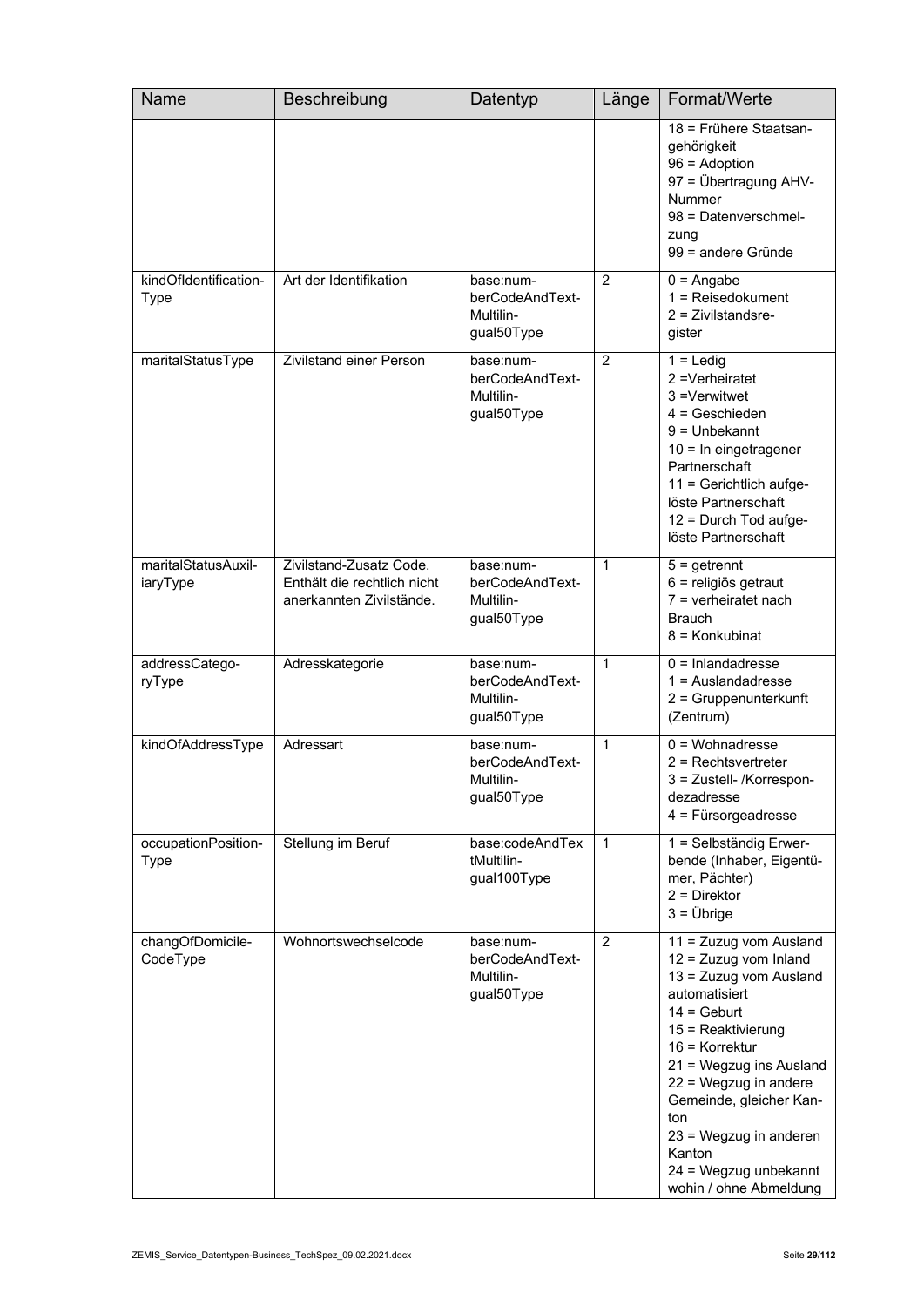| Name                             | Beschreibung                                        | Datentyp                                                 | Länge          | Format/Werte                                                                                                                                                                                                                                                                                   |
|----------------------------------|-----------------------------------------------------|----------------------------------------------------------|----------------|------------------------------------------------------------------------------------------------------------------------------------------------------------------------------------------------------------------------------------------------------------------------------------------------|
|                                  |                                                     |                                                          |                | 25 = Wegzug ohne per-<br>sönliche Abmeldung<br>26 = Wegzug ins Ausland<br>automatisiert<br>31 = Unbekannt aus Da-<br>tenkonversion<br>32 = Unbekannt aus<br>ZAR2-Datenübernahme                                                                                                                |
| residencePer-<br>mitCategoryType | AuG-Aufenthaltskategorie                            | base:codeAndTex<br>tMultilin-<br>gual50Type              | 1              | $A =$ Saisonniers<br>$B =$ Jahresaufenthalter<br>$C =$ Niederlasser<br>G = Grenzgänger<br>I = Erwerbstätige<br>Fam.Angehörige In-<br>tern.Organisationen<br>$L = Kurzaufenthalter$<br>M = Meldepflichtige Kurz-<br>aufenthalter                                                                |
| statusType                       | <b>Status des Gesuchs</b>                           | base:num-<br>berCodeAndText-<br>Multilin-<br>gual50Type  | $\overline{2}$ | $1 =$ Erteilt<br>$2 =$ Geregelt<br>$3$ = Korrigiert<br>$4 =$ Gelöscht<br>$5 =$ Abgelehnt<br>6 = Geändert/verlängert<br>$7 = \ddot{U}$ bersteuert<br>8 = Übersteuerte Daten<br>verarbeitet<br>9 = Übersteuerung auf-<br>gehoben<br>10 = Rückgesteuert<br>$11 = Widerrufen$<br>$12$ = Ausgereist |
| kindOfAdmission-<br>Type         | Art der Zulassung                                   | base:codeAndTex<br>tMultilin-<br>gual50Type              | 1              | $1 = VEP$<br>$2 = EFTA$<br>$3 = VZAE (BVO)$                                                                                                                                                                                                                                                    |
| kindOfPermitType                 | Bewilligungsart                                     | base:num-<br>berCodeAndText-<br>Multilin-<br>gual25Type  | 1              | $1 = EU$<br>$2 = EFTA$<br>$3 = VZAE(BVO)$                                                                                                                                                                                                                                                      |
| kindOfApprov-<br>alType          | Zustimmart                                          | base:codeAndTex<br>tMultilin-<br>gual100Type             | $\mathbf{1}$   | $B = Z$ ustimmung bis ap-<br>provalDate. Nach diesem<br>Zeitpunkt ist der Fall er-<br>neut zur Zustimmung zu<br>unterbreiten.<br>C = NL-Bewilligung kann<br>sofort erteilt werden<br>(wenn ohne Datum) oder<br>kann am approvalDate<br>erteilt werden.                                         |
| decisionStatusType               | Entscheidungs-Status                                | base:num-<br>berCodeAndText-<br>Multilin-<br>gual150Type | 1              | $0 =$ positiv<br>$1 =$ negativ<br>$2 =$ annulliert                                                                                                                                                                                                                                             |
| genderCodeType                   | Geschlecht einer Person<br>(nach ISO-5218 Standard) | base:num-<br>berCodeAndText-<br>Multilin-<br>gual25Type  | 1              | $0 =$ Unbekannt<br>$1 =$ Männlich<br>$2 =$ Weiblich<br>$9 =$ Undefiniert                                                                                                                                                                                                                       |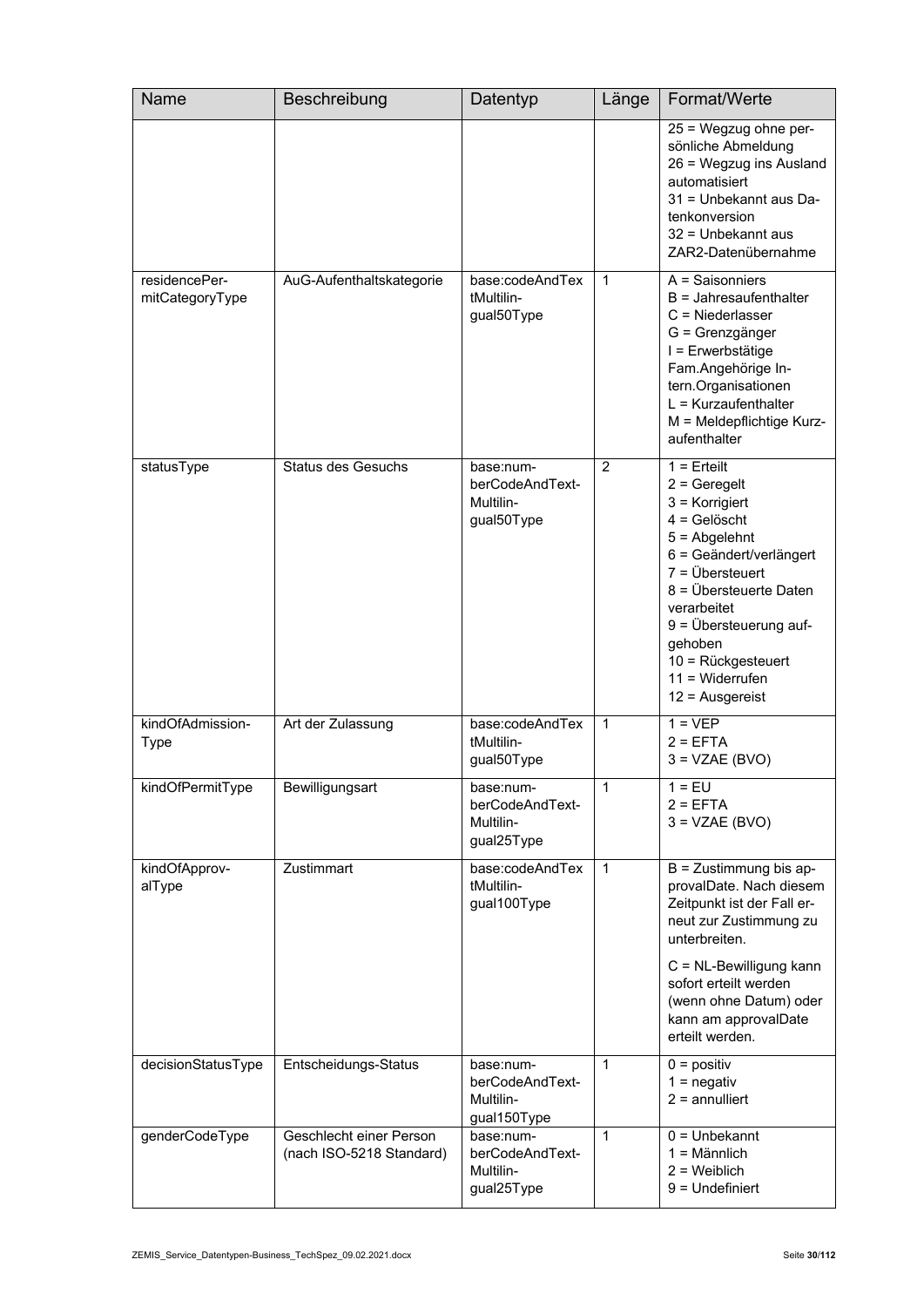| Name                               | Beschreibung                                                                                                                                                                                                                                    | Datentyp                                                | Länge          | Format/Werte                                                                                                                                                                                                                                                                                                                                                                                                                                                                                                                                                                                                                                                                                                                                                                                                                                                                                                                                                                                                                                                                                                                                                         |
|------------------------------------|-------------------------------------------------------------------------------------------------------------------------------------------------------------------------------------------------------------------------------------------------|---------------------------------------------------------|----------------|----------------------------------------------------------------------------------------------------------------------------------------------------------------------------------------------------------------------------------------------------------------------------------------------------------------------------------------------------------------------------------------------------------------------------------------------------------------------------------------------------------------------------------------------------------------------------------------------------------------------------------------------------------------------------------------------------------------------------------------------------------------------------------------------------------------------------------------------------------------------------------------------------------------------------------------------------------------------------------------------------------------------------------------------------------------------------------------------------------------------------------------------------------------------|
| kindOfOrderType                    | Art der AuG-Verfügung                                                                                                                                                                                                                           | base:codeAndTex<br>tMultilin-<br>gual50Type             | 2              | EV = Einverständnis<br>KW = Kantonswechsel<br>SA = Stellenantritt<br>SW = Berufs- und Stel-<br>lenwechsel                                                                                                                                                                                                                                                                                                                                                                                                                                                                                                                                                                                                                                                                                                                                                                                                                                                                                                                                                                                                                                                            |
| kindOfIdentification-<br>PaperType | Art des Ausweisdokumen-<br>tes (auch Reisedokument).<br>Es handelts sich hier nicht<br>um die durch die CH aus-<br>gestellten Ausweise, son-<br>dern um die (ausländi-<br>schen) Ausweise, welche<br>durch den Ausländer vor-<br>gelegt werden. | base:num-<br>berCodeAndText-<br>Multilin-<br>gual50Type | $\overline{2}$ | $1 = Pass$<br>$2$ = Passersatz<br>3 = Diplomatenpass<br>$4 =$ Dienstpass<br>5 = Spezialpass<br>$6$ = Fremdenpass<br>7 = im Pass des Ehegat-<br>ten<br>8 = im Pass des Vaters<br>$9 = im Pass der Mutter$<br>10 = Identitätskarte<br>11 = Reiseausweis (von<br>einem Drittland)<br>12 = Kinderausweis<br>13 = Laissez-passer<br>$14 =$ Seemannsbuch<br>15 = Heimatschein<br>16 = Konsulatsbestäti-<br>gung<br>17 = Identitätsausweis<br>$18$ = Personalausweis<br>19 = Pass für Ausländer<br>20 = Reiseausweis (CH,<br>Abk. 28.07.1951)<br>21 = Identitätsausweis für<br>schrift.Ausl.(CH)<br>22 = Pass für Ausländer<br>(CH)<br>$23 = Tautschein$<br>24 = Militärausweis<br>25 = Führerschein<br>26 = Internationaler Füh-<br>rerausweis<br>27 = Studentenausweis<br>28 = Zivilregisterauszug<br>29 = Nationalitätenaus-<br>weis<br>$30$ = Interner Pass<br>$31 =$ Wählerkarte<br>32 = Familienbüchlein<br>$33$ = Berufsausweis<br>34 = Sozialversiche-<br>rungsausweis<br>35 = Schuldokument<br>36 = Eidesstattliche Er-<br>klärung<br>37 = andere Dokumente<br>50 = Partejausweis<br>51 = Flüchtlingsausweis<br>/-pass<br>$52$ = Geburtsschein<br>$53$ = Eheschein |
|                                    |                                                                                                                                                                                                                                                 |                                                         |                | 96 = Keine Identitätspap.<br>an der ES abgegeben<br>$97 =$ schriftenlos                                                                                                                                                                                                                                                                                                                                                                                                                                                                                                                                                                                                                                                                                                                                                                                                                                                                                                                                                                                                                                                                                              |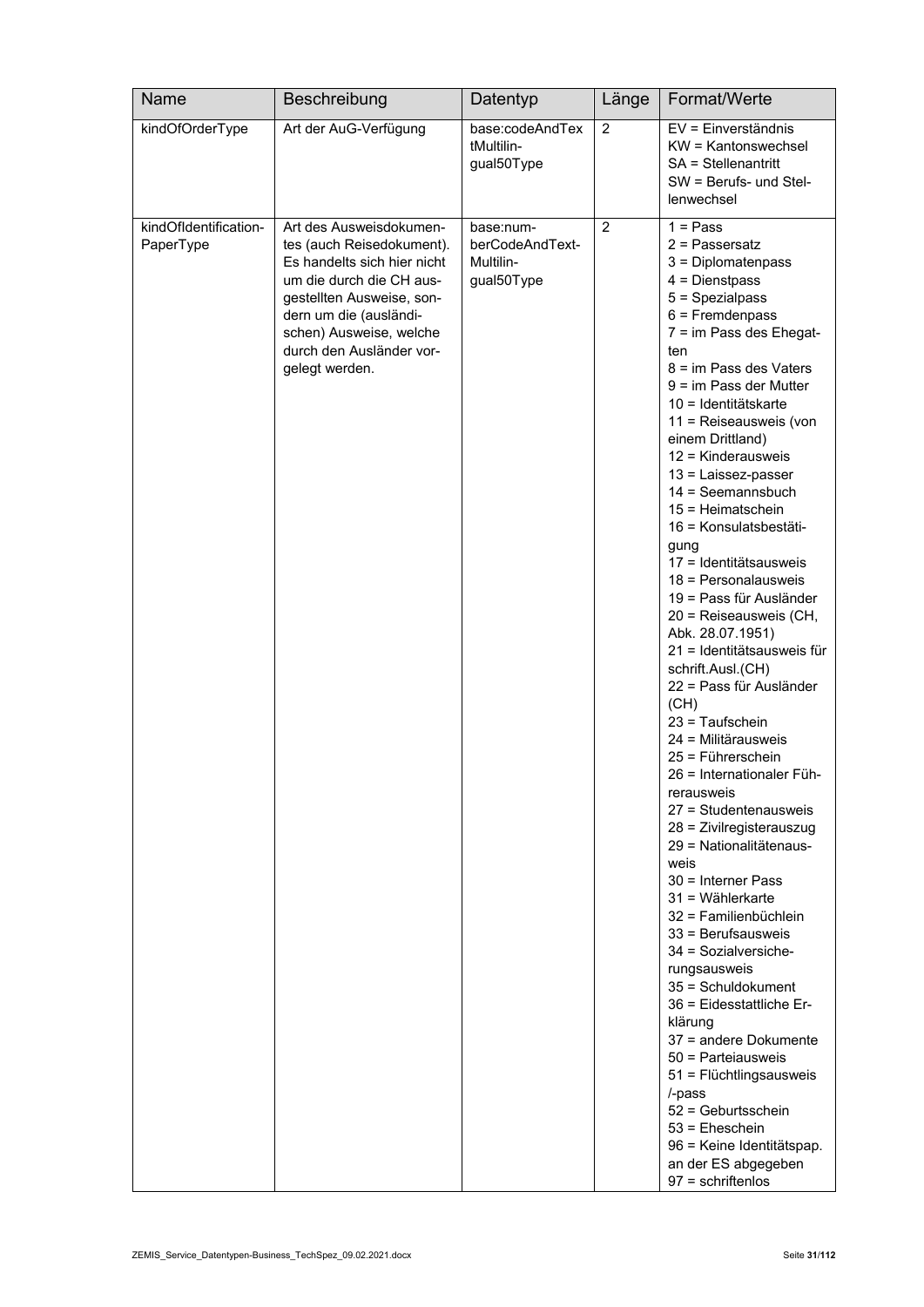| Name                     | Beschreibung                         | Datentyp                                                | Länge          | Format/Werte                                                                                                                                                                                                                                                                                                                                                                                                                                                                                                                                                                                                                                                                                                                                                                                                                             |
|--------------------------|--------------------------------------|---------------------------------------------------------|----------------|------------------------------------------------------------------------------------------------------------------------------------------------------------------------------------------------------------------------------------------------------------------------------------------------------------------------------------------------------------------------------------------------------------------------------------------------------------------------------------------------------------------------------------------------------------------------------------------------------------------------------------------------------------------------------------------------------------------------------------------------------------------------------------------------------------------------------------------|
|                          |                                      |                                                         |                | 98 = vorläufig keine<br>Schriften hinterlegt<br>99 = braucht keine<br>Schriften zu hinterlegen                                                                                                                                                                                                                                                                                                                                                                                                                                                                                                                                                                                                                                                                                                                                           |
| deliveryCodeType         | Zustellcode                          | base:codeAndTex<br>tMultilin-<br>gual50Type             | $\mathbf{1}$   | $A =$ Auslandadresse<br>B = Betrieb (Arbeitgeber)<br>I = Inlandadresse<br>$V = V$ ertretung CH<br>(Schweizer Botschaft,<br>Konsulat im Ausland)                                                                                                                                                                                                                                                                                                                                                                                                                                                                                                                                                                                                                                                                                          |
| kindOfEntryType          | Art der Einreise                     | base:codeAndTex<br>tMultilin-<br>gual50Type             | $\overline{2}$ | ZU = Zusicherung der<br>Aufenthaltsbewilligung<br>$EB = Ermächtigung$<br>zur Visumserteilung                                                                                                                                                                                                                                                                                                                                                                                                                                                                                                                                                                                                                                                                                                                                             |
| augPersonSta-<br>tusType | AuG spezifischer Perso-<br>nenstatus | base:num-<br>berCodeAndText-<br>Multilin-<br>gual25Type | 1              | $0 = Aktiv$<br>$1 =$ Ausgereist<br>2 = Eingebürgert<br>$3 = CH$ durch Heirat<br>$4 =$ Gestorben<br>$5 =$ Gelöscht<br>$6 = \ddot{\text{U}}$ brige inaktive<br>7 = Bewilligung widerru-<br>fen<br>$9 = BFF$                                                                                                                                                                                                                                                                                                                                                                                                                                                                                                                                                                                                                                |
| foreignerGroupType       | Ausländergruppe                      | base:num-<br>berCodeAndText-<br>Multilin-<br>gual50Type | $\overline{2}$ | 1 = Kurzfristig Erwerbstä-<br>tige $\leq$ 4 Monate<br>$2$ = Kurzaufenthalter > 4<br>< 12 Monate<br>3 = Artisten und Künstler<br>$\leq$ 8 Monate<br>4 = Kurzfristig Erwerbstä-<br>tige $\leq$ 120 Tage<br>5 = Grenzgänger < 12<br>Monate<br>6 = Grenzgänger<br>7 = Büsinger-Grenzgän-<br>ger<br>8 = Dienstleistungserbrin-<br>ger <= 4 Monate<br>9 = Dienstleistungserbrin-<br>ger 120 Tage<br>$10 =$ Saisonniers<br>11 = Jahresaufenthalter<br>$12$ = Niederlasser<br>14 = nicht geregelte Aus-<br>länder<br>15 = Meldeverfahren für<br>bewilligungsfrei Erwerbs-<br>tätig<br>$16$ = EU/EFTA-Melde-<br>pflichtige selbständig Er-<br>werbstätige<br>17 = EU/EFTA-Melde-<br>pflichtige mit Stellenantritt<br>20 = Asylbewerber/in<br>21 = Vorläufig aufgenom-<br>mener Ausländer/in<br>22 = Schutzbedürftige<br>97 = Uebrige FL (A, L, G) |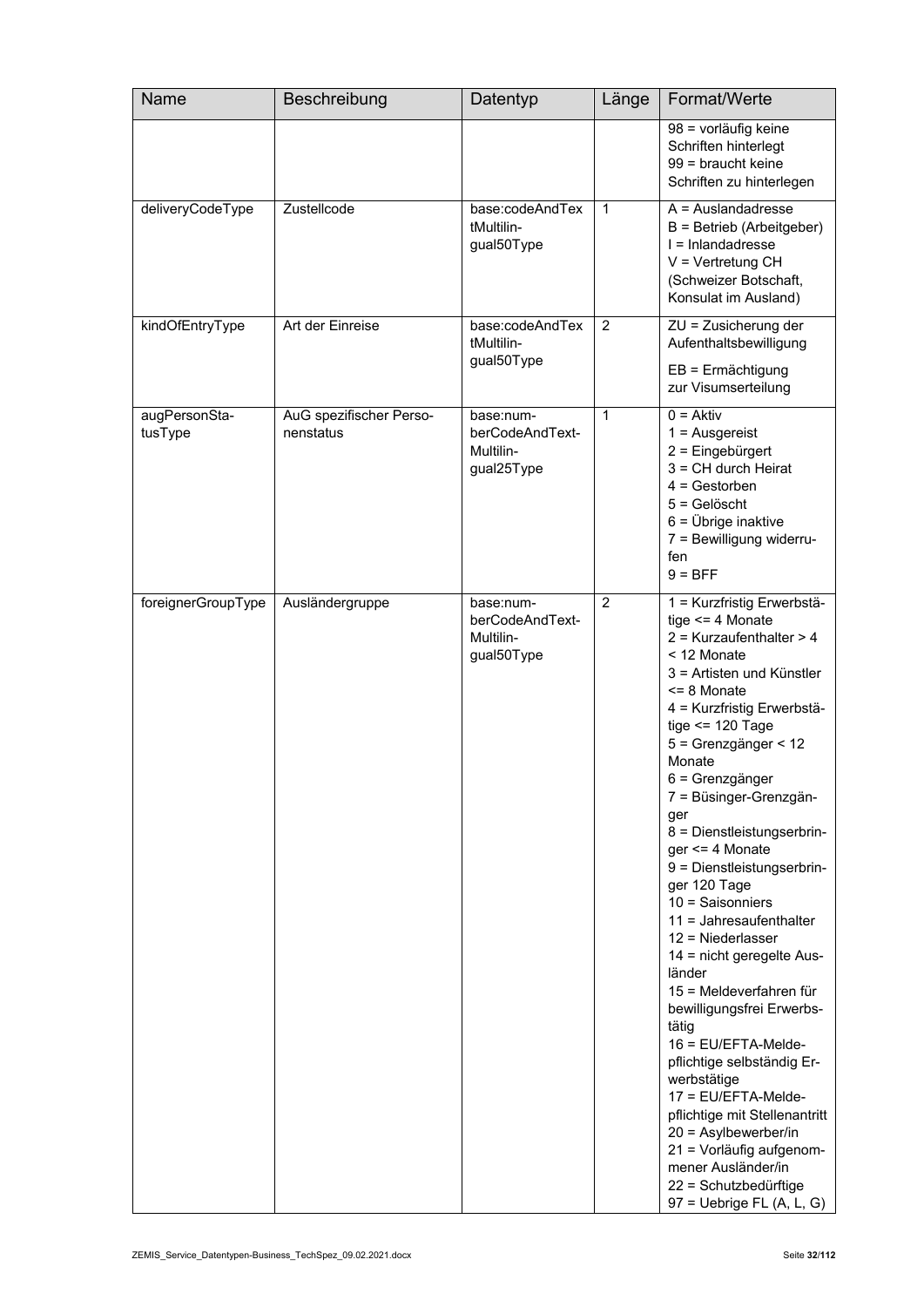| Name                                            | Beschreibung                                                                                        | Datentyp                                                 | Länge          | Format/Werte                                                                                                                                                                        |
|-------------------------------------------------|-----------------------------------------------------------------------------------------------------|----------------------------------------------------------|----------------|-------------------------------------------------------------------------------------------------------------------------------------------------------------------------------------|
|                                                 |                                                                                                     |                                                          |                | $98$ = Uebrige FL (B, C)<br>$99 = Uebrige$                                                                                                                                          |
| asylumIdentitySta-<br>tusType                   | Identitätsstatus für<br>Asylbewerber                                                                | base:num-<br>berCodeAndText-<br>Multilin-<br>gual50Type  | $\mathbf{1}$   | $0 = Ohne$ Angabe<br>$1 = aktiv$<br>$3 =$ eingebürgert<br>$5 =$ gestorben<br>$6 =$ gelöscht<br>7 = aktiv mit Bestrei-<br>tungsvermerk<br>8 = gestorben mit Be-<br>streitungsvermerk |
| asylumCatego-<br>ryType                         | Ausländerkategorie für<br>Asylbewerber                                                              | base:codeAndTex<br>tMultilin-<br>gual50Type              | 1              | D = Dublin-Verfahren<br>$E =$ Nichteintretensent-<br>scheid<br>F = Vorläufig aufgenom-<br>menen AuG<br>$N =$ Asylsuchende<br>S = Schutzbedürftige                                   |
| asylumIdentifica-<br>tionPaperCatego-<br>ryType | Ausweiskategorie für<br>Asylbewerber                                                                | base:codeAndTex<br>tMultilin-<br>gual50Type              | $\mathbf{1}$   | F = Vorläufig aufgenom-<br>menen AuG<br>$N =$ Asylsuchende<br>S = Schutzbedürftige                                                                                                  |
| relationshipType                                | Beziehungscode. Be-<br>schreibt in welcher Bezie-<br>hung die Hauptperson zu<br>dieser Person steht | base:num-<br>berCodeAndText-<br>Multilin-<br>gual50Type  | $\overline{2}$ |                                                                                                                                                                                     |
| religionType                                    | Religion                                                                                            | base:num-<br>berCodeAndText-<br>Multilin-<br>gual50Type  | $\overline{2}$ | $\overline{\phantom{a}}$                                                                                                                                                            |
| placeOfOriginType                               | Herkunftsregion. Enthält<br>Regionen aus der Türkei<br>und Ex-Jugoslawien                           | base:num-<br>berCodeAndText-<br>Multilin-<br>gual25Type  | 5              | $\overline{\phantom{a}}$                                                                                                                                                            |
| ethnicGroupType                                 | Ethnie                                                                                              | base:num-<br>berCodeAndText-<br>Multilin-<br>gual25Type  | 3              |                                                                                                                                                                                     |
| tongueType                                      | Sprache                                                                                             | base:num-<br>berCodeAndText-<br>Multilin-<br>gual25Type  | 3              | $\overline{\phantom{a}}$                                                                                                                                                            |
| dossierCatego-<br>ryType                        | Dossierkategorie                                                                                    | base:codeAndTex<br>tMultilin-<br>gual25Type              | 1              | $\blacksquare$                                                                                                                                                                      |
| occupationCode-<br><b>Type</b>                  | Tätigkeitscode                                                                                      | base:num-<br>berCodeAndText-<br>Multilin-<br>gual100Type | 6              |                                                                                                                                                                                     |
| admissionType                                   | Zulassungscode                                                                                      | base:codeAndTex<br>tMultilin-<br>gual350Type             | 4              | $\blacksquare$                                                                                                                                                                      |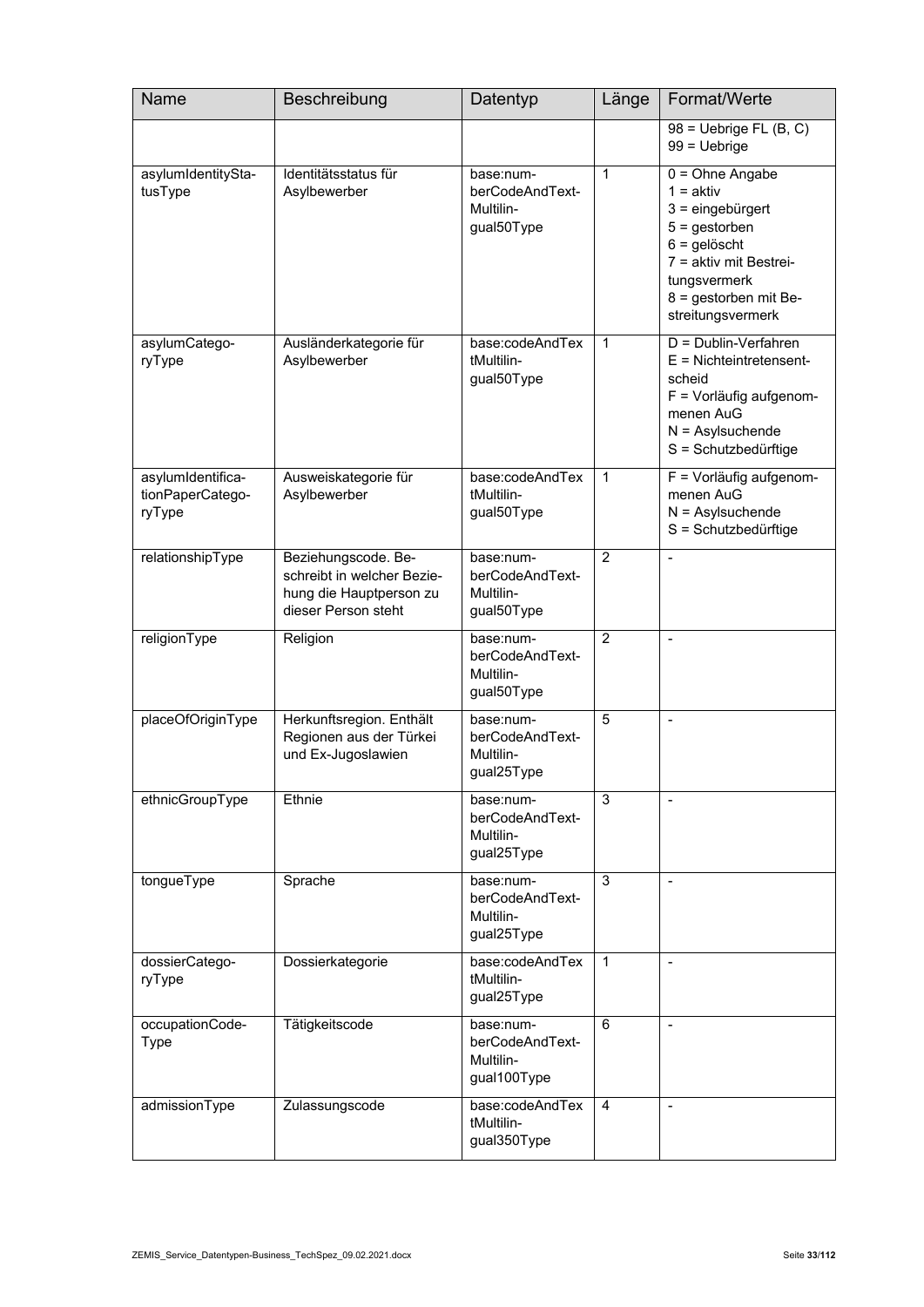| Name                               | Beschreibung                        | Datentyp                                                | Länge          | Format/Werte             |
|------------------------------------|-------------------------------------|---------------------------------------------------------|----------------|--------------------------|
| cantonType                         | Kanton                              | base:codeAndTex<br>tMultilin-<br>gual50Type             | $\overline{2}$ |                          |
| entryBanReason-<br>Type            | Begündung des Einrei-<br>severbotes | base:codeAndTex<br>tMultilingualType                    | $\overline{2}$ | $\frac{1}{2}$            |
| purposeOfStayType                  | Der Zweck des Aufenthalts           | base:codeAndTex<br>tMultilin-<br>gual150Type            | 3              | $\overline{\phantom{a}}$ |
| borderCheck-<br>pointType          | Grenzpostens                        | base:num-<br>berCodeAndText-<br>Multilin-<br>gual50Type | 3              | $\overline{a}$           |
| entryBanSuspen-<br>sionReasonType  | Begründung der Suspendi-<br>erung   | base:num-<br>berCodeAndText-<br>MultilingualType        | $\overline{2}$ |                          |
| rejectionReason-<br><b>Type</b>    | Liste von<br>Rückweisungsgründen    | base:codeAndTex<br>tMultilin-<br>gual100Type            | $\overline{2}$ | $\overline{a}$           |
| commentInfor-<br>mationType        | Bemerkung                           | base:codeAndTex<br>tMultilin-<br>gual100Type            | 3              | $\overline{\phantom{a}}$ |
| naturalizationInfor-<br>mationType | Informationen zur Einbür-<br>gerung | base:codeAndTex<br>tMultilin-<br>gual100Type            | $\overline{2}$ | $\overline{a}$           |
| diplomaticRepre-<br>sentationType  | Diplomatische Vertretung            | base:num-<br>berCodeAndText-<br>Multilin-<br>gual50Type | $\overline{5}$ | $\blacksquare$           |
| kindOfBusinessPro-<br>cessStepType | Art des Asylgeschäftes              | base:codeAndTex<br>tMultilin-<br>gual100Type            | $\overline{4}$ |                          |
| resolutionType                     | Erledigung                          | base:codeAndTex<br>tMultilin-<br>gual100Type            | 4              | $\blacksquare$           |
| asylumProce-<br>dureRemarkType     | Bemerkungen zu Asylver-<br>fahren   | base:codeAndTex<br>tMultilin-<br>gual50Type             | 4              | $\blacksquare$           |
| branchType                         | <b>Branche</b>                      | base:codeAndTex<br>tMultilin-<br>gual50Type             | 5              |                          |

# **2.3 personIdentificationType**

Datentyp zur Identifikation einer ZEMIS Person

| Name        | Beschreibung                                      | Datentyp                 | Kard    |
|-------------|---------------------------------------------------|--------------------------|---------|
| zemisNumber | Die ZEMIS-Nummer, inkl. Prüfziffer,<br>der Person | business:zemisNumberType | $0 - 1$ |
| ahvNumber   | AHV-Nummer der Person                             | eCH-0044:vnType          | $0 - 1$ |
| firstName   | Der Vorname der Hauptidentität.                   | eCH-0044:baseNameType    | $0 - 1$ |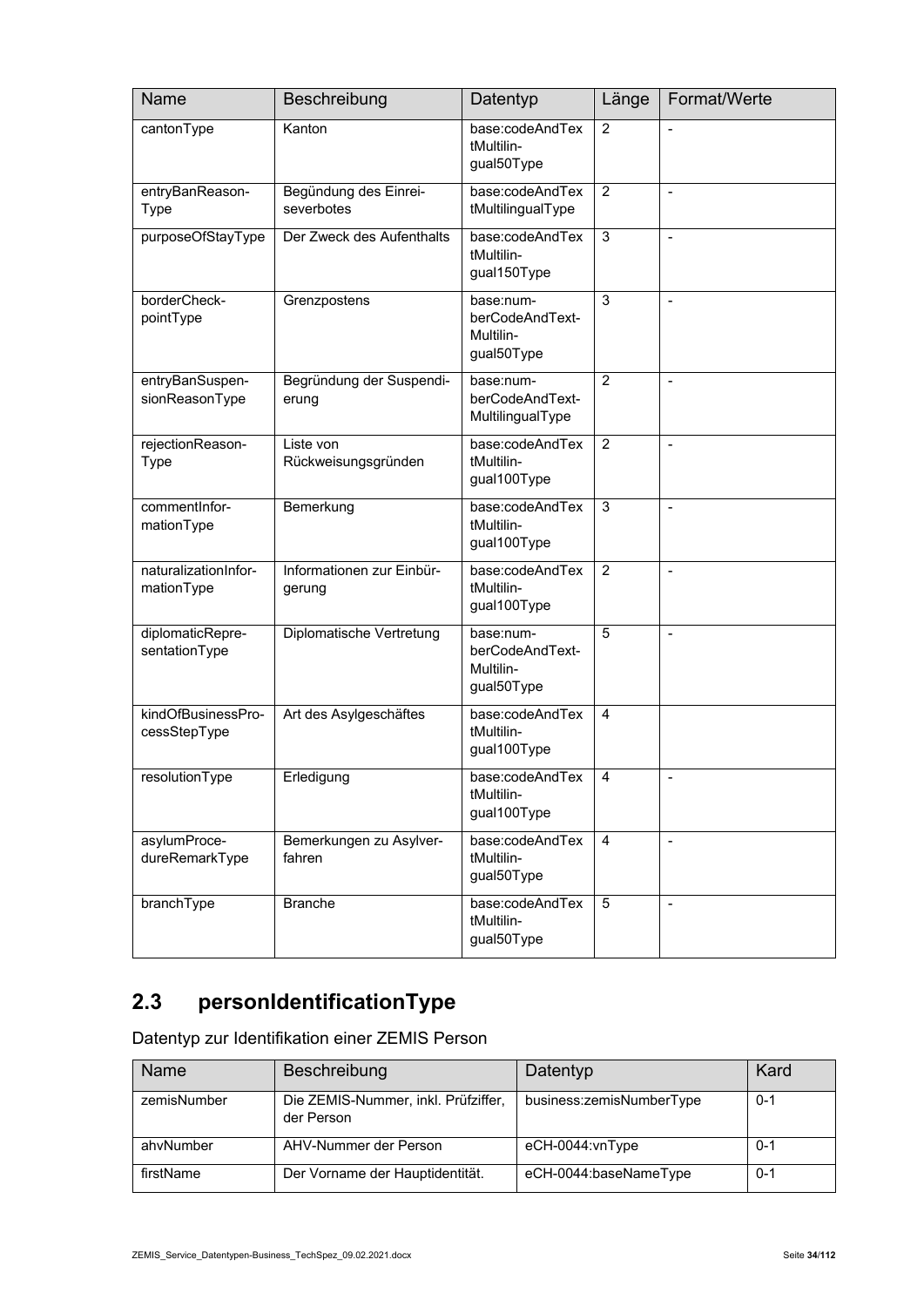| Name          | Beschreibung                                                                            | Datentyp                             | Kard    |
|---------------|-----------------------------------------------------------------------------------------|--------------------------------------|---------|
| lastName      | Der Nachname der Hauptidentität.                                                        | eCH-0044:baseNameType                | $0 - 1$ |
| Gender        | Das Geschlecht der Person                                                               | business:genderCodeType              | $0 - 1$ |
| dateOfBirth   | Das Geburtsdatum der Hauptiden-<br>tität                                                | eCH-0044:datePartiallyKnown-<br>Type | $0 - 1$ |
| maritalStatus | Zivilstand der Hauptidentität                                                           | business:maritalStatusType           | $0 - 1$ |
| Nationality   | Nationalität der Hauptidentität                                                         | eCH-0011:nationalityDataType         | $0 - 1$ |
| familyNumber  | Familiennummer. Mitglieder der<br>gleichen Familie haben die gleiche<br>Familiennummer. | business:familyNumberType            | $0 - 1$ |

### **2.4 personSimpleIdentificationType**

Datentyp zur Identifikation einer ZEMIS Person

| Name        | Beschreibung                                      | Datentyp                             | Kard |
|-------------|---------------------------------------------------|--------------------------------------|------|
| zemisNumber | Die ZEMIS-Nummer, inkl. Prüfziffer,<br>der Person | business:zemisNumberType             |      |
| dateOfBirth | Das Geburtsdatum der Hauptiden-<br>tität.         | eCH-0044:datePartiallyKnown-<br>Type |      |

#### **2.5 identityType**

Datentyp zur Darstellung der ZEMIS Personen-Identität

| Name                         | Beschreibung                                                                                                  | Datentyp                                    | Kard         |
|------------------------------|---------------------------------------------------------------------------------------------------------------|---------------------------------------------|--------------|
| mutationDate                 | Letztes Mutationsdatum der Iden-<br>tität                                                                     | xs:dateTime                                 | 1            |
| identityNumber               | Eindeutige Identitäts-Nummer                                                                                  | business:identityNumberType                 | $\mathbf{1}$ |
| kindOfldentity               | Art der Identität                                                                                             | business:kindOfIdentityType                 | $\mathbf 1$  |
| kindOfIdentification         | Art der Identifikation                                                                                        | business:kindOfldentificationType           | 1            |
| lastName                     | Nachname der Identität                                                                                        | eCH-0044:baseNameType                       | $0 - 1$      |
| firstName                    | Vorname der Identität                                                                                         | eCH-0044:baseNameType                       | $0 - 1$      |
| dateOfBirth                  | Geburtsdatum der Identität                                                                                    | eCH-0044:datePartiallyKnown-<br>Type        | $0 - 1$      |
| Gender                       | Geschlecht der Identität                                                                                      | business:genderCodeType                     | $0 - 1$      |
| maritalStatus                | Zivilstand der Identität                                                                                      | business:maritalStatusType                  | $0 - 1$      |
| maritalStatusAuxil-<br>iary  | Zivilstand-Zusatz Code, Enthält die<br>rechtlich nicht anerkannten Zivil-<br>stände.                          | business: marital Status Auxilia-<br>ryType | $0 - 1$      |
| Nationality                  | Nationalität der Identität                                                                                    | eCH-0011:nationalityDataType                | $0 - 1$      |
| secondNationality            | Zweite Nationalität der Identität                                                                             | eCH-0011:nationalityDataType                | $0 - 1$      |
| formerNationality            | Frühere Nationalität der Identität                                                                            | eCH-0011:nationalityDataType                | $0 - 1$      |
| residentialMunici-<br>pality | Politisch zuständige Gemeinde<br>(Wohngemeinde). Bei Bewilligung G<br>(Grenzgänger) die Arbeitsge-<br>meinde. | eCH-0007:swissAndFlMunicipali-<br>tyType    | $0 - 1$      |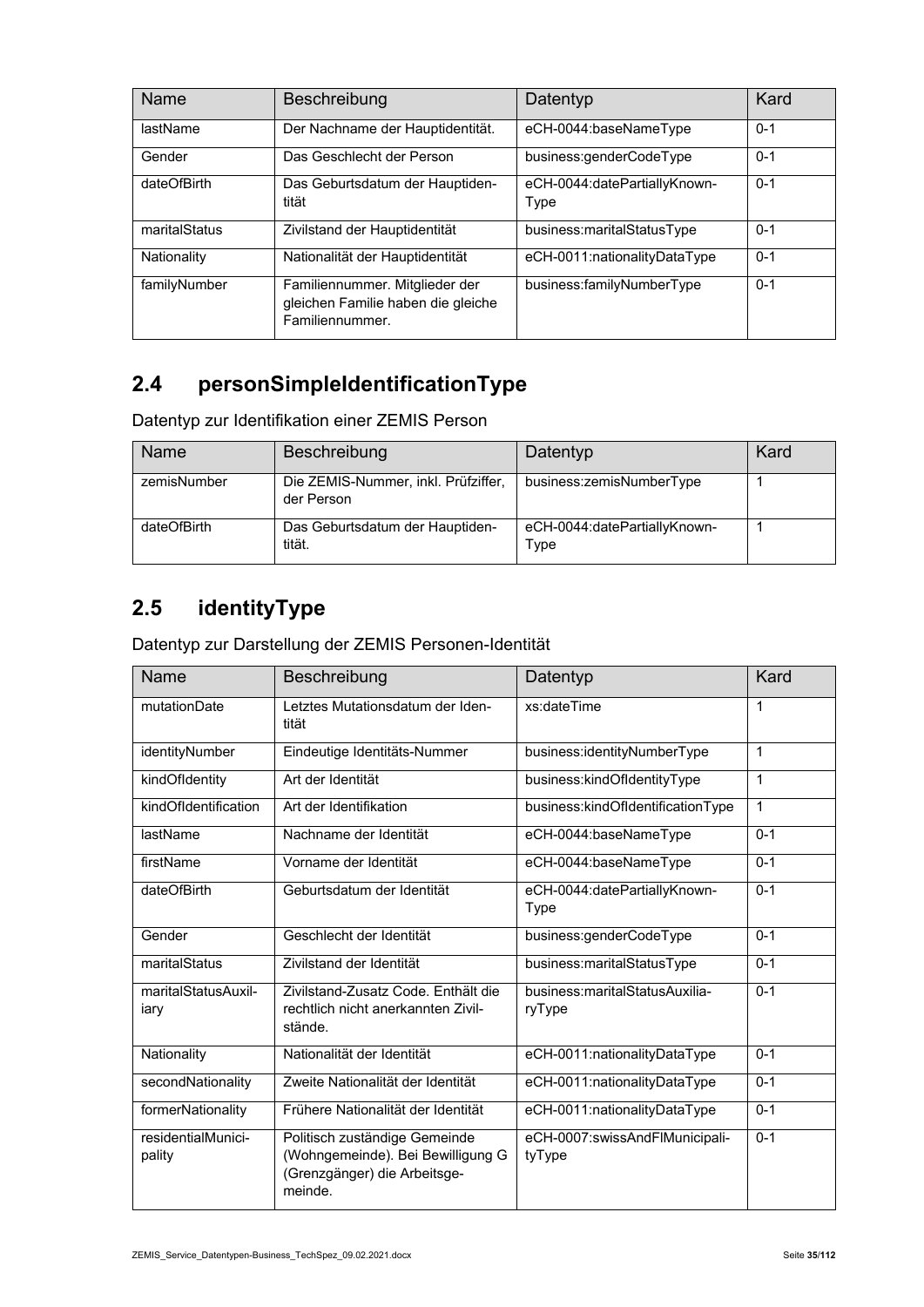| Name                | Beschreibung                                                                                      | Datentyp                         | Kard    |
|---------------------|---------------------------------------------------------------------------------------------------|----------------------------------|---------|
| placeOfBirth        | Geburtsort der Identität                                                                          | eCH-0011:generalPlaceType        | $0 - 1$ |
| motherl astName     | Nachname der Mutter                                                                               | eCH-0044:baseNameType            | $0 - 1$ |
| motherFirstName     | Vorname der Mutter                                                                                | eCH-0044:baseNameType            | $0 - 1$ |
| fatherl astName     | Nachname des Vaters                                                                               | eCH-0044:baseNameType            | $0 - 1$ |
| fatherFirstName     | Vorname des Vaters                                                                                | eCH-0044:baseNameType            | $0 - 1$ |
| identificationPaper | Ausweisdokument (auch Reisedo-<br>kument) der Identität (dies ist nicht<br>der Ausländerausweis). | business:identificationPaperType | $0 - n$ |
| augInformation      | AuG-Informationen zu dieser Identi-<br>tät                                                        | business:augInformationType      | $0 - 1$ |
| asylumInformation   | Asyl-Informatinen zu dieser Identität                                                             | business:asylumInformationType   | $0 - 1$ |

### **2.6 relationType**

Information zur Beziehungsperson

| <b>Name</b>          | Beschreibung                                                                                   | Datentyp                          | Kard    |
|----------------------|------------------------------------------------------------------------------------------------|-----------------------------------|---------|
| mutationDate         | Letztes Mutationsdatum der Bezi-<br>ehungsperson                                               | xs:dateTime                       |         |
| relationshipId       | Eindeutiger Schlüssel der Bezi-<br>ehung                                                       | xs:int                            |         |
| personIdentification | Grundlegende Informationen zur<br>Beziehungsperson                                             | business:personIdentificationType | $0 - 1$ |
| relationship         | Beziehungscode. Beschreibt in wel-<br>cher Beziehung die Hauptperson zu<br>dieser Person steht | business:relationshipType         |         |

### **2.7 augInformationType**

AuG-Informationen zu einer Person

| <b>Name</b>                      | Beschreibung                                                 | Datentyp                                        | Kard    |
|----------------------------------|--------------------------------------------------------------|-------------------------------------------------|---------|
| mutationDate                     | Letztes Mutationsdatum der AuG In-<br>formationen der Person | xs:dateTime                                     | 1       |
| zarNumber                        | Original Personen-Nummer in ZAR                              | business:zarNumberType                          | $0 - 1$ |
| cantonalRefer-<br>enceNumber     | Aktuelleste kantonale Referenz-<br>Nummer im AuG Bereich     | business:cantonalRefer-<br>enceNumberType       | $0 - 1$ |
| municipalityRefer-<br>enceNumber | Gemeinde Referenz-Nummer                                     | business: municipality Refer-<br>enceNumberType | $0 - 1$ |
| augPersonStatus                  | AuG spezifischer Personenstatus                              | business:augPersonStatusType                    | $0 - 1$ |
| personStatusValid-<br>From       | Gültigkeit des Personenstatus                                | xs:date                                         | $0 - 1$ |
| foreignerGroup                   | Ausländergruppe                                              | business:foreignerGroupType                     | $0 - 1$ |
| augCategoryEch                   | Ausländerbewilligung nach eCH-<br>0006                       | eCH-0006:residencePermitType                    | $0 - 1$ |
| augCategory                      | Ausländerkategorie                                           | business:residencePermitCatego-<br>ryType       | $0 - 1$ |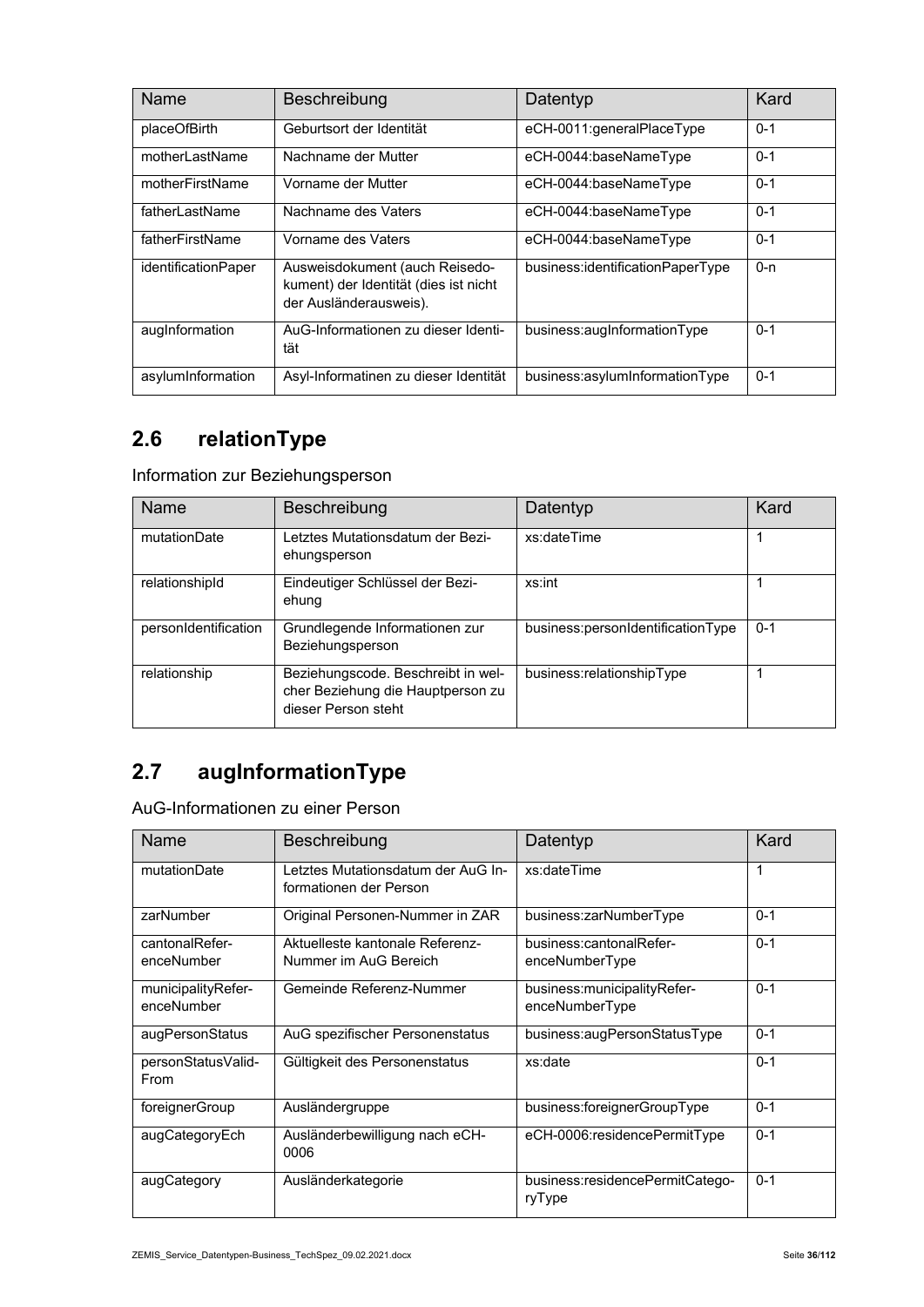| Name                    | Beschreibung                                                    | Datentyp                                  | Kard    |
|-------------------------|-----------------------------------------------------------------|-------------------------------------------|---------|
| provenanceCountry       | Herkunftsland                                                   | eCH-0011:nationalityDataType              | $0 - 1$ |
| isBornInCH              | In der Schweiz geboren?                                         | xs:boolean                                | $0 - 1$ |
| spouseNationality       | Nationalität des Ehegatten                                      | eCH-0011:nationalityDataType              | $0 - 1$ |
| isSpouseCH              | Ist Ehegatte Schweizer?                                         | xs:boolean                                | $0 - 1$ |
| augCategoryPar-<br>ents | Ausländerkategorie der Eltern                                   | business:residencePermitCatego-<br>ryType | $0 - 1$ |
| isParentCH              | Ist Elternteil Schweizer?                                       | xs:boolean                                | $0 - 1$ |
| statusMenuPosition      | Menuposition, mit welcher die Per-<br>son zuletzt mutiert wurde | business:statusMenuPositionType           | $0 - 1$ |

# **2.8 asylumInformationType**

Asyl-Informationen einer Person

| Name                           | Beschreibung                                                           | Datentyp                                  | Kard    |
|--------------------------------|------------------------------------------------------------------------|-------------------------------------------|---------|
| mutationDate                   | Letztes Mutationsdatum der Asyl -<br>Informationen der Person          | xs:dateTime                               | 1       |
| auperNumber                    | Original Personennummer in<br><b>AUPFR</b>                             | business:auperNumberType                  | $0 - 1$ |
| cantonalRefer-<br>enceNumber   | Aktuelleste kantonale Referenz-<br>Nummer im Asyl Bereich              | business:cantonalRefer-<br>enceNumberType | $0 - 1$ |
| asylumIdentitySta-<br>tus      | ASYL-Identitätsstatus                                                  | business:asylumIdentitySta-<br>tusType    | $0 - 1$ |
| asylumIdentitySta-<br>tusSince | ASYL-Identitätsstatus seit Datum                                       | xs:date                                   | $0 - 1$ |
| asylumCategory                 | Ausländerkategorie für Asylbewer-<br>ber                               | business:asylumCategoryType               | $0 - 1$ |
| placeOfOrigin                  | Herkunftsregion. Enthält Regionen<br>aus der Türkei und Ex-Jugoslawien | business:placeOfOriginType                | $0 - 1$ |
| religion                       | Religion des Asylbewerbers                                             | business:religionType                     | $0 - 1$ |
| ethnicGroup                    | Ethnie des Asylbewerbers                                               | business:ethnicGroupType                  | $0 - 1$ |
| motherTongue                   | Muttersprache des Asylbewerbers                                        | business:tongueType                       | $0 - 1$ |

# **2.9 asylumIdentificationPaperType**

Asyl-Ausweis einer Person

| Name                                   | Beschreibung                                  | Datentyp                                            | Kard    |
|----------------------------------------|-----------------------------------------------|-----------------------------------------------------|---------|
| mutationDate                           | Letztes Mutationsdatum des Asyla-<br>usweises | xs:dateTime                                         |         |
| asylumIdentifica-<br>tionPaperCategory | Ausweiskategorie                              | business:asylumIdentificationPa-<br>perCategoryType |         |
| dateOfCreation                         | Erstelldatum des Asylausweises                | xs:date                                             | $0 - 1$ |
| validTo                                | Gültigkeitsdatum des Asylaus-<br>weises       | xs:date                                             | $0 - 1$ |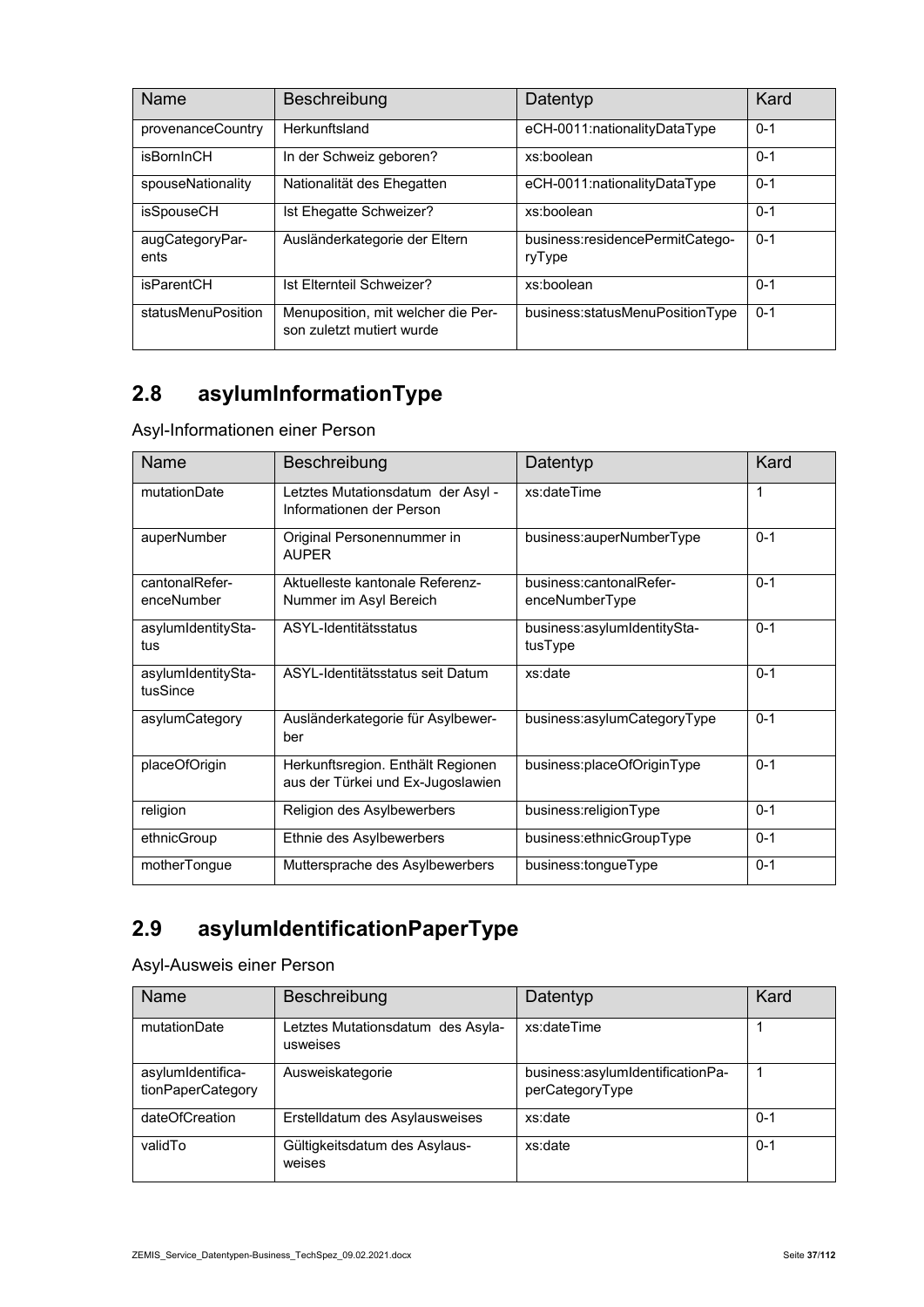### **2.10 dossierNumberType**

| Name   | Beschreibung   | Datentyp         | Kard |
|--------|----------------|------------------|------|
| number | Dossier-Nummer | xs:int           |      |
| type   | Dossiertyp     | base:string1Type |      |

ZEMIS-Dossier-Nummer, inklusive Dossiertyp

#### **2.11 paperDossierType**

ZEMIS- Papier-Dossier, inlusive Dossiertyp

| Name                      | Beschreibung                                      | Datentyp                     | Kard    |
|---------------------------|---------------------------------------------------|------------------------------|---------|
| mutationDate              | etztes Mutationsdatum des Dossi-<br>ers           | xs:dateTime                  |         |
| number                    | Dossier-Nummer                                    | xs:int                       |         |
| dossierCategory           | Dossierkategorie                                  | business:dossierCategoryType |         |
| numberWithinCate-<br>gory | Dossiernummer innerhalb einer<br>Dossierkategorie | xs:int                       | $0 - 1$ |

#### **2.12 occupatonType**

Beschreibung der Tätigkeit einer Person

| Name                            | Beschreibung                                                                                                      | Datentyp                                  | Kard    |
|---------------------------------|-------------------------------------------------------------------------------------------------------------------|-------------------------------------------|---------|
| mutationDate                    | Letztes Mutationsdatum der<br>Tätigkeit                                                                           | xs:dateTime                               | 1       |
| isMainOccupation                | Ist Tätigkeit Haupterwerb                                                                                         | xs:boolean                                | $0 - 1$ |
| occupationCode                  | Tätigkeitscode                                                                                                    | business:occupationCodeType               | $0 - 1$ |
| occupation-<br><b>StartDate</b> | Datum des Arbeitsbeginns                                                                                          | xs:date                                   | $0 - 1$ |
| occupationPosition              | Stellung im Beruf                                                                                                 | business:occupationPositionType           | $0 - 1$ |
| employedUntil                   | Verpflichtet bis Datum                                                                                            | xs:date                                   | $0 - 1$ |
| workingFor                      | Auftraggeber, falls dieser im Aus-<br>land liegt und ein inländischer Pro-<br>jektverantwortlicher definiert ist. | base:string100Type                        | $0 - 1$ |
| companyIdentifica-<br>tion      | Betriebs-ID                                                                                                       | business:companyIdentification-<br>Type   | $0 - 1$ |
| assignedCom-<br>panyAddress     | Einsatzadresse der Person                                                                                         | business:organisationMailAd-<br>dressType | $0 - n$ |
| allocation                      | Kontingent                                                                                                        | business:allocationType                   | $0 - 1$ |

#### **2.13 engagementType**

Beschreibung der Engagements einer Person. Enthält Informationen zu den Aufenthalten der Künstler und Artisten.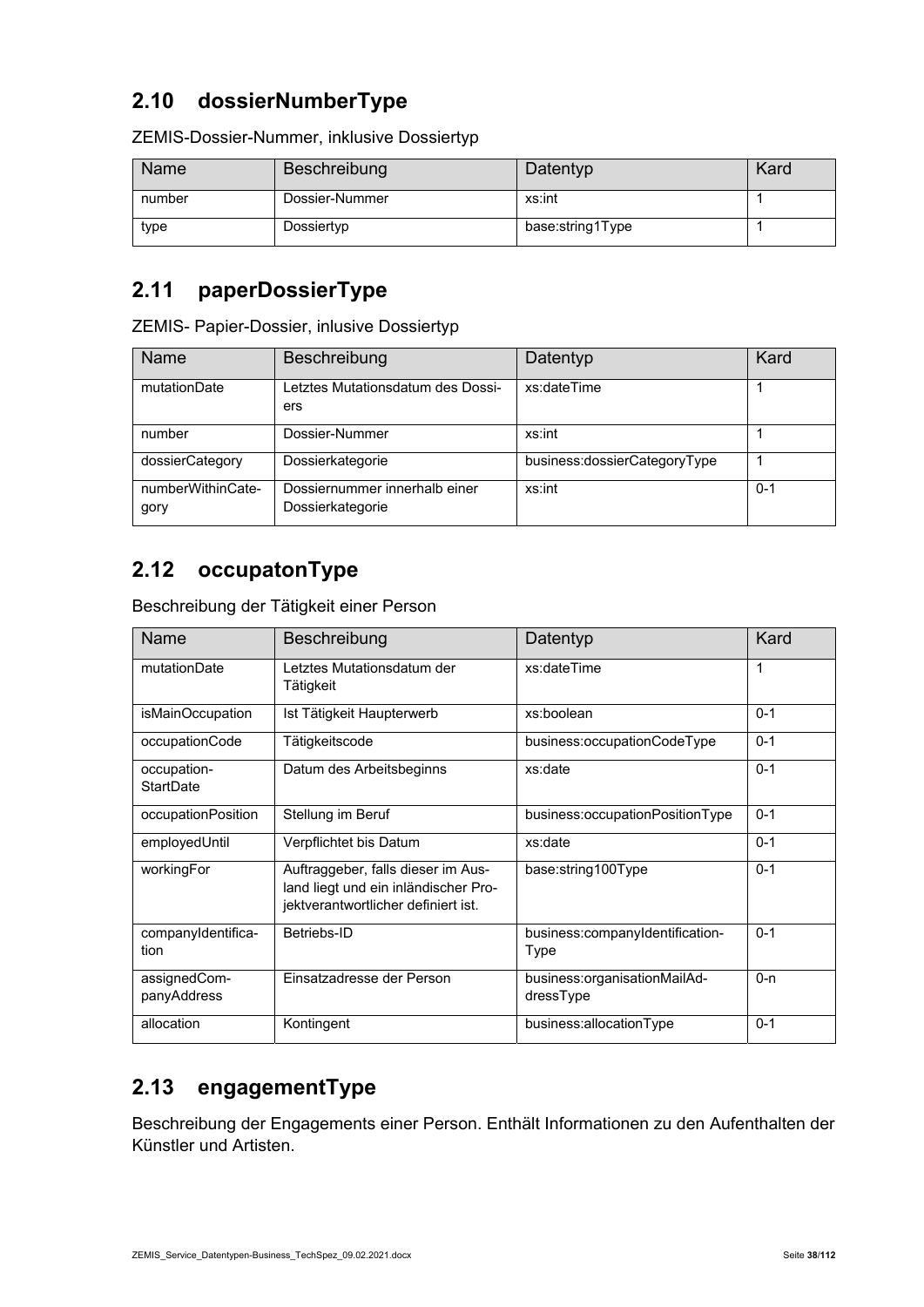| Name                        | Beschreibung                                                                                                                      | Datentyp                                 | Kard         |
|-----------------------------|-----------------------------------------------------------------------------------------------------------------------------------|------------------------------------------|--------------|
| mutationDate                | Letztes Mutationsdatum des En-<br>gagements                                                                                       | xs:dateTime                              | $\mathbf 1$  |
| engagementNum-<br>ber       | Eindeutige ID des Engagements                                                                                                     | business:engagementNumber-<br>Type       | $\mathbf{1}$ |
| creationDate                | Erfassungs-Datum                                                                                                                  | xs:date                                  | $0 - 1$      |
| validFrom                   | Gültig-von-Datum des Engage-<br>ments                                                                                             | xs:date                                  | $0 - 1$      |
| validTo                     | Gültig-bis-Datum des Engagements                                                                                                  | xs:date                                  | $0 - 1$      |
| annulationDate              | Datum, an dem das Engagement<br>annuliert wurde                                                                                   | xs:date                                  | $0 - 1$      |
| admission                   | Zulassungscode                                                                                                                    | business:admissionType                   | $0 - 1$      |
| occupationCode              | Ausgeübte Tätigkeit                                                                                                               | business:occupationCodeType              | $0 - 1$      |
| occupationEntry             | Wenn vor der Erteilung der Bewilli-<br>gung ein Einreiseentscheid ausge-<br>stellt wurde, enthält dieses Feld 'X',<br>sonst leer. | xs:string                                | $0 - 1$      |
| occupationMunici-<br>pality | Arbeitsgemeinde                                                                                                                   | eCH-0007:swissAndFlMunicipali-<br>tyType | $0 - 1$      |
| occupationCanton            | Arbeitskanton                                                                                                                     | business:cantonType                      | $0 - 1$      |
| employer                    | Arbeitgeber                                                                                                                       | business:companyIdentification-<br>Type  | $0 - 1$      |
| address                     | Wohnadresse                                                                                                                       | business:addressInformationType          | $0 - 1$      |

# **2.14 allocationType**

#### Kontingente

| Name                             | Beschreibung                                          | Datentyp                                      | Kard    |
|----------------------------------|-------------------------------------------------------|-----------------------------------------------|---------|
| mutationDate                     | etztes Mutationsdatum der Kontin-<br>qente            | xs:dateTime                                   |         |
| allocationYear                   | Kontingent pro Jahr                                   | base:integer4Type                             | $0 - 1$ |
| cantonalAlloca-<br>tionAccountId | Kantonale Kontingente-ID                              | business:cantonalAllocationAc-<br>countidType | $0 - 1$ |
| cantonalAlloca-<br>tionAccount   | Laufnummer des vergebenen kanto-<br>nalen Kontingents | base:integer6Type                             | $0 - 1$ |

# **2.15 pendingMoveType**

Pendenter Wegzug

| <b>Name</b>               | Beschreibung                                 | Datentyp                               | Kard    |
|---------------------------|----------------------------------------------|----------------------------------------|---------|
| mutationDate              | Letztes Mutationsdatum pendenten<br>Wegzuges | xs:dateTime                            |         |
| changeOfDomicile-<br>Code | Wohnortswechselcode                          | business:changeOfDomicileCode-<br>Type |         |
| changeOfDomi-<br>cileDate | Datum des Wegzugs/des Widerrufs              | xs:date                                | $0 - 1$ |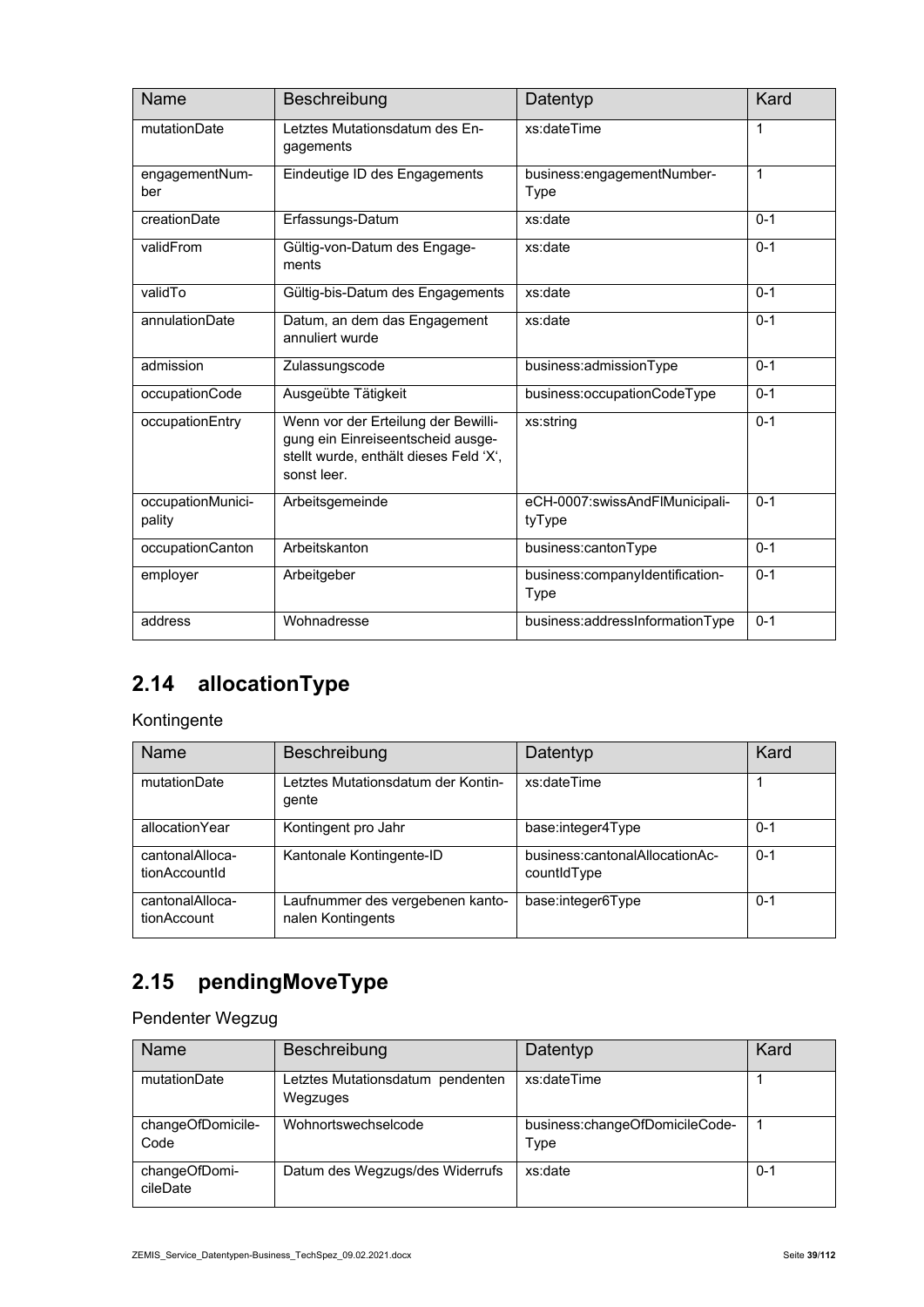| Name                         | Beschreibung                                    | Datentyp                                 | Kard    |
|------------------------------|-------------------------------------------------|------------------------------------------|---------|
| validTo                      | Gültig bis Datum der aktuellen Be-<br>willigung | xs:date                                  | $0 - 1$ |
| residentialMunici-<br>pality | Wohngemeinde                                    | eCH-0007:swissAndFlMunicipali-<br>tyType | $0 - 1$ |

### **2.16 entryBanType**

Einreiseverbot ohne Detailangaben

| <b>Name</b>      | Beschreibung                                                                                                                            | Datentyp                    | Kard    |
|------------------|-----------------------------------------------------------------------------------------------------------------------------------------|-----------------------------|---------|
| validFrom        | Beginn des Einreiseverbotes                                                                                                             | xs:date                     | 1       |
| validTo          | Ende des Einreiseverbotes oder<br>leer, wenn unbegrenzt gültig.                                                                         | xs:date                     |         |
| dateOfOpening    | Datum, an dem das Einreiseverbot<br>eröffnet wurde, oder leer, wenn das<br>Verbot noch nicht eröffnet wurde.                            | xs:date                     | $0 - 1$ |
| dateOfRevocation | Datum, an dem das Einreiseverbot<br>aufgehoben wurde. Bei der Abfrage<br>von aktiven Finreiseverboten ist die-<br>ses Datum immer leer. | xs:date                     | $0 - 1$ |
| detail           | Detailangaben zu dem Einreisever-<br>bot.                                                                                               | business:entryBanDetailType | $0 - 1$ |

#### **2.17 entryBanDetailType**

Detailangaben zu einem Einreiseverbot

| Name                            | Beschreibung                                                                                         | Datentyp                                   | Kard    |
|---------------------------------|------------------------------------------------------------------------------------------------------|--------------------------------------------|---------|
| canton                          | Kanton in welchem das Finreisever-<br>bot erlassen wurde. Im Fall BFM<br>wird CH verwendet.          | business:cantonType                        | 1       |
| reason                          | Begündung des Einreiseverbotes                                                                       | business:entryBanReasonType                | 1       |
| suspensionValid-<br><b>From</b> | Startdatum der Suspendierung des<br>Einreiseverbotes. Ist leer wenn das<br>Einreiseverbot aktiv ist. | xs:date                                    | $0 - 1$ |
| suspensionValidTo               | Enddatum der Suspendierung.                                                                          | xs:date                                    | $0 - 1$ |
| suspensionReason                | Begründung der Suspendierung                                                                         | business:entryBanSuspension-<br>ReasonType | $0 - 1$ |
| isBfaOpen                       |                                                                                                      | base:string1Type                           | $0 - 1$ |
| zemisBusinessKey                | ZEMIS Geschäfts-ID                                                                                   | xs:string(50)                              | $0 - 1$ |

# **2.18 residencePermitType**

Aufenthaltsbewilligung

| Name         | Beschreibung                                           | Datentyp    | Kard |
|--------------|--------------------------------------------------------|-------------|------|
| mutationDate | Letztes Mutationsdatum der Aufen-<br>thaltsbewilligung | xs:dateTime |      |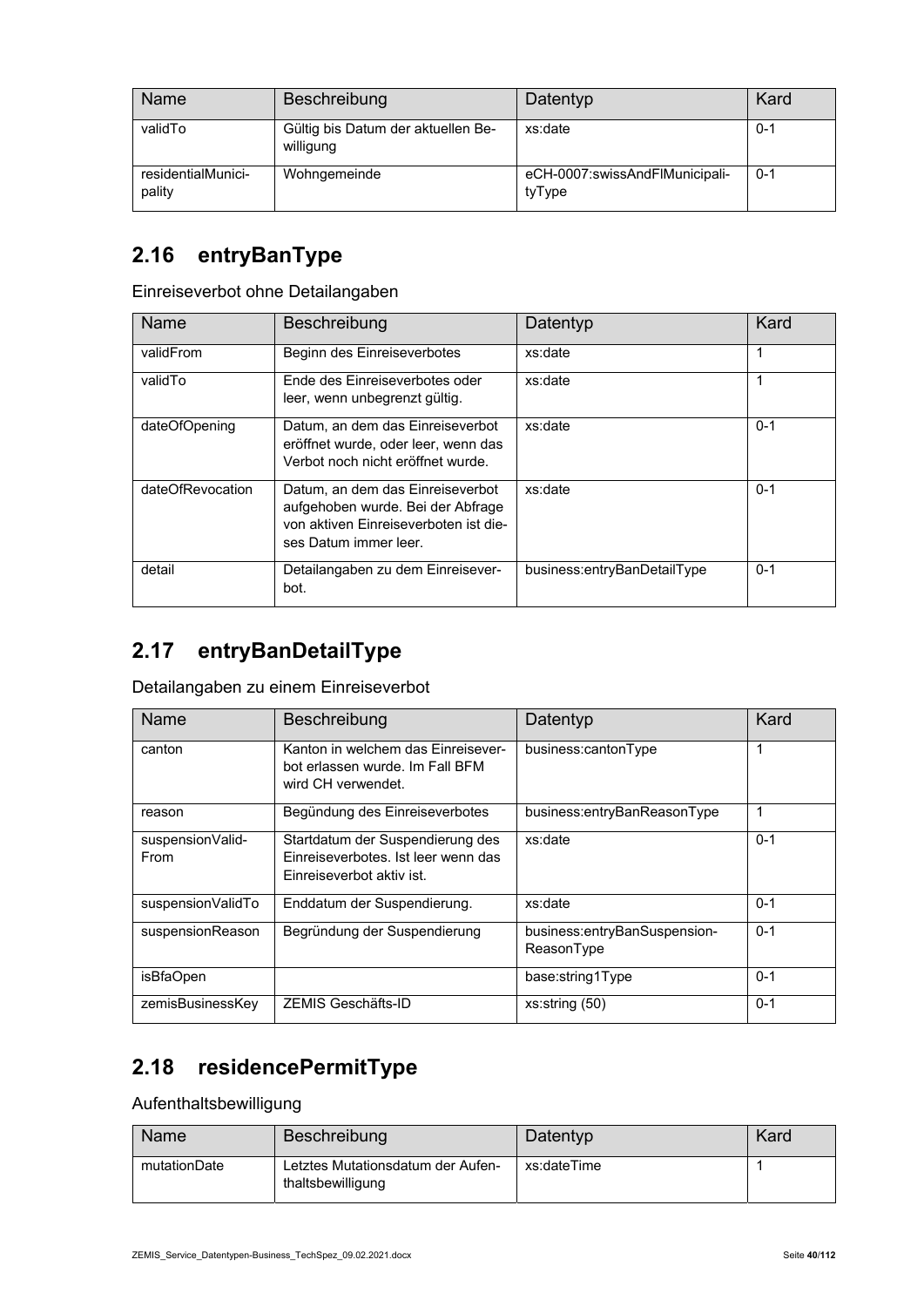| <b>Name</b>                       | Beschreibung                                                         | Datentyp                                  | Kard    |
|-----------------------------------|----------------------------------------------------------------------|-------------------------------------------|---------|
| residencePermit-<br><b>Status</b> | Status der Aufenthalsbewilligung                                     | business:statusType                       | $0 - 1$ |
| validFrom                         | Gültigkeits-Startdatum der Aufen-<br>thaltsbewilligung               | xs:date                                   | $0 - 1$ |
| validTo                           | Gültigkeits-Enddatum der Aufen-<br>thaltsbewilligung                 | xs:date                                   | $0 - 1$ |
| chargedEntryDate                  | Angerechnetes Einreisedatum                                          | xs:date                                   | $0 - 1$ |
| validStartDate                    | Gültig ab von pendenten Aufent-<br>haltsbewilligungen                | xs:date                                   | $0 - 1$ |
| applicationDate                   | Datum der Anmeldung                                                  | xs:date                                   | $0 - 1$ |
| arrivalDate                       | Das Einreisedatum des Aufenthalts.                                   | xs:date                                   | $0 - 1$ |
| residencePermitls-<br>sueDate     | Datum der Ausstellung der Bewilli-<br>gung                           | xs:date                                   | $0 - 1$ |
| residencePer-<br>mitCategory      | Art des Aufenthalts                                                  | business:residencePermitCatego-<br>ryType | $0 - 1$ |
| purposeOfStay                     | Der Zweck des Aufenthalts als<br>Code und Text                       | business:purposeOfStayType                | $0 - 1$ |
| purposeOfStayRe-<br>mark          | Bemerkung zum Aufenthaltszweck                                       | base:string50Type                         | $0 - 1$ |
| migrationOfficeRe-<br>mark        | Bemerkung des Migrationsamtes                                        | base:string75Type                         | $0 - 1$ |
| Admission                         | Zulassungscode und Beschreibung                                      | business:admissionType                    | $0 - 1$ |
| kindOfAdmission                   | Art der Zulassung (Entspricht dem<br>Feld "Zulassung nach" in ZEMIS) | business:kindOfAdmissionType              | $0 - 1$ |
| kindOfPermit                      | Art der Bewilligung                                                  | business:kindOfPermitType                 | $0 - 1$ |
| approvalDate                      | Zustimmdatum                                                         | xs:date                                   | $0 - 1$ |
| kindOfApproval                    | Zustimmart                                                           | business:kindOfApprovalType               | $0 - 1$ |
| deliveryCode                      | Zustellcode                                                          | business:deliveryCodeType                 | $0 - 1$ |
| changeOfDomicile-<br>Code         | Information zu einem allfälligen<br>Wegzug                           | business:changeOfDomicileCode-<br>Type    | $0 - 1$ |
| changeOfDomi-<br>cileDate         | Das Ausreisedatum des Aufenthalts                                    | xs:date                                   | $0 - 1$ |
| permitCondition1                  | Bedingung für den Aufenthalt                                         | base:string50Type                         | $0 - 1$ |
| permitCondition2                  | Bedingung für den Aufenthalt                                         | base:string50Type                         | $0 - 1$ |

# **2.19 residencePermitDetailType**

Detaildaten zu Aufenthaltsbewilligung

| <b>Name</b>     | Beschreibung                                                             | Datentyp                        | Kard    |
|-----------------|--------------------------------------------------------------------------|---------------------------------|---------|
| jobTitle        | Die Haupttätigkeit der Person. Kann<br>auch leer sein.                   | base:string100Type              | $0 - 1$ |
| employerName    | Der Name des Arbeitgebers, wenn<br>eine Tätigkeit vorhanden ist.         | base:string50Type               | $0 - 1$ |
| employerAddress | Die Hauptadresse des Arbeitgebers,<br>wenn eine Tätigkeit vorhanden ist. | business:addressInformationType | $0 - 1$ |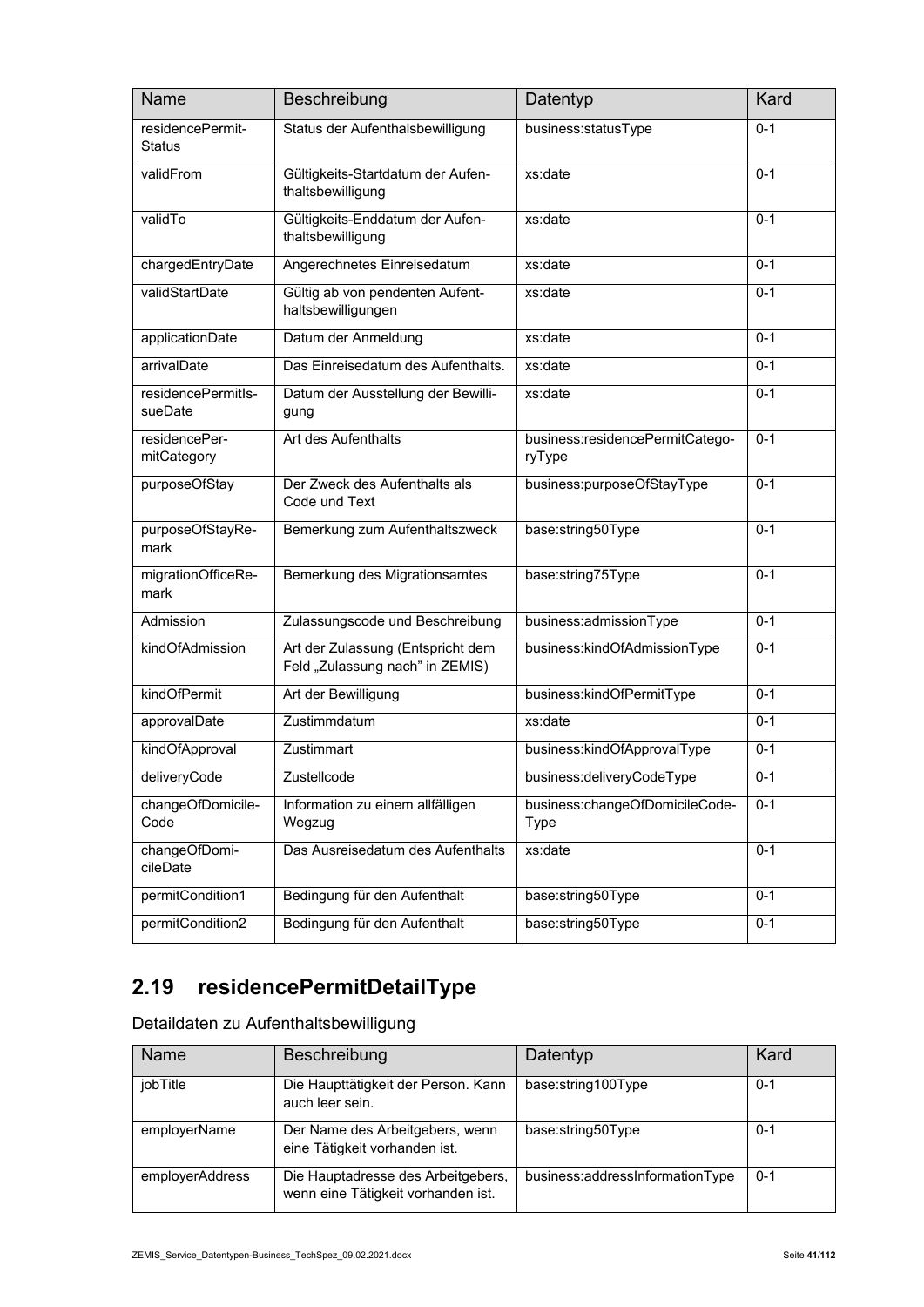### **2.20 rejectionType**

Rückweisung

| Name             | Beschreibung                                                    | Datentyp                      | Kard    |
|------------------|-----------------------------------------------------------------|-------------------------------|---------|
| timestamp        | Datum und Uhrzeit der Rückwei-<br>sung.                         | xs:dateTime                   |         |
| officer          | Kürzel des Beamten, der die Rück-<br>weisung ausgesprochen hat. | base:string25Type             | $0 - 1$ |
| borderCheckpoint | Ort der Rückweisung beziehngs-<br>weise Name des Grenzpostens.  | business:borderCheckpointType |         |
| reason           | Liste von Rückweisungsgründen                                   | business:rejectionReasonType  | 1-n     |

### **2.21 commentType**

Bemerkungen zur Person

| <b>Name</b>              | Beschreibung                                                              | Datentyp                             | Kard    |
|--------------------------|---------------------------------------------------------------------------|--------------------------------------|---------|
| mutationDate             | Letztes Mutationsdatum der Be-<br>merkung zur Person                      | xs:dateTime                          |         |
| comment Infor-<br>mation | Bemerkungscode                                                            | business:commentInformation-<br>Type | $0 - 1$ |
| validFrom                | Datum, ab dem die Bemerkung gül-<br>tig ist                               | xs:date                              | $0 - 1$ |
| validTo                  | Datum, bis zu dem die Bemerkung<br>gültig ist                             | xs:date                              | $0 - 1$ |
| initiatorUID             | UserID der Person, welche die Be-<br>merkung initiiert hat (Auftraggeber) | business:userIdType                  | $0 - 1$ |

### **2.22 naturalizationType**

Informationen zur Einbürgerung einer Person

| Name                            | Beschreibung                                 | Datentyp                                    | Kard    |
|---------------------------------|----------------------------------------------|---------------------------------------------|---------|
| mutationDate                    | Letztes Mutationsdatum der Einbür-<br>gerung | xs:dateTime                                 |         |
| naturalizationInfor-<br>mation  | Einbürgerungscode                            | business:naturalizationInfor-<br>mationType |         |
| naturalizationMunic-<br>ipality | Gemeinde der Einbürgerung                    | eCH-0007:swissAndFlMunicipali-<br>tyType    | $0 - 1$ |
| naturalizationDate              | Datum der Einbürgerung                       | xs:date                                     | $0 - 1$ |

### **2.23 identificationPaperType**

Ausweisdaten/ Heimatliche Urkunden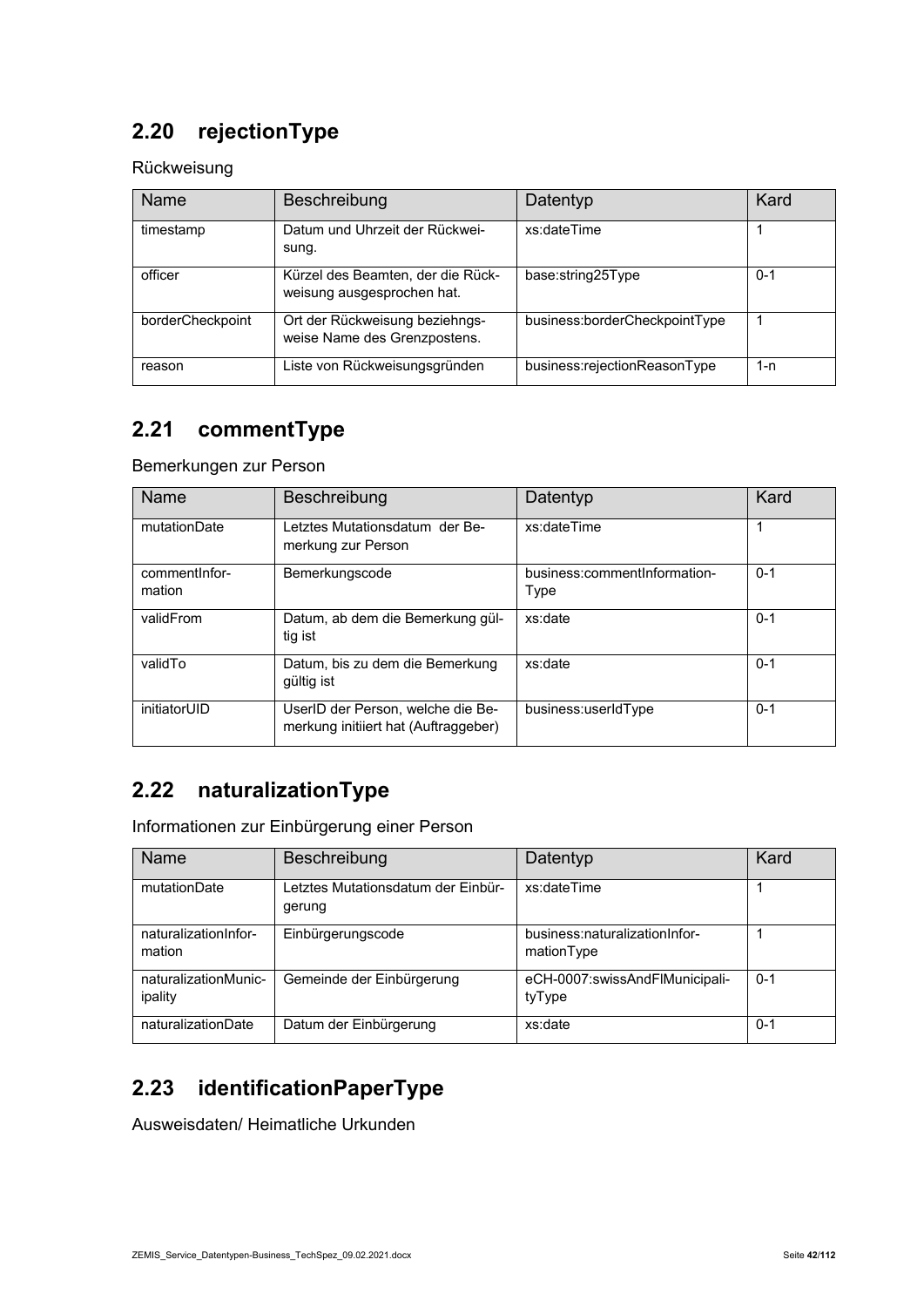| <b>Name</b>                           | Beschreibung                                  | Datentyp                                    | Kard    |
|---------------------------------------|-----------------------------------------------|---------------------------------------------|---------|
| mutationDate                          | Letztes Mutationsdatum des Aus-<br>weises     | xs:dateTime                                 | 1       |
| isMainIdentification-<br>Paper        | Ist dies der Hauptausweis                     | xs:boolean                                  | 1       |
| kindOfIdentification-<br>Paper        | Art des Ausweises als Code und<br>Text        | business:kindOfIdentificationPa-<br>perType | 1       |
| issueDate                             | Ausstelldatum des Ausweises                   | eCH-0044:datePartiallyKnown-<br>Type        | $0 - 1$ |
| validTo                               | Ablaufdatum des Ausweises                     | eCH-0044:datePartiallyKnown-<br>Type        | $0 - 1$ |
| isDeposited                           | Ist der Ausweis physisch hinterlegt<br>worden | xs:boolean                                  | $0 - 1$ |
| placeOfIssue                          | Ort der Ausstellung                           | base:string50Type                           | $0 - 1$ |
| identificationPaper-<br><b>Number</b> | Ausweisnummer                                 | base:string25Type                           | $0 - 1$ |

# **2.24 entryType**

Einreiseentscheid

| Name                          | Beschreibung                                                         | Datentyp                                   | Kard    |
|-------------------------------|----------------------------------------------------------------------|--------------------------------------------|---------|
| mutationDate                  | Letztes Mutationsdatum der<br>Einreise                               | xs:dateTime                                | 1       |
| mutationUid                   | User ID des Benutzers welcher die<br>letzte Mutation vorgenommen hat | business:userIdType                        | $0 - 1$ |
| kindOfEntry                   | Art der Einreise                                                     | business:kindOfEntryType                   | $0 - 1$ |
| entryStatus                   | Status Einreiseentscheid                                             | business:statusType                        | $0 - 1$ |
| dateOfCreation                | Austelldatum Finreiseentscheid                                       | xs:date                                    | $0 - 1$ |
| validFrom                     | Start der Gültigkeit der Einreise                                    | xs:date                                    | $0 - 1$ |
| validTo                       | Ende der Gültigkeit der Einreise                                     | xs:date                                    | $0 - 1$ |
| visaValidTo                   | Gültigkeitsdatum Visum                                               | xs:date                                    | $0 - 1$ |
| purposeOfStay                 | Der Zweck des Aufenthalts als<br>Code und Text.                      | business:purposeOfStayType                 | $0 - 1$ |
| admission                     | Zulassungscode und Beschreibung                                      | business:admissionType                     | $0 - 1$ |
| kindOfAdmission               | Art der Zulassung (Entspricht dem<br>Feld "Zulassung nach" in ZEMIS) | business:kindOfAdmissionType               | $0 - 1$ |
| kindOfPermit                  | Art der Bewilligung                                                  | business:kindOfPermitType                  | $0 - 1$ |
| address                       | Auslandsadresse                                                      | business:addressInformationType            | $0 - 1$ |
| diplomaticRepre-<br>sentation | Diplomatische Vertretung                                             | business:diplomaticRepresenta-<br>tionType | $0 - 1$ |

# **2.25 internalOrderType**

Interne Verfügungen im AuG-Bereich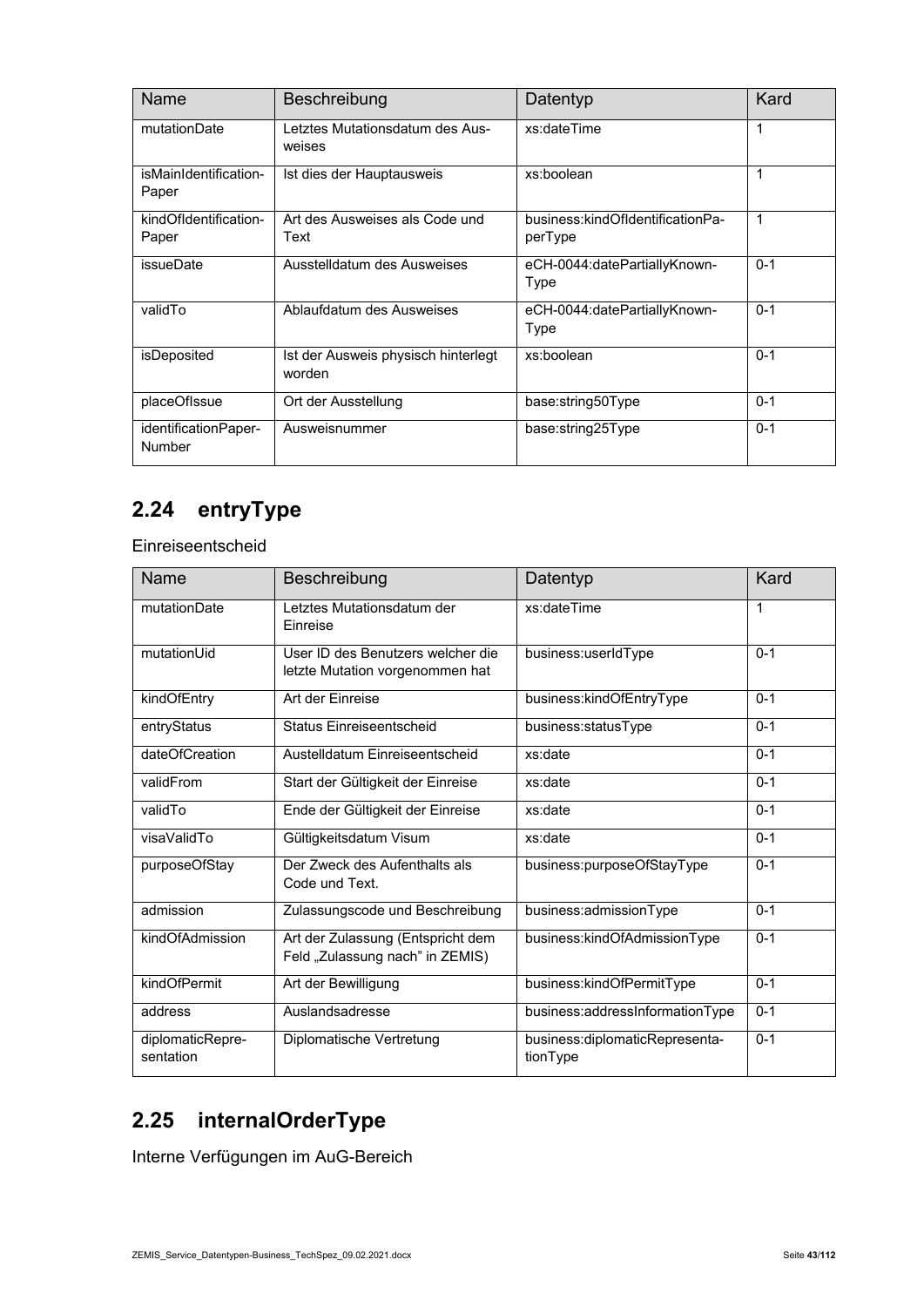| Name          | Beschreibung                                           | Datentyp                        | Kard    |
|---------------|--------------------------------------------------------|---------------------------------|---------|
| mutationDate  | Letztes Mutationsdatum der inter-<br>nen AuG-Verfügung | xs:dateTime                     | 1       |
| kindOfOrder   | Art der AuG-Verfügung (z.B. Stel-<br>lenantritt)       | business:kindOfOrderType        |         |
| validFrom     | AuG-Verfügung gültig ab                                | xs:date                         | $0 - 1$ |
| validTo       | AuG-Verfügung gültig bis                               | xs:date                         | $0 - 1$ |
| admission     | Zulassungscode                                         | business:admissionType          | $0 - 1$ |
| purposeOfStay | Aufenthaltszweck                                       | business:purposeOfStayType      | $0 - 1$ |
| occupation    | Tätigkeit der Person                                   | business:occupationType         | $0 - 1$ |
| address       | Wohnadresse der Person                                 | business:addressInformationType | $0 - 1$ |

# **2.26 workNotificationType**

Meldung aus Meldeverfahren

| Name            | Beschreibung                                                     | Datentyp                                  | Kard    |
|-----------------|------------------------------------------------------------------|-------------------------------------------|---------|
| decisionStatus  | Art der Entscheidung zur Meldung<br>(positiv/negativ/annulliert) | business:decisionStatusType               |         |
| validFrom       | Start der gemeldeten Tätigkeit                                   | xs:date                                   |         |
| validTo         | Ende der gemeldeten Tätigkeit                                    | xs:date                                   |         |
| actionPlace     | Ort der gemeldeten Tätigkeit                                     | eCH-0007:swissAndFlMunicipali-<br>tyType  | $0 - 1$ |
| employerAddress | Adresse des Arbeitgebers                                         | business:organisationMailAd-<br>dressType | $0 - 1$ |

### **2.27 asylumProcedureType**

Daten Asylverfahren

| Name                     | Beschreibung                                     | Datentyp                                | Kard    |
|--------------------------|--------------------------------------------------|-----------------------------------------|---------|
| mutationDate             | Letztes Mutationsdatum des Asyl-<br>verfahrens   | xs:dateTime                             |         |
| remark                   | Bemerkungen zu Asylverfahren                     | business:asylumProcedureRe-<br>markType | $0 - n$ |
| businessPro-<br>cessStep | Asylgeschäfte zu entsprechendem<br>Asylverfahren | business:businessPro-<br>cessStepType   | 0-n     |
| article                  | Artikel                                          | base:string50Type                       | $0 - 1$ |

### **2.28 businessProcessStepType**

Asylgeschäftsdaten

| Name         | Beschreibung                                       | Datentyp    | Kard |
|--------------|----------------------------------------------------|-------------|------|
| mutationDate | Letztes Mutationsdatum der Asyl-<br>geschäftsdaten | xs:dateTime |      |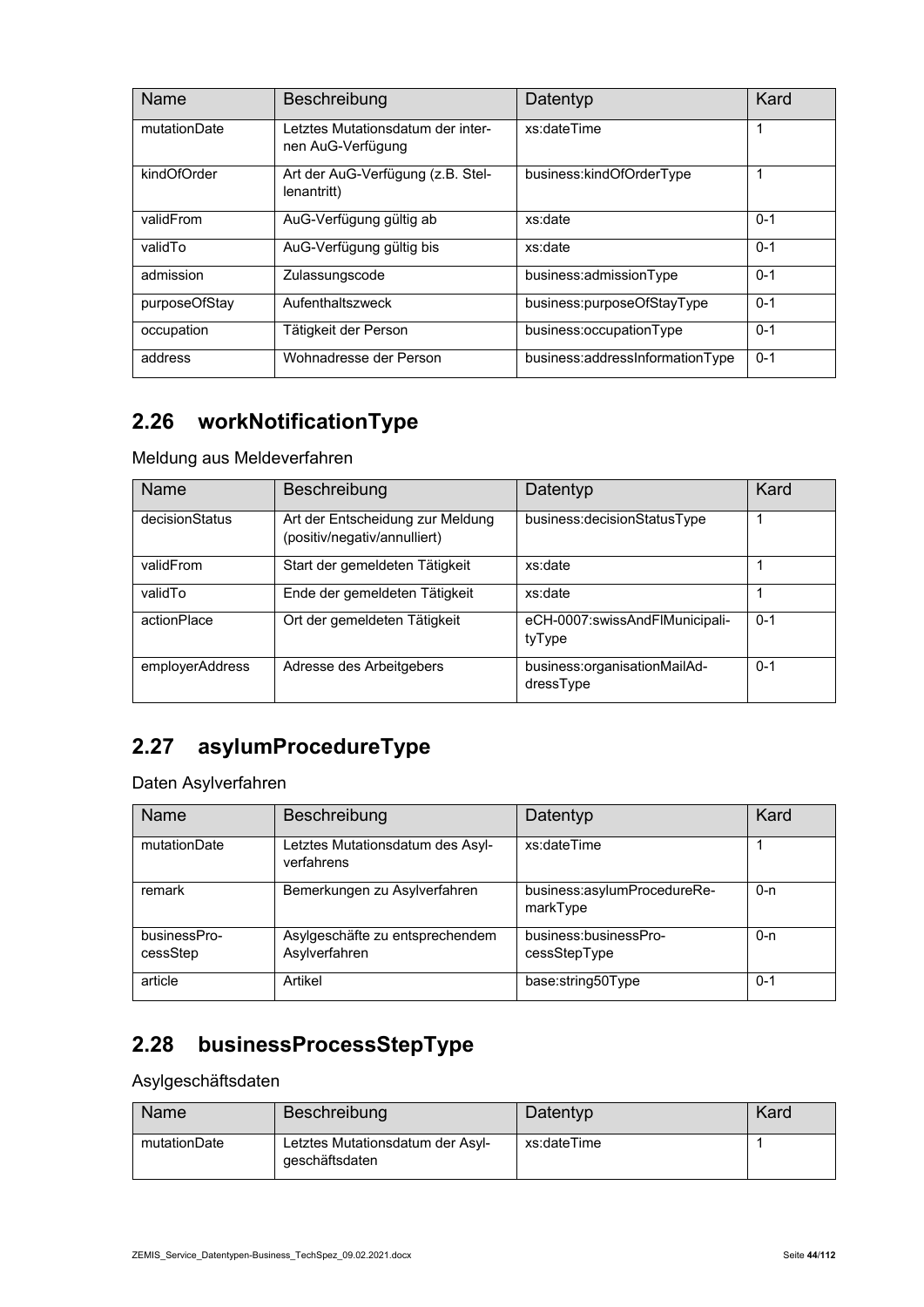| Name                           | Beschreibung                                                                                    | Datentyp                                    | Kard    |
|--------------------------------|-------------------------------------------------------------------------------------------------|---------------------------------------------|---------|
| kindOfBusinessPro-<br>cessStep | Art des Asylgeschäftes                                                                          | business:kindOfBusinessPro-<br>cessStepType | 1       |
| dateOfOccurrence               | Ereignisdatum                                                                                   | xs:date                                     |         |
| resolution                     | Erledigung                                                                                      | business:resolutionType                     | $0 - 1$ |
| dateOfResolution               | Datum der Erledigung                                                                            | xs:date                                     | $0 - 1$ |
| responsibleClerk               | User-ID des Sachbearbeiters, der<br>das Geschäft erledigt hat.                                  | base:string50Type                           | $0 - 1$ |
| responsibleSection             | Organisations-Einheit des<br>Sachbearbeiters.                                                   | base:string50Type                           | $0 - 1$ |
| zemisJurisID                   | Geschäfts-ID für die direkte Refe-<br>renzierung des Geschäfts über den<br><b>JURIS Service</b> | xs:int(9)                                   | $0 - 1$ |

### **2.29 foreignerIdentificationPaperType**

Ausländerausweis einer Person

| <b>Name</b>  | Beschreibung                                   | Datentyp          | Kard    |
|--------------|------------------------------------------------|-------------------|---------|
| mutationDate | Letztes Mutationsdatum des<br>Ausländerausweis | xs:dateTime       |         |
| naaLsiNumber | LSI-Nummer des Ausländerausweis                | base:string25Type | $0 - 1$ |
| aaNumber     | AA-Nummer des Ausländerausweis                 | base:string25Type | $0 - 1$ |
| shippingDate | Versanddatum des Auslän-<br>derausweis         | xs:date           | $0 - 1$ |

### **2.30 biometricIdentificationType**

Biometrische Identifikation einer Person

| <b>Name</b>    | Beschreibung                                                                                    | Datentyp    | Kard    |
|----------------|-------------------------------------------------------------------------------------------------|-------------|---------|
| mutationDate   | Letztes Mutationsdatum der biomet-<br>rischen Daten                                             | xs:dateTime |         |
| entryDate      | Erfassungsdatum der biometrischen<br>Daten                                                      | xs:date     | $0 - 1$ |
| collectDate    | Datum an dem ZFMIS die Biomet-<br>rie-Daten von der Systemplattform<br>eDokumente abgeholt hat. | xs:date     | $0 - 1$ |
| expirationDate | Ablaufdatum der Gültikgeit der bio-<br>metrischen Daten                                         | xs:date     | $0 - 1$ |

### **2.31 asylumAllocationType**

Kantonale Verteilung der Asylpersonen

| Name         | Beschreibung                                          | Datentyp    | Kard |
|--------------|-------------------------------------------------------|-------------|------|
| mutationDate | Letztes Mutationsdatum der kanto-<br>nalen Verteilung | xs:dateTime |      |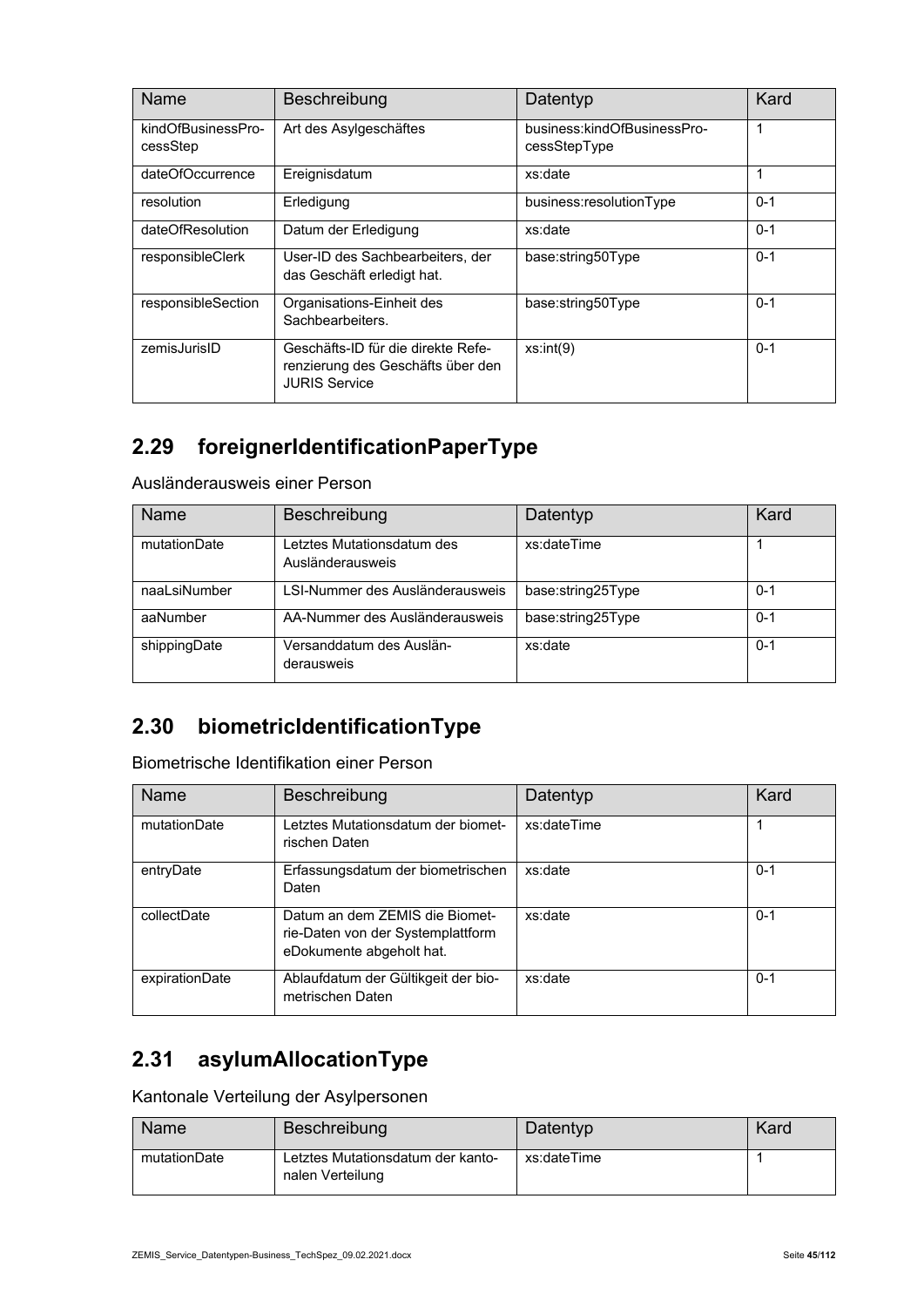| <b>Name</b>    | Beschreibung                      | Datentyp            | Kard    |
|----------------|-----------------------------------|---------------------|---------|
| canton         | Verteilkanton                     | business:cantonType | $0 - 1$ |
| isCredited     | Wurde die Verteilung angerechnet? | xs:boolean          | $0 - 1$ |
| allocationDate | Datum der definitiven Verteilung  | xs:date             | $0 - 1$ |

### **2.32 refugeeType**

Informationen zu einem Flüchtling

| <b>Name</b>      | Beschreibung                                                   | Datentyp                             | Kard    |
|------------------|----------------------------------------------------------------|--------------------------------------|---------|
| mutationDate     | Letztes Mutationsdatum des Asylge-<br>schäftes des Flüchtlings | xs:dateTime                          | 1       |
| zemisNumber      | ZEMIS-Nummer des Flüchtlings                                   | business:zemisNummerType             | 1       |
| dossierNumber    | Dossiernummer innerhalb einer<br>Dossierkategorie              | base:integer7Type                    | 1       |
| firstName        | Vorname der Hauptidentität                                     | eCH-0044:baseNameType                | 1       |
| lastName         | Nachname der Hauptidentität                                    | eCH-0044:baseNameType                | 1       |
| nationality      | Nationalität des Flüchtlings                                   | eCH-0011:nationalityDataType         | $0 - 1$ |
| motherTongue     | Muttersprache des Flüchtlings                                  | business:tongueType                  | $0 - 1$ |
| dateOfBirth      | Geburtsdatum des Flüchtlings                                   | eCH-0044:datePartiallyKnown-<br>Type | $0 - 1$ |
| gender           | Geschlecht des Flüchtlings                                     | business:genderCodeType              | $0 - 1$ |
| dateOfOccurrence | Eröffnungsdatum des Asylgeschäfts<br>(Einreisedatum)           | xs:date                              | $0 - 1$ |
| applicationDate  | Gesuchsdatum des Asylgeschäfts                                 | xs:date                              | $0 - 1$ |
| allocationDate   | Datum der definitiven Verteilung                               | xs:date                              | $0 - 1$ |
| canton           | Verteilkanton des Flüchtlings                                  | business:cantonType                  | $0 - 1$ |

### **2.33 personMailAddressType**

Adressinformationen einer Person

| Name                       | Beschreibung                                          | Datentyp                                | Kard    |
|----------------------------|-------------------------------------------------------|-----------------------------------------|---------|
| mutationDate               | Letztes Mutationsdatum der<br>Adresse                 | xs:dateTime                             | 1       |
| personMailAddress-<br>Info | Information zur Person die an dieser<br>Adresse wohnt | business:personMailAddressInfo-<br>Type | 1       |
| addressInformation         | Adressinformationen                                   | business:addressInformationType         |         |
| addressCategory            | Adresskategorie                                       | business:addressCategoryType            | 1       |
| kindOfAddress              | Adressart                                             | business:kindOfAddressType              | 1       |
| validFrom                  | Gültig ab Datum der Adresse                           | xs:date                                 | $0 - 1$ |
| validTo                    | Gültig bis Datum der Adresse                          | xs:date                                 | $0 - 1$ |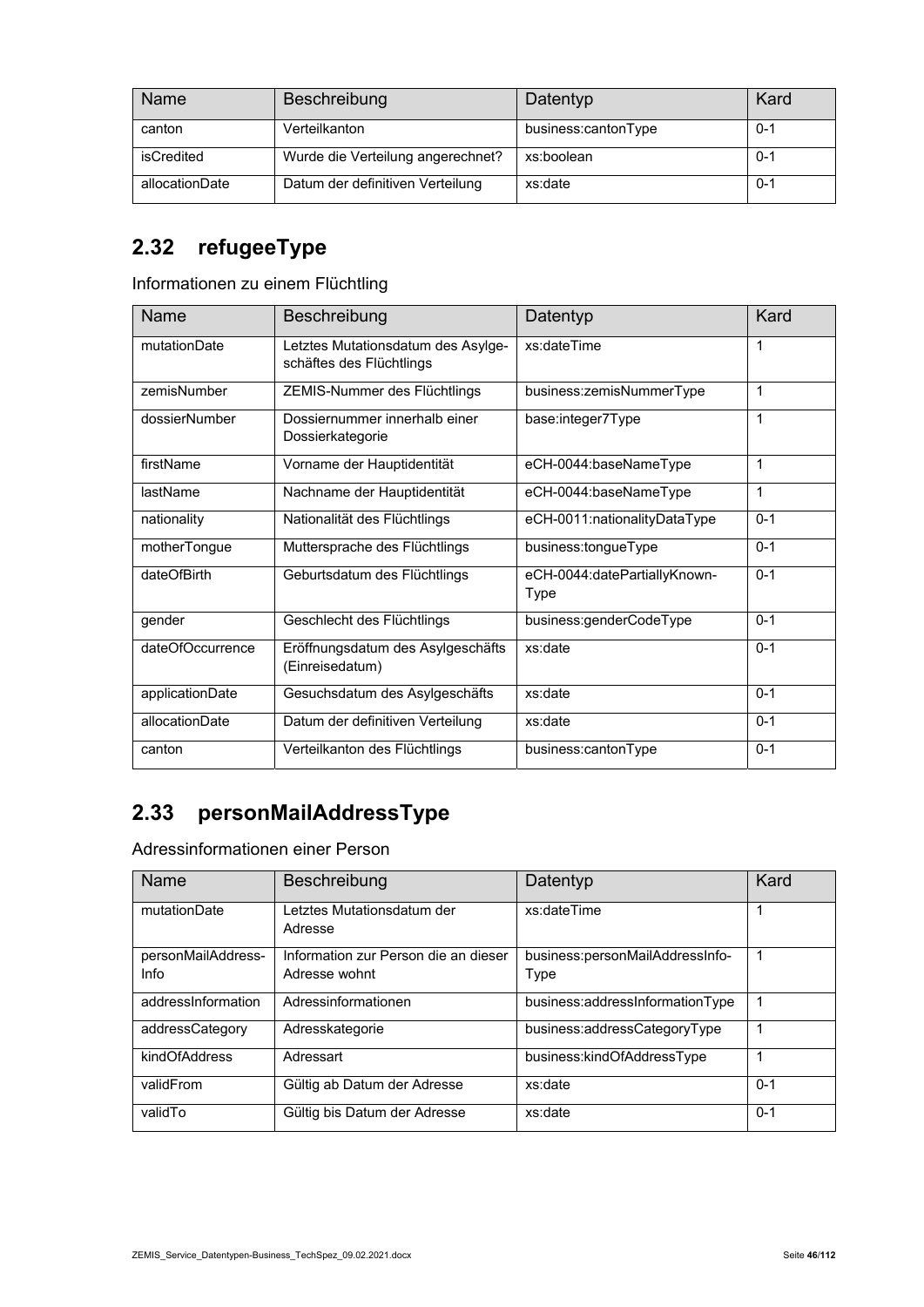### **2.34 personMailAddressInfoType**

| Name      | Beschreibung        | Datentyp              | Kard    |
|-----------|---------------------|-----------------------|---------|
| firstName | Vorname der Person  | eCH-0044:baseNameType | $0 - 1$ |
| lastName  | Nachname der Person | eCH-0044:baseNameType |         |

Information zur Person die an dieser Adresse wohnt

### **2.35 addressInformationType**

Informationen zur Adresse

| Name                   | Beschreibung                                                      | Datentyp                            | Kard    |
|------------------------|-------------------------------------------------------------------|-------------------------------------|---------|
| addressLine1           | Adresszusatz (Gruppenunterkunfts-<br>namen falls Zentrumsadresse) | eCH-0010:addressLineType            | $0 - 1$ |
| addressl ine?          | Falls Adresse eines Zentrums: Zent-<br>rum-Nummer, sonst leer     | eCH-0010:addressLineType            | $0 - 1$ |
| street                 | <b>Strasse</b>                                                    | eCH-0010:streetType                 | 1       |
| houseNumber            | Hausnummer                                                        | eCH-0010:houseNumberType            | $0 - 1$ |
| locality               | Gebiet (in der Schweiz der Kanton)                                | eCH-0010:localityType               | $0 - 1$ |
| town                   | Ortsname                                                          | eCH-0010:townType                   | 1       |
| swissZipCode           | Postleitzahl Inland (ohne 2-stelligen<br>Zusatzcode)              | eCH-0010:swissZipCodeType           | 1       |
| swissZipCodeAd-<br>dOn | 2-stelliger Postleitzahlzusatzcode                                | eCH-0010:swissZipCodeAd-<br>dOnType | $0 - 1$ |
| foreignZipCode         | Postleitzahl Ausland                                              | eCH-0010:foreignZipCodeType         | $0 - 1$ |
| country                | Land (zweistelliger ISO Code)                                     | eCH-0010:countryIdIso2Type          | 1       |

### **2.36 companyIdentificationType**

Datentyp zur Identifikation eines Betriebs

| Name                  | Beschreibung        | Datentyp                      | Kard    |
|-----------------------|---------------------|-------------------------------|---------|
| companyId             | Betriebs-ID         | business:companyIdType        |         |
| companyName           | Name des Betriebs   | eCH-0010:organisationNameType |         |
| companyNameAd-<br>dOn | Betriebsnamenzusatz | eCH-0010:organisationNameType | $0 - 1$ |

### **2.37 companyInformationType**

Informationen zu einem Betrieb

| Name                               | Beschreibung                                                 | Datentyp               | Kard    |
|------------------------------------|--------------------------------------------------------------|------------------------|---------|
| mutationDate                       | Letztes Mutationsdatum der Betrieb-<br>sinformationen        | xs:dateTime            |         |
| companyld                          | Betriebs-ID                                                  | business:companyIdType |         |
| maximalNumber-<br><b>OfDancers</b> | Maximale Anzahl zugelassene Tän-<br>zerinnen für den Betrieb | base:integer3Type      | $0 - 1$ |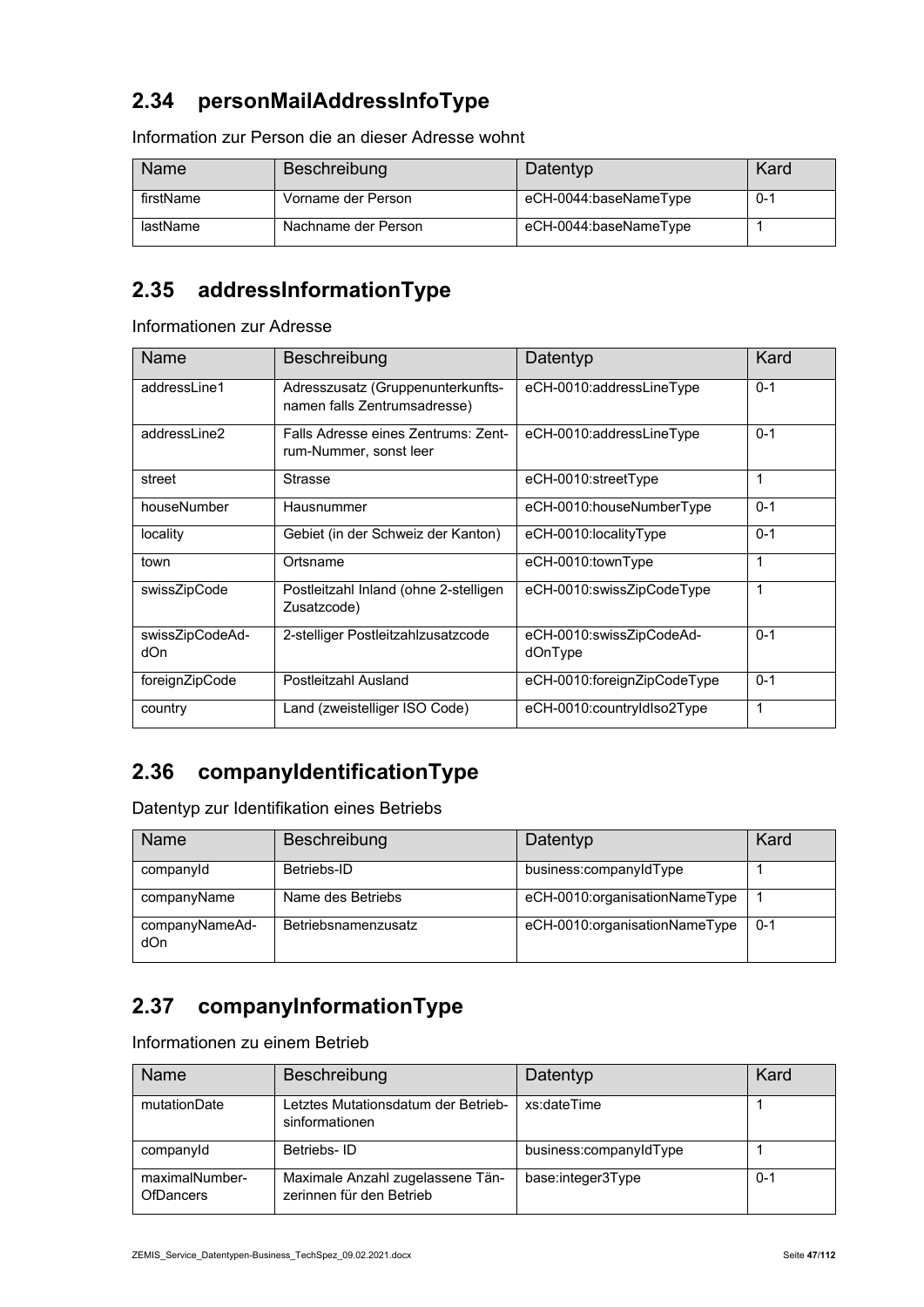| Name                         | Beschreibung                   | Datentyp                                  | Kard    |
|------------------------------|--------------------------------|-------------------------------------------|---------|
| branch                       | <b>Branche</b>                 | business:branchType                       | $0 - 1$ |
| valueAdd-<br>edTaxNumber     | Mehrwertsteuer Nummer der Firm | base:string25Type                         | $0 - 1$ |
| employmentMunici-<br>pality  | Gemeinde Code                  | eCH-0007:swissAndFlMunicipali-<br>tyType  | $0 - 1$ |
| organisationMailAd-<br>dress | Adresse des Betriebs           | business:organisationMailAd-<br>dressType | $0 - 1$ |

### **2.38 organisationMailAddressType**

Adressinformationen eines Betriebs

| Name                             | Beschreibung                                    | Datentyp                                      | Kard |
|----------------------------------|-------------------------------------------------|-----------------------------------------------|------|
| mutationDate                     | Letztes Mutationsdatum der Be-<br>triebsadresse | xs:dateTime                                   |      |
| organisationMailAd-<br>dressinfo | Information zum Betrieb an dieser<br>Adresse    | business:organisationMailAd-<br>dressInfoType |      |
| addressInformation               | Adresse des Betriebs                            | business:addressInformationType               |      |

# **2.39 organisationMailAddressInfoType**

Informationen zum Betrieb

| Name                        | Beschreibung          | Datentyp                      | Kard    |
|-----------------------------|-----------------------|-------------------------------|---------|
| organisationName            | Name des Betriebs     | eCH-0010:organisationNameType |         |
| organisation-<br>NameAddOn1 | Betriebsnamenzusatz 1 | eCH-0010:organisationNameType | $0 - 1$ |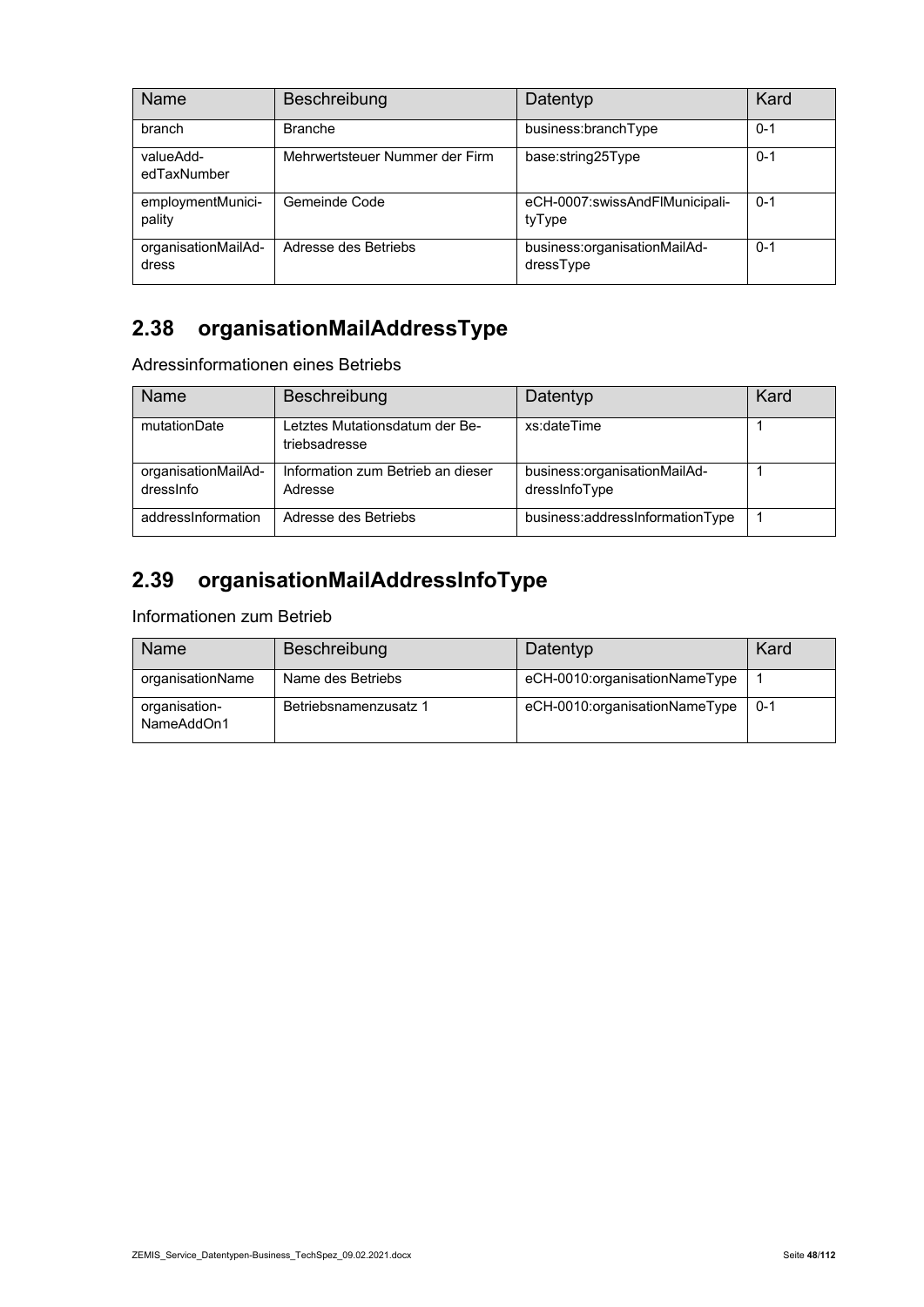# **3 ZEMIS-Business-Datentypen Version 6.0**

Definition von ZEMIS-Business-Datentypen

Datei: zemis\_BusinessTypes\_v6\_0.xsd Namespace: http://ejpd.admin.ch/bfm/zemis/business/types/v6

Verwendet von: BAEXP V2

#### **3.1 Namespaces**

Die folgenden Namespaces werden direkt oder indirekt verwendet.

ZEMIS Basis-Datentypen Schema: zemis\_BaseTypes\_v3\_2.xsd Namespace: http://ejpd.admin.ch/bfm/zemis/base/types/v3

eCH-0006 Datenstandard Ausländerkategorien Schema: eCH-0006-2-0.xsd Namespace: http://www.ech.ch/xmlns/eCH-0006/2

eCH-0007 Datenstandard Gemeinden Schema: eCH-0007-5-0.xsd Namespace: http://www.ech.ch/xmlns/eCH-0007/5

eCH-0008 Datenstandard Staaten und Gebiete Schema: eCH-0008-3-0.xsd Namespace: http://www.ech.ch/xmlns/eCH-0008/3

eCH-0010 Datenstandard Adressen Schema: eCH-0010-5-1.xsd Namespace: http://www.ech.ch/xmlns/eCH-0010/5

eCH-0011 Datenstandard Personendaten Schema: eCH-0011-8-1.xsd Namespace: http://www.ech.ch/xmlns/eCH-0011/8

eCH-0021 Datenstandard Personenzusatzdaten Schema: eCH-0021-7-0.xsd Namespace: http://www.ech.ch/xmlns/eCH-0021/7

eCH-0044 Datenstandard Personenidentifikation Schema: eCH-0044-4-1.xsd Namespace: http://www.ech.ch/xmlns/eCH-0044/4

eCH-0135 sedex Datenstandard Heimatort Schema: eCH-0135-1-0.xsd Namespace: http://www.ech.ch/xmlns/eCH-0135/1

#### **3.2 Simple Datentypen**

| Name                       | Beschreibung                                     | Datentyp  | Länge | Format/Werte                  |
|----------------------------|--------------------------------------------------|-----------|-------|-------------------------------|
| zemisNumberType            | ZEMIS-Nummer formatiert,<br>inklusive Prüfziffer | xs:string | 11    | \d{1,9}\.\d                   |
| zemisNumberSim-<br>pleType | ZEMIS-Nummer ohne<br>Prüfziffer                  | xs:int    | 9     | Range: 1 -<br>999'999'999     |
| identityNumberType         | Identitäts-Nummer                                | xs:int    | 12    | Range: 1 -<br>999'999'999'999 |
| auperNumberType            | AUPER-Nummer                                     | xs:int    | 9     | Range: 1 -<br>999'999'999     |
| zarNumberType              | ZAR-Nummer, inklusive<br>Prüfziffer              | xs:string | 10    | \d{1,8}\.\d                   |
| engagementNum-<br>berType  | <b>Engagement Nummer</b>                         | xs:int    | 12    | Range: 1 -<br>999'999'999'999 |
| userIdType                 | Benutzer-ID                                      | xs:int    | 12    | Range: 1 -<br>999'999'999'999 |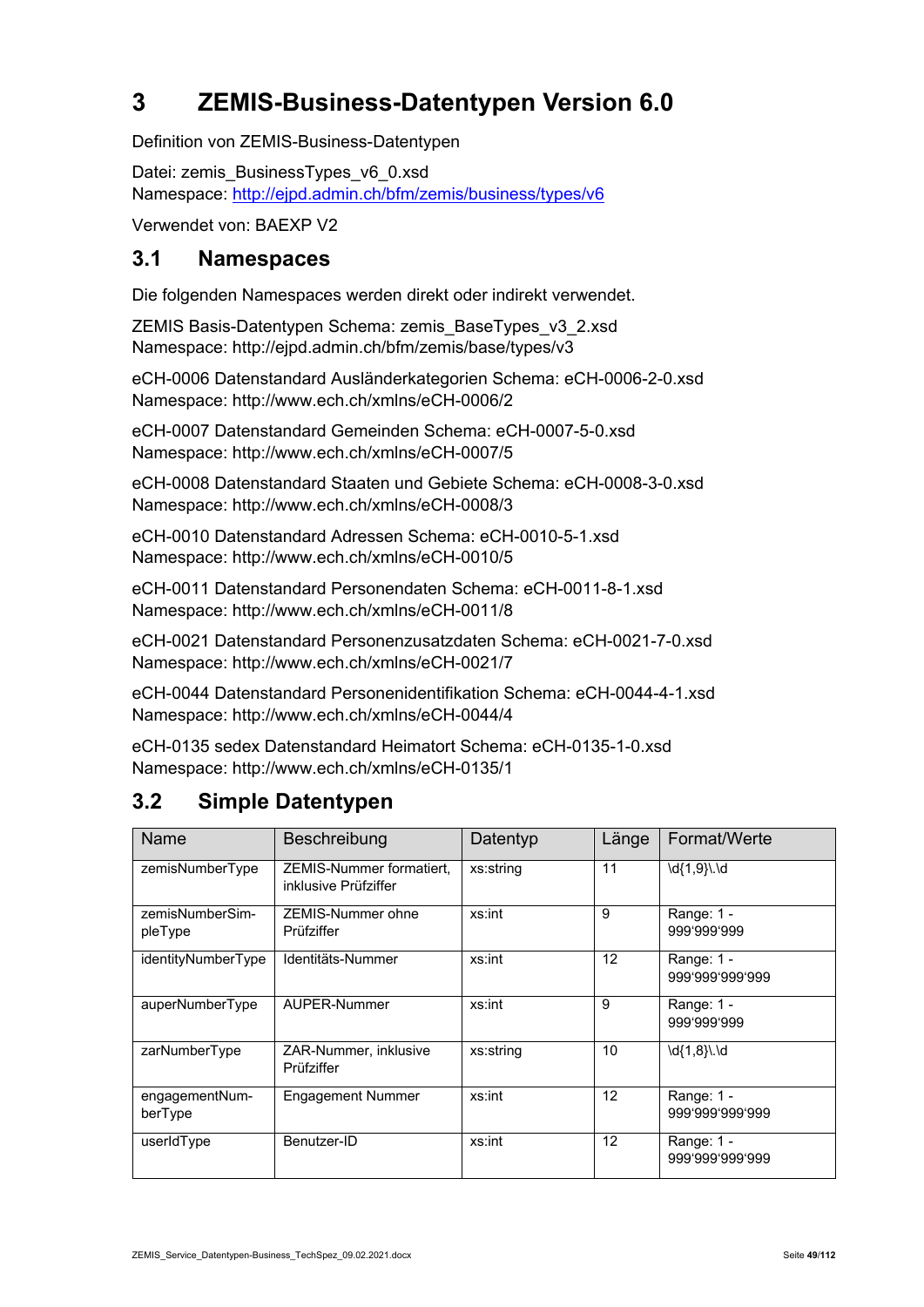| <b>Name</b>                          | Beschreibung                                                                                   | Datentyp                                                | Länge           | Format/Werte                                                                                                                                                                                                                                                                                                                                                                                                                                                                                              |
|--------------------------------------|------------------------------------------------------------------------------------------------|---------------------------------------------------------|-----------------|-----------------------------------------------------------------------------------------------------------------------------------------------------------------------------------------------------------------------------------------------------------------------------------------------------------------------------------------------------------------------------------------------------------------------------------------------------------------------------------------------------------|
| cantonalRefer-<br>enceNumberType     | Kantonale Referenz-Num-<br>mer                                                                 | xs:string                                               | 11              |                                                                                                                                                                                                                                                                                                                                                                                                                                                                                                           |
| municipalityRefer-<br>enceNumberType | Gemeinde Referenz-Num-<br>mer                                                                  | xs:string                                               | $\overline{11}$ |                                                                                                                                                                                                                                                                                                                                                                                                                                                                                                           |
| statusMenuPosi-<br>tionType          | Menuposition, mit welcher<br>die Person zuletzt mutiert<br>wurde                               | xs:string                                               | $\overline{4}$  |                                                                                                                                                                                                                                                                                                                                                                                                                                                                                                           |
| familyNumberType                     | Familiennummer. Mitglie-<br>der der gleichen Familie<br>haben die gleiche Fami-<br>liennummer. | xs:int                                                  | 8               | Range: 1 -<br>99'999'999                                                                                                                                                                                                                                                                                                                                                                                                                                                                                  |
| companyIdType                        | Betriebs-ID, inklusive<br>Prüfziffer                                                           | xs:string                                               | 10              | \d{1,8}\.\d                                                                                                                                                                                                                                                                                                                                                                                                                                                                                               |
| companyUIDType                       | Unternehmens-Identifika-<br>tionsnummer (UID)                                                  | xs:string                                               | $\overline{15}$ | CHE-[0-9]{3}.[0-<br>9]{3}.[0-9]{3}                                                                                                                                                                                                                                                                                                                                                                                                                                                                        |
| cantonalAlloca-<br>tionAccountIdType | Kantonale Kontingente-ID                                                                       | xs:int                                                  | $\overline{12}$ | Range: -<br>999'999'999'999 -<br>999'999'999'999                                                                                                                                                                                                                                                                                                                                                                                                                                                          |
| nationalAlloca-<br>tionAccountIdType | Nationale Kontingente-ID                                                                       | xs:int                                                  | $\overline{12}$ | Range: -<br>999'999'999'999 -<br>999'999'999'999                                                                                                                                                                                                                                                                                                                                                                                                                                                          |
| nDossierNumber-<br><b>Type</b>       | <b>ZEMIS N-Dossier-Nummer</b>                                                                  | xs:string                                               | 8               | $N\ldotp(1,7)$                                                                                                                                                                                                                                                                                                                                                                                                                                                                                            |
| kindOfIdentityType                   | Die möglichen Identitäten<br>die eine Person haben<br>kann                                     | base:num-<br>berCodeAndText-<br>Multilin-<br>gual50Type | $\overline{2}$  | 0 = Hauptidentität<br>$1 =$ Alias-Name<br>2 = Name nach Angabe<br>3 = Name nach Reisedo-<br>kument<br>4 = Name nach Zivil-<br>standsregister<br>$10$ = Ledigenname<br>11 = Namensänderung<br>12 = frühere Heirat<br>13 = abweichende Daten<br>14 = falsche Identität<br>15 = Name Ersterfassung<br>16 = Künstlername<br>17 = Erfassungsfehler<br>18 = Frühere Staatsan-<br>gehörigkeit<br>$96 =$ Adoption<br>97 = Übertragung AHV-<br><b>Nummer</b><br>98 = Datenverschmel-<br>zung<br>99 = andere Gründe |
| kindOfIdentification-<br>Type        | Art der Identifikation                                                                         | base:num-<br>berCodeAndText-<br>Multilin-<br>gual50Type | $\overline{2}$  | $0 =$ Angabe<br>$1 =$ Reisedokument<br>$2$ = Zivilstandsre-<br>gister                                                                                                                                                                                                                                                                                                                                                                                                                                     |
| maritalStatusType                    | Zivilstand einer Person                                                                        | base:num-<br>berCodeAndText-<br>Multilin-<br>gual50Type | $\overline{2}$  | $1 =$ Ledig<br>2 = Verheiratet<br>3 = Verwitwet<br>$4 =$ Geschieden<br>$9 =$ Unbekannt                                                                                                                                                                                                                                                                                                                                                                                                                    |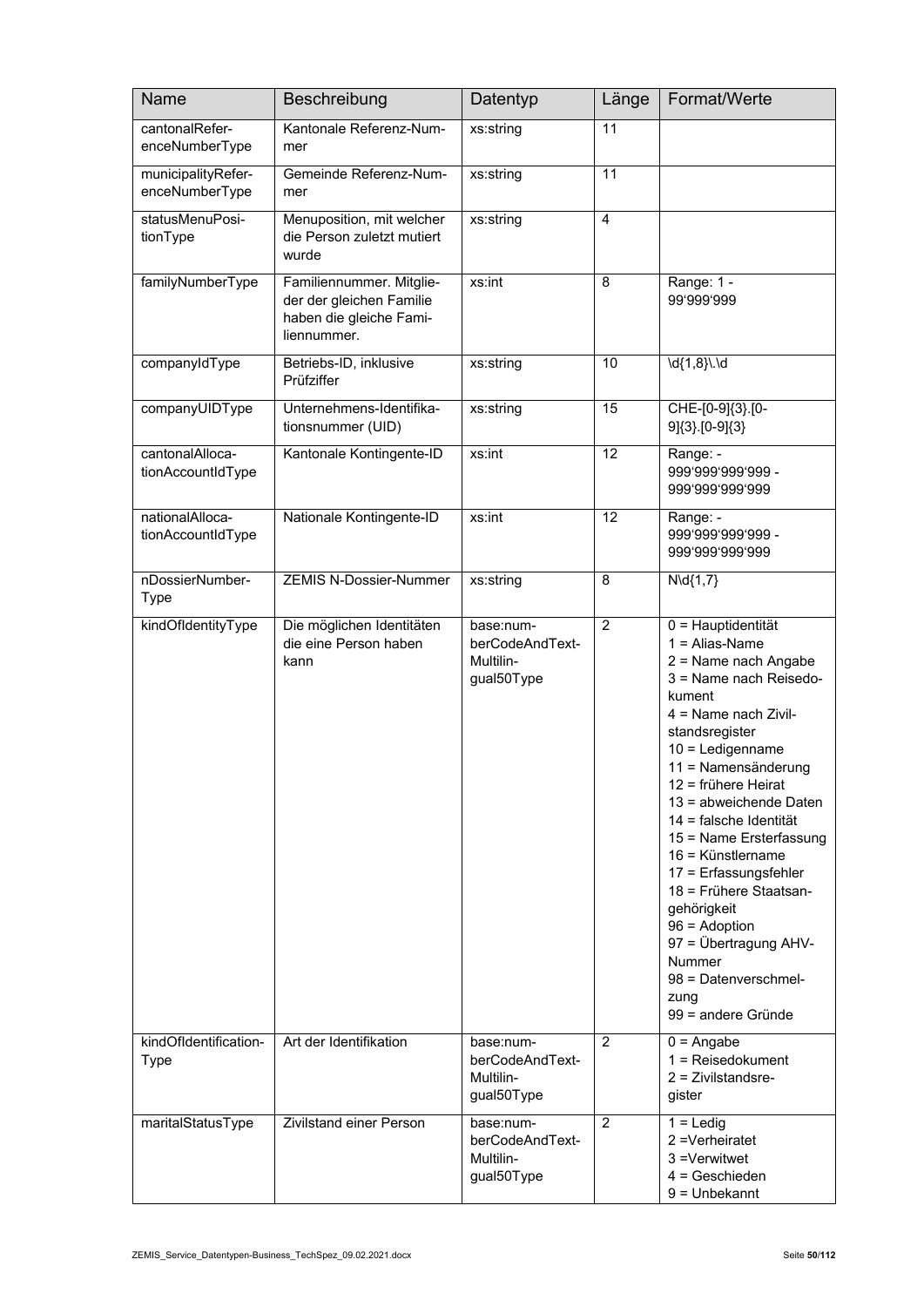| Name                               | Beschreibung                                                                       | Datentyp                                                | Länge          | Format/Werte                                                                                                                                                                                                                                                                                                                                                                                                                                                                                                              |
|------------------------------------|------------------------------------------------------------------------------------|---------------------------------------------------------|----------------|---------------------------------------------------------------------------------------------------------------------------------------------------------------------------------------------------------------------------------------------------------------------------------------------------------------------------------------------------------------------------------------------------------------------------------------------------------------------------------------------------------------------------|
|                                    |                                                                                    |                                                         |                | $10 = \ln$ eingetragener<br>Partnerschaft<br>11 = Gerichtlich aufge-<br>löste Partnerschaft<br>12 = Durch Tod aufge-<br>löste Partnerschaft                                                                                                                                                                                                                                                                                                                                                                               |
| maritalStatusAuxil-<br>iaryType    | Zivilstand-Zusatz Code.<br>Enthält die rechtlich nicht<br>anerkannten Zivilstände. | base:num-<br>berCodeAndText-<br>Multilin-<br>gual50Type | $\mathbf{1}$   | $5 =$ getrennt<br>6 = religiös getraut<br>$7$ = verheiratet nach<br><b>Brauch</b><br>8 = Konkubinat                                                                                                                                                                                                                                                                                                                                                                                                                       |
| addressCatego-<br>ryType           | Adresskategorie                                                                    | base:num-<br>berCodeAndText-<br>Multilin-<br>gual50Type | 1              | $0 =$ Inlandadresse<br>$1 =$ Auslandadresse<br>2 = Gruppenunterkunft<br>(Zentrum)                                                                                                                                                                                                                                                                                                                                                                                                                                         |
| kindOfAddressType                  | Adressart                                                                          | base:num-<br>berCodeAndText-<br>Multilin-<br>gual50Type | $\mathbf{1}$   | $0 = W_0$ chnadresse<br>$2$ = Rechtsvertreter<br>3 = Zustell- /Korrespon-<br>dezadresse<br>$4$ = Fürsorgeadresse                                                                                                                                                                                                                                                                                                                                                                                                          |
| occupationPosition-<br><b>Type</b> | Stellung im Beruf                                                                  | base:codeAndTex<br>tMultilin-<br>gual100Type            | 1              | 1 = Selbständig Erwer-<br>bende (Inhaber, Eigentü-<br>mer, Pächter)<br>$2 =$ Direktor<br>$3 = \ddot{\cup}$ brige                                                                                                                                                                                                                                                                                                                                                                                                          |
| changOfDomicile-<br>CodeType       | Wohnortswechselcode                                                                | base:num-<br>berCodeAndText-<br>Multilin-<br>gual50Type | $\overline{2}$ | 11 = Zuzug vom Ausland<br>12 = Zuzug vom Inland<br>13 = Zuzug vom Ausland<br>automatisiert<br>$14 = \text{Gebut}$<br>15 = Reaktivierung<br>16 = Korrektur<br>21 = Wegzug ins Ausland<br>22 = Wegzug in andere<br>Gemeinde, gleicher Kan-<br>ton<br>23 = Wegzug in anderen<br>Kanton<br>24 = Wegzug unbekannt<br>wohin / ohne Abmeldung<br>25 = Wegzug ohne per-<br>sönliche Abmeldung<br>26 = Wegzug ins Ausland<br>automatisiert<br>31 = Unbekannt aus Da-<br>tenkonversion<br>32 = Unbekannt aus<br>ZAR2-Datenübernahme |
| residencePer-<br>mitCategoryType   | AuG-Aufenthaltskategorie                                                           | base:codeAndTex<br>tMultilin-<br>gual50Type             | 1              | A = Saisonniers<br>$B =$ Jahresaufenthalter<br>$C =$ Niederlasser<br>G = Grenzgänger<br>I = Erwerbstätige<br>Fam.Angehörige In-<br>tern.Organisationen<br>$L = Kurzaufenthalter$<br>M = Meldepflichtige Kurz-<br>aufenthalter                                                                                                                                                                                                                                                                                             |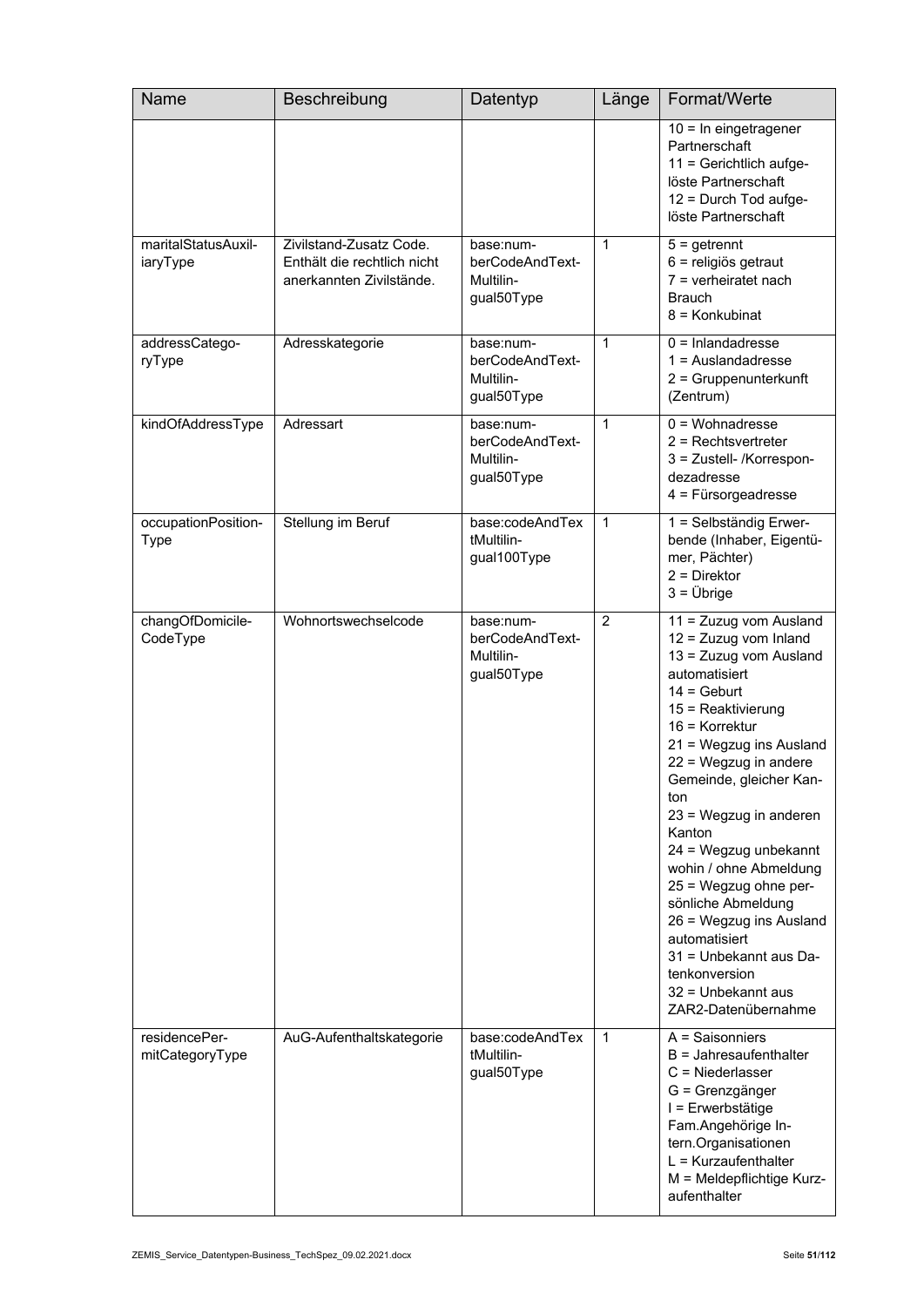| Name                               | Beschreibung                                                                                                                                                                                                                                    | Datentyp                                                 | Länge          | Format/Werte                                                                                                                                                                                                                                                                                         |
|------------------------------------|-------------------------------------------------------------------------------------------------------------------------------------------------------------------------------------------------------------------------------------------------|----------------------------------------------------------|----------------|------------------------------------------------------------------------------------------------------------------------------------------------------------------------------------------------------------------------------------------------------------------------------------------------------|
| statusType                         | <b>Status des Gesuchs</b>                                                                                                                                                                                                                       | base:num-<br>berCodeAndText-<br>Multilin-<br>gual50Type  | $\overline{2}$ | $1 =$ Erteilt<br>$2 =$ Geregelt<br>$3$ = Korrigiert<br>$4 =$ Gelöscht<br>$5 =$ Abgelehnt<br>6 = Geändert/verlängert<br>$7 = \ddot{\cup}$ bersteuert<br>8 = Übersteuerte Daten<br>verarbeitet<br>9 = Übersteuerung auf-<br>gehoben<br>10 = Rückgesteuert<br>$11 = Widerrufen$<br>$12$ = Ausgereist    |
| kindOfAdmission-<br>Type           | Art der Zulassung                                                                                                                                                                                                                               | base:codeAndTex<br>tMultilin-<br>gual50Type              | $\mathbf{1}$   | $1 = VEP$<br>$2 = EFTA$<br>$3 = VZAE (BVO)$                                                                                                                                                                                                                                                          |
| kindOfPermitType                   | Bewilligungsart                                                                                                                                                                                                                                 | base:num-<br>berCodeAndText-<br>Multilin-<br>gual25Type  | 1              | $1 = EU$<br>$2 = EFTA$<br>$3 = VZAE (BVO)$                                                                                                                                                                                                                                                           |
| kindOfApprov-<br>alType            | Zustimmart                                                                                                                                                                                                                                      | base:codeAndTex<br>tMultilin-<br>gual100Type             | $\mathbf{1}$   | $B = Z$ ustimmung bis ap-<br>provalDate. Nach diesem<br>Zeitpunkt ist der Fall er-<br>neut zur Zustimmung zu<br>unterbreiten.<br>C = NL-Bewilligung kann<br>sofort erteilt werden<br>(wenn ohne Datum) oder<br>kann am approvalDate<br>erteilt werden.                                               |
| decisionStatusType                 | Entscheidungs-Status                                                                                                                                                                                                                            | base:num-<br>berCodeAndText-<br>Multilin-<br>gual150Type | 1              | $0 =$ positiv<br>$1 =$ negativ<br>$2 =$ annulliert                                                                                                                                                                                                                                                   |
| genderCodeType                     | Geschlecht einer Person<br>(nach ISO-5218 Standard)                                                                                                                                                                                             | base:num-<br>berCodeAndText-<br>Multilin-<br>gual25Type  | $\mathbf{1}$   | $0 =$ Unbekannt<br>$1 =$ Männlich<br>$2 =$ Weiblich<br>$9 =$ Undefiniert                                                                                                                                                                                                                             |
| kindOfOrderType                    | Art der AuG-Verfügung                                                                                                                                                                                                                           | base:codeAndTex<br>tMultilin-<br>gual50Type              | 2              | EV = Einverständnis<br>KW = Kantonswechsel<br>SA = Stellenantritt<br>$SW =$ Berufs- und Stel-<br>lenwechsel                                                                                                                                                                                          |
| kindOfIdentification-<br>PaperType | Art des Ausweisdokumen-<br>tes (auch Reisedokument).<br>Es handelts sich hier nicht<br>um die durch die CH aus-<br>gestellten Ausweise, son-<br>dern um die (ausländi-<br>schen) Ausweise, welche<br>durch den Ausländer vor-<br>gelegt werden. | base:num-<br>berCodeAndText-<br>Multilin-<br>gual50Type  | $\overline{2}$ | $1 = Pass$<br>$2$ = Passersatz<br>3 = Diplomatenpass<br>$4 =$ Dienstpass<br>5 = Spezialpass<br>$6$ = Fremdenpass<br>7 = im Pass des Ehegat-<br>ten<br>8 = im Pass des Vaters<br>$9 = im Pass der Mutter$<br>10 = Identitätskarte<br>11 = Reiseausweis (von<br>einem Drittland)<br>12 = Kinderausweis |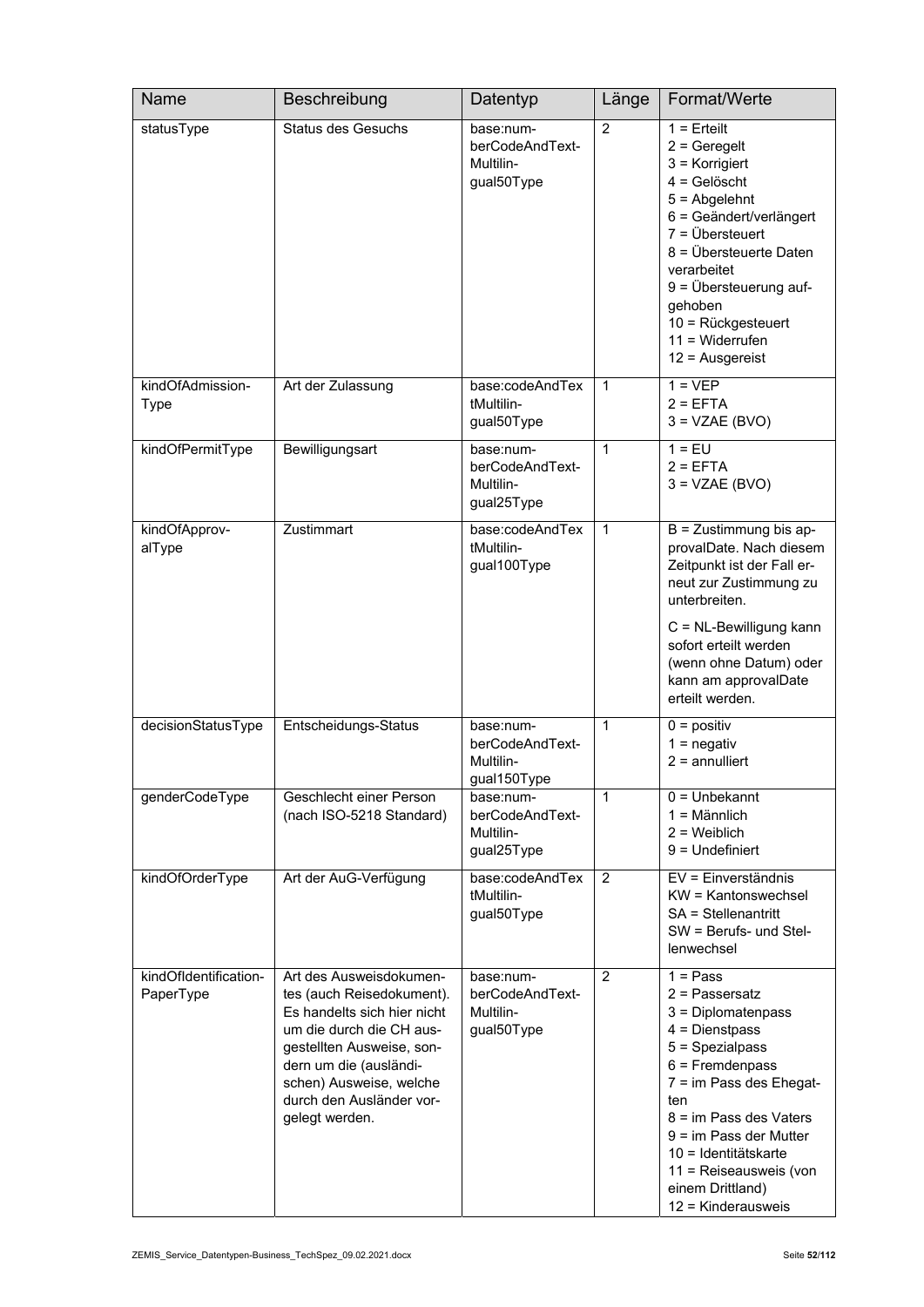| Name                     | Beschreibung                         | Datentyp                                                | Länge        | Format/Werte                                                                                                                                                                                                                                                                                                                                                                                                                                                                                                                                                                                                                                                                                                                                                                                                                                                                                                                                                                                                                        |
|--------------------------|--------------------------------------|---------------------------------------------------------|--------------|-------------------------------------------------------------------------------------------------------------------------------------------------------------------------------------------------------------------------------------------------------------------------------------------------------------------------------------------------------------------------------------------------------------------------------------------------------------------------------------------------------------------------------------------------------------------------------------------------------------------------------------------------------------------------------------------------------------------------------------------------------------------------------------------------------------------------------------------------------------------------------------------------------------------------------------------------------------------------------------------------------------------------------------|
|                          |                                      |                                                         |              | $13$ = Laissez-passer<br>$14 =$ Seemannsbuch<br>$15 = Heimatschein$<br>16 = Konsulatsbestäti-<br>gung<br>17 = Identitätsausweis<br>18 = Personalausweis<br>19 = Pass für Ausländer<br>20 = Reiseausweis (CH,<br>Abk. 28.07.1951)<br>21 = Identitätsausweis für<br>schrift.Ausl.(CH)<br>22 = Pass für Ausländer<br>(CH)<br>23 = Taufschein<br>24 = Militärausweis<br>25 = Führerschein<br>26 = Internationaler Füh-<br>rerausweis<br>27 = Studentenausweis<br>28 = Zivilregisterauszug<br>29 = Nationalitätenaus-<br>weis<br>30 = Interner Pass<br>$31 =$ Wählerkarte<br>32 = Familienbüchlein<br>$33$ = Berufsausweis<br>34 = Sozialversiche-<br>rungsausweis<br>35 = Schuldokument<br>36 = Eidesstattliche Er-<br>klärung<br>37 = andere Dokumente<br>50 = Parteiausweis<br>51 = Flüchtlingsausweis<br>/-pass<br>52 = Geburtsschein<br>53 = Eheschein<br>96 = Keine Identitätspap.<br>an der ES abgegeben<br>$97 =$ schriftenlos<br>98 = vorläufig keine<br>Schriften hinterlegt<br>99 = braucht keine<br>Schriften zu hinterlegen |
| deliveryCodeType         | Zustellcode                          | base:codeAndTex<br>tMultilin-<br>gual50Type             | 1            | $A =$ Auslandadresse<br>B = Betrieb (Arbeitgeber)<br>$I = Inlanda$ dresse<br>$V = V$ ertretung CH<br>(Schweizer Botschaft,<br>Konsulat im Ausland)                                                                                                                                                                                                                                                                                                                                                                                                                                                                                                                                                                                                                                                                                                                                                                                                                                                                                  |
| kindOfEntryType          | Art der Einreise                     | base:codeAndTex<br>tMultilin-<br>gual50Type             | 2            | ZU = Zusicherung der<br>Aufenthaltsbewilligung<br>$EB = Ermächtigung$<br>zur Visumserteilung                                                                                                                                                                                                                                                                                                                                                                                                                                                                                                                                                                                                                                                                                                                                                                                                                                                                                                                                        |
| augPersonSta-<br>tusType | AuG spezifischer Perso-<br>nenstatus | base:num-<br>berCodeAndText-<br>Multilin-<br>gual25Type | $\mathbf{1}$ | $0 = Aktiv$<br>$1 =$ Ausgereist<br>2 = Eingebürgert<br>$3 = CH$ durch Heirat                                                                                                                                                                                                                                                                                                                                                                                                                                                                                                                                                                                                                                                                                                                                                                                                                                                                                                                                                        |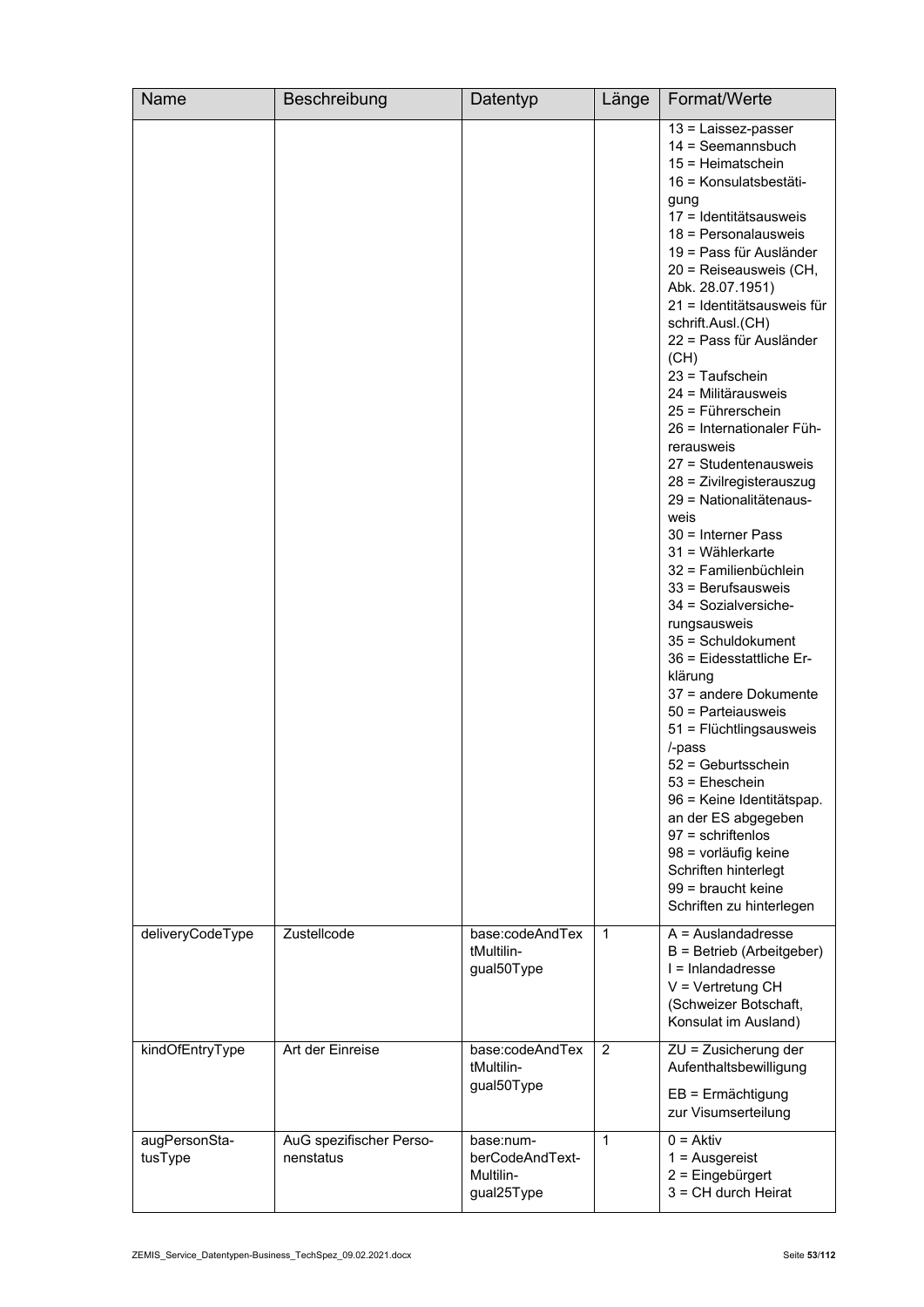| Name                          | Beschreibung                           | Datentyp                                                | Länge        | Format/Werte                                                                                                                                                                                                                                                                                                                                                                                                                                                                                                                                                                                                                                                                                                                                                                                                                                                                      |
|-------------------------------|----------------------------------------|---------------------------------------------------------|--------------|-----------------------------------------------------------------------------------------------------------------------------------------------------------------------------------------------------------------------------------------------------------------------------------------------------------------------------------------------------------------------------------------------------------------------------------------------------------------------------------------------------------------------------------------------------------------------------------------------------------------------------------------------------------------------------------------------------------------------------------------------------------------------------------------------------------------------------------------------------------------------------------|
|                               |                                        |                                                         |              | $4 =$ Gestorben<br>$5 =$ Gelöscht<br>$6 = \ddot{\text{U}}$ brige inaktive<br>7 = Bewilligung widerru-<br>fen<br>$9 = BFF$                                                                                                                                                                                                                                                                                                                                                                                                                                                                                                                                                                                                                                                                                                                                                         |
| foreignerGroupType            | Ausländergruppe                        | base:num-<br>berCodeAndText-<br>Multilin-<br>gual50Type | 2            | 1 = Kurzfristig Erwerbstä-<br>tige $\leq$ 4 Monate<br>$2$ = Kurzaufenthalter > 4<br>< 12 Monate<br>3 = Artisten und Künstler<br><= 8 Monate<br>4 = Kurzfristig Erwerbstä-<br>tige $\le$ 120 Tage<br>5 = Grenzgänger < 12<br>Monate<br>6 = Grenzgänger<br>7 = Büsinger-Grenzgän-<br>ger<br>8 = Dienstleistungserbrin-<br>ger <= 4 Monate<br>9 = Dienstleistungserbrin-<br>ger 120 Tage<br>$10 =$ Saisonniers<br>$11 =$ Jahresaufenthalter<br>12 = Niederlasser<br>14 = nicht geregelte Aus-<br>länder<br>15 = Meldeverfahren für<br>bewilligungsfrei Erwerbs-<br>tätig<br>16 = EU/EFTA-Melde-<br>pflichtige selbständig Er-<br>werbstätige<br>17 = EU/EFTA-Melde-<br>pflichtige mit Stellenantritt<br>$20 =$ Asylbewerber/in<br>21 = Vorläufig aufgenom-<br>mener Ausländer/in<br>22 = Schutzbedürftige<br>97 = Uebrige FL (A, L, G)<br>$98$ = Uebrige FL (B, C)<br>$99 = Uebrige$ |
| asylumIdentitySta-<br>tusType | Identitätsstatus für<br>Asylbewerber   | base:num-<br>berCodeAndText-<br>Multilin-<br>gual50Type | 1            | $0 = Ohne$ Angabe<br>$1 = aktiv$<br>3 = eingebürgert<br>$5 =$ gestorben<br>$6 =$ gelöscht<br>7 = aktiv mit Bestrei-<br>tungsvermerk<br>8 = gestorben mit Be-<br>streitungsvermerk                                                                                                                                                                                                                                                                                                                                                                                                                                                                                                                                                                                                                                                                                                 |
| asylumCatego-<br>ryType       | Ausländerkategorie für<br>Asylbewerber | base:codeAndTex<br>tMultilin-<br>gual50Type             | $\mathbf{1}$ | D = Dublin-Verfahren<br>$E =$ Nichteintretensent-<br>scheid<br>F = Vorläufig aufgenom-<br>menen AuG<br>$N =$ Asylsuchende<br>S = Schutzbedürftige                                                                                                                                                                                                                                                                                                                                                                                                                                                                                                                                                                                                                                                                                                                                 |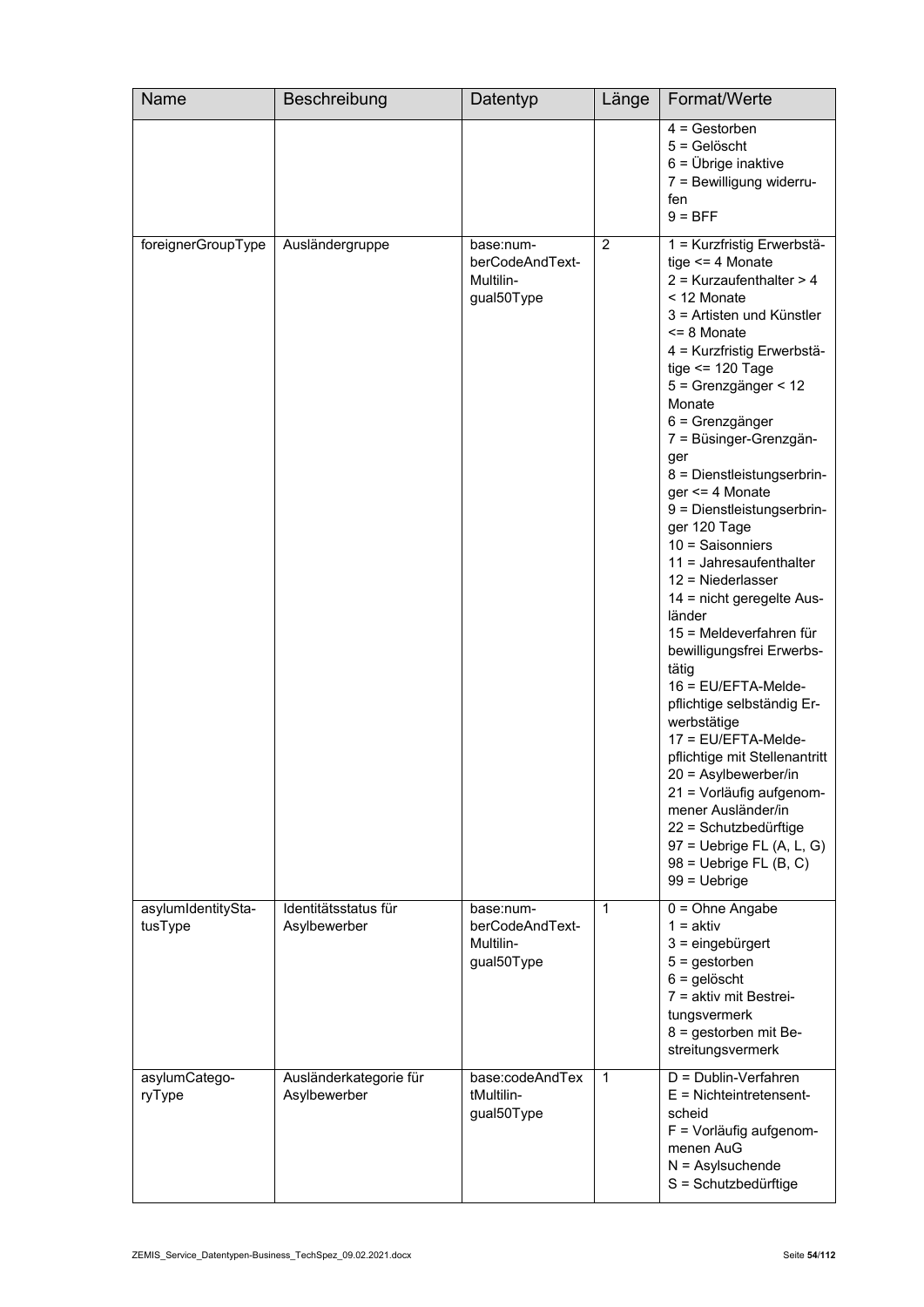| Name                                            | Beschreibung                                                                                        | Datentyp                                                 | Länge          | Format/Werte                                                                       |
|-------------------------------------------------|-----------------------------------------------------------------------------------------------------|----------------------------------------------------------|----------------|------------------------------------------------------------------------------------|
| asylumIdentifica-<br>tionPaperCatego-<br>ryType | Ausweiskategorie für<br>Asylbewerber                                                                | base:codeAndTex<br>tMultilin-<br>gual50Type              | 1              | F = Vorläufig aufgenom-<br>menen AuG<br>$N =$ Asylsuchende<br>S = Schutzbedürftige |
| relationshipType                                | Beziehungscode. Be-<br>schreibt in welcher Bezie-<br>hung die Hauptperson zu<br>dieser Person steht | base:num-<br>berCodeAndText-<br>Multilin-<br>gual50Type  | $\overline{2}$ |                                                                                    |
| religionType                                    | Religion                                                                                            | base:num-<br>berCodeAndText-<br>Multilin-<br>gual50Type  | $\overline{2}$ |                                                                                    |
| placeOfOriginType                               | Herkunftsregion. Enthält<br>Regionen aus der Türkei<br>und Ex-Jugoslawien                           | base:num-<br>berCodeAndText-<br>Multilin-<br>gual25Type  | 5              | $\blacksquare$                                                                     |
| ethnicGroupType                                 | Ethnie                                                                                              | base:num-<br>berCodeAndText-<br>Multilin-<br>gual25Type  | 3              | $\overline{\phantom{a}}$                                                           |
| tongueType                                      | Sprache                                                                                             | base:num-<br>berCodeAndText-<br>Multilin-<br>gual25Type  | 3              |                                                                                    |
| dossierCatego-<br>ryType                        | Dossierkategorie                                                                                    | base:codeAndTex<br>tMultilin-<br>gual25Type              | 1              | $\blacksquare$                                                                     |
| occupationCode-<br><b>Type</b>                  | Tätigkeitscode                                                                                      | base:num-<br>berCodeAndText-<br>Multilin-<br>gual100Type | 6              | $\overline{\phantom{a}}$                                                           |
| admissionType                                   | Zulassungscode                                                                                      | base:codeAndTex<br>tMultilin-<br>gual350Type             | $\overline{4}$ | $\overline{a}$                                                                     |
| cantonType                                      | Kanton                                                                                              | base:codeAndTex<br>tMultilin-<br>gual50Type              | 2              |                                                                                    |
| entryBanReason-<br><b>Type</b>                  | Begündung des Einrei-<br>severbotes                                                                 | base:codeAndTex<br>tMultilingualType                     | $\overline{c}$ | $\blacksquare$                                                                     |
| purposeOfStayType                               | Der Zweck des Aufenthalts                                                                           | base:codeAndTex<br>tMultilin-<br>gual150Type             | 3              | $\blacksquare$                                                                     |
| borderCheck-<br>pointType                       | Grenzpostens                                                                                        | base:num-<br>berCodeAndText-<br>Multilin-<br>gual50Type  | 3              | $\overline{\phantom{a}}$                                                           |
| entryBanSuspen-<br>sionReasonType               | Begründung der Suspendi-<br>erung                                                                   | base:num-<br>berCodeAndText-<br>MultilingualType         | $\overline{2}$ | $\blacksquare$                                                                     |
| rejectionReason-<br><b>Type</b>                 | Liste von<br>Rückweisungsgründen                                                                    | base:codeAndTex<br>tMultilin-<br>gual100Type             | $\overline{2}$ | $\blacksquare$                                                                     |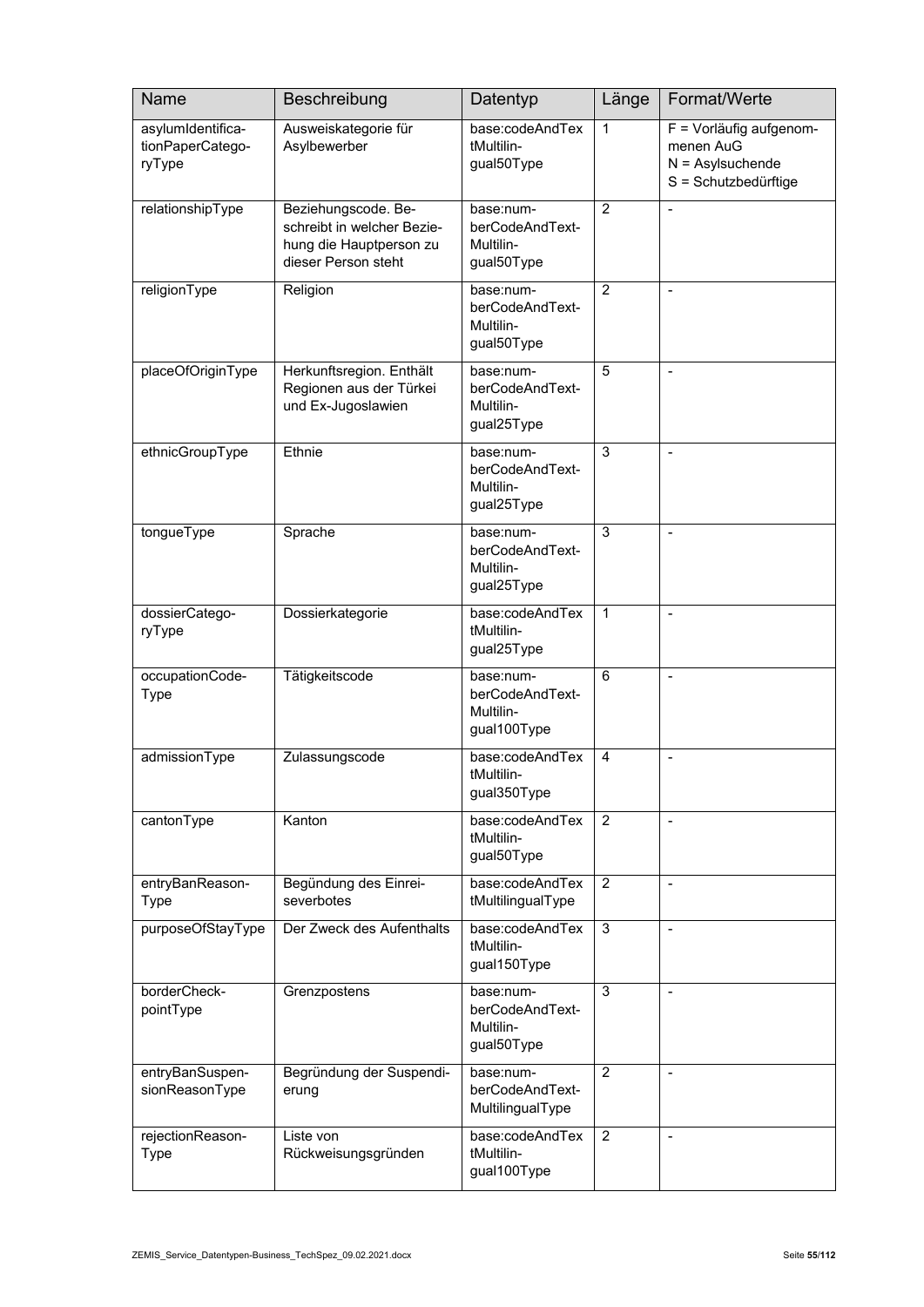| Name                               | Beschreibung                        | Datentyp                                                | Länge          | Format/Werte             |
|------------------------------------|-------------------------------------|---------------------------------------------------------|----------------|--------------------------|
| comment Infor-<br>mationType       | Bemerkung                           | base:codeAndTex<br>tMultilin-<br>gual100Type            | 3              | $\overline{a}$           |
| naturalizationInfor-<br>mationType | Informationen zur Einbür-<br>gerung | base:codeAndTex<br>tMultilin-<br>gual100Type            | $\overline{2}$ |                          |
| diplomaticRepre-<br>sentationType  | Diplomatische Vertretung            | base:num-<br>berCodeAndText-<br>Multilin-<br>gual50Type | 5              | $\overline{\phantom{a}}$ |
| kindOfBusinessPro-<br>cessStepType | Art des Asylgeschäftes              | base:codeAndTex<br>tMultilin-<br>gual100Type            | 4              |                          |
| resolutionType                     | Erledigung                          | base:codeAndTex<br>tMultilin-<br>gual100Type            | $\overline{4}$ |                          |
| asylumProce-<br>dureRemarkType     | Bemerkungen zu Asylver-<br>fahren   | base:codeAndTex<br>tMultilin-<br>gual50Type             | 4              | $\overline{a}$           |
| branchType                         | <b>Branche</b>                      | base:codeAndTex<br>tMultilin-<br>gual50Type             | 5              |                          |

### **3.3 personIdentificationType**

Datentyp zur Identifikation einer ZEMIS Person

| <b>Name</b>   | Beschreibung                                                                            | Datentyp                             | Kard    |
|---------------|-----------------------------------------------------------------------------------------|--------------------------------------|---------|
| zemisNumber   | Die ZEMIS-Nummer, inkl. Prüfziffer,<br>der Person                                       | business:zemisNumberType             | $0 - 1$ |
| ahvNumber     | AHV-Nummer der Person                                                                   | eCH-0044:vnType                      | $0 - 1$ |
| firstName     | Der Vorname der Hauptidentität.                                                         | eCH-0044:baseNameType                | $0 - 1$ |
| lastName      | Der Nachname der Hauptidentität.                                                        | eCH-0044:baseNameType                | $0 - 1$ |
| Gender        | Das Geschlecht der Person                                                               | business:genderCodeType              | $0 - 1$ |
| dateOfBirth   | Das Geburtsdatum der Hauptiden-<br>tität                                                | eCH-0044:datePartiallyKnown-<br>Type | $0 - 1$ |
| maritalStatus | Zivilstand der Hauptidentität                                                           | business:maritalStatusType           | $0 - 1$ |
| Nationality   | Nationalität der Hauptidentität                                                         | eCH-0011:nationalityDataType         | $0 - 1$ |
| familyNumber  | Familiennummer. Mitglieder der<br>gleichen Familie haben die gleiche<br>Familiennummer. | business:familyNumberType            | $0 - 1$ |

### **3.4 personSimpleIdentificationType**

Datentyp zur Identifikation einer ZEMIS Person

| <b>Name</b> | Beschreibung                                      | Datentyp                 | Kard |
|-------------|---------------------------------------------------|--------------------------|------|
| zemisNumber | Die ZEMIS-Nummer, inkl. Prüfziffer,<br>der Person | business:zemisNumberType |      |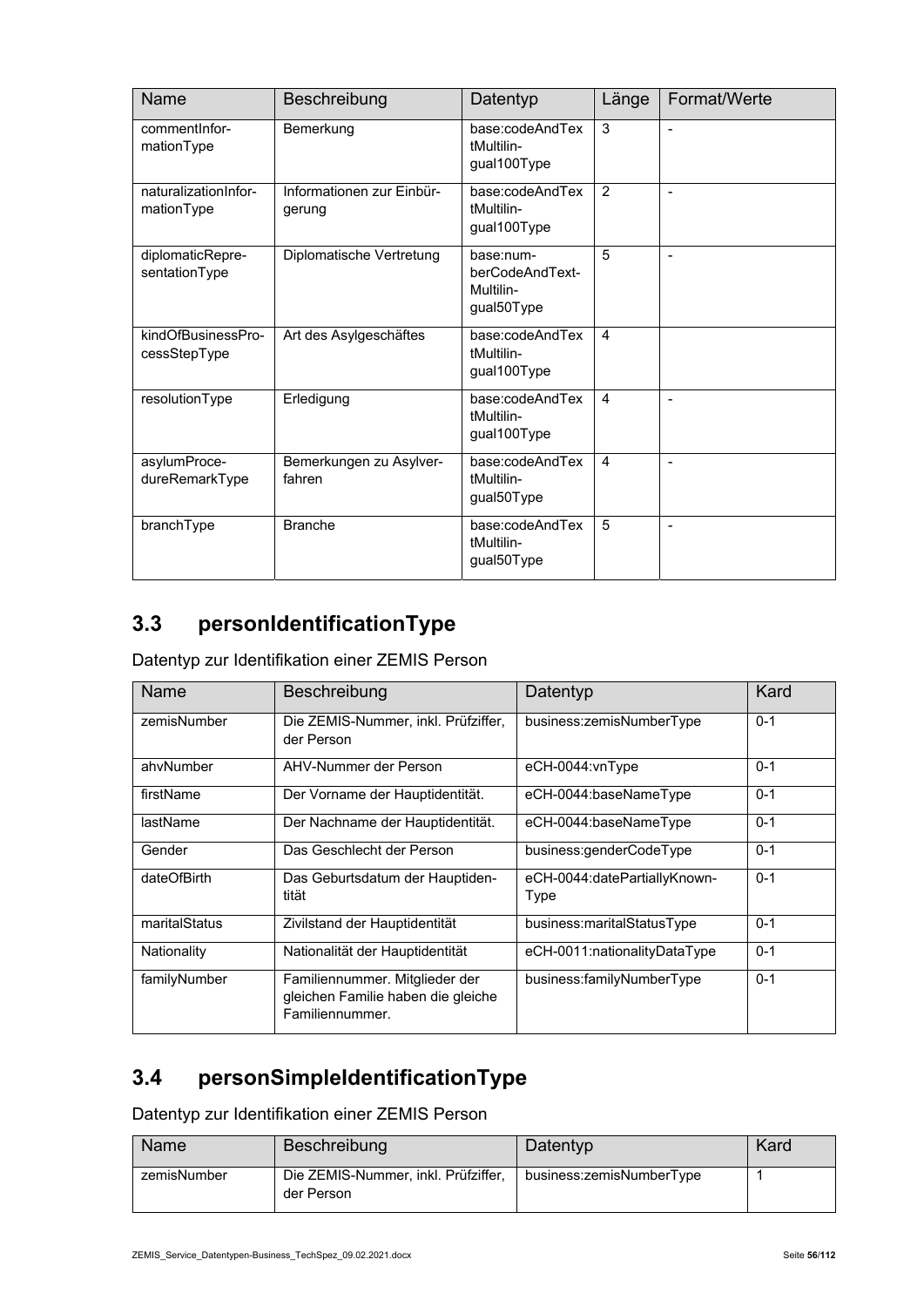| <b>Name</b> | Beschreibung                              | Datentyp                             | Kard |
|-------------|-------------------------------------------|--------------------------------------|------|
| dateOfBirth | Das Geburtsdatum der Hauptiden-<br>tität. | eCH-0044:datePartiallyKnown-<br>Type |      |

### **3.5 identityType**

Datentyp zur Darstellung der ZEMIS Personen-Identität

| <b>Name</b>                  | Beschreibung                                                                                                  | Datentyp                                    | Kard         |
|------------------------------|---------------------------------------------------------------------------------------------------------------|---------------------------------------------|--------------|
| mutationDate                 | Letztes Mutationsdatum der Iden-<br>tität                                                                     | xs:dateTime                                 | 1            |
| identityNumber               | Eindeutige Identitäts-Nummer                                                                                  | business:identityNumberType                 | $\mathbf{1}$ |
| kindOfldentity               | Art der Identität                                                                                             | business:kindOfldentityType                 | $\mathbf{1}$ |
| kindOfIdentification         | Art der Identifikation                                                                                        | business:kindOfldentificationType           | $\mathbf{1}$ |
| lastName                     | Nachname der Identität                                                                                        | eCH-0044:baseNameType                       | $0 - 1$      |
| firstName                    | Vorname der Identität                                                                                         | eCH-0044:baseNameType                       | $0 - 1$      |
| dateOfBirth                  | Geburtsdatum der Identität                                                                                    | eCH-0044:datePartiallyKnown-<br><b>Type</b> | $0 - 1$      |
| Gender                       | Geschlecht der Identität                                                                                      | business:genderCodeType                     | $0 - 1$      |
| maritalStatus                | Zivilstand der Identität                                                                                      | business:maritalStatusType                  | $0 - 1$      |
| maritalStatusAuxil-<br>iary  | Zivilstand-Zusatz Code. Enthält die<br>rechtlich nicht anerkannten Zivil-<br>stände.                          | business:maritalStatusAuxilia-<br>ryType    | $0 - 1$      |
| Nationality                  | Nationalität der Identität                                                                                    | eCH-0011:nationalityDataType                | $0 - 1$      |
| secondNationality            | Zweite Nationalität der Identität                                                                             | eCH-0011:nationalityDataType                | $0 - 1$      |
| formerNationality            | Frühere Nationalität der Identität                                                                            | eCH-0011:nationalityDataType                | $0 - 1$      |
| residentialMunici-<br>pality | Politisch zuständige Gemeinde<br>(Wohngemeinde). Bei Bewilligung G<br>(Grenzgänger) die Arbeitsge-<br>meinde. | eCH-0007:swissAndFlMunicipali-<br>tyType    | $0 - 1$      |
| placeOfBirth                 | Geburtsort der Identität                                                                                      | eCH-0011:generalPlaceType                   | $0 - 1$      |
| motherLastName               | Nachname der Mutter                                                                                           | eCH-0044:baseNameType                       | $0 - 1$      |
| motherFirstName              | Vorname der Mutter                                                                                            | eCH-0044:baseNameType                       | $0 - 1$      |
| fatherLastName               | Nachname des Vaters                                                                                           | eCH-0044:baseNameType                       | $0 - 1$      |
| fatherFirstName              | Vorname des Vaters                                                                                            | eCH-0044:baseNameType                       | $0 - 1$      |
| identificationPaper          | Ausweisdokument (auch Reisedo-<br>kument) der Identität (dies ist nicht<br>der Ausländerausweis).             | business:identificationPaperType            | $0 - n$      |
| augInformation               | AuG-Informationen zu dieser Identi-<br>tät                                                                    | business:augInformationType                 | $0 - 1$      |
| asylumInformation            | Asyl-Informatinen zu dieser Identität                                                                         | business:asylumInformationType              | $0 - 1$      |

### **3.6 relationType**

Information zur Beziehungsperson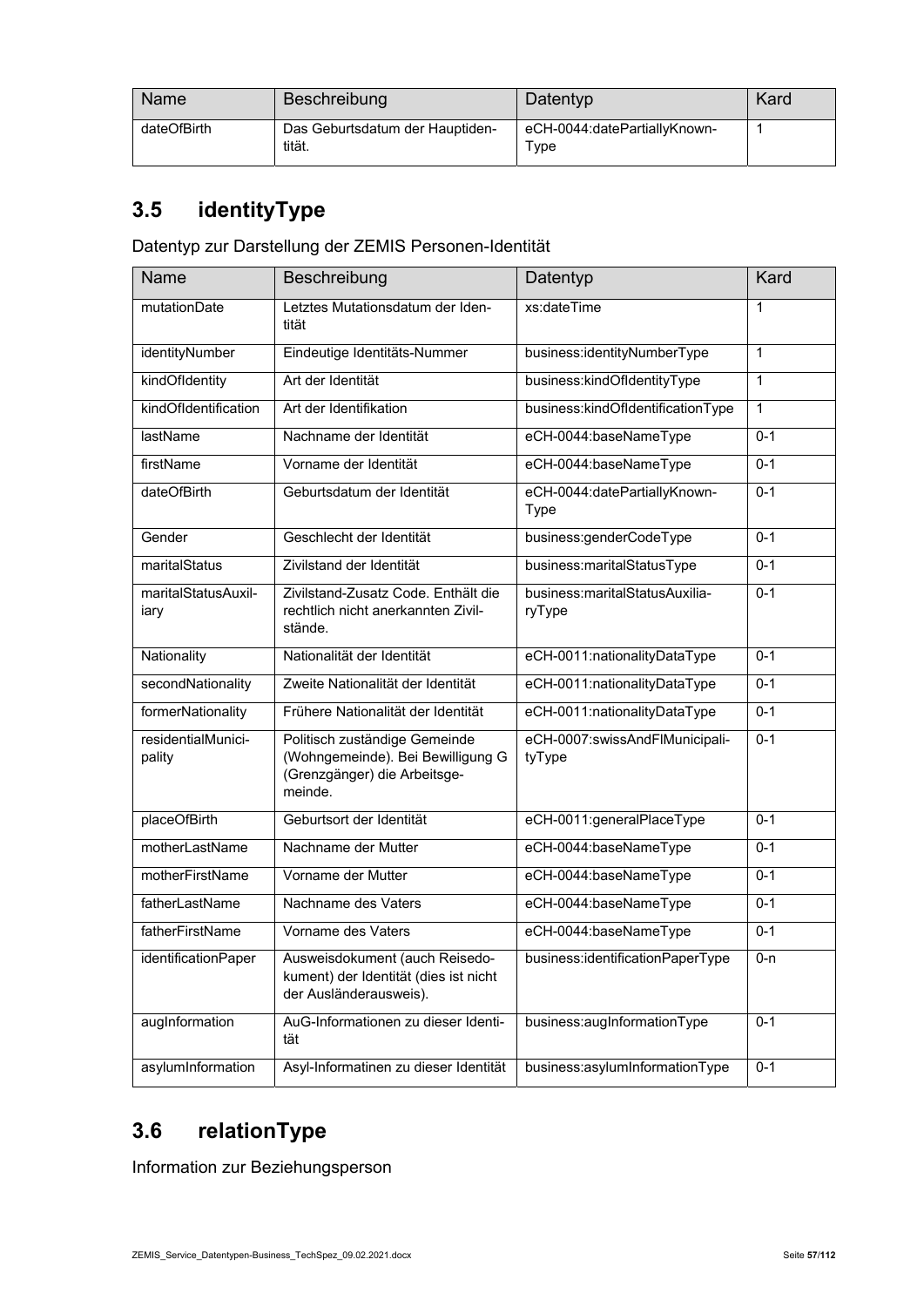| Name                 | <b>Beschreibung</b>                                                                            | Datentyp                          | Kard    |
|----------------------|------------------------------------------------------------------------------------------------|-----------------------------------|---------|
| mutationDate         | Letztes Mutationsdatum der Bezi-<br>ehungsperson                                               | xs:dateTime                       |         |
| relationshipId       | Eindeutiger Schlüssel der Bezi-<br>ehung                                                       | xs:int                            |         |
| personIdentification | Grundlegende Informationen zur<br>Beziehungsperson                                             | business:personIdentificationType | $0 - 1$ |
| relationship         | Beziehungscode. Beschreibt in wel-<br>cher Beziehung die Hauptperson zu<br>dieser Person steht | business:relationshipType         |         |

# **3.7 augInformationType**

| AuG-Informationen zu einer Person |  |
|-----------------------------------|--|
|-----------------------------------|--|

| <b>Name</b>                      | Beschreibung                                                    | Datentyp                                        | Kard    |
|----------------------------------|-----------------------------------------------------------------|-------------------------------------------------|---------|
| mutationDate                     | Letztes Mutationsdatum der AuG In-<br>formationen der Person    | xs:dateTime                                     | 1       |
| zarNumber                        | Original Personen-Nummer in ZAR                                 | business:zarNumberType                          | $0 - 1$ |
| cantonalRefer-<br>enceNumber     | Aktuelleste kantonale Referenz-<br>Nummer im AuG Bereich        | business:cantonalRefer-<br>enceNumberType       | $0 - 1$ |
| municipalityRefer-<br>enceNumber | Gemeinde Referenz-Nummer                                        | business: municipality Refer-<br>enceNumberType | $0 - 1$ |
| augPersonStatus                  | AuG spezifischer Personenstatus                                 | business:augPersonStatusType                    | $0 - 1$ |
| personStatusValid-<br>From       | Gültigkeit des Personenstatus                                   | xs:date                                         | $0 - 1$ |
| foreignerGroup                   | Ausländergruppe                                                 | business:foreignerGroupType                     | $0 - 1$ |
| augCategoryEch                   | Ausländerbewilligung nach eCH-<br>0006                          | eCH-0006:residencePermitType                    | $0 - 1$ |
| augCategory                      | Ausländerkategorie                                              | business:residencePermitCatego-<br>ryType       | $0 - 1$ |
| provenanceCountry                | Herkunftsland                                                   | eCH-0011:nationalityDataType                    | $0 - 1$ |
| <b>isBornInCH</b>                | In der Schweiz geboren?                                         | xs:boolean                                      | $0 - 1$ |
| spouseNationality                | Nationalität des Ehegatten                                      | eCH-0011:nationalityDataType                    | $0 - 1$ |
| <b>isSpouseCH</b>                | Ist Ehegatte Schweizer?                                         | xs:boolean                                      | $0 - 1$ |
| augCategoryPar-<br>ents          | Ausländerkategorie der Eltern                                   | business:residencePermitCatego-<br>ryType       | $0 - 1$ |
| <b>isParentCH</b>                | Ist Elternteil Schweizer?                                       | xs:boolean                                      | $0 - 1$ |
| statusMenuPosition               | Menuposition, mit welcher die Per-<br>son zuletzt mutiert wurde | business:statusMenuPositionType                 | $0 - 1$ |

# **3.8 asylumInformationType**

Asyl-Informationen einer Person

| Name         | Beschreibung                                                  | Datentyp    | Kard |
|--------------|---------------------------------------------------------------|-------------|------|
| mutationDate | Letztes Mutationsdatum der Asyl -<br>Informationen der Person | xs:dateTime |      |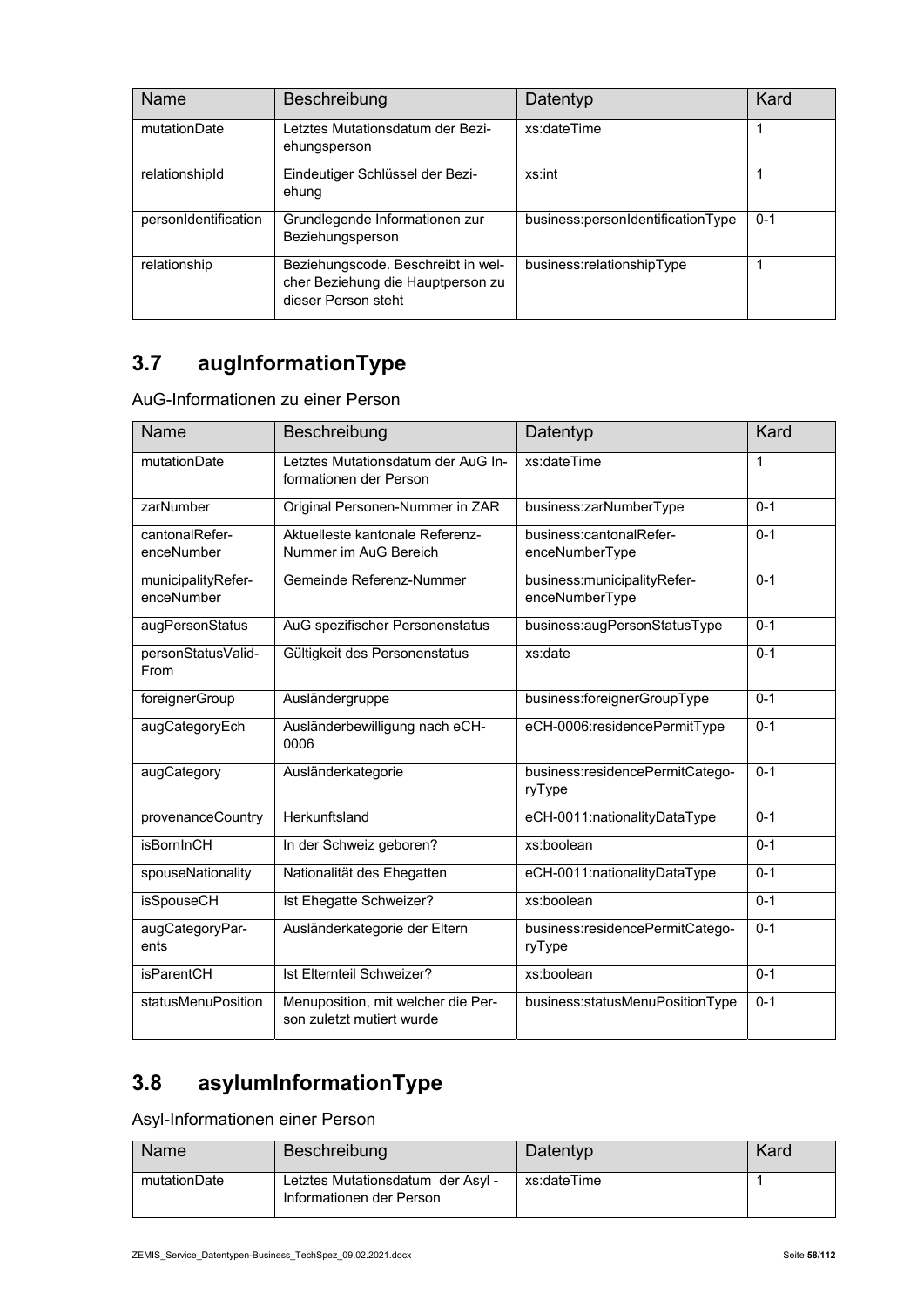| <b>Name</b>                    | Beschreibung                                                           | Datentyp                                  | Kard    |
|--------------------------------|------------------------------------------------------------------------|-------------------------------------------|---------|
| auperNumber                    | Original Personennummer in<br><b>AUPER</b>                             | business:auperNumberType                  | $0 - 1$ |
| cantonalRefer-<br>enceNumber   | Aktuelleste kantonale Referenz-<br>Nummer im Asyl Bereich              | business:cantonalRefer-<br>enceNumberType | $0 - 1$ |
| asylumIdentitySta-<br>tus      | ASYL-Identitätsstatus                                                  | business:asylumIdentitySta-<br>tusType    | $0 - 1$ |
| asylumIdentitySta-<br>tusSince | ASYL-Identitätsstatus seit Datum                                       | xs:date                                   | $0 - 1$ |
| asylumCategory                 | Ausländerkategorie für Asylbewer-<br>ber                               | business:asylumCategoryType               | $0 - 1$ |
| placeOfOrigin                  | Herkunftsregion. Enthält Regionen<br>aus der Türkei und Ex-Jugoslawien | business:placeOfOriginType                | $0 - 1$ |
| religion                       | Religion des Asylbewerbers                                             | business:religionType                     | $0 - 1$ |
| ethnicGroup                    | Ethnie des Asylbewerbers                                               | business:ethnicGroupType                  | $0 - 1$ |
| motherTongue                   | Muttersprache des Asylbewerbers                                        | business:tongueType                       | $0 - 1$ |

### **3.9 asylumIdentificationPaperType**

Asyl-Ausweis einer Person

| <b>Name</b>                            | Beschreibung                                  | Datentyp                                            | Kard    |
|----------------------------------------|-----------------------------------------------|-----------------------------------------------------|---------|
| mutationDate                           | Letztes Mutationsdatum des Asyla-<br>usweises | xs:dateTime                                         |         |
| asylumIdentifica-<br>tionPaperCategory | Ausweiskategorie                              | business:asylumIdentificationPa-<br>perCategoryType |         |
| dateOfCreation                         | Erstelldatum des Asylausweises                | xs:date                                             | $0 - 1$ |
| validTo                                | Gültigkeitsdatum des Asylaus-<br>weises       | xs:date                                             | $0 - 1$ |

### **3.10 dossierNumberType**

ZEMIS-Dossier-Nummer, inklusive Dossiertyp

| Name   | Beschreibung   | Datentyp         | Kard |
|--------|----------------|------------------|------|
| number | Dossier-Nummer | xs:int           |      |
| type   | Dossiertyp     | base:string1Type |      |

### **3.11 paperDossierType**

ZEMIS- Papier-Dossier, inlusive Dossiertyp

| Name            | Beschreibung                             | Datentyp                     | Kard |
|-----------------|------------------------------------------|------------------------------|------|
| mutationDate    | ∟etztes Mutationsdatum des Dossi-<br>ers | xs:dateTime                  |      |
| number          | Dossier-Nummer                           | xs:int                       |      |
| dossierCategory | Dossierkategorie                         | business:dossierCategoryType |      |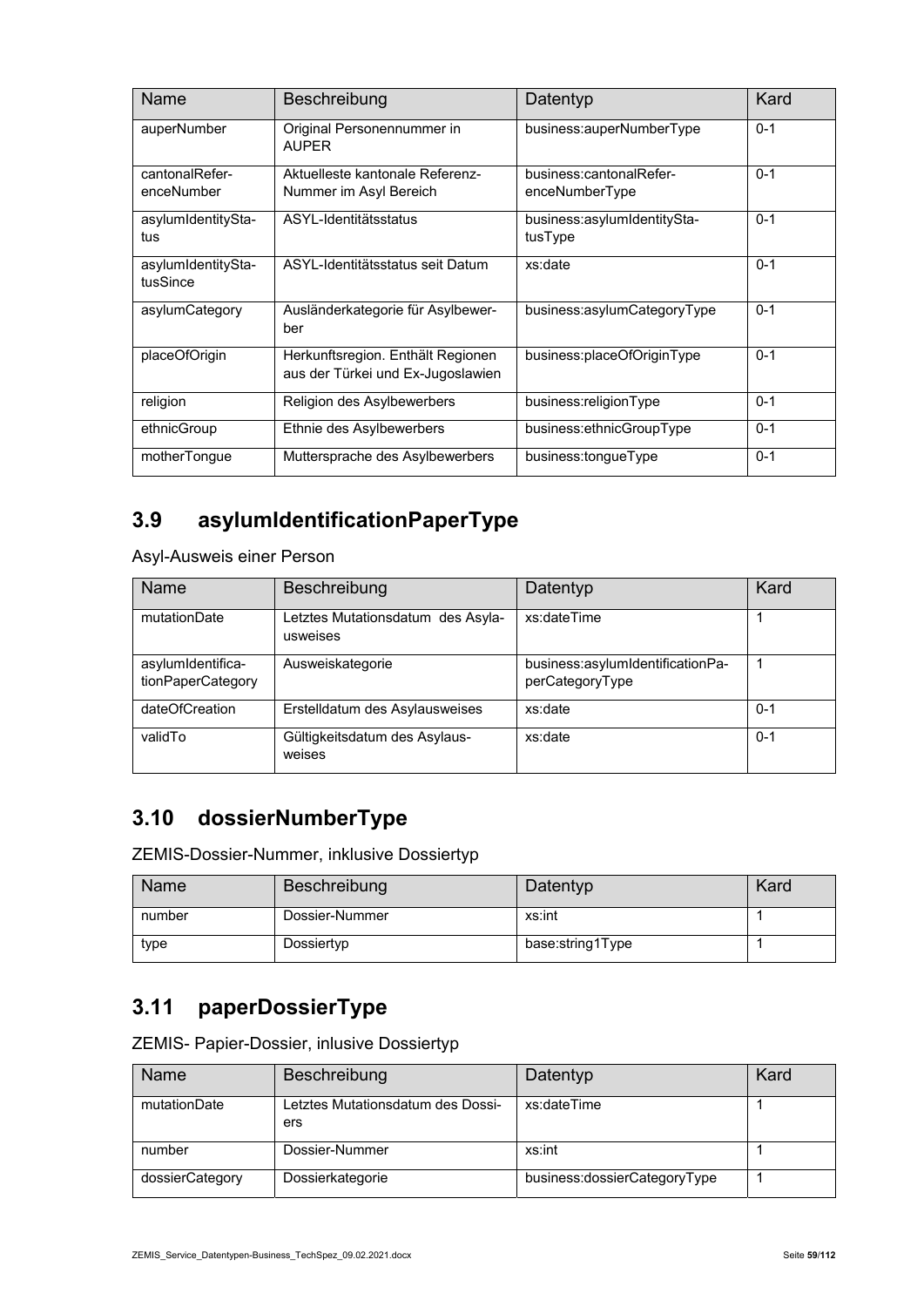| Name                      | Beschreibung                                      | Datentyp | Kard    |
|---------------------------|---------------------------------------------------|----------|---------|
| numberWithinCate-<br>gory | Dossiernummer innerhalb einer<br>Dossierkategorie | xs:int   | $0 - 1$ |

### **3.12 occupatonType**

Beschreibung der Tätigkeit einer Person

| <b>Name</b>                 | Beschreibung                                                                                                      | Datentyp                                  | Kard    |
|-----------------------------|-------------------------------------------------------------------------------------------------------------------|-------------------------------------------|---------|
| mutationDate                | Letztes Mutationsdatum der<br>Tätigkeit                                                                           | xs:dateTime                               | 1       |
| isMainOccupation            | Ist Tätigkeit Haupterwerb                                                                                         | xs:boolean                                | $0 - 1$ |
| occupationCode              | Tätigkeitscode                                                                                                    | business:occupationCodeType               | $0 - 1$ |
| occupation-<br>StartDate    | Datum des Arbeitsbeginns                                                                                          | xs:date                                   | $0 - 1$ |
| occupationPosition          | Stellung im Beruf                                                                                                 | business:occupationPositionType           | $0 - 1$ |
| employedUntil               | Verpflichtet bis Datum                                                                                            | xs:date                                   | $0 - 1$ |
| workingFor                  | Auftraggeber, falls dieser im Aus-<br>land liegt und ein inländischer Pro-<br>jektverantwortlicher definiert ist. | base:string100Type                        | $0 - 1$ |
| companyIdentifica-<br>tion  | Betriebs-ID                                                                                                       | business:companyIdentification-<br>Type   | $0 - 1$ |
| assignedCom-<br>panyAddress | Einsatzadresse der Person                                                                                         | business:organisationMailAd-<br>dressType | $0 - n$ |
| allocation                  | Kontingent                                                                                                        | business:allocationType                   | $0 - 1$ |

### **3.13 engagementType**

Beschreibung der Engagements einer Person. Enthält Informationen zu den Aufenthalten der Künstler und Artisten.

| <b>Name</b>           | Beschreibung                                                                                                                      | Datentyp                           | Kard    |
|-----------------------|-----------------------------------------------------------------------------------------------------------------------------------|------------------------------------|---------|
| mutationDate          | Letztes Mutationsdatum des En-<br>gagements                                                                                       | xs:dateTime                        | 1       |
| engagementNum-<br>ber | Eindeutige ID des Engagements                                                                                                     | business:engagementNumber-<br>Type | 1       |
| creationDate          | Erfassungs-Datum                                                                                                                  | xs:date                            | $0 - 1$ |
| validFrom             | Gültig-von-Datum des Engage-<br>ments                                                                                             | xs:date                            | $0 - 1$ |
| validTo               | Gültig-bis-Datum des Engagements                                                                                                  | xs:date                            | $0 - 1$ |
| annulationDate        | Datum, an dem das Engagement<br>annuliert wurde                                                                                   | xs:date                            | $0 - 1$ |
| admission             | Zulassungscode                                                                                                                    | business:admissionType             | $0 - 1$ |
| occupationCode        | Ausgeübte Tätigkeit                                                                                                               | business:occupationCodeType        | $0 - 1$ |
| occupationEntry       | Wenn vor der Erteilung der Bewilli-<br>gung ein Einreiseentscheid ausge-<br>stellt wurde, enthält dieses Feld 'X',<br>sonst leer. | xs:string                          | $0 - 1$ |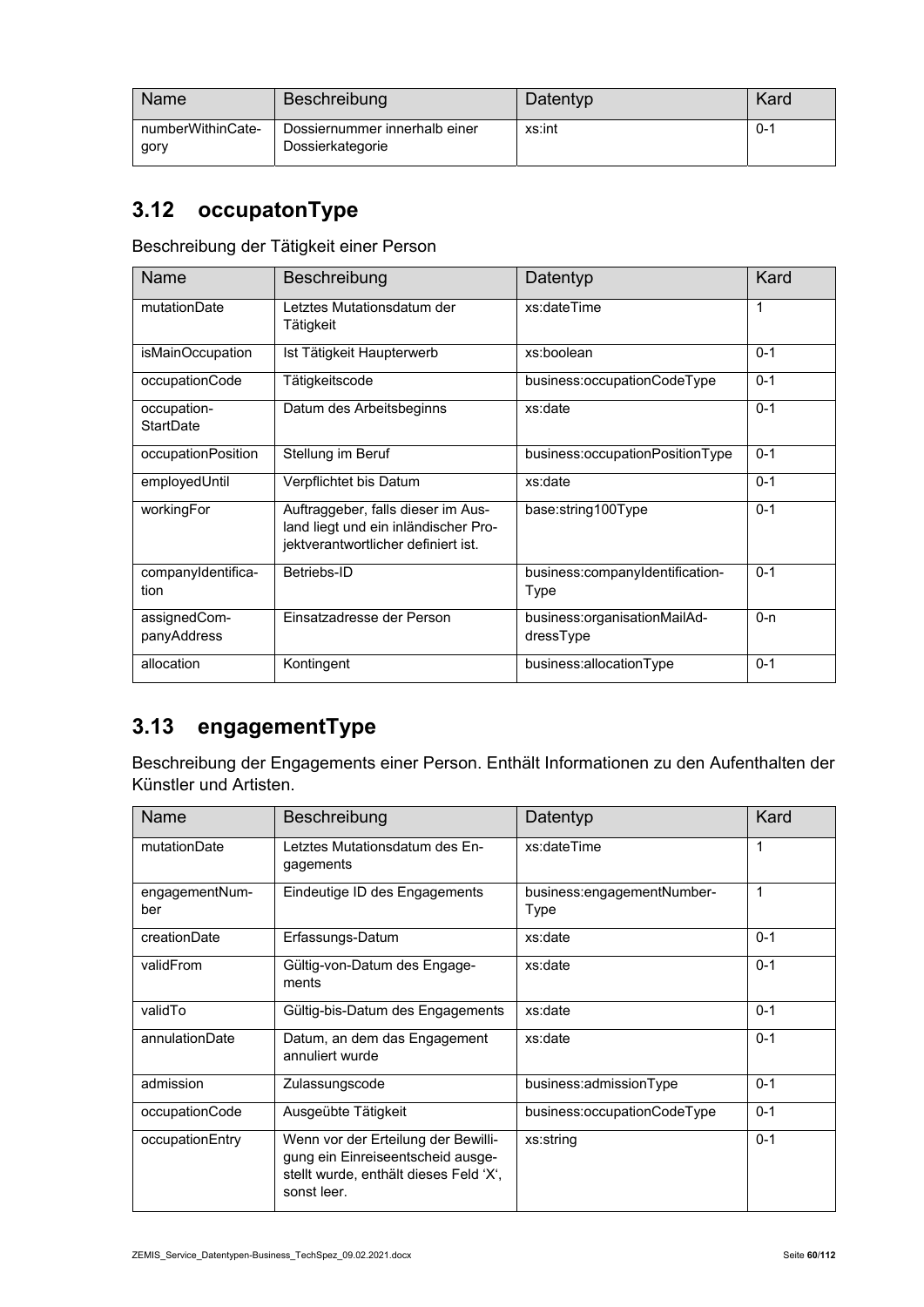| Name                        | Beschreibung    | Datentyp                                 | Kard    |
|-----------------------------|-----------------|------------------------------------------|---------|
| occupationMunici-<br>pality | Arbeitsgemeinde | eCH-0007:swissAndFlMunicipali-<br>tyType | $0 - 1$ |
| occupationCanton            | Arbeitskanton   | business:cantonType                      | $0 - 1$ |
| employer                    | Arbeitgeber     | business:companyIdentification-<br>Type  | $0 - 1$ |
| address                     | Wohnadresse     | business:addressInformationType          | $0 - 1$ |

### **3.14 allocationType**

Kontingente

| Name                             | Beschreibung                                          | Datentyp                                      | Kard    |
|----------------------------------|-------------------------------------------------------|-----------------------------------------------|---------|
| mutationDate                     | Letztes Mutationsdatum der Kontin-<br>gente           | xs:dateTime                                   |         |
| allocationYear                   | Kontingent pro Jahr                                   | base:integer4Type                             | $0 - 1$ |
| cantonalAlloca-<br>tionAccountId | Kantonale Kontingente-ID                              | business:cantonalAllocationAc-<br>countidType | $0 - 1$ |
| cantonalAlloca-<br>tionAccount   | Laufnummer des vergebenen kanto-<br>nalen Kontingents | base:integer6Type                             | $0 - 1$ |

### **3.15 pendingMoveType**

Pendenter Wegzug

| Name                         | Beschreibung                                    | Datentyp                                 | Kard    |
|------------------------------|-------------------------------------------------|------------------------------------------|---------|
| mutationDate                 | Letztes Mutationsdatum pendenten<br>Wegzuges    | xs:dateTime                              |         |
| changeOfDomicile-<br>Code    | Wohnortswechselcode                             | business:changeOfDomicileCode-<br>Type   |         |
| changeOfDomi-<br>cileDate    | Datum des Wegzugs/des Widerrufs                 | xs:date                                  | $0 - 1$ |
| validTo                      | Gültig bis Datum der aktuellen Be-<br>willigung | xs:date                                  | $0 - 1$ |
| residentialMunici-<br>pality | Wohngemeinde                                    | eCH-0007:swissAndFlMunicipali-<br>tyType | $0 - 1$ |

# **3.16 entryBanType**

Einreiseverbot ohne Detailangaben

| Name          | Beschreibung                                                                                                 | Datentyp | Kard    |
|---------------|--------------------------------------------------------------------------------------------------------------|----------|---------|
| validFrom     | Beginn des Einreiseverbotes                                                                                  | xs:date  |         |
| validTo       | Ende des Einreiseverbotes oder<br>leer, wenn unbegrenzt gültig.                                              | xs:date  |         |
| dateOfOpening | Datum, an dem das Einreiseverbot<br>eröffnet wurde, oder leer, wenn das<br>Verbot noch nicht eröffnet wurde. | xs:date  | $0 - 1$ |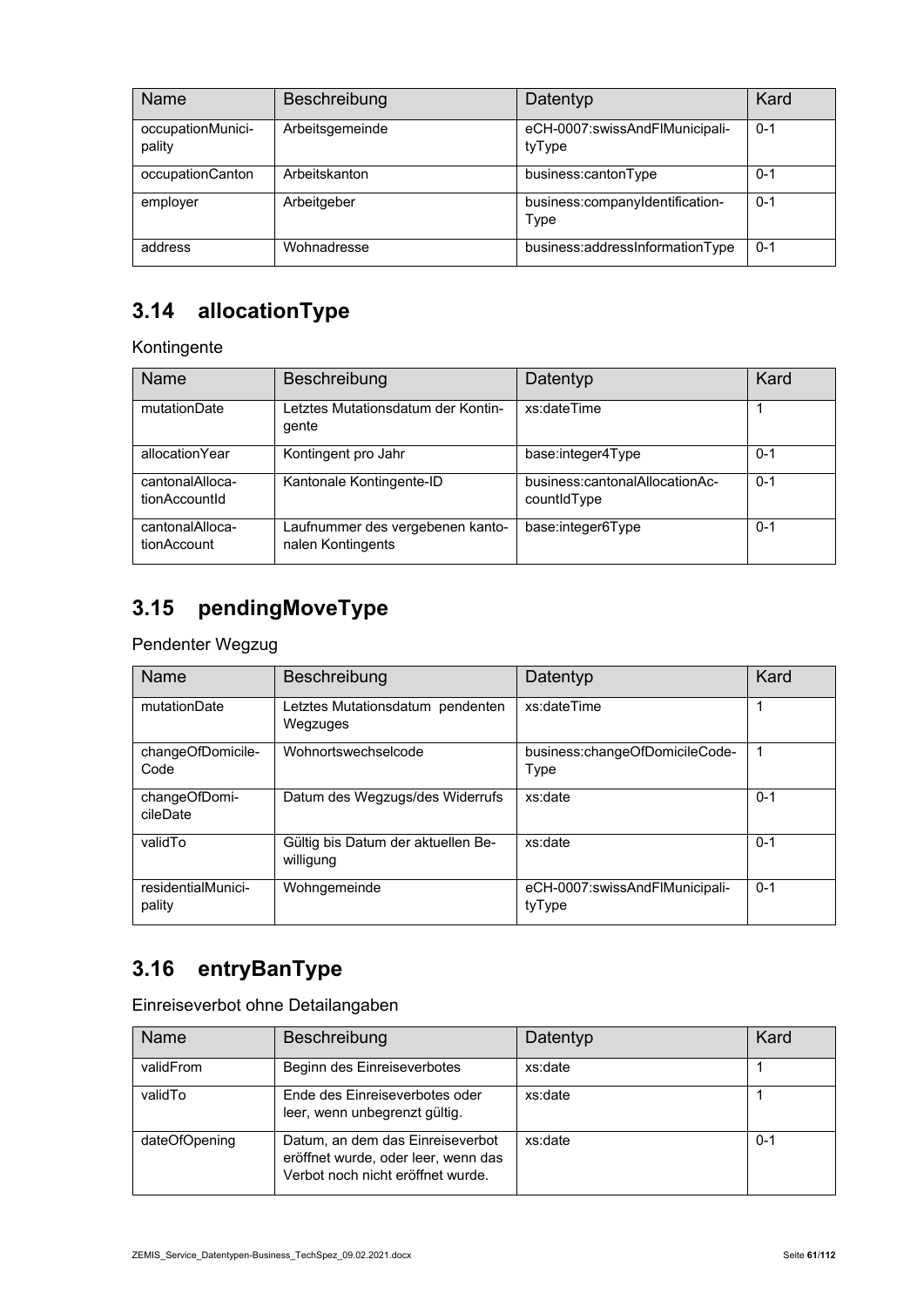| <b>Name</b>      | Beschreibung                                                                                                                            | Datentyp                    | Kard    |
|------------------|-----------------------------------------------------------------------------------------------------------------------------------------|-----------------------------|---------|
| dateOfRevocation | Datum, an dem das Einreiseverbot<br>aufgehoben wurde. Bei der Abfrage<br>von aktiven Einreiseverboten ist die-<br>ses Datum immer leer. | xs:date                     | $0 - 1$ |
| detail           | Detailangaben zu dem Einreisever-<br>bot.                                                                                               | business:entryBanDetailType | $0 - 1$ |

### **3.17 entryBanDetailType**

Detailangaben zu einem Einreiseverbot

| Name                     | <b>Beschreibung</b>                                                                                  | Datentyp                                   | Kard    |
|--------------------------|------------------------------------------------------------------------------------------------------|--------------------------------------------|---------|
| canton                   | Kanton in welchem das Einreisever-<br>bot erlassen wurde. Im Fall BFM<br>wird CH verwendet.          | business:cantonType                        | 1       |
| reason                   | Begündung des Einreiseverbotes                                                                       | business:entryBanReasonType                | 1       |
| suspensionValid-<br>From | Startdatum der Suspendierung des<br>Finreiseverbotes. Ist leer wenn das<br>Finreiseverbot aktiv ist. | xs:date                                    | $0 - 1$ |
| suspensionValidTo        | Enddatum der Suspendierung.                                                                          | xs:date                                    | $0 - 1$ |
| suspensionReason         | Begründung der Suspendierung                                                                         | business:entryBanSuspension-<br>ReasonType | $0 - 1$ |
| isBfaOpen                |                                                                                                      | base:string1Type                           | $0 - 1$ |
| zemisBusinessKey         | ZEMIS Geschäfts-ID                                                                                   | xs:string(50)                              | $0 - 1$ |

### **3.18 residencePermitType**

#### Aufenthaltsbewilligung

| <b>Name</b>                       | Beschreibung                                           | Datentyp                                  | Kard    |
|-----------------------------------|--------------------------------------------------------|-------------------------------------------|---------|
| mutationDate                      | Letztes Mutationsdatum der Aufen-<br>thaltsbewilligung | xs:dateTime                               | 1       |
| residencePermit-<br><b>Status</b> | Status der Aufenthalsbewilligung                       | business:statusType                       | $0 - 1$ |
| validFrom                         | Gültigkeits-Startdatum der Aufen-<br>thaltsbewilligung | xs:date                                   | $0 - 1$ |
| validTo                           | Gültigkeits-Enddatum der Aufen-<br>thaltsbewilligung   | xs:date                                   | $0 - 1$ |
| chargedEntryDate                  | Angerechnetes Einreisedatum                            | xs:date                                   | $0 - 1$ |
| validStartDate                    | Gültig ab von pendenten Aufent-<br>haltsbewilligungen  | xs:date                                   | $0 - 1$ |
| applicationDate                   | Datum der Anmeldung                                    | xs:date                                   | $0 - 1$ |
| arrivalDate                       | Das Einreisedatum des Aufenthalts.                     | xs:date                                   | $0 - 1$ |
| residencePermitIs-<br>sueDate     | Datum der Ausstellung der Bewilli-<br>gung             | xs:date                                   | $0 - 1$ |
| residencePer-<br>mitCategory      | Art des Aufenthalts                                    | business:residencePermitCatego-<br>ryType | $0 - 1$ |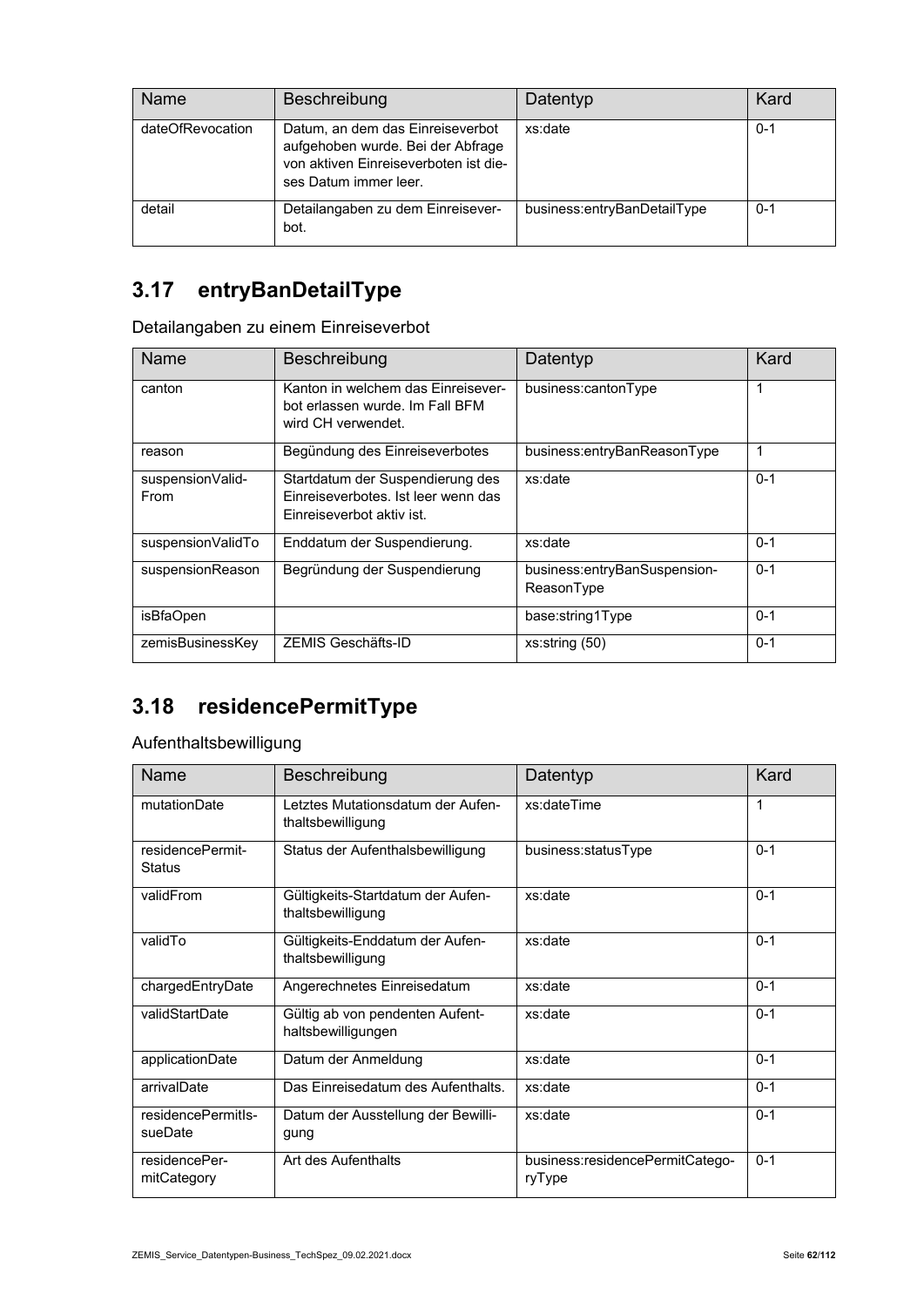| Name                       | Beschreibung                                                         | Datentyp                               | Kard    |
|----------------------------|----------------------------------------------------------------------|----------------------------------------|---------|
| purposeOfStay              | Der Zweck des Aufenthalts als<br>Code und Text                       | business:purposeOfStayType             | $0 - 1$ |
| purposeOfStayRe-<br>mark   | Bemerkung zum Aufenthaltszweck                                       | base:string50Type                      | $0 - 1$ |
| migrationOfficeRe-<br>mark | Bemerkung des Migrationsamtes                                        | base:string75Type                      | $0 - 1$ |
| Admission                  | Zulassungscode und Beschreibung                                      | business:admissionType                 | $0 - 1$ |
| kindOfAdmission            | Art der Zulassung (Entspricht dem<br>Feld "Zulassung nach" in ZEMIS) | business:kindOfAdmissionType           | $0 - 1$ |
| kindOfPermit               | Art der Bewilligung                                                  | business:kindOfPermitType              | $0 - 1$ |
| approvalDate               | Zustimmdatum                                                         | xs:date                                | $0 - 1$ |
| kindOfApproval             | Zustimmart                                                           | business:kindOfApprovalType            | $0 - 1$ |
| deliveryCode               | Zustellcode                                                          | business:deliveryCodeType              | $0 - 1$ |
| changeOfDomicile-<br>Code  | Information zu einem allfälligen<br>Wegzug                           | business:changeOfDomicileCode-<br>Type | $0 - 1$ |
| changeOfDomi-<br>cileDate  | Das Ausreisedatum des Aufenthalts                                    | xs:date                                | $0 - 1$ |
| permitCondition1           | Bedingung für den Aufenthalt                                         | base:string50Type                      | $0 - 1$ |
| permitCondition2           | Bedingung für den Aufenthalt                                         | base:string50Type                      | $0 - 1$ |

# **3.19 residencePermitDetailType**

#### Detaildaten zu Aufenthaltsbewilligung

| <b>Name</b>     | Beschreibung                                                             | Datentyp                        | Kard    |
|-----------------|--------------------------------------------------------------------------|---------------------------------|---------|
| jobTitle        | Die Haupttätigkeit der Person. Kann<br>auch leer sein.                   | base:string100Type              | $0 - 1$ |
| employerName    | Der Name des Arbeitgebers, wenn<br>eine Tätigkeit vorhanden ist.         | base:string50Type               | $0 - 1$ |
| employerAddress | Die Hauptadresse des Arbeitgebers,<br>wenn eine Tätigkeit vorhanden ist. | business:addressInformationType | $0 - 1$ |

# **3.20 rejectionType**

#### Rückweisung

| <b>Name</b>      | <b>Beschreibung</b>                                             | Datentyp                      | Kard |
|------------------|-----------------------------------------------------------------|-------------------------------|------|
| timestamp        | Datum und Uhrzeit der Rückwei-<br>sung.                         | xs:dateTime                   |      |
| officer          | Kürzel des Beamten, der die Rück-<br>weisung ausgesprochen hat. | base:string25Type             | 0-1  |
| borderCheckpoint | Ort der Rückweisung beziehngs-<br>weise Name des Grenzpostens.  | business:borderCheckpointType |      |
| reason           | Liste von Rückweisungsgründen                                   | business:rejectionReasonType  | 1-n  |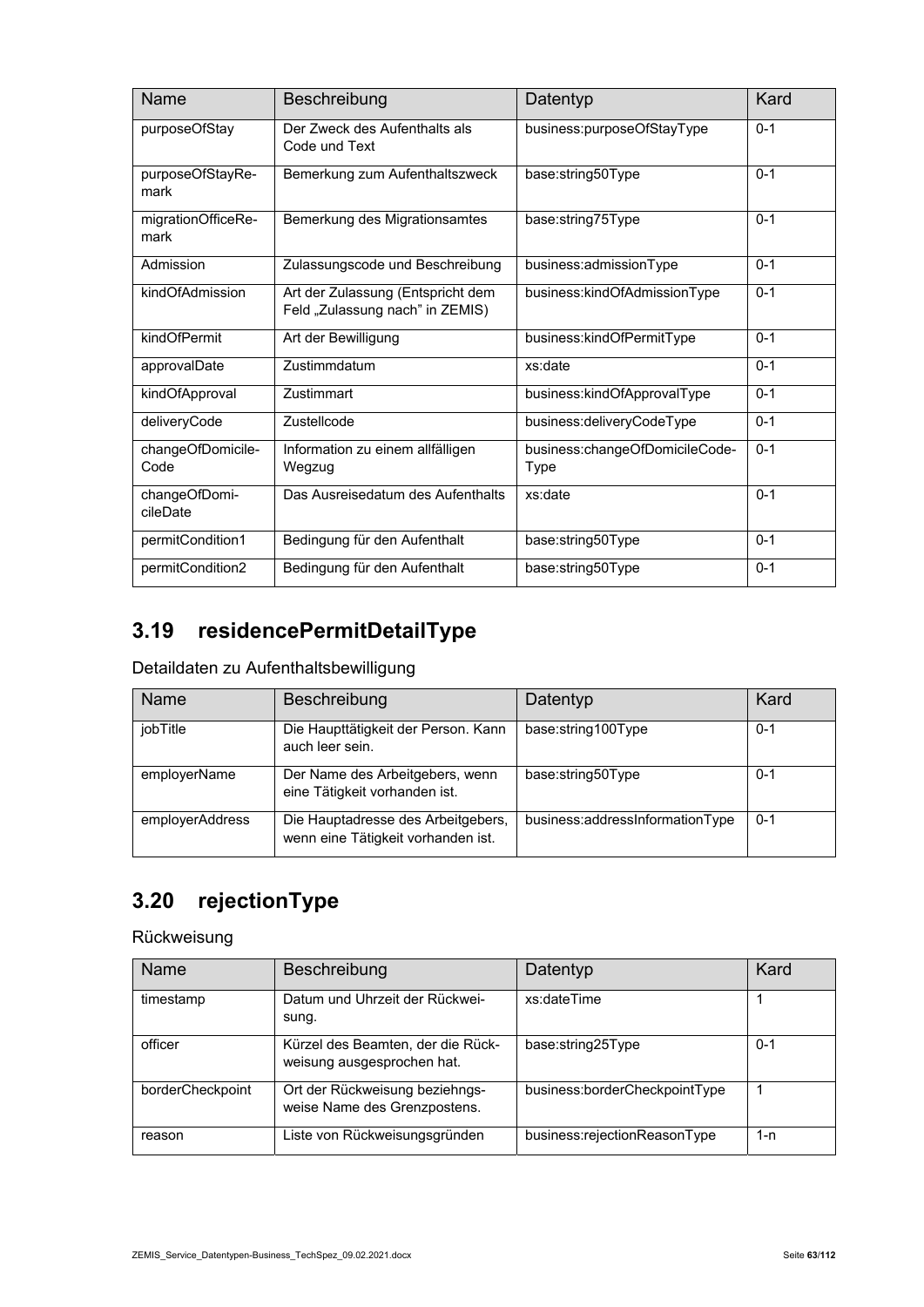### **3.21 commentType**

Bemerkungen zur Person

| Name                     | Beschreibung                                                              | Datentyp                             | Kard    |
|--------------------------|---------------------------------------------------------------------------|--------------------------------------|---------|
| mutationDate             | Letztes Mutationsdatum der Be-<br>merkung zur Person                      | xs:dateTime                          | 1       |
| comment Infor-<br>mation | Bemerkungscode                                                            | business:commentInformation-<br>Type | $0 - 1$ |
| validFrom                | Datum, ab dem die Bemerkung gül-<br>tig ist                               | xs:date                              | $0 - 1$ |
| validTo                  | Datum, bis zu dem die Bemerkung<br>gültig ist                             | xs:date                              | $0 - 1$ |
| initiatorUID             | UserID der Person, welche die Be-<br>merkung initiiert hat (Auftraggeber) | business:userIdType                  | $0 - 1$ |

### **3.22 naturalizationType**

Informationen zur Einbürgerung einer Person

| Name                            | Beschreibung                                 | Datentyp                                    | Kard    |
|---------------------------------|----------------------------------------------|---------------------------------------------|---------|
| mutationDate                    | Letztes Mutationsdatum der Einbür-<br>gerung | xs:dateTime                                 |         |
| naturalizationInfor-<br>mation  | Einbürgerungscode                            | business:naturalizationInfor-<br>mationType |         |
| naturalizationMunic-<br>ipality | Gemeinde der Einbürgerung                    | eCH-0007:swissAndFlMunicipali-<br>tyType    | $0 - 1$ |
| naturalizationDate              | Datum der Einbürgerung                       | xs:date                                     | $0 - 1$ |

### **3.23 identificationPaperType**

Ausweisdaten/ Heimatliche Urkunden

| <b>Name</b>                    | Beschreibung                                  | Datentyp                                    | Kard    |
|--------------------------------|-----------------------------------------------|---------------------------------------------|---------|
| mutationDate                   | Letztes Mutationsdatum des Aus-<br>weises     | xs:dateTime                                 | 1       |
| isMainIdentification-<br>Paper | Ist dies der Hauptausweis                     | xs:boolean                                  | 1       |
| kindOfIdentification-<br>Paper | Art des Ausweises als Code und<br>Text        | business:kindOfIdentificationPa-<br>perType | 1       |
| issueDate                      | Ausstelldatum des Ausweises                   | eCH-0044:datePartiallyKnown-<br>Type        | $0 - 1$ |
| validTo                        | Ablaufdatum des Ausweises                     | eCH-0044:datePartiallyKnown-<br>Type        | $0 - 1$ |
| isDeposited                    | Ist der Ausweis physisch hinterlegt<br>worden | xs:boolean                                  | $0 - 1$ |
| placeOfIssue                   | Ort der Ausstellung                           | base:string50Type                           | $0 - 1$ |
| identificationPaper-<br>Number | Ausweisnummer                                 | base:string25Type                           | $0 - 1$ |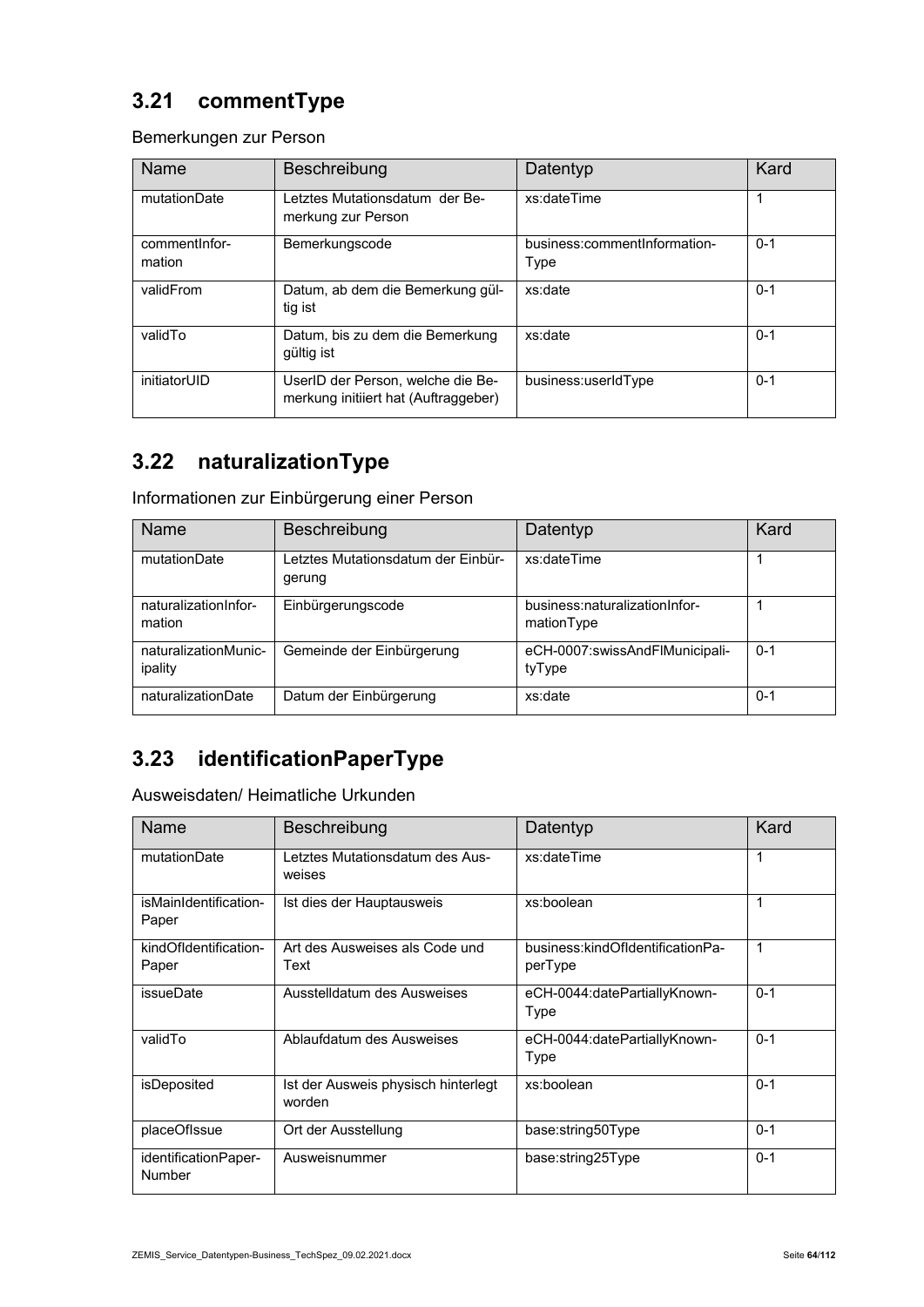### **3.24 entryType**

Einreiseentscheid

| Name                          | Beschreibung                                                         | Datentyp                                   | Kard    |
|-------------------------------|----------------------------------------------------------------------|--------------------------------------------|---------|
| mutationDate                  | Letztes Mutationsdatum der<br>Einreise                               | xs:dateTime                                | 1       |
| mutationUid                   | User ID des Benutzers welcher die<br>letzte Mutation vorgenommen hat | business:userIdType                        | $0 - 1$ |
| kindOfEntry                   | Art der Einreise                                                     | business:kindOfEntryType                   | $0 - 1$ |
| entryStatus                   | Status Finreiseentscheid                                             | business:statusType                        | $0 - 1$ |
| dateOfCreation                | Austelldatum Einreiseentscheid                                       | xs:date                                    | $0 - 1$ |
| validFrom                     | Start der Gültigkeit der Einreise                                    | xs:date                                    | $0 - 1$ |
| validTo                       | Ende der Gültigkeit der Einreise                                     | xs:date                                    | $0 - 1$ |
| visaValidTo                   | Gültigkeitsdatum Visum                                               | xs:date                                    | $0 - 1$ |
| purposeOfStay                 | Der Zweck des Aufenthalts als<br>Code und Text.                      | business:purposeOfStayType                 | $0 - 1$ |
| admission                     | Zulassungscode und Beschreibung                                      | business:admissionType                     | $0 - 1$ |
| kindOfAdmission               | Art der Zulassung (Entspricht dem<br>Feld "Zulassung nach" in ZEMIS) | business:kindOfAdmissionType               | $0 - 1$ |
| kindOfPermit                  | Art der Bewilligung                                                  | business:kindOfPermitType                  | $0 - 1$ |
| address                       | Auslandsadresse                                                      | business:addressInformationType            | $0 - 1$ |
| diplomaticRepre-<br>sentation | Diplomatische Vertretung                                             | business:diplomaticRepresenta-<br>tionType | $0 - 1$ |

### **3.25 internalOrderType**

Interne Verfügungen im AuG-Bereich

| Name          | Beschreibung                                           | Datentyp                        | Kard    |
|---------------|--------------------------------------------------------|---------------------------------|---------|
| mutationDate  | Letztes Mutationsdatum der inter-<br>nen AuG-Verfügung | xs:dateTime                     | 1       |
| kindOfOrder   | Art der AuG-Verfügung (z.B. Stel-<br>lenantritt)       | business:kindOfOrderType        | 1       |
| validFrom     | AuG-Verfügung gültig ab                                | xs:date                         | $0 - 1$ |
| validTo       | AuG-Verfügung gültig bis                               | xs:date                         | $0 - 1$ |
| admission     | Zulassungscode                                         | business:admissionType          | $0 - 1$ |
| purposeOfStay | Aufenthaltszweck                                       | business:purposeOfStayType      | $0 - 1$ |
| occupation    | Tätigkeit der Person                                   | business:occupationType         | $0 - 1$ |
| address       | Wohnadresse der Person                                 | business:addressInformationType | $0 - 1$ |

### **3.26 workNotificationType**

Meldung aus Meldeverfahren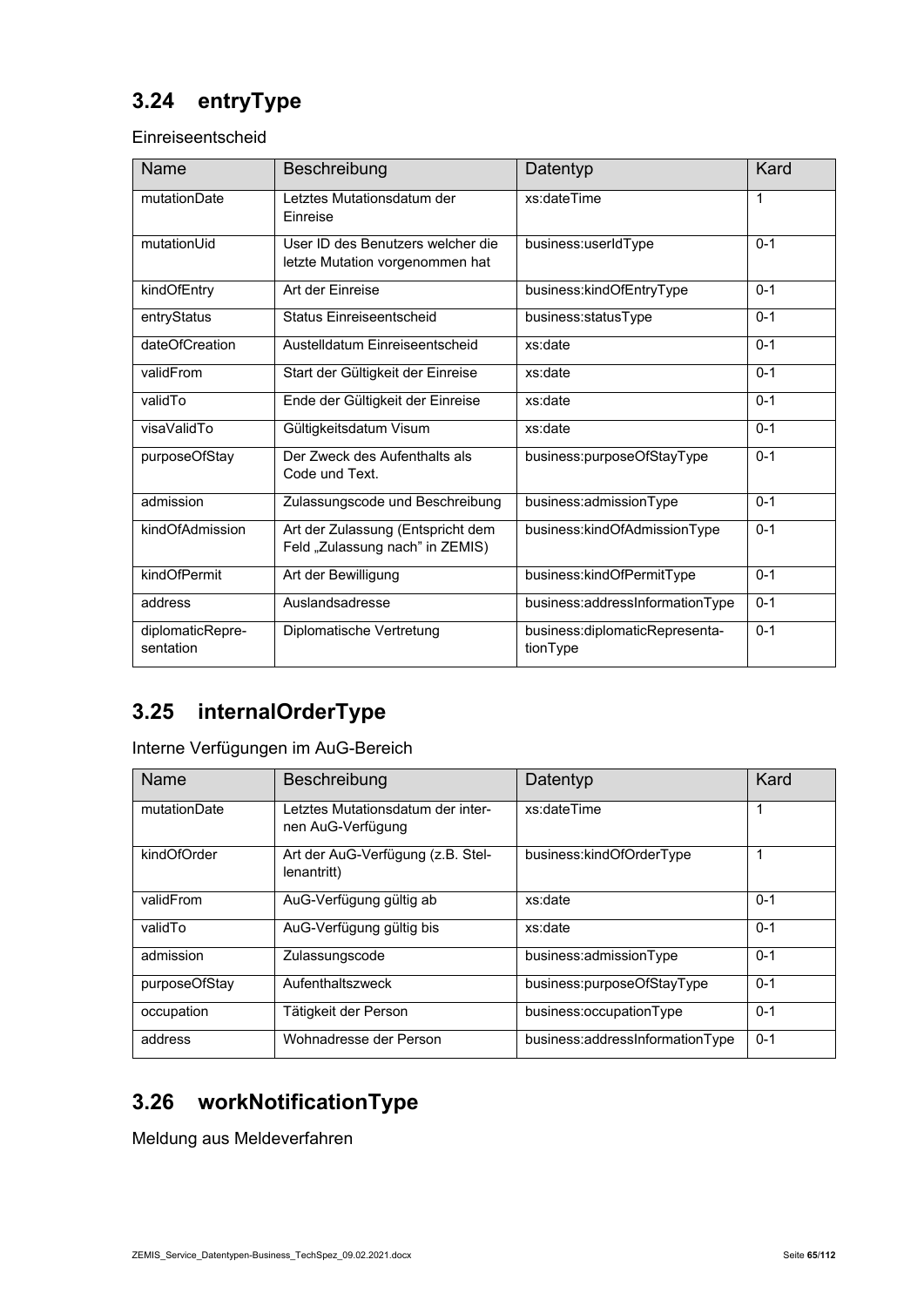| Name            | Beschreibung                                                     | Datentyp                                  | Kard    |
|-----------------|------------------------------------------------------------------|-------------------------------------------|---------|
| decisionStatus  | Art der Entscheidung zur Meldung<br>(positiv/negativ/annulliert) | business: decision Status Type            |         |
| validFrom       | Start der gemeldeten Tätigkeit                                   | xs:date                                   |         |
| validTo         | Ende der gemeldeten Tätigkeit                                    | xs:date                                   |         |
| actionPlace     | Ort der gemeldeten Tätigkeit                                     | eCH-0007:swissAndFlMunicipali-<br>tyType  | $0 - 1$ |
| employerAddress | Adresse des Arbeitgebers                                         | business:organisationMailAd-<br>dressType | $0 - 1$ |

### **3.27 asylumProcedureType**

Daten Asylverfahren

| <b>Name</b>              | Beschreibung                                     | Datentyp                                | Kard    |
|--------------------------|--------------------------------------------------|-----------------------------------------|---------|
| mutationDate             | Letztes Mutationsdatum des Asyl-<br>verfahrens   | xs:dateTime                             |         |
| remark                   | Bemerkungen zu Asylverfahren                     | business:asylumProcedureRe-<br>markType | $0 - n$ |
| businessPro-<br>cessStep | Asylgeschäfte zu entsprechendem<br>Asylverfahren | business:businessPro-<br>cessStepType   | $0 - n$ |
| article                  | Artikel                                          | base:string50Type                       | $0 - 1$ |

### **3.28 businessProcessStepType**

Asylgeschäftsdaten

| Name                           | Beschreibung                                                                                    | Datentyp                                    | Kard    |
|--------------------------------|-------------------------------------------------------------------------------------------------|---------------------------------------------|---------|
| mutationDate                   | Letztes Mutationsdatum der Asyl-<br>geschäftsdaten                                              | xs:dateTime                                 | 1       |
| kindOfBusinessPro-<br>cessStep | Art des Asylgeschäftes                                                                          | business:kindOfBusinessPro-<br>cessStepType | 1       |
| dateOfOccurrence               | Ereignisdatum                                                                                   | xs:date                                     | 1       |
| resolution                     | Erledigung                                                                                      | business:resolutionType                     | $0 - 1$ |
| dateOfResolution               | Datum der Erledigung                                                                            | xs:date                                     | $0 - 1$ |
| responsibleClerk               | User-ID des Sachbearbeiters, der<br>das Geschäft erledigt hat.                                  | base:string50Type                           | $0 - 1$ |
| responsibleSection             | Organisations-Einheit des<br>Sachbearbeiters.                                                   | base:string50Type                           | $0 - 1$ |
| zemisJurisID                   | Geschäfts-ID für die direkte Refe-<br>renzierung des Geschäfts über den<br><b>JURIS Service</b> | xs:int(9)                                   | $0 - 1$ |

### **3.29 foreignerIdentificationPaperType**

Ausländerausweis einer Person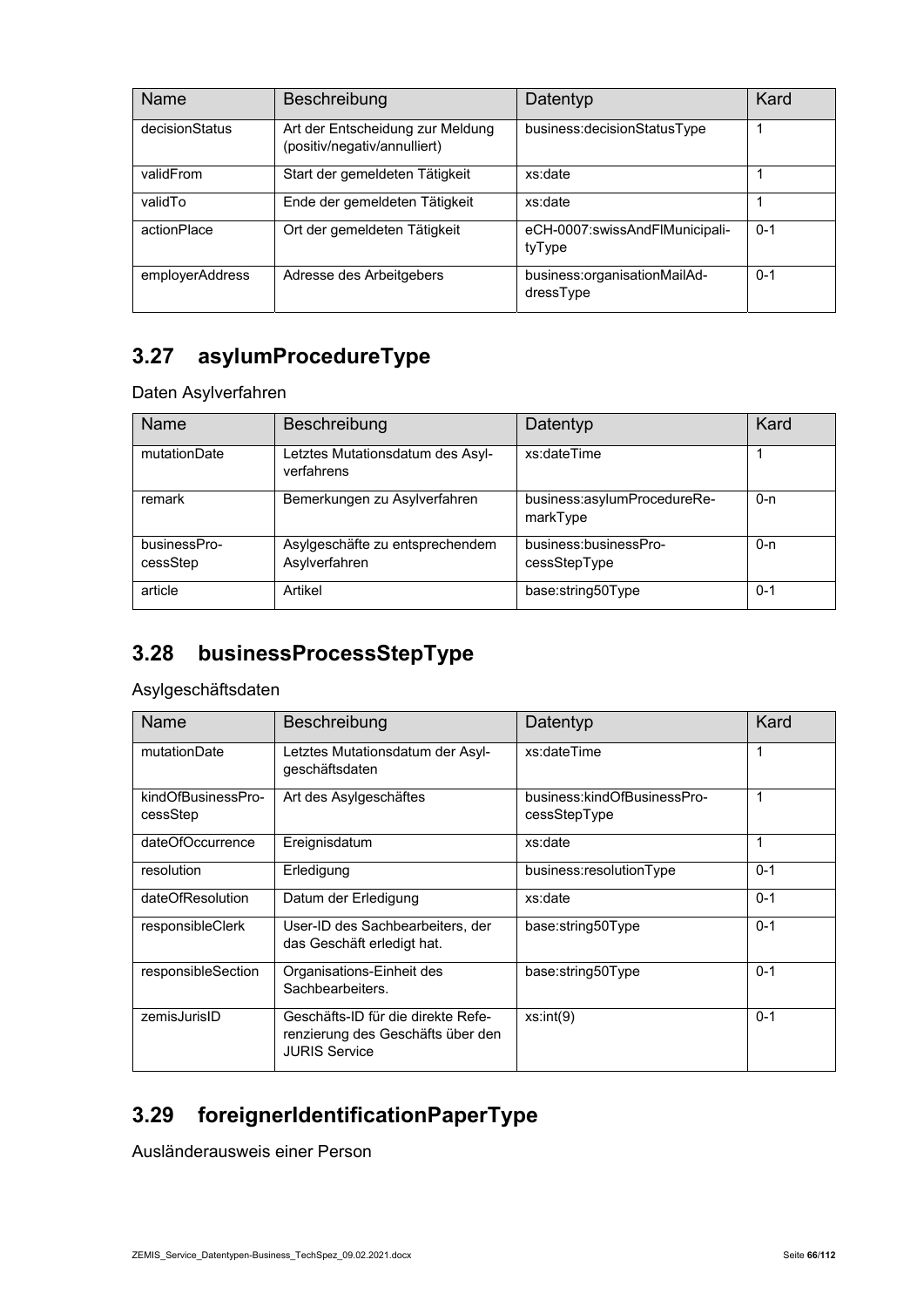| Name         | Beschreibung                                   | Datentyp          | Kard    |
|--------------|------------------------------------------------|-------------------|---------|
| mutationDate | Letztes Mutationsdatum des<br>Ausländerausweis | xs:dateTime       |         |
| naaLsiNumber | LSI-Nummer des Ausländerausweis                | base:string25Type | $0 - 1$ |
| aaNumber     | AA-Nummer des Ausländerausweis                 | base:string25Type | $0 - 1$ |
| shippingDate | Versanddatum des Auslän-<br>derausweis         | xs:date           | $0 - 1$ |

### **3.30 biometricIdentificationType**

Biometrische Identifikation einer Person

| Name           | Beschreibung                                                                                    | Datentyp    | Kard    |
|----------------|-------------------------------------------------------------------------------------------------|-------------|---------|
| mutationDate   | Letztes Mutationsdatum der biomet-<br>rischen Daten                                             | xs:dateTime |         |
| entryDate      | Erfassungsdatum der biometrischen<br>Daten                                                      | xs:date     | $0 - 1$ |
| collectDate    | Datum an dem ZEMIS die Biomet-<br>rie-Daten von der Systemplattform<br>eDokumente abgeholt hat. | xs:date     | $0 - 1$ |
| expirationDate | Ablaufdatum der Gültikgeit der bio-<br>metrischen Daten                                         | xs:date     | $0 - 1$ |

### **3.31 asylumAllocationType**

Kantonale Verteilung der Asylpersonen

| Name           | Beschreibung                                          | Datentyp            | Kard    |
|----------------|-------------------------------------------------------|---------------------|---------|
| mutationDate   | Letztes Mutationsdatum der kanto-<br>nalen Verteilung | xs:dateTime         |         |
| canton         | Verteilkanton                                         | business:cantonType | $0 - 1$ |
| isCredited     | Wurde die Verteilung angerechnet?                     | xs:boolean          | $0 - 1$ |
| allocationDate | Datum der definitiven Verteilung                      | xs:date             | $0 - 1$ |

#### **3.32 refugeeType**

Informationen zu einem Flüchtling

| <b>Name</b>   | Beschreibung                                                   | Datentyp                     | Kard    |
|---------------|----------------------------------------------------------------|------------------------------|---------|
| mutationDate  | Letztes Mutationsdatum des Asylge-<br>schäftes des Flüchtlings | xs:dateTime                  |         |
| zemisNumber   | ZEMIS-Nummer des Flüchtlings                                   | business:zemisNummerType     |         |
| dossierNumber | Dossiernummer innerhalb einer<br>Dossierkategorie              | base:integer7Type            |         |
| firstName     | Vorname der Hauptidentität                                     | eCH-0044:baseNameType        |         |
| lastName      | Nachname der Hauptidentität                                    | eCH-0044:baseNameType        |         |
| nationality   | Nationalität des Flüchtlings                                   | eCH-0011:nationalityDataType | $0 - 1$ |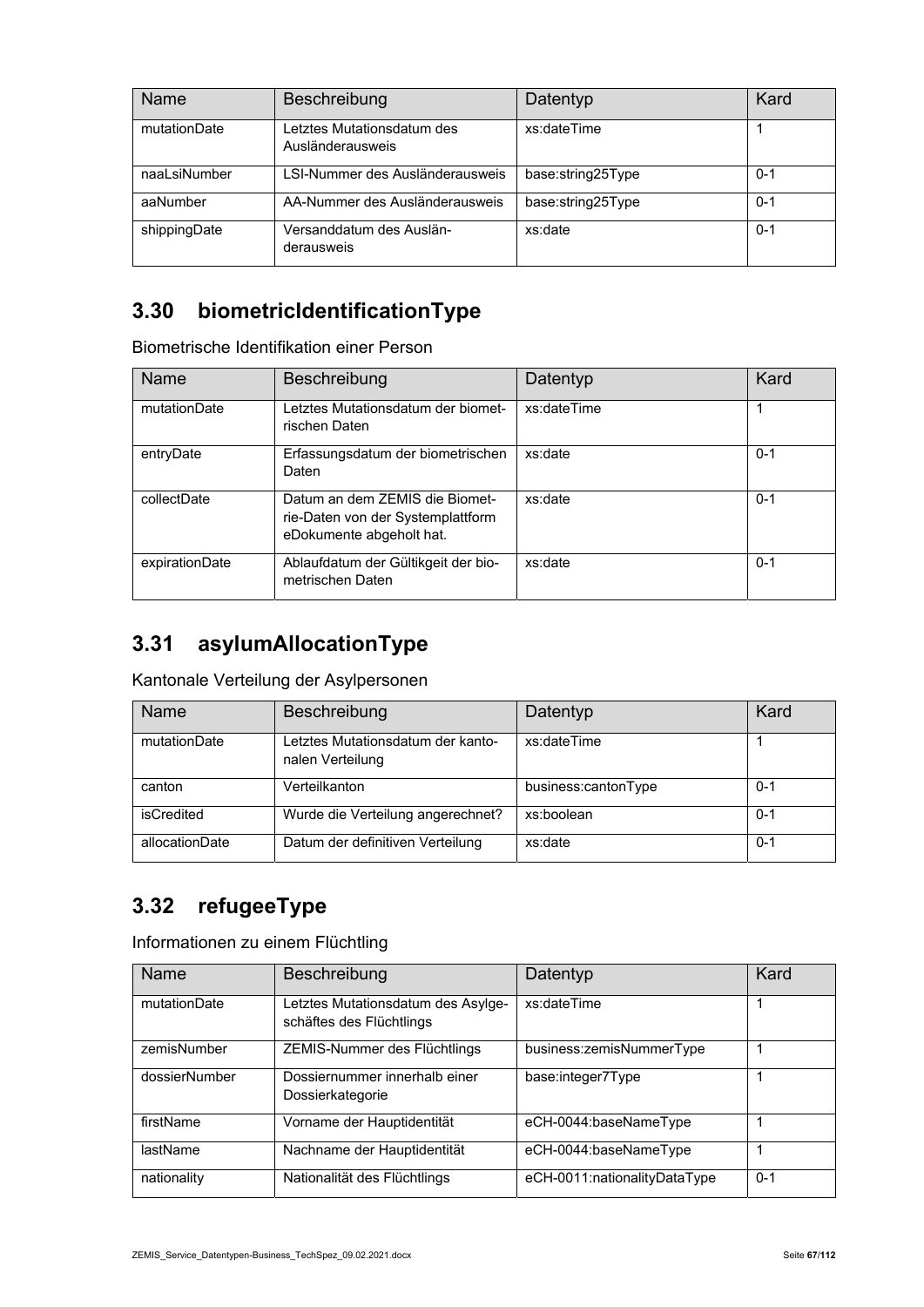| Name             | Beschreibung                                         | Datentyp                             | Kard    |
|------------------|------------------------------------------------------|--------------------------------------|---------|
| motherTongue     | Muttersprache des Flüchtlings                        | business:tonqueType                  | $0 - 1$ |
| dateOfBirth      | Geburtsdatum des Flüchtlings                         | eCH-0044:datePartiallyKnown-<br>Type | $0 - 1$ |
| gender           | Geschlecht des Flüchtlings                           | business:genderCodeType              | $0 - 1$ |
| dateOfOccurrence | Eröffnungsdatum des Asylgeschäfts<br>(Einreisedatum) | xs:date                              | $0 - 1$ |
| applicationDate  | Gesuchsdatum des Asylgeschäfts                       | xs:date                              | $0 - 1$ |
| allocationDate   | Datum der definitiven Verteilung                     | xs:date                              | $0 - 1$ |
| canton           | Verteilkanton des Flüchtlings                        | business:cantonType                  | $0 - 1$ |

### **3.33 personMailAddressType**

Adressinformationen einer Person

| Name                       | Beschreibung                                          | Datentyp                                | Kard    |  |
|----------------------------|-------------------------------------------------------|-----------------------------------------|---------|--|
| mutationDate               | Letztes Mutationsdatum der<br>Adresse                 | xs:dateTime                             | 1       |  |
| personMailAddress-<br>Info | Information zur Person die an dieser<br>Adresse wohnt | business:personMailAddressInfo-<br>Type | 1       |  |
| addressInformation         | Adressinformationen                                   | business:addressInformationType         |         |  |
| addressCategory            | Adresskategorie                                       | business:addressCategoryType            | 1       |  |
| kindOfAddress              | Adressart                                             | business:kindOfAddressType              | 1       |  |
| validFrom                  | Gültig ab Datum der Adresse                           | xs:date                                 | $0 - 1$ |  |
| validTo                    | Gültig bis Datum der Adresse                          | xs:date                                 | $0 - 1$ |  |

#### **3.34 personMailAddressInfoType**

Information zur Person die an dieser Adresse wohnt

| Name      | Beschreibung        | Datentyp              | Kard    |
|-----------|---------------------|-----------------------|---------|
| firstName | Vorname der Person  | eCH-0044:baseNameType | $0 - 1$ |
| lastName  | Nachname der Person | eCH-0044:baseNameType |         |

### **3.35 addressInformationType**

Informationen zur Adresse

| Name         | <b>Beschreibung</b>                                               | Datentyp                 | Kard    |
|--------------|-------------------------------------------------------------------|--------------------------|---------|
| addressLine1 | Adresszusatz (Gruppenunterkunfts-<br>namen falls Zentrumsadresse) | eCH-0010:addressLineType | $0 - 1$ |
| addressLine2 | Falls Adresse eines Zentrums: Zent-<br>rum-Nummer, sonst leer     | eCH-0010:addressLineType | $0 - 1$ |
| street       | Strasse                                                           | eCH-0010:streetType      |         |
| houseNumber  | Hausnummer                                                        | eCH-0010:houseNumberType | $0 - 1$ |
| locality     | Gebiet (in der Schweiz der Kanton)                                | eCH-0010:localityType    | $0 - 1$ |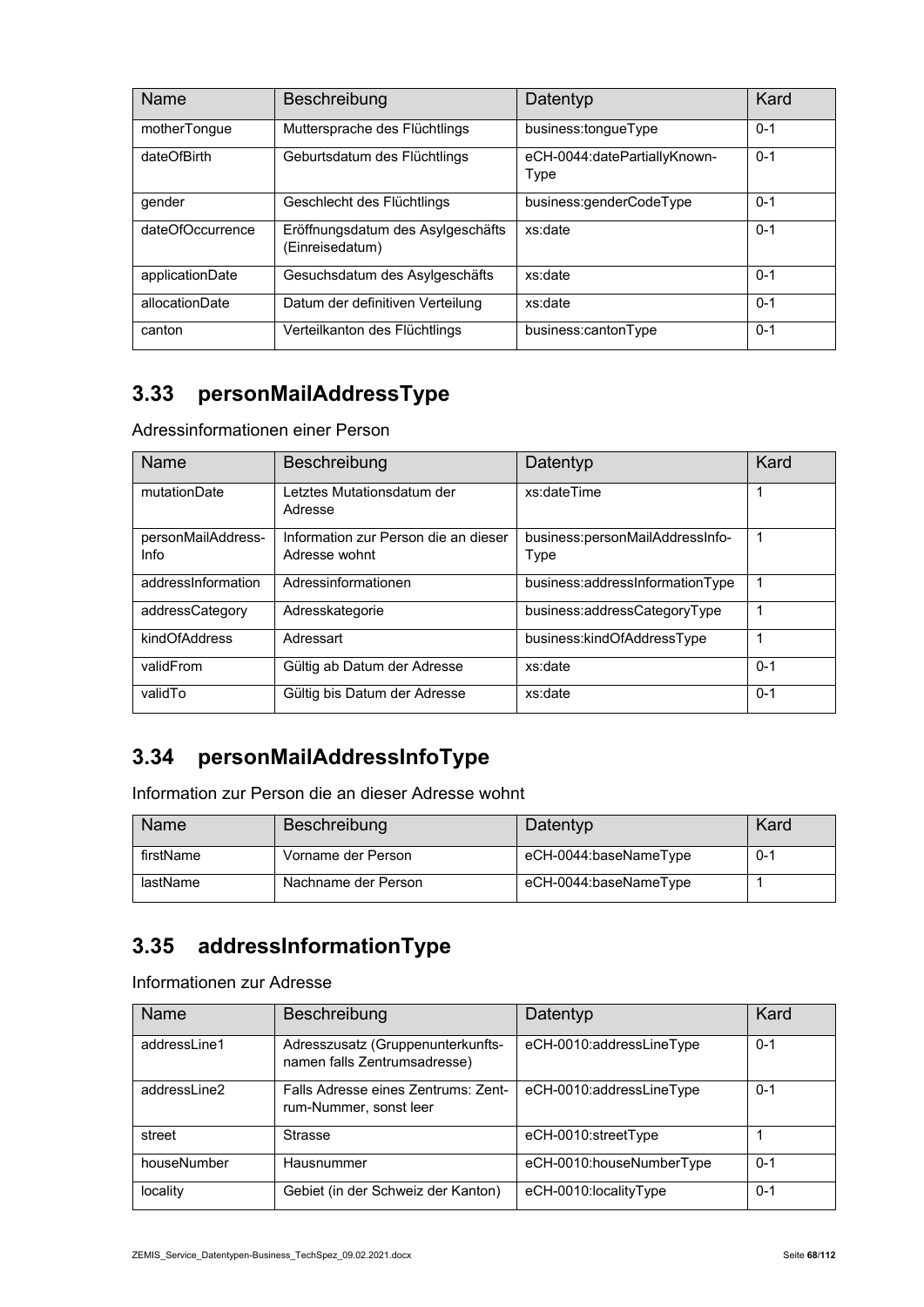| <b>Name</b>            | Beschreibung                                         | Datentyp                            | Kard    |
|------------------------|------------------------------------------------------|-------------------------------------|---------|
| town                   | Ortsname                                             | eCH-0010:townType                   |         |
| swissZipCode           | Postleitzahl Inland (ohne 2-stelligen<br>Zusatzcode) | eCH-0010:swissZipCodeType           |         |
| swissZipCodeAd-<br>dOn | 2-stelliger Postleitzahlzusatzcode                   | eCH-0010:swissZipCodeAd-<br>dOnType | $0 - 1$ |
| foreignZipCode         | Postleitzahl Ausland                                 | eCH-0010:foreignZipCodeType         | $0 - 1$ |
| country                | Land (zweistelliger ISO Code)                        | eCH-0010:countryIdIso2Type          |         |

### **3.36 companyIdentificationType**

Datentyp zur Identifikation eines Betriebs

| Name                  | Beschreibung                                  | Datentyp                      | Kard    |
|-----------------------|-----------------------------------------------|-------------------------------|---------|
| companyld             | Betriebs-ID                                   | business:companyIdType        |         |
| companyUid            | Unternehmens-Identifikationsnum-<br>mer (UID) | business:companyUIDType       | $0 - 1$ |
| companyName           | Name des Betriebs                             | eCH-0010:organisationNameType |         |
| companyNameAd-<br>dOn | Betriebsnamenzusatz                           | eCH-0010:organisationNameType | $0 - 1$ |

### **3.37 companyInformationType**

Informationen zu einem Betrieb

| <b>Name</b>                        | Beschreibung                                                 | Datentyp                                  | Kard    |  |
|------------------------------------|--------------------------------------------------------------|-------------------------------------------|---------|--|
| mutationDate                       | Letztes Mutationsdatum der Betrieb-<br>sinformationen        | xs:dateTime                               | 1       |  |
| companyld                          | Betriebs-ID                                                  | business:companyIdType                    | 1       |  |
| companyUid                         | Unternehmens-Identifikationsnum-<br>mer (UID)                | business:companyUIDType                   | $0 - 1$ |  |
| maximalNumber-<br><b>OfDancers</b> | Maximale Anzahl zugelassene Tän-<br>zerinnen für den Betrieb | base:integer3Type                         | $0 - 1$ |  |
| branch                             | <b>Branche</b>                                               | business:branchType                       | $0 - 1$ |  |
| valueAdd-<br>edTaxNumber           | Mehrwertsteuer Nummer der Firm                               | base:string25Type                         | $0 - 1$ |  |
| employmentMunici-<br>pality        | Gemeinde Code                                                | eCH-0007:swissAndFlMunicipali-<br>tyType  | $0 - 1$ |  |
| organisationMailAd-<br>dress       | Adresse des Betriebs                                         | business:organisationMailAd-<br>dressType | $0 - 1$ |  |

#### **3.38 organisationMailAddressType**

Adressinformationen eines Betriebs

| Name         | Beschreibung                                    | Datentyp    | Kard |
|--------------|-------------------------------------------------|-------------|------|
| mutationDate | Letztes Mutationsdatum der Be-<br>triebsadresse | xs:dateTime |      |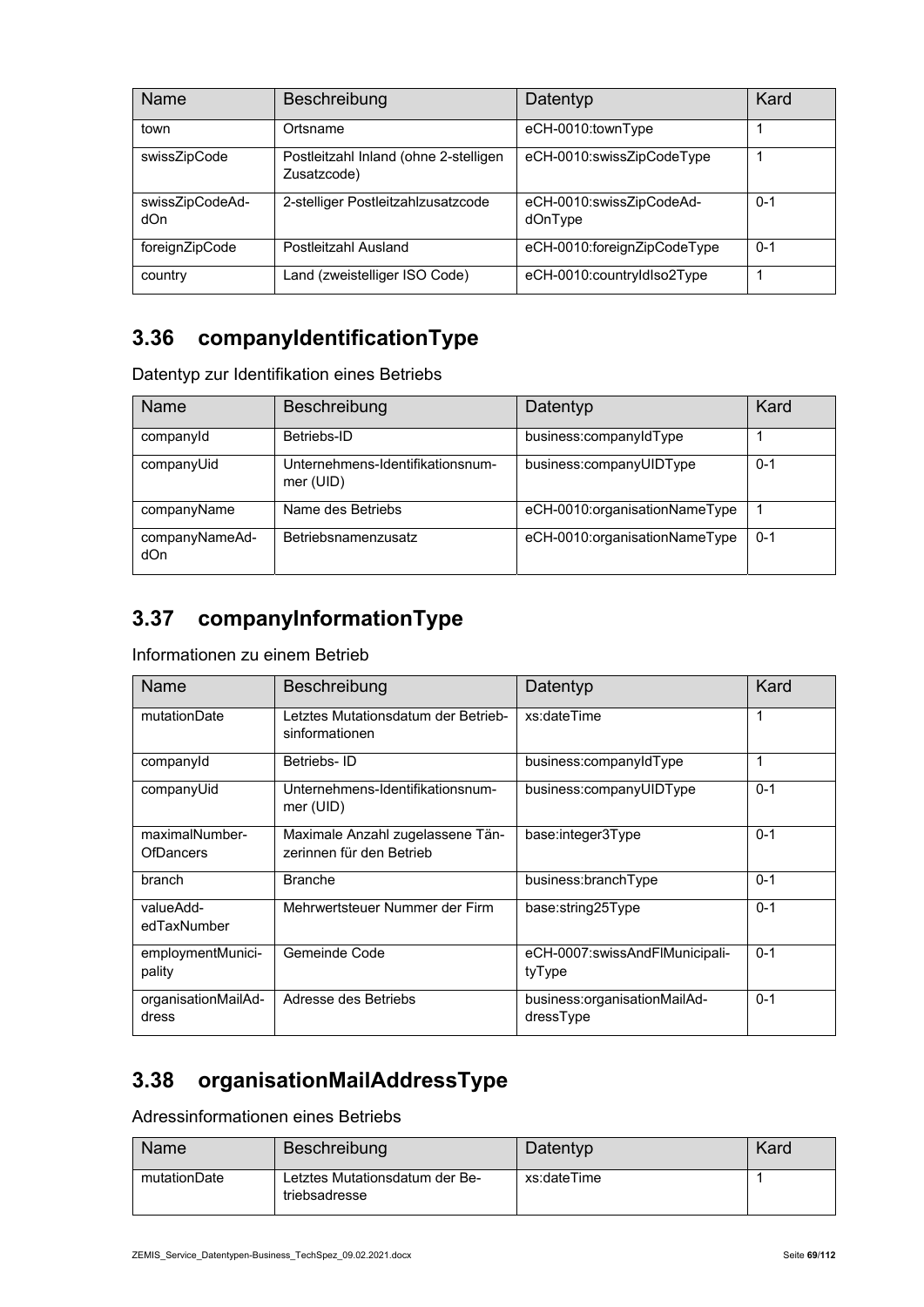| Name                             | Beschreibung                                 | Datentyp                                      | Kard |
|----------------------------------|----------------------------------------------|-----------------------------------------------|------|
| organisationMailAd-<br>dressinfo | Information zum Betrieb an dieser<br>Adresse | business:organisationMailAd-<br>dressinfoType |      |
| addressInformation               | Adresse des Betriebs                         | business:addressInformationType               |      |

#### **3.39 organisationMailAddressInfoType**

Informationen zum Betrieb

| Name                        | Beschreibung          | Datentyp                      | Kard    |
|-----------------------------|-----------------------|-------------------------------|---------|
| organisationName            | Name des Betriebs     | eCH-0010:organisationNameType |         |
| organisation-<br>NameAddOn1 | Betriebsnamenzusatz 1 | eCH-0010:organisationNameType | $0 - 1$ |

# **4 ZEMIS-Business-Datentypen Version 7.0**

Diese Version enthält die Typen von Business-Types v4.4 ohne die enum Restriktionen für RefDaten.

Datei: zemis\_BusinessTypes\_v7\_0.xsd Namespace: http://ejpd.admin.ch/bfm/zemis/business/types/v7 Verwendet von: Personsearch-Service V6

#### **4.1 Simple Datentypen**

| Name                                 | Beschreibung                                                                              | Datentyp  | Länge          | Format/Werte                  |
|--------------------------------------|-------------------------------------------------------------------------------------------|-----------|----------------|-------------------------------|
| zemisNumberType                      | ZEMIS-Nummer formatiert, in-<br>klusive Prüfziffer                                        | xs:string | 11             | \d{1,9}\.\d                   |
| zemisNumberSim-<br>pleType           | ZEMIS-Nummer ohne Prüfziffer                                                              | xs:int    | 9              | Range: 1 - 999'999'999        |
| identityNumberType                   | Identitäts-Nummer                                                                         | xs:int    | 12             | Range: 1 -<br>999'999'999'999 |
| auperNumberType                      | AUPER-Nummer                                                                              | xs:int    | 9              | Range: 1 - 999'999'999        |
| zarNumberType                        | ZAR-Nummer, inklusive<br>Prüfziffer                                                       | xs:string | 10             | \d{1,8}\.\d                   |
| zarDossierNumber-<br>Type            | EPOS-Nummer (BFA-Dossi-<br>ernummer)                                                      | xs:int    | $\overline{7}$ | Range: 1 - 9'999'999          |
| engagementNum-<br>berType            | <b>Engagement Nummer</b>                                                                  | xs:int    | 12             | Range: 1 -<br>999'999'999'999 |
| userIdType                           | Benutzer-ID                                                                               | xs:int    | 12             | Range: 1 -<br>999'999'999'999 |
| cantonalRefer-<br>enceNumberType     | Kantonale Referenz-Nummer                                                                 | xs:string | 11             |                               |
| municipalityRefer-<br>enceNumberType | Gemeinde Referenz-Nummer                                                                  | xs:string | 11             |                               |
| familyNumberType                     | Familiennummer. Mitglieder der<br>gleichen Familie haben die glei-<br>che Familiennummer. | xs:int    | 8              | Range: 1 - 99'999'999         |
| companyIdType                        | Betriebs-ID, inklusive Prüfziffer                                                         | xs:string | 10             | \d{1,8}\.\d                   |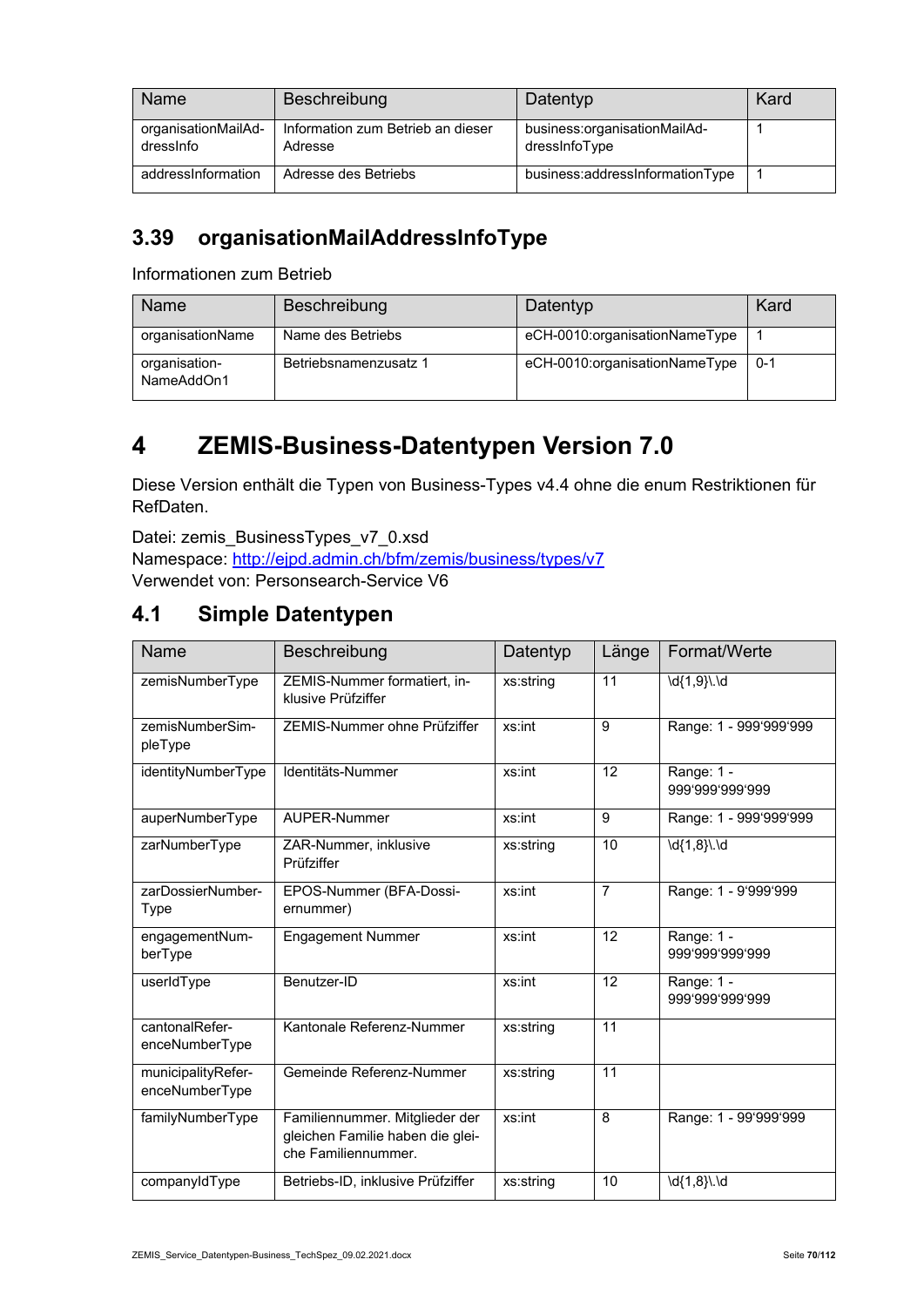| <b>Name</b>                          | Beschreibung                                                                                                                                      | Datentyp   | Länge           | Format/Werte                                                                                                                                                                                                                                                                                                                                                                                                                                                                                                |
|--------------------------------------|---------------------------------------------------------------------------------------------------------------------------------------------------|------------|-----------------|-------------------------------------------------------------------------------------------------------------------------------------------------------------------------------------------------------------------------------------------------------------------------------------------------------------------------------------------------------------------------------------------------------------------------------------------------------------------------------------------------------------|
| cantonalAlloca-<br>tionAccountIdType | Kantonale Kontingente-ID                                                                                                                          | xs:int     | 12              | Range: 1 -<br>999'999'999'999                                                                                                                                                                                                                                                                                                                                                                                                                                                                               |
| nationalAlloca-<br>tionAccountIdType | Nationale Kontingente-ID                                                                                                                          | xs:int     | $\overline{12}$ | Range: 1 -<br>999'999'999'999                                                                                                                                                                                                                                                                                                                                                                                                                                                                               |
| nDossierNumber-<br><b>Type</b>       | <b>ZEMIS N-Dossier-Nummer</b>                                                                                                                     | xs:string  | 8               | $N\cdotp 4\{1,7\}$                                                                                                                                                                                                                                                                                                                                                                                                                                                                                          |
| kindOfIdentityType                   | Die möglichen Identitäten die<br>eine Person haben kann<br>Die Daten stammend aus der<br>Ref-Entität, Identitätsart'                              | xs:integer | $\overline{4}$  | 0 = Hauptidentität<br>$1 =$ Alias-Name<br>2 = Name nach Angabe<br>3 = Name nach Reisedo-<br>kument<br>$4 =$ Name nach Zivil-<br>standsregister<br>$10 =$ Ledigenname<br>11 = Namensänderung<br>12 = frühere Heirat<br>13 = abweichende Daten<br>14 = falsche Identität<br>15 = Name Ersterfassung<br>16 = Künstlername<br>17 = Erfassungsfehler<br>18 = Frühere Staatsan-<br>gehörigkeit<br>$96 =$ Adoption<br>97 = Übertragung AHV-<br><b>Nummer</b><br>98 = Datenverschmel-<br>zung<br>99 = andere Gründe |
| kindOfIdentification-<br><b>Type</b> | Art der Identifikation<br>Die Daten stammen aus der<br>Ref-Entität, Identifikationsart'                                                           | xs:integer | 4               | $0 =$ Angabe<br>$1 =$ Reisedokument<br>2 = Zivilstandsregister                                                                                                                                                                                                                                                                                                                                                                                                                                              |
| maritalStatusType                    | Zivilstand einer Person<br>Die Daten stammen aus der<br>Ref-Entität, Zivilstand'                                                                  | xs:integer | 3               | $1 =$ Ledig<br>2 = Verheiratet<br>3 =Verwitwet<br>$4 =$ Geschieden<br>$9 =$ Unbekannt<br>10 = In eingetragener<br>Partnerschaft<br>11 = Gerichtlich aufge-<br>löste Partnerschaft<br>12 = Durch Tod aufge-<br>löste Partnerschaft                                                                                                                                                                                                                                                                           |
| maritalStatusAuxil-<br>iaryType      | Zivilstand-Zusatz Code. Enthält<br>die rechtlich nicht anerkannten<br>Zivilstände.<br>Die Daten stammen aus der<br>Ref-Entität, Zivilstandzusatz' | xs:integer | 3               | $5 =$ getrennt<br>6 = religiös getraut<br>$7$ = verheiratet nach<br><b>Brauch</b><br>8 = Konkubinat                                                                                                                                                                                                                                                                                                                                                                                                         |
| addressCatego-<br>ryType             | Adresskategorie<br>Die Daten stammen aus der<br>Ref-Entität, Adresskategorie'                                                                     | xs:integer | 3               | $0 = Inlanda$ dresse<br>$1 =$ Auslandadresse<br>2 = Gruppenunterkunft<br>(Zentrum)                                                                                                                                                                                                                                                                                                                                                                                                                          |
| kindOfAddressType                    | Adressart<br>Die Daten stammen aus der<br>Ref-Entität, Adressart'                                                                                 | xs:integer | 3               | $0 = W_0$ chnadresse<br>$2 =$ Rechtsvertreter<br>3 = Zustell- /Korrespon-<br>dezadresse                                                                                                                                                                                                                                                                                                                                                                                                                     |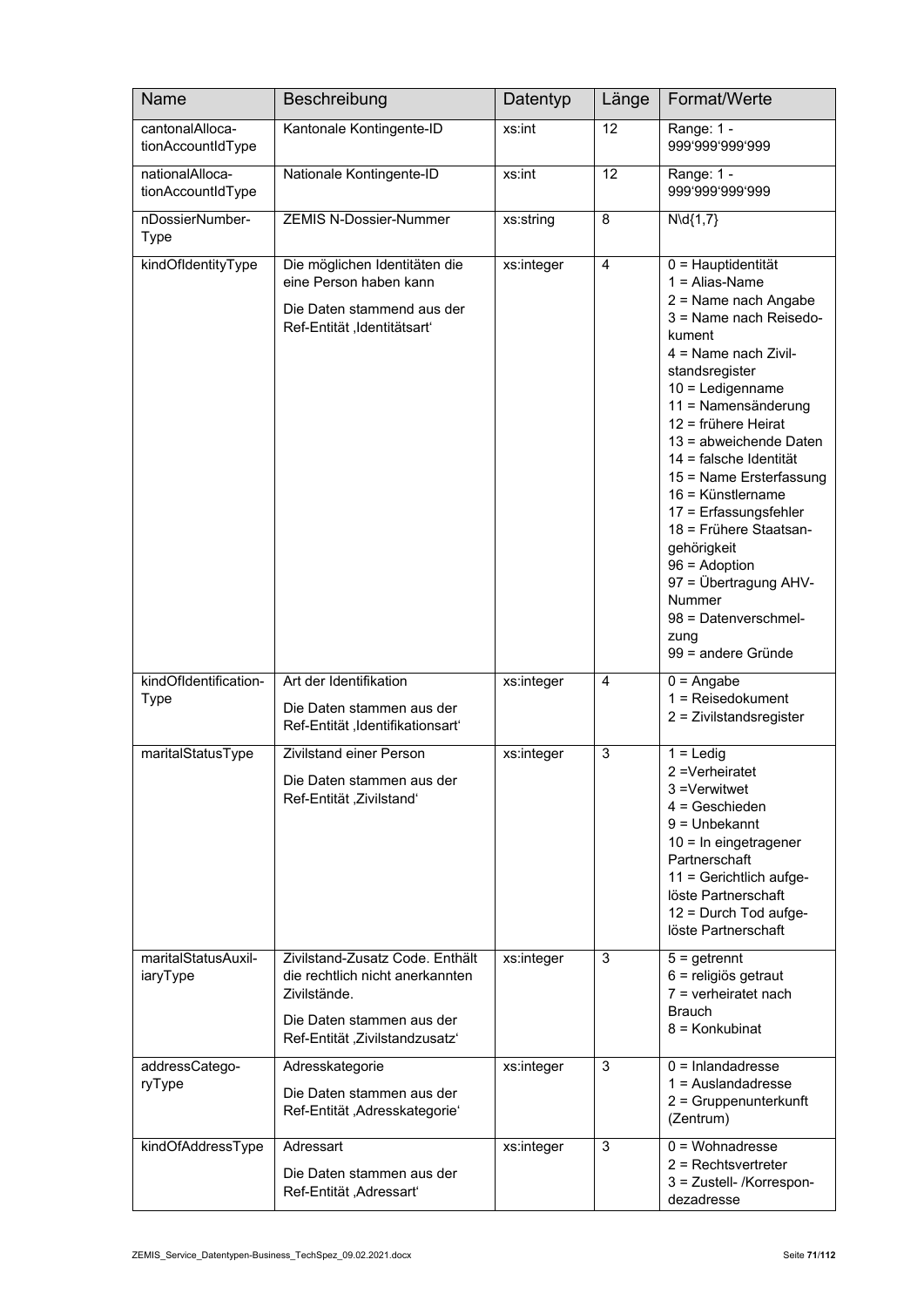| Name                               | Beschreibung                                                                                     | Datentyp                            | Länge        | Format/Werte                                                                                                                                                                                                                                                                                                                                                                                                                                                                                                                  |
|------------------------------------|--------------------------------------------------------------------------------------------------|-------------------------------------|--------------|-------------------------------------------------------------------------------------------------------------------------------------------------------------------------------------------------------------------------------------------------------------------------------------------------------------------------------------------------------------------------------------------------------------------------------------------------------------------------------------------------------------------------------|
|                                    |                                                                                                  |                                     |              | $4$ = Fürsorgeadresse<br>$5 =$ Verschmelzung<br>$6$ = Zustelladresse BüG<br>7 = Rechtsvertreter BüG                                                                                                                                                                                                                                                                                                                                                                                                                           |
| occupationPosition-<br><b>Type</b> | Stellung im Beruf<br>Die Daten stammen aus der<br>Ref-Entität, Stellung im Beruf                 | xs:token<br>(Pattern [0-<br>$9]+})$ | 1            | 1 = Selbständig Erwer-<br>bende (Inhaber, Eigentü-<br>mer, Pächter)<br>$2 =$ Direktor<br>$3 = \ddot{U}$ brige                                                                                                                                                                                                                                                                                                                                                                                                                 |
| changOfDomicile-<br>CodeType       | Wohnortswechselcode<br>Die Daten stammen aus der<br>Ref-Entität, Wohnortwechsel-<br>code'        | xs:integer                          | 3            | 11 = Zuzug vom Ausland<br>12 = Zuzug vom Inland<br>13 = Zuzug vom Ausland<br>automatisiert<br>$14 = \text{Gebut}$<br>$15 =$ Reaktivierung<br>$16$ = Korrektur<br>21 = Wegzug ins Ausland<br>22 = Wegzug in andere<br>Gemeinde, gleicher Kan-<br>ton<br>23 = Wegzug in anderen<br>Kanton<br>24 = Wegzug unbekannt<br>wohin / ohne Abmeldung<br>25 = Wegzug ohne per-<br>sönliche Abmeldung<br>26 = Wegzug ins Ausland<br>automatisiert<br>31 = Unbekannt aus Da-<br>tenkonversion<br>32 = Unbekannt aus<br>ZAR2-Datenübernahme |
| residencePer-<br>mitCategoryType   | AuG-Aufenthaltskategorie<br>Die Daten stammen aus der<br>Ref-Entität, Ausländerkategorie<br>AuGʻ | xs:token<br>(Pattern [A-<br>$Z]+$   | $\mathbf{1}$ | $A =$ Saisonniers<br>$B =$ Jahresaufenthalter<br>$C =$ Niederlasser<br>G = Grenzgänger<br>I = Erwerbstätige<br>Fam.Angehörige In-<br>tern.Organisationen<br>$L = Kurzaufenthalter$<br>M = Meldepflichtige Kurz-<br>aufenthalter                                                                                                                                                                                                                                                                                               |
| statusType                         | <b>Status des Gesuchs</b><br>Die Daten stammen aus der<br>Ref-Entität, Verarbeitungsstatus'      | xs:integer                          | 3            | $1 =$ Erteilt<br>$2 =$ Geregelt<br>$3$ = Korrigiert<br>$4 =$ Gelöscht<br>$5 =$ Abgelehnt<br>6 = Geändert/verlängert<br>$7 = \ddot{U}$ bersteuert<br>8 = Übersteuerte Daten<br>verarbeitet<br>9 = Übersteuerung auf-<br>gehoben<br>10 = Rückgesteuert<br>$11 = Widerrufen$<br>$12$ = Ausgereist<br>$13 =$ Pendent                                                                                                                                                                                                              |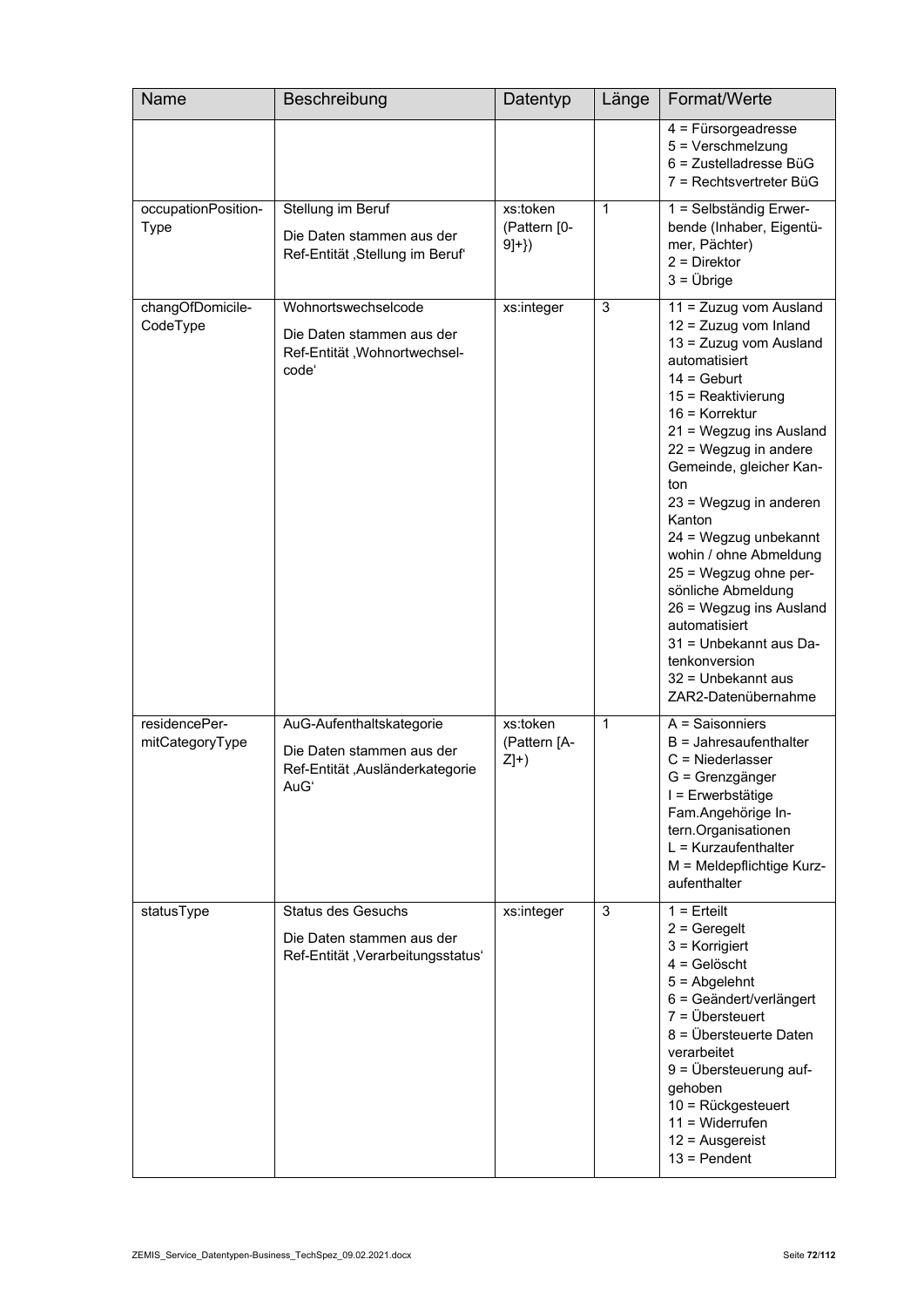| Name                               | Beschreibung                                                                                                                                                                                                                                                                                            | Datentyp                            | Länge        | Format/Werte                                                                                                                                                                                                                                                                                                                                                                                                                                                                                                                                                                                                               |
|------------------------------------|---------------------------------------------------------------------------------------------------------------------------------------------------------------------------------------------------------------------------------------------------------------------------------------------------------|-------------------------------------|--------------|----------------------------------------------------------------------------------------------------------------------------------------------------------------------------------------------------------------------------------------------------------------------------------------------------------------------------------------------------------------------------------------------------------------------------------------------------------------------------------------------------------------------------------------------------------------------------------------------------------------------------|
| kindOfAdmission-<br><b>Type</b>    | Art der Zulassung<br>Die Daten stammen aus der<br>Ref-Entität , Zulassung Nach'                                                                                                                                                                                                                         | xs:token<br>(Pattern [0-<br>$9]+})$ | $\mathbf{1}$ | $-1 =$ Unbekannt<br>$1 = VEP$<br>$2 = EFTA$<br>$3 = VZAE(BVO)$                                                                                                                                                                                                                                                                                                                                                                                                                                                                                                                                                             |
| kindOfPermitType                   | Bewilligungsart<br>Die Daten stammen aus der<br>Ref-Entität ,Auswahl der Bewilli-<br>gungsart'                                                                                                                                                                                                          | xs:integer                          | 3            | $-1 =$ Unbekannt<br>$1 = EU$<br>$2 = EFTA$<br>$3 = VZAE (BVO)$                                                                                                                                                                                                                                                                                                                                                                                                                                                                                                                                                             |
| kindOfApprov-<br>alType            | Zustimmart<br>Die Daten stammen aus der<br>Ref-Entität, Zustimmungsartikel'                                                                                                                                                                                                                             | xs:token<br>(Pattern [A-<br>$Z]+$   | $\mathbf{1}$ | $B = Z$ ustimmung bis ap-<br>provalDate. Nach diesem<br>Zeitpunkt ist der Fall er-<br>neut zur Zustimmung zu<br>unterbreiten.<br>C = NL-Bewilligung kann<br>sofort erteilt werden<br>(wenn ohne Datum) oder<br>kann am approvalDate<br>erteilt werden.                                                                                                                                                                                                                                                                                                                                                                     |
| decisionStatusType                 | Entscheidungs-Status                                                                                                                                                                                                                                                                                    | xs:integer                          | 3            | $0 =$ positiv<br>$1 =$ negativ<br>$2 =$ annulliert                                                                                                                                                                                                                                                                                                                                                                                                                                                                                                                                                                         |
| genderCodeType                     | Geschlecht einer Person (nach<br>ISO-5218 Standard)<br>Die Daten stammen aus der<br>Ref-Entität, Geschlecht'                                                                                                                                                                                            | xs:integer                          | 3            | $0 =$ Unbekannt<br>$1 =$ Männlich<br>$2 =$ Weiblich<br>$9$ = Undefiniert                                                                                                                                                                                                                                                                                                                                                                                                                                                                                                                                                   |
| kindOfOrderType                    | Art der AuG-Verfügung                                                                                                                                                                                                                                                                                   | xs:token<br>(Pattern [A-<br>$Z]+$   | 2            | EV = Einverständnis<br>KW = Kantonswechsel<br>SA = Stellenantritt<br>SW = Berufs- und Stel-<br>lenwechsel                                                                                                                                                                                                                                                                                                                                                                                                                                                                                                                  |
| kindOfIdentification-<br>PaperType | Art des Ausweisdokumentes<br>(auch Reisedokument). Es han-<br>delts sich hier nicht um die<br>durch die CH ausgestellten Aus-<br>weise, sondern um die (auslän-<br>dischen) Ausweise, welche<br>durch den Ausländer vorgelegt<br>werden.<br>Die Daten stammen aus der<br>Ref-Entität, Ausweisschriften" | xs:integer                          | 4            | $1 = Pass$<br>$2$ = Passersatz<br>$3$ = Diplomatenpass<br>$4 =$ Dienstpass<br>5 = Spezialpass<br>$6$ = Fremdenpass<br>7 = im Pass des Ehegat-<br>ten<br>$8 = im$ Pass des Vaters<br>$9 = im Pass der Mutter$<br>10 = Identitätskarte<br>11 = Reiseausweis (von<br>einem Drittland)<br>12 = Kinderausweis<br>13 = Laissez-passer<br>$14 =$ Seemannsbuch<br>$15 = Heimatschein$<br>16 = Konsulatsbestäti-<br>gung<br>17 = Identitätsausweis<br>$18$ = Personalausweis<br>19 = Pass für Ausländer<br>20 = Reiseausweis (CH,<br>Abk. 28.07.1951)<br>21 = Identitätsausweis für<br>schrift.Ausl.(CH)<br>22 = Pass für Ausländer |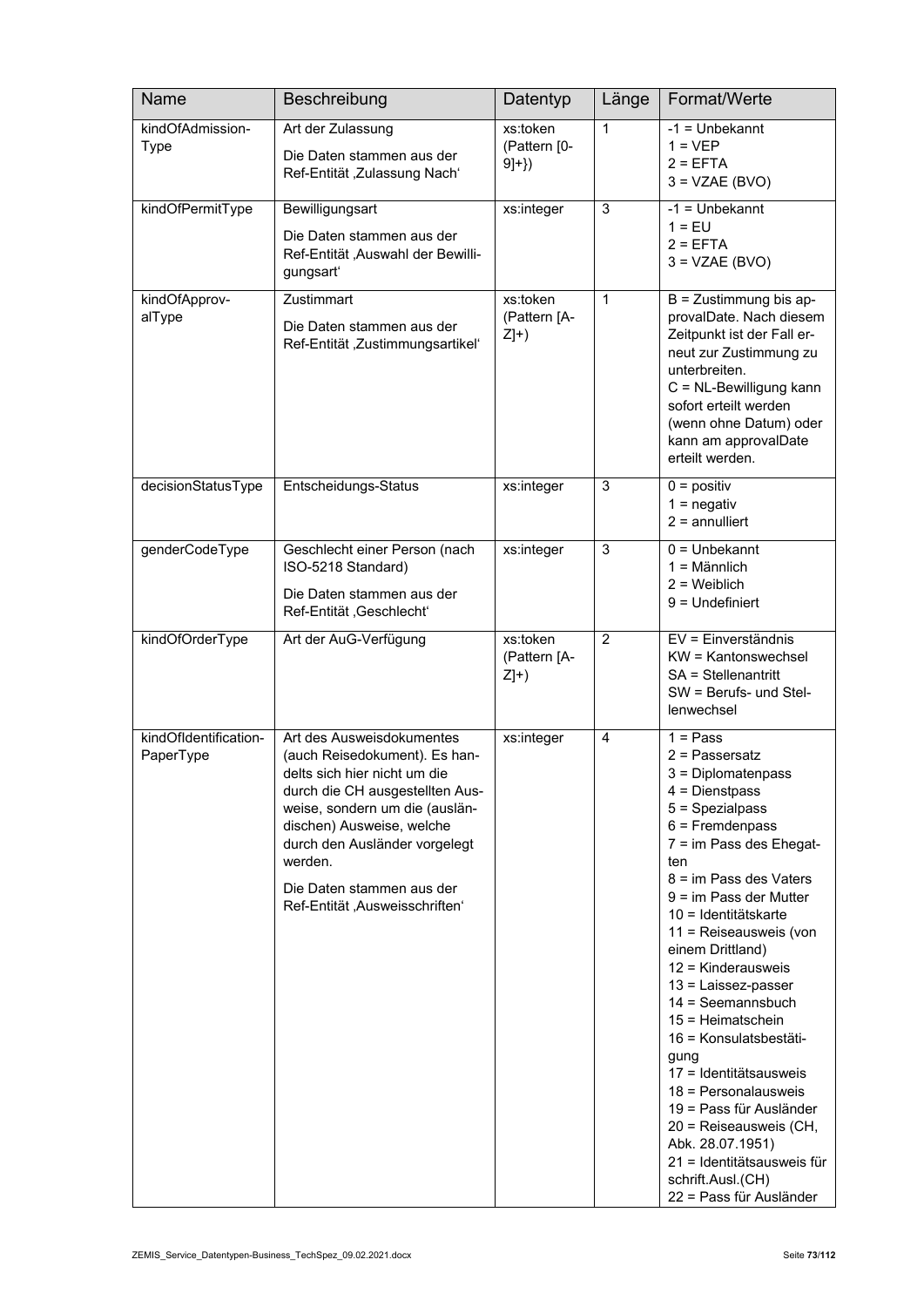| Name                           | Beschreibung                                                                                          | Datentyp                          | Länge          | Format/Werte                                                                                                                                                                                                                                                                                                                                                                                                                                                                                                                                                                                                                                                                                                                                                                                                                                                                |
|--------------------------------|-------------------------------------------------------------------------------------------------------|-----------------------------------|----------------|-----------------------------------------------------------------------------------------------------------------------------------------------------------------------------------------------------------------------------------------------------------------------------------------------------------------------------------------------------------------------------------------------------------------------------------------------------------------------------------------------------------------------------------------------------------------------------------------------------------------------------------------------------------------------------------------------------------------------------------------------------------------------------------------------------------------------------------------------------------------------------|
|                                |                                                                                                       |                                   |                | (CH)<br>23 = Taufschein<br>24 = Militärausweis<br>25 = Führerschein<br>26 = Internationaler Füh-<br>rerausweis<br>27 = Studentenausweis<br>28 = Zivilregisterauszug<br>29 = Nationalitätenaus-<br>weis<br>$30$ = Interner Pass<br>$31 =$ Wählerkarte<br>32 = Familienbüchlein<br>$33$ = Berufsausweis<br>34 = Sozialversiche-<br>rungsausweis<br>35 = Schuldokument<br>36 = Eidesstattliche Er-<br>klärung<br>37 = andere Dokumente<br>50 = Parteiausweis<br>51 = Flüchtlingsausweis<br>/-pass<br>52 = Geburtsschein<br>$53$ = Eheschein<br>54 = Aufenthaltstitel in<br>Drittstaat<br>55 = Ausländerausweis<br>56 = Militärbüchlein<br>57 = Bestätigung über<br>den Verlust des Auswei-<br>ses<br>96 = Keine Identitätspap.<br>an der ES abgegeben<br>$97$ = schriftenlos<br>98 = vorläufig keine<br>Schriften hinterlegt<br>99 = braucht keine<br>Schriften zu hinterlegen |
| deliveryCodeType               | Zustellcode<br>Die Daten stammen aus der<br>Ref-Entität, Zustellungʻ                                  | xs:token<br>(Pattern [A-<br>$Z]+$ | $\mathbf{1}$   | $A =$ Auslandadresse<br>B = Betrieb (Arbeitgeber)<br>I = Inlandadresse<br>$V = V$ ertretung CH<br>(Schweizer Botschaft,<br>Konsulat im Ausland)                                                                                                                                                                                                                                                                                                                                                                                                                                                                                                                                                                                                                                                                                                                             |
| kindOfEntryType                | Art der Einreise<br>Die Daten stammen aus der<br>Ref-Entität , Typ Bewilligungsein-<br>bezugʻ         | xs:token<br>(Pattern [A-<br>$Z]+$ | $\overline{2}$ | ZU = Zusicherung der<br>Aufenthaltsbewilligung<br>EB = Ermächtigung zur<br>Visumserteilung                                                                                                                                                                                                                                                                                                                                                                                                                                                                                                                                                                                                                                                                                                                                                                                  |
| kindOfCanton-<br>alDossierType | Art der kantonalen Referenz<br>Die Daten stammen aus der<br>Ref-Entität, Kantonaler Refe-<br>renztyp' | xs:integer                        | $\mathsf 3$    | $1 = Asyl$<br>$2 = BiG$<br>3 = AuG Migrationsamt<br>$4 = Aug$ Arbeitsamt                                                                                                                                                                                                                                                                                                                                                                                                                                                                                                                                                                                                                                                                                                                                                                                                    |
| migrationOfficeType            | Kanton welcher die kantonale<br>Referenz ausgestellt hat                                              | xs:token<br>(Pattern [A-<br>$Z]+$ | 2              | $AG = Aargau$<br>AI = Appenzell I.Rh.<br>AR = Appenzell A.Rh.<br>$BE = Bern$<br>$BI = Biel$                                                                                                                                                                                                                                                                                                                                                                                                                                                                                                                                                                                                                                                                                                                                                                                 |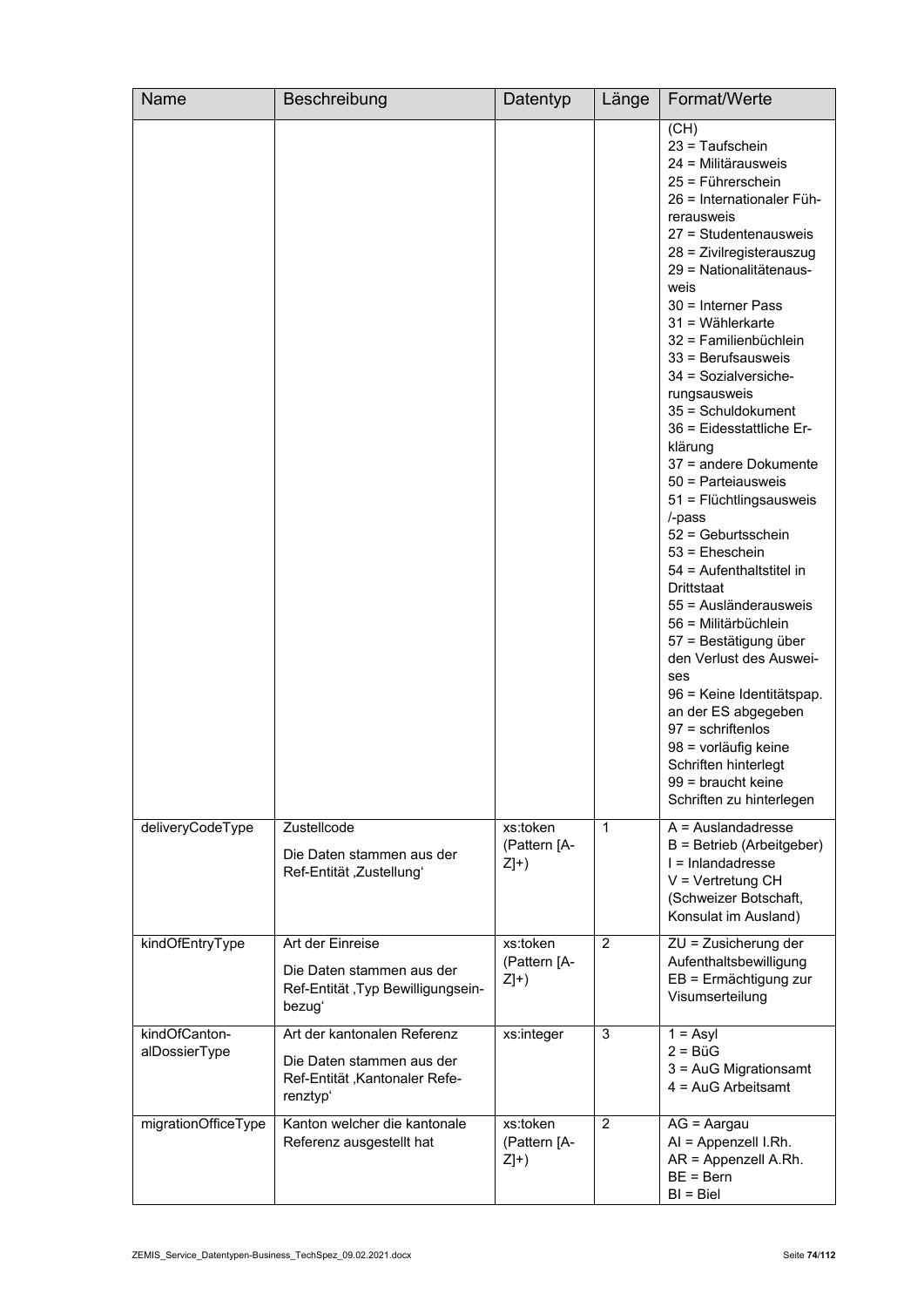| Name                     | Beschreibung                                                                                             | Datentyp   | Länge | Format/Werte                                                                                                                                                                                                                                                                                                                                                                                                                                                                                                                                                                 |
|--------------------------|----------------------------------------------------------------------------------------------------------|------------|-------|------------------------------------------------------------------------------------------------------------------------------------------------------------------------------------------------------------------------------------------------------------------------------------------------------------------------------------------------------------------------------------------------------------------------------------------------------------------------------------------------------------------------------------------------------------------------------|
|                          | Die Daten stammen aus der<br>Ref-Entität ,Arbeitskantone (inkl.<br>Kompetenzgemeinde)'                   |            |       | BL = Basel-Land<br>$BN = Stadt Bern$<br>$BS = BaseI-Stadt$<br>FL = Fürstentum Liech-<br>tenstein<br>$FR = Freiburg$<br>$GE = Genf$<br>$GL = Glarus$<br>GR = Graubuenden<br>$JU = Jura$<br>$LU = Luxern$<br>$NE = Neuenburg$<br>$NW = Nidwalden$<br>$OW = Obwalden$<br>SG = Sankt-Gallen<br>SH = Schaffhausen<br>SO = Solothurn<br>$SZ =$ Schwyz<br>$TG = Thurgau$<br>$TH = Thun$<br>$TI = Tessin$<br>$UR = Uri$<br>$VD = Waadt$<br>$VS =$ Wallis<br>$ZG = Zug$<br>$ZH = Zuerich$                                                                                             |
| augPersonSta-<br>tusType | AuG spezifischer Personensta-<br>tus<br>Die Daten stammen aus der<br>Ref-Entität, Personenstatus<br>AuGʻ | xs:integer | 3     | $0 = Aktiv$<br>$1 =$ Ausgereist<br>2 = Eingebürgert<br>$3 = CH$ durch Heirat<br>$4 =$ Gestorben<br>$5 =$ Gelöscht<br>$6 = \ddot{\cup}$ brige inaktive<br>7 = Bewilligung widerru-<br>fen<br>$9 = BFF$                                                                                                                                                                                                                                                                                                                                                                        |
| foreignerGroupType       | Ausländergruppe<br>Die Daten stammen aus der<br>Ref-Entität, Ausländergruppen'                           | xs:integer | 3     | 1 = Kurzfristig Erwerbstä-<br>tige $\leq$ 4 Monate<br>$2$ = Kurzaufenthalter > 4<br>< 12 Monate<br>3 = Artisten und Künstler<br>$\leq$ 8 Monate<br>4 = Kurzfristig Erwerbstä-<br>tige $\le$ 120 Tage<br>5 = Grenzgänger < 12<br>Monate<br>6 = Grenzgänger<br>7 = Büsinger-Grenzgän-<br>ger<br>8 = Dienstleistungserbrin-<br>$ger < = 4$ Monate<br>9 = Dienstleistungserbrin-<br>ger 120 Tage<br>$10 =$ Saisonniers<br>11 = Jahresaufenthalter<br>$12$ = Niederlasser<br>14 = nicht geregelte Aus-<br>länder<br>15 = Meldeverfahren für<br>bewilligungsfrei Erwerbs-<br>tätig |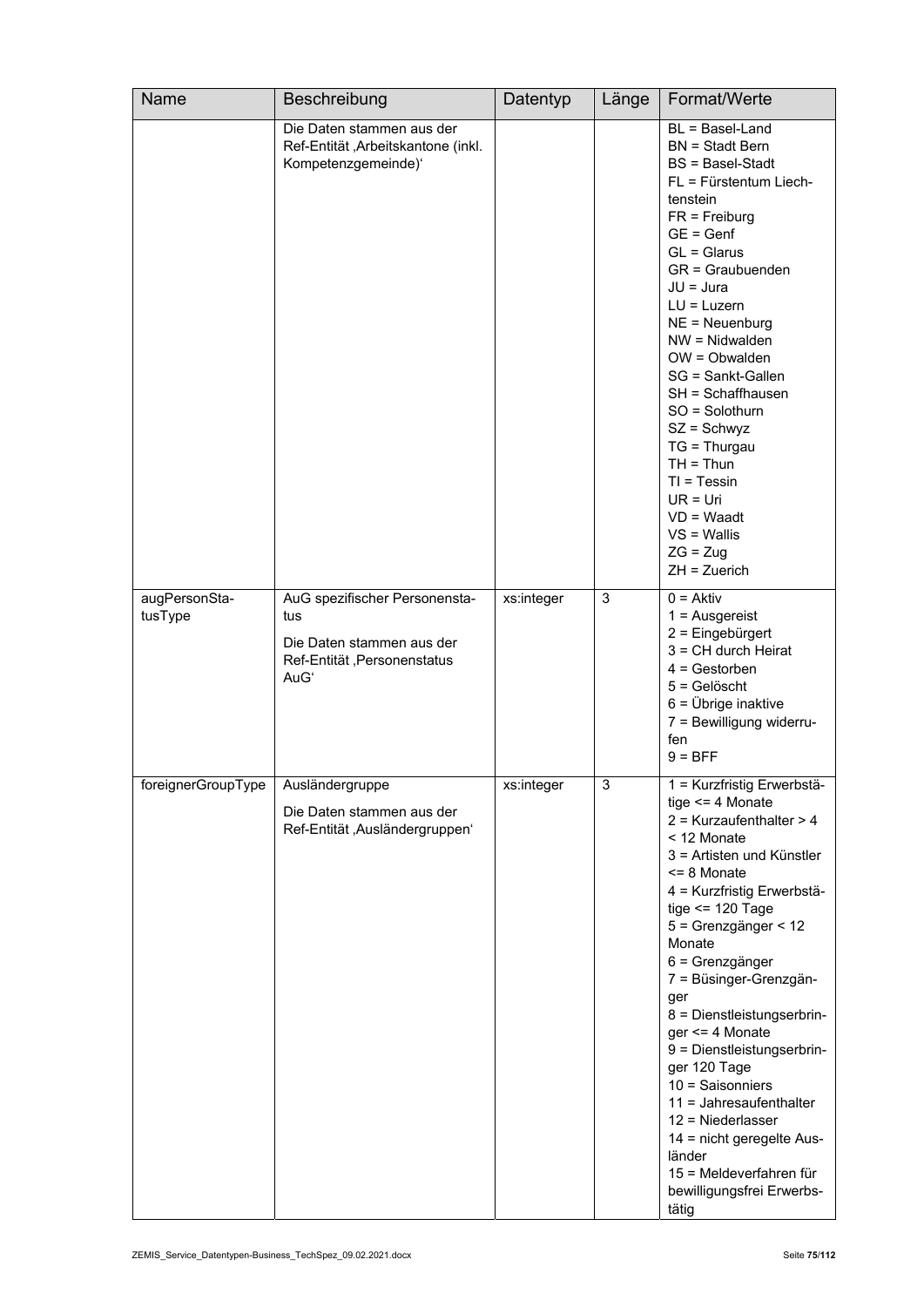| Name                                            | Beschreibung                                                                                                      | Datentyp                          | Länge          | Format/Werte                                                                                                                                                                                                                                                                                             |
|-------------------------------------------------|-------------------------------------------------------------------------------------------------------------------|-----------------------------------|----------------|----------------------------------------------------------------------------------------------------------------------------------------------------------------------------------------------------------------------------------------------------------------------------------------------------------|
|                                                 |                                                                                                                   |                                   |                | $16$ = EU/EFTA-Melde-<br>pflichtige selbständig Er-<br>werbstätige<br>17 = EU/EFTA-Melde-<br>pflichtige mit Stellenantritt<br>20 = Asylbewerber/in<br>21 = Vorläufig aufgenom-<br>mener Ausländer/in<br>22 = Schutzbedürftige<br>$97$ = Uebrige FL (A, L, G)<br>$98$ = Uebrige FL (B, C)<br>99 = Uebrige |
| asylumIdentitySta-<br>tusType                   | Identitätsstatus für Asylbewerber<br>Die Daten stammen aus der<br>Ref-Entität, Personenstatus<br>Asyl'            | xs:integer                        | $\overline{2}$ | $0 = Ohne$ Angabe<br>$1 = aktiv$<br>$3 =$ eingebürgert<br>$5 =$ gestorben<br>$6 =$ gelöscht<br>$7 =$ aktiv mit Bestrei-<br>tungsvermerk<br>8 = gestorben mit Be-<br>streitungsvermerk                                                                                                                    |
| asylumCatego-<br>ryType                         | Ausländerkategorie für Asylbe-<br>werber<br>Die Daten stammen aus der<br>Ref-Entität ,Ausländerkategorie<br>Asyl' | xs:token<br>(Pattern [A-<br>$Z]+$ | 1              | D = Dublin-Verfahren<br>$E =$ Nichteintretensent-<br>scheid<br>F = Vorläufig aufgenom-<br>menen AuG<br>$N =$ Asylsuchende<br>S = Schutzbedürftige                                                                                                                                                        |
| asylumIdentifica-<br>tionPaperCatego-<br>ryType | Ausweiskategorie für Asylbewer-<br>ber<br>Die Daten stammen aus der<br>Ref-Entität, Ausländerkategorie<br>Asyl'.  | xs:token<br>(Pattern [A-<br>$Z]+$ | 1              | F = Vorläufig aufgenom-<br>menen AuG<br>$N =$ Asylsuchende<br>S = Schutzbedürftige                                                                                                                                                                                                                       |

## **4.2 personIdentificationType**

Datentyp zur Identifikation einer ZEMIS Person

| <b>Name</b> | Beschreibung                                      | Datentyp                        | Kard    |
|-------------|---------------------------------------------------|---------------------------------|---------|
| zemisNumber | Die ZEMIS-Nummer, inkl. Prüfziffer,<br>der Person | business:zemisNumberType        | $0 - 1$ |
| ahvNumber   | AHV-Nummer der Person                             | eCH-0044:vnType                 | $0 - 1$ |
| firstName   | Der Vorname der Hauptidentität.                   | eCH-0044:baseNameType           | $0 - 1$ |
| lastName    | Der Nachname der Hauptidentität.                  | eCH-0044:baseNameType           | $0 - 1$ |
| gender      | Das Geschlecht der Person                         | business:genderCodeType         | $0 - 1$ |
| dateOfBirth | Das Geburtsdatum der Hauptiden-<br>tität.         | eCH-0044:datePartiallyKnownType | $0 - 1$ |

## **4.3 personSimpleIdentificationType**

Datentyp zur Identifikation einer ZEMIS Person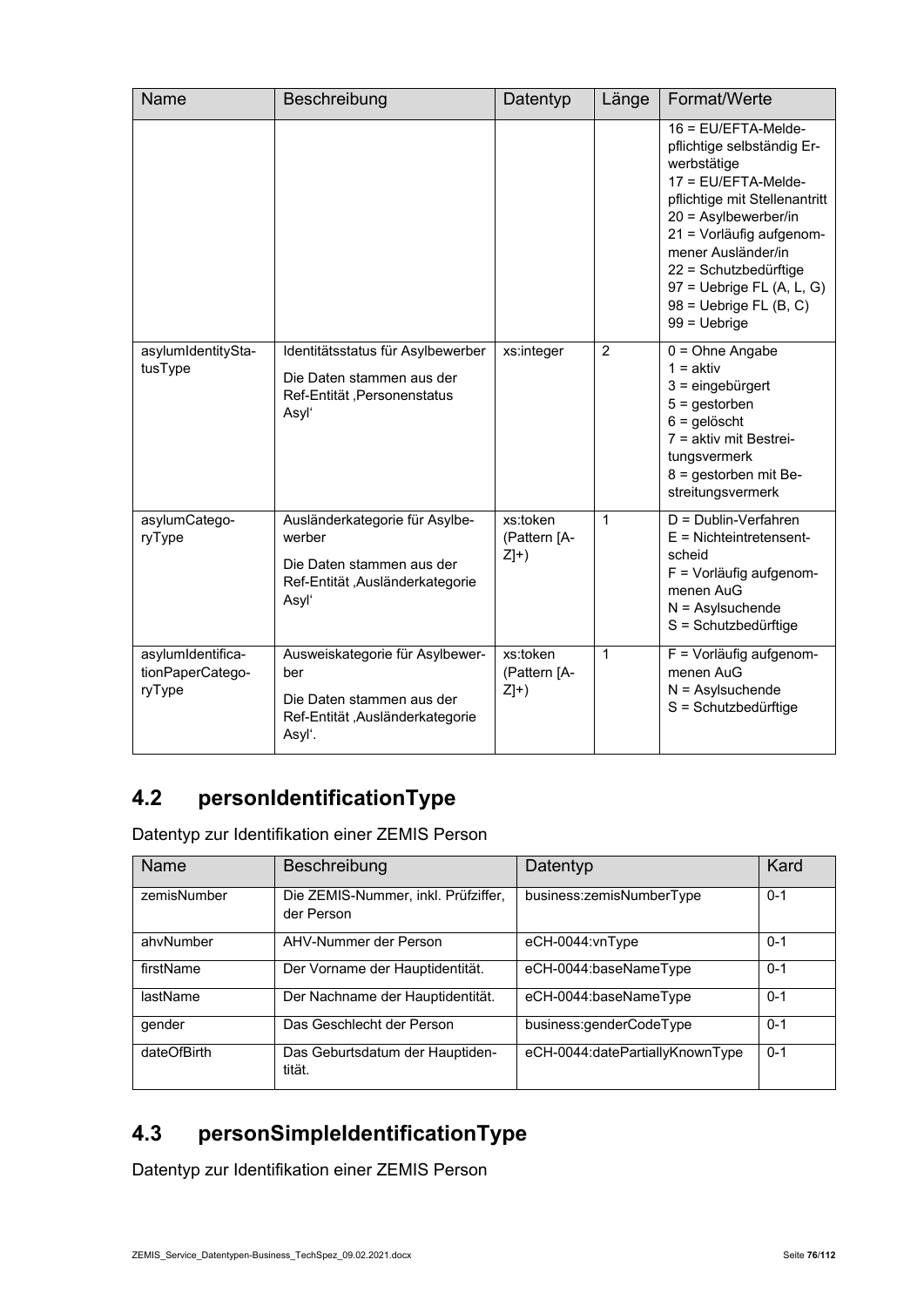| Name        | <b>Beschreibung</b>                               | Datentyp                        | Kard |
|-------------|---------------------------------------------------|---------------------------------|------|
| zemisNumber | Die ZEMIS-Nummer, inkl. Prüfziffer,<br>der Person | business:zemisNumberType        |      |
| dateOfBirth | Das Geburtsdatum der Hauptiden-<br>tität.         | eCH-0044:datePartiallyKnownType |      |

# **4.4 identityType**

Datentyp zur Darstellung der ZEMIS Personen-Identität

| Name                         | Beschreibung                                                                                                  | Datentyp                                 | Kard         |
|------------------------------|---------------------------------------------------------------------------------------------------------------|------------------------------------------|--------------|
| mutationDate                 | Letztes Mutationsdatum der Iden-<br>tität                                                                     | xs:dateTime                              | 1            |
| identityNumber               | Eindeutige Identitäts-Nummer                                                                                  | business:identityNumberType              | $\mathbf{1}$ |
| kindOfldentity               | Art der Identität                                                                                             | business:kindOfldentityType              | 1            |
| kindOfIdentification         | Art der Identifikation                                                                                        | business:kindOfldentificationType        | 1            |
| lastName                     | Nachname der Identität                                                                                        | eCH-0044:baseNameType                    | $0 - 1$      |
| firstName                    | Vorname der Identität                                                                                         | eCH-0044:baseNameType                    | $0 - 1$      |
| dateOfBirth                  | Geburtsdatum der Identität                                                                                    | eCH-0044:datePartiallyKnownType          | $0 - 1$      |
| Gender                       | Geschlecht der Identität                                                                                      | business:genderCodeType                  | $0 - 1$      |
| maritalStatus                | Zivilstand der Identität                                                                                      | business:maritalStatusType               | $0 - 1$      |
| maritalStatusAuxil-<br>iary  | Zivilstand-Zusatz Code, Enthält die<br>rechtlich nicht anerkannten Zivil-<br>stände.                          | business:maritalStatusAuxiliaryType      | $0 - 1$      |
| Nationality                  | Nationalität der Identität                                                                                    | eCH-0011:nationalityType                 | $0 - 1$      |
| secondNationality            | Zweite Nationalität der Identität                                                                             | eCH-0011:nationalityType                 | $0 - 1$      |
| formerNationality            | Frühere Nationalität der Identität                                                                            | eCH-0011:nationalityType                 | $0 - 1$      |
| zemisDossierKey              | Referenz auf ZEMIS-Dossier (eDos-<br>sier)                                                                    | xs:string                                | $0 - 1$      |
| residentialMunici-<br>pality | Politisch zuständige Gemeinde<br>(Wohngemeinde). Bei Bewilligung G<br>(Grenzgänger) die Arbeitsge-<br>meinde. | eCH-0007:swissAndFlMunicipali-<br>tyType | $0 - 1$      |
| placeOfBirth                 | Geburtsort der Identität                                                                                      | eCH-0011:birthplaceType                  | $0 - 1$      |
| motherLastName               | Nachname der Mutter                                                                                           | eCH-0044:baseNameType                    | $0 - 1$      |
| motherFirstName              | Vorname der Mutter                                                                                            | eCH-0044:baseNameType                    | $0 - 1$      |
| fatherLastName               | Nachname des Vaters                                                                                           | eCH-0044:baseNameType                    | $0 - 1$      |
| fatherFirstName              | Vorname des Vaters                                                                                            | eCH-0044:baseNameType                    | $0-1$        |
| familyNumber                 | Familiennummer. Mitglieder der<br>gleichen Familie haben die gleiche<br>Familiennummer.                       | business:familyNumberType                | $0 - 1$      |
| identificationPaper          | Ausweisdokument (auch Reisedo-<br>kument) der Identität (dies ist nicht<br>der Ausländerausweis).             | business:identificationPaperType         | $0 - n$      |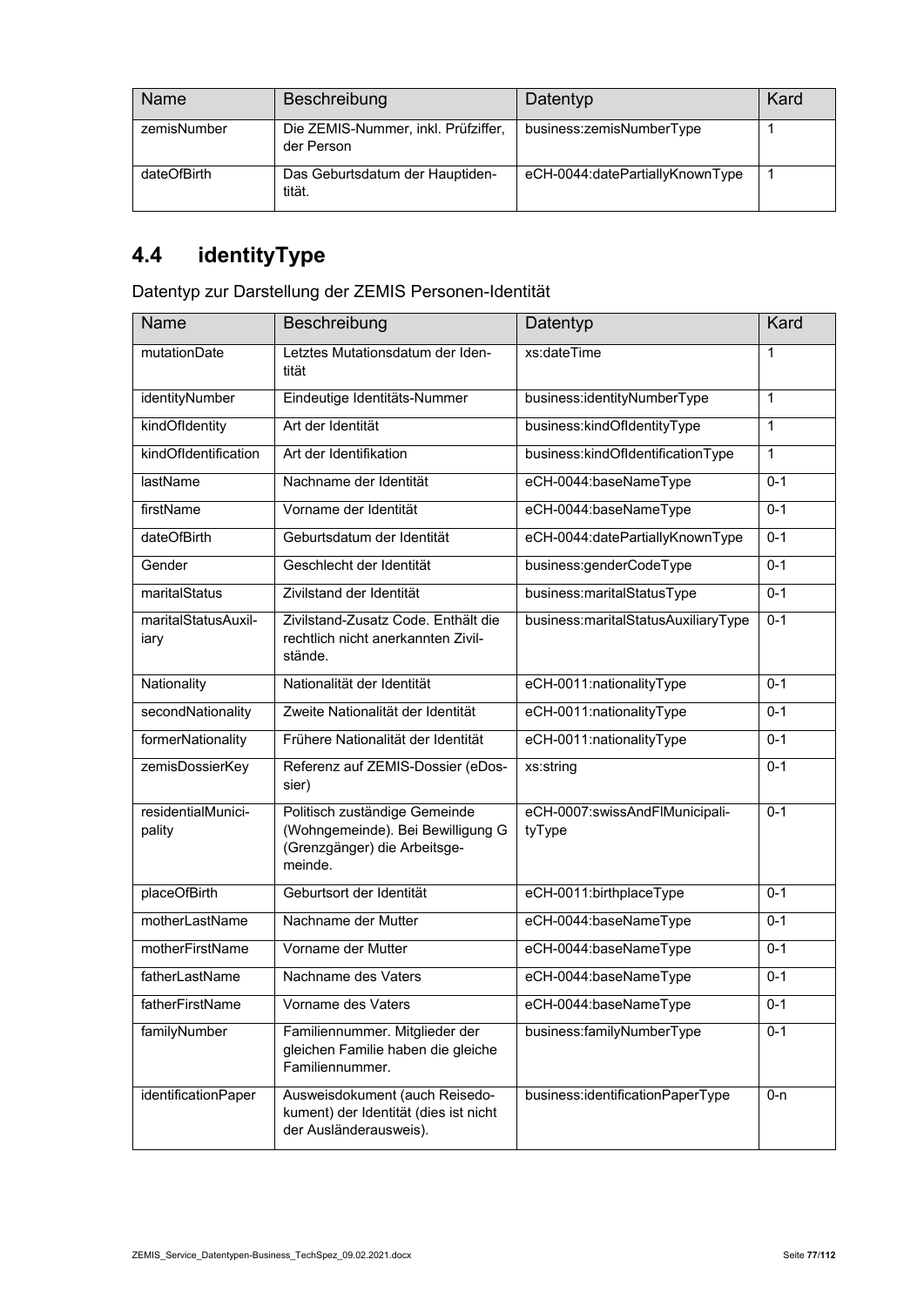## **4.5 familyMemberType**

Information zum Familienmitglied

| Name                 | Beschreibung                                                                                   | Datentyp                          | Kard |
|----------------------|------------------------------------------------------------------------------------------------|-----------------------------------|------|
| mutationDate         | Letztes Mutationsdatum des Fami-<br>lienmitglieds                                              | xs:dateTime                       |      |
| relationshipId       | Eindeutiger Schlüssel der Bezi-<br>ehung                                                       | xs:int                            |      |
| personIdentification | Information zum Familienmitglied                                                               | business:personIdentificationType |      |
| relationship         | Beziehungscode. Beschreibt in wel-<br>cher Beziehung die Hauptperson zu<br>dieser Person steht | base:numberCodeAndText50Type      |      |

## **4.6 augInformationType**

AuG-Informationen zu einer Person

| <b>Name</b>                      | Beschreibung                                                 | Datentyp                                        | Kard.   |
|----------------------------------|--------------------------------------------------------------|-------------------------------------------------|---------|
| mutationDate                     | Letztes Mutationsdatum der AuG In-<br>formationen der Person | xs:dateTime                                     | 1       |
| zarNumber                        | Original Personen-Nummer in ZAR                              | business:zarNumberType                          | $0 - 1$ |
| zarDossierNumber                 | EPOS-Nummer (BFA-Dossi-<br>ernummer)                         | business:zarDossierNumberType                   | $0 - 1$ |
| cantonalRefer-<br>enceNumber     | Aktuelleste kantonale Referenz-<br>Nummer im AuG Bereich     | business:cantonalRefer-<br>enceNumberType       | $0 - 1$ |
| municipalityRefer-<br>enceNumber | Gemeinde Referenz-Nummer                                     | business: municipality Refer-<br>enceNumberType | $0 - 1$ |
| augPersonStatus                  | AuG spezifischer Personenstatus                              | business:augPersonStatusType                    | $0 - 1$ |
| personStatusValid-<br>From       | Gültigkeit des Personenstatus                                | xs:date                                         | $0 - 1$ |
| deactivationDate                 | Inatkivierungsdatum                                          | xs:date                                         | $0 - 1$ |
| foreignerGroup                   | Ausländergruppe                                              | business:foreignerGroupType                     | $0 - 1$ |
| augCategory                      | Ausländerkategorie                                           | business:residencePermitCatego-<br>ryType       | $0 - 1$ |
| provenanceCountry                | Herkunftsland                                                | eCH-0011:nationalityType                        | $0 - 1$ |
| <b>isBornInCH</b>                | In der Schweiz geboren?                                      | xs:boolean                                      | $0 - 1$ |
| spouseNationality                | Nationalität des Ehegatten                                   | eCH-0011:nationalityType                        | $0 - 1$ |
| <b>isSpouseCH</b>                | Ist Ehegatte Schweizer?                                      | xs:boolean                                      | $0 - 1$ |
| augCategoryPar-<br>ents          | Ausländerkategorie der Eltern                                | business:residencePermitCatego-<br>ryType       | $0 - 1$ |
| <b>isParentCH</b>                | Ist Elternteil Schweizer?                                    | xs:boolean                                      | $0 - 1$ |

## **4.7 asylumInformationType**

Asyl-Informationen einer Person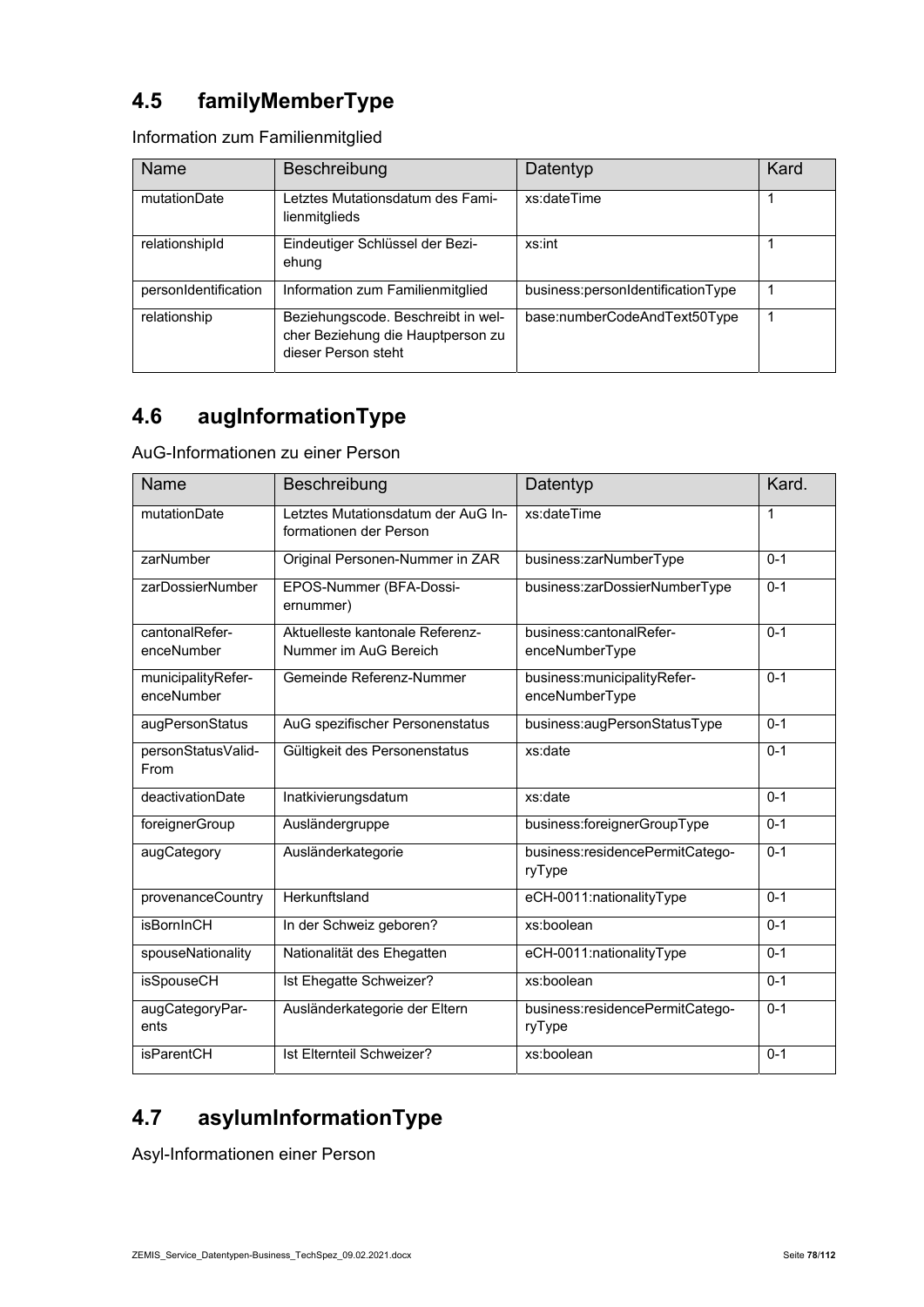| Name                           | Beschreibung                                                           | Datentyp                                  | Kard    |
|--------------------------------|------------------------------------------------------------------------|-------------------------------------------|---------|
| mutationDate                   | Letztes Mutationsdatum der Asyl -<br>Informationen der Person          | xs:dateTime                               | 1       |
| auperNumber                    | Original Personennummer in<br><b>AUPFR</b>                             | business:auperNumberType                  | $0 - 1$ |
| cantonalRefer-<br>enceNumber   | Aktuelleste kantonale Referenz-<br>Nummer im Asyl Bereich              | business:cantonalRefer-<br>enceNumberType | $0 - 1$ |
| asylumIdentitySta-<br>tus      | ASYL-Identitätsstatus                                                  | business:asylumIdentityStatusType         | $0 - 1$ |
| asylumIdentitySta-<br>tusSince | ASYL-Identitätsstatus seit Datum                                       | xs:date                                   | $0 - 1$ |
| asylumCategory                 | Ausländerkategorie für Asylbewer-<br>ber                               | business:asylumCategoryType               | $0 - 1$ |
| placeOfOrigin                  | Herkunftsregion. Enthält Regionen<br>aus der Türkei und Ex-Jugoslawien | base:numberCodeAndText25Type              | $0 - 1$ |
| Religion                       | Religion des Asylbewerbers                                             | base:numberCodeAndText50Type              | $0 - 1$ |
| ethnicGroup                    | Ethnie des Asylbewerbers                                               | base:numberCodeAndText25Type              | $0 - 1$ |
| motherTongue                   | Muttersprache des Asylbewerbers                                        | base:numberCodeAndText25Type              | $0 - 1$ |

#### **4.8 asylumIdentificationPaperType**

Asyl-Ausweis einer Person

| Name                                   | Beschreibung                                  | Datentyp                                            | Kard    |
|----------------------------------------|-----------------------------------------------|-----------------------------------------------------|---------|
| mutationDate                           | Letztes Mutationsdatum des Asyla-<br>usweises | xs:dateTime                                         |         |
| asylumIdentifica-<br>tionPaperCategory | Ausweiskategorie                              | business:asylumIdentificationPaper-<br>CategoryType |         |
| dateOfCreation                         | Erstelldatum des Asylausweises                | xs:date                                             | $0 - 1$ |
| validTo                                | Gültigkeitsdatum des Asylaus-<br>weises       | xs:date                                             | $0 - 1$ |

## **4.9 dossierNumberType**

ZEMIS- Dossier-Nummer, inklusive Dossiertyp

| Name   | Beschreibung   | Datentyp         | Kard |
|--------|----------------|------------------|------|
| number | Dossier-Nummer | xs:int           |      |
| type   | Dossiertyp     | base:string1Type |      |

#### **4.10 paperDossierType**

ZEMIS-Papier-Dossier, inklusive Dossiertyp

| Name         | Beschreibung                             | Datentyp    | Kard |
|--------------|------------------------------------------|-------------|------|
| mutationDate | Letztes Mutationsdatum des Dossi-<br>ers | xs:dateTime |      |
| number       | Dossier-Nummer                           | xs:int      |      |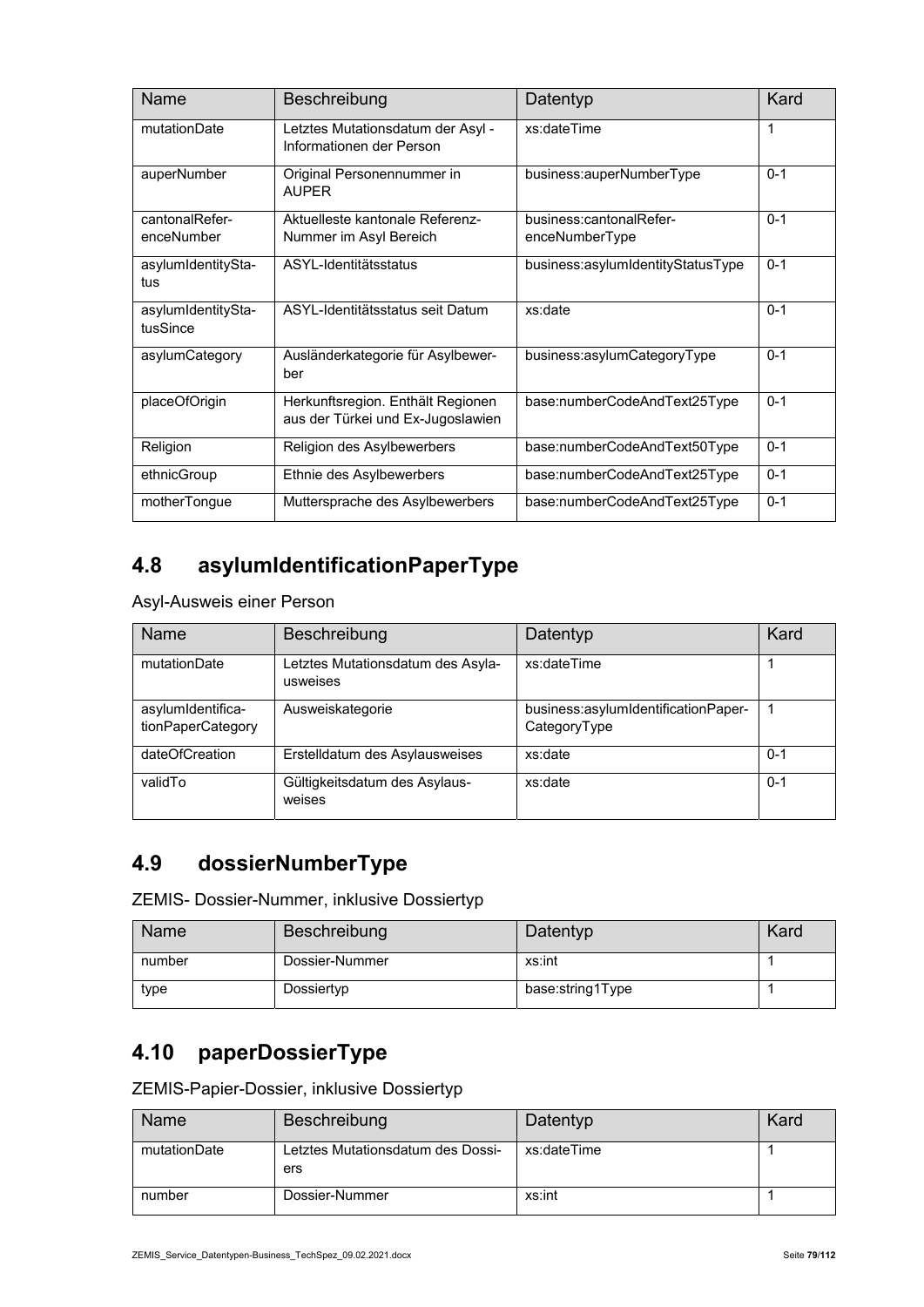| Name                      | <b>Beschreibung</b>                               | Datentyp               | Kard    |
|---------------------------|---------------------------------------------------|------------------------|---------|
| category                  | Dossierkategorie                                  | base:codeAndText25Type |         |
| numberWithinCate-<br>gory | Dossiernummer innerhalb einer<br>Dossierkategorie | xs:int                 | $0 - 1$ |

## **4.11 occupationType**

Beschreibung der Tätigkeit einer Person

| Name                        | Beschreibung                                                                                                      | Datentyp                                  | Kard    |
|-----------------------------|-------------------------------------------------------------------------------------------------------------------|-------------------------------------------|---------|
| mutationDate                | Letztes Mutationsdatum der<br>Tätigkeit                                                                           | xs:dateTime                               | 1       |
| isMainOccupation            | Ist Tätigkeit Haupterwerb                                                                                         | xs:boolean                                | $0 - 1$ |
| occupationCode              | Tätigkeitscode                                                                                                    | base:numberCodeAndText100Type             | 1       |
| occupation-<br>StartDate    | Datum des Arbeitsbeginns                                                                                          | xs:date                                   | $0 - 1$ |
| occupationPosition          | Stellung im Beruf                                                                                                 | business:occupationPositionType           | $0 - 1$ |
| employedUntil               | Verpflichtet bis Datum                                                                                            | xs:date                                   | $0 - 1$ |
| workingFor                  | Auftraggeber, falls dieser im Aus-<br>land liegt und ein inländischer Pro-<br>jektverantwortlicher definiert ist. | base:string100Type                        | $0 - 1$ |
| companyIdentifica-<br>tion  | Betriebs-ID                                                                                                       | business:companyIdentificationType        | $0 - 1$ |
| assignedCom-<br>panyAddress | Einsatzadresse der Person                                                                                         | business:organisationMailAd-<br>dressType | $0 - n$ |
| allocation                  | Kontingent                                                                                                        | business:allocationType                   | $0 - 1$ |

#### **4.12 engagementType**

Beschreibung der Engagements einer Prson. Enthält Informationen zu den Aufenthalten der Künstler und Artisten.

| Name                  | Beschreibung                                    | Datentyp                      | Kard    |
|-----------------------|-------------------------------------------------|-------------------------------|---------|
| mutationDate          | Letztes Mutationsdatum des En-<br>gagements     | xs:dateTime                   | 1       |
| engagementNum-<br>ber | Eindeutige ID des Engagements                   | business:engagementNumberType | 1       |
| creationDate          | Erfassungs-Datum                                | xs:date                       | $0 - 1$ |
| validFrom             | Gültig-von-Datum des Engage-<br>ments           | xs:date                       | $0 - 1$ |
| validTo               | Gültig-bis-Datum des Engagements                | xs:date                       | $0 - 1$ |
| annulationDate        | Datum, an dem das Engagement<br>annuliert wurde | xs:date                       | $0 - 1$ |
| functionZar           | ZarCode der Funktion                            | base:codeAndText50Type        | $0 - 1$ |
| admission             | Zulassungscode                                  | base:codeAndText350Type       | $0 - 1$ |
| occupationCode        | Ausgeübte Tätigkeit                             | base:numberCodeAndText100Type | $0 - 1$ |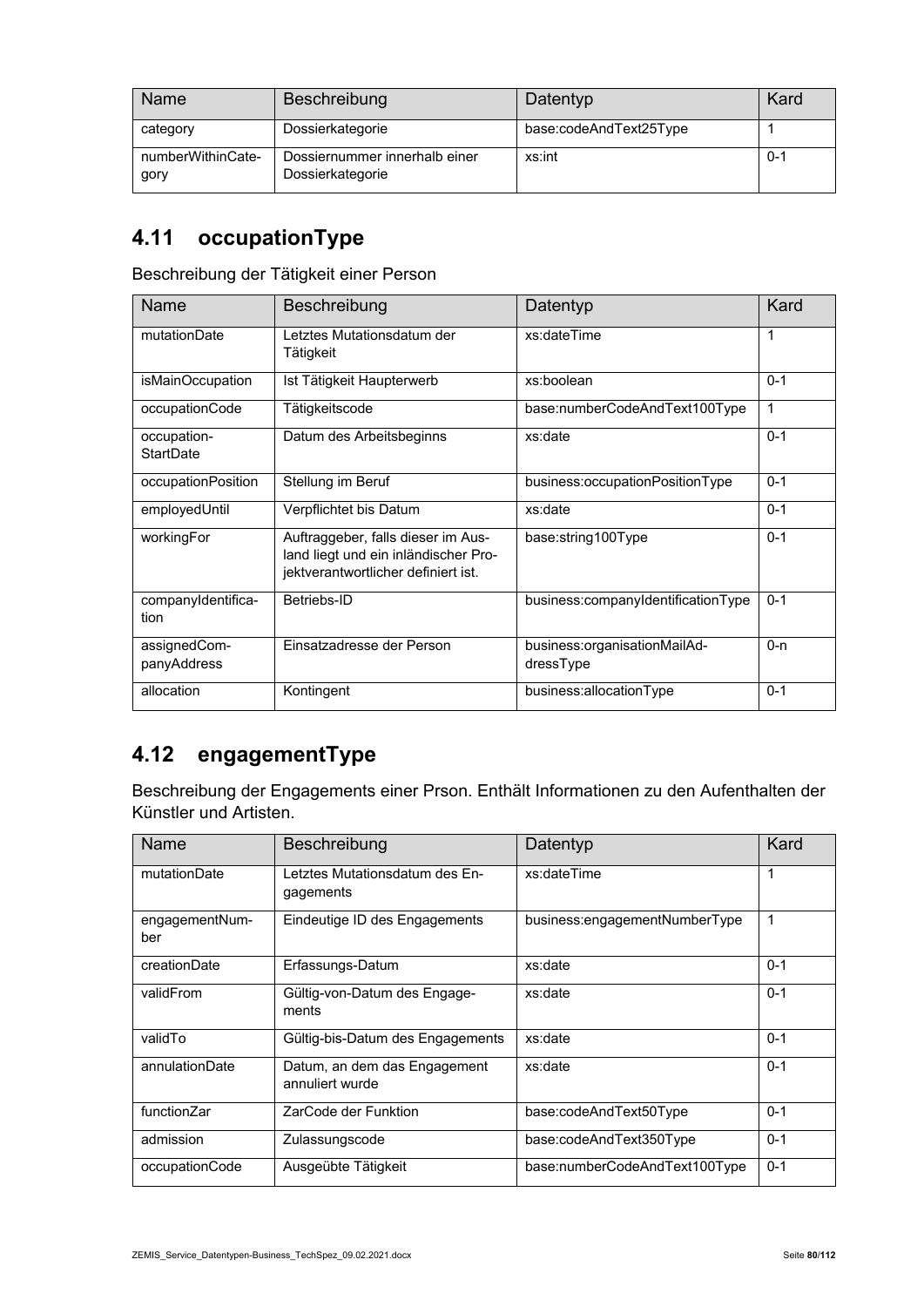| Name                        | Beschreibung                                                                                                                      | Datentyp                                 | Kard    |
|-----------------------------|-----------------------------------------------------------------------------------------------------------------------------------|------------------------------------------|---------|
| occupationEntry             | Wenn vor der Erteilung der Bewilli-<br>gung ein Einreiseentscheid ausge-<br>stellt wurde, enthält dieses Feld 'X',<br>sonst leer. | xs:string                                | $0 - 1$ |
| occupationMunici-<br>pality | Arbeitsgemeinde                                                                                                                   | eCH-0007:swissAndFlMunicipali-<br>tyType | $0 - 1$ |
| occupationCanton            | Arbeitskanton                                                                                                                     | base:codeAndText50Type                   | $0 - 1$ |
| Employer                    | Arbeitgeber                                                                                                                       | business:companyIdentificationType       | $0 - 1$ |
| address                     | Wohnadresse                                                                                                                       | business:addressInformationType          | $0 - 1$ |

# **4.13 allocationType**

#### Kontingente

| <b>Name</b>                      | Beschreibung                                          | Datentyp                                      | Kard    |
|----------------------------------|-------------------------------------------------------|-----------------------------------------------|---------|
| mutationDate                     | Letztes Mutationsdatum der Kontin-<br>gente           | xs:dateTime                                   |         |
| allocationYear                   | Kontingent pro Jahr                                   | base:integer4Type                             | $0 - 1$ |
| cantonalAlloca-<br>tionAccountId | Kantonale Kontingente-ID                              | business:cantonalAllocationAc-<br>countidType | $0 - 1$ |
| cantonalAlloca-<br>tionAccount   | Laufnummer des vergebenen kanto-<br>nalen Kontingents | base:integer6Type                             | $0 - 1$ |

#### **4.14 pendingMoveType**

Pendenter Wegzug

| <b>Name</b>                  | Beschreibung                                    | Datentyp                                 | Kard    |
|------------------------------|-------------------------------------------------|------------------------------------------|---------|
| mutationDate                 | Letztes Mutationsdatum pendenten<br>Wegzuges    | xs:dateTime                              | 1       |
| changeOfDomicile-<br>Code    | Wohnortswechselcode                             | business:changeOfDomicileCode-<br>Type   | 1       |
| changeOfDomi-<br>cileDate    | Datum des Wegzugs/des Widerrufs                 | xs:date                                  | $0 - 1$ |
| validTo                      | Gültig bis Datum der aktuellen Be-<br>willigung | xs:date                                  | $0 - 1$ |
| residentialMunici-<br>pality | Wohngemeinde                                    | eCH-0007:swissAndFlMunicipali-<br>tyType | $0 - 1$ |

## **4.15 entryBanType**

Einreiseverbot ohne Detailangaben

| Name      | Beschreibung                                                    | Datentyp | Kard |
|-----------|-----------------------------------------------------------------|----------|------|
| validFrom | Beginn des Einreiseverbotes                                     | xs:date  |      |
| validTo   | Ende des Einreiseverbotes oder<br>leer, wenn unbegrenzt gültig. | xs:date  |      |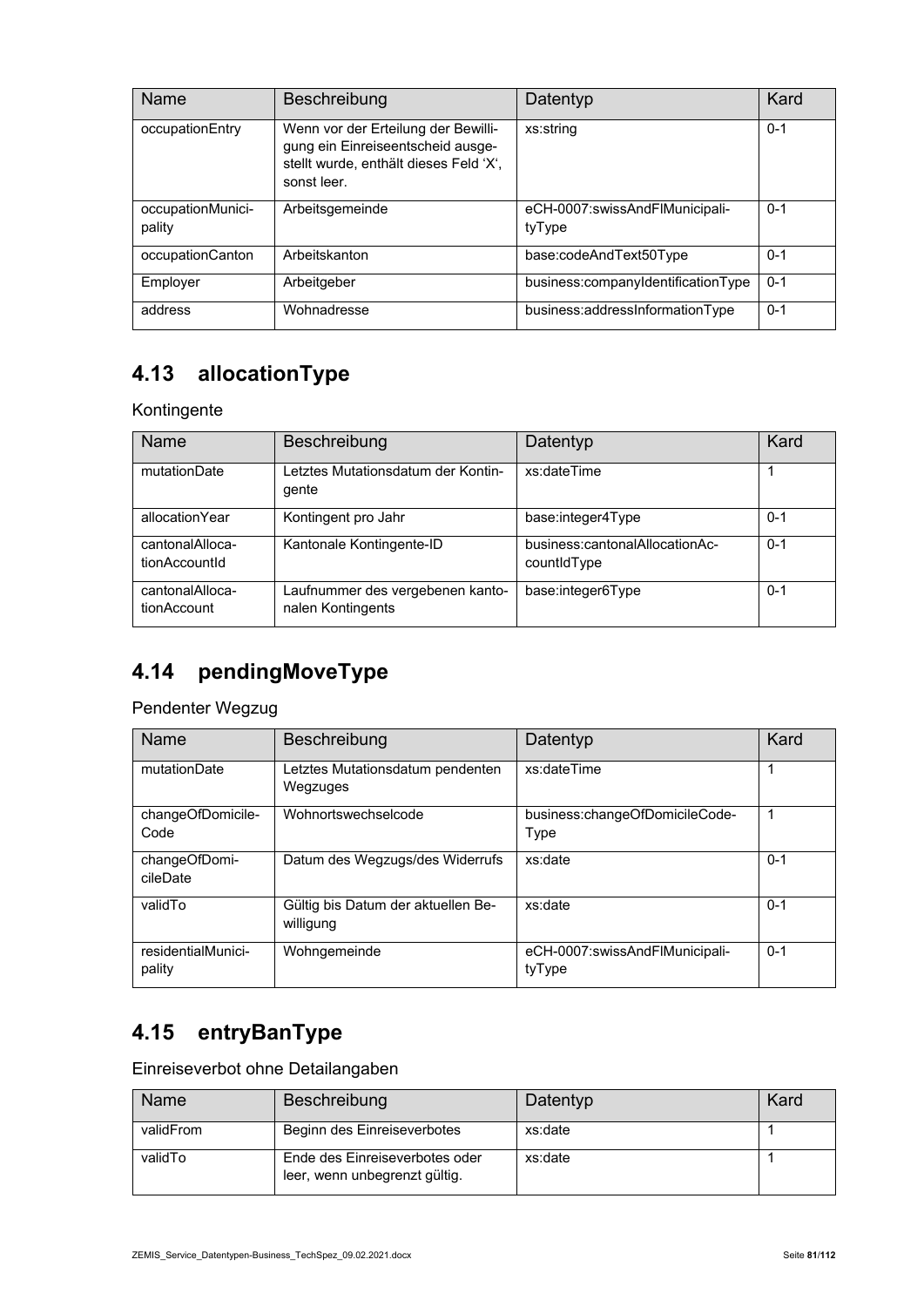| Name             | <b>Beschreibung</b>                                                                                                                     | Datentyp                    | Kard    |
|------------------|-----------------------------------------------------------------------------------------------------------------------------------------|-----------------------------|---------|
| dateOfOpening    | Datum, an dem das Einreiseverbot<br>eröffnet wurde, oder leer, wenn das<br>Verbot noch nicht eröffnet wurde.                            | xs:date                     | $0 - 1$ |
| dateOfRevocation | Datum, an dem das Einreiseverbot<br>aufgehoben wurde. Bei der Abfrage<br>von aktiven Finreiseverboten ist die-<br>ses Datum immer leer. | xs:date                     | $0 - 1$ |
| detail           | Detailangaben zu dem Einreisever-<br>bot.                                                                                               | business:entryBanDetailType | $0 - 1$ |

## **4.16 entryBanDetailType**

Detailangaben zu einem Einreiseverbot

| Name                      | <b>Beschreibung</b>                                                                                  | Datentyp                   | Kard    |
|---------------------------|------------------------------------------------------------------------------------------------------|----------------------------|---------|
| canton                    | Kanton in welchem das Einreisever-<br>bot erlassen wurde. Im Fall BFM<br>wird CH verwendet.          | base:codeAndText50Type     | 1       |
| zemisBusinessKey          | ZEMIS Geschäfts-ID                                                                                   | xs:string(50)              | $0 - 1$ |
| reason                    | Begündung des Einreiseverbotes                                                                       | base:numberCodeAndTextType |         |
| suspension Valid-<br>From | Startdatum der Suspendierung des<br>Finreiseverbotes. Ist leer wenn das<br>Einreiseverbot aktiv ist. | xs:date                    | $0 - 1$ |
| suspensionValidTo         | Enddatum der Suspendierung.                                                                          | xs:date                    | $0 - 1$ |
| suspensionReason          | Begründung der Suspendierung                                                                         | base:numberCodeAndTextType | $0 - 1$ |

## **4.17 residencePermitType**

Aufenthaltsbewilligung

| Name                              | Beschreibung                                           | Datentyp                                  | Kard    |
|-----------------------------------|--------------------------------------------------------|-------------------------------------------|---------|
| mutationDate                      | Letztes Mutationsdatum der Aufen-<br>thaltsbewilligung | xs:dateTime                               | 1       |
| residencePermit-<br><b>Status</b> | Status der Aufenthalsbewilligung                       | business:statusType                       | $0 - 1$ |
| validFrom                         | Gültigkeits-Startdatum der Aufen-<br>thaltsbewilligung | xs:date                                   | $0 - 1$ |
| validTo                           | Gültigkeits-Enddatum der Aufen-<br>thaltsbewilligung   | xs:date                                   | $0 - 1$ |
| chargedEntryDate                  | Angerechnetes Einreisedatum                            | xs:date                                   | $0 - 1$ |
| validStartDate                    | Gültig ab von pendenten Aufent-<br>haltsbewilligungen  | xs:date                                   | $0 - 1$ |
| applicationDate                   | Datum der Anmeldung                                    | xs:date                                   | $0 - 1$ |
| arrivalDate                       | Das Einreisedatum des Aufenthalts.                     | xs:date                                   | $0 - 1$ |
| residencePermitIs-<br>sueDate     | Datum der Ausstellung der Bewilli-<br>gung             | xs:date                                   | $0 - 1$ |
| residencePer-<br>mitCategory      | Art des Aufenthalts                                    | business:residencePermitCatego-<br>ryType | $0 - 1$ |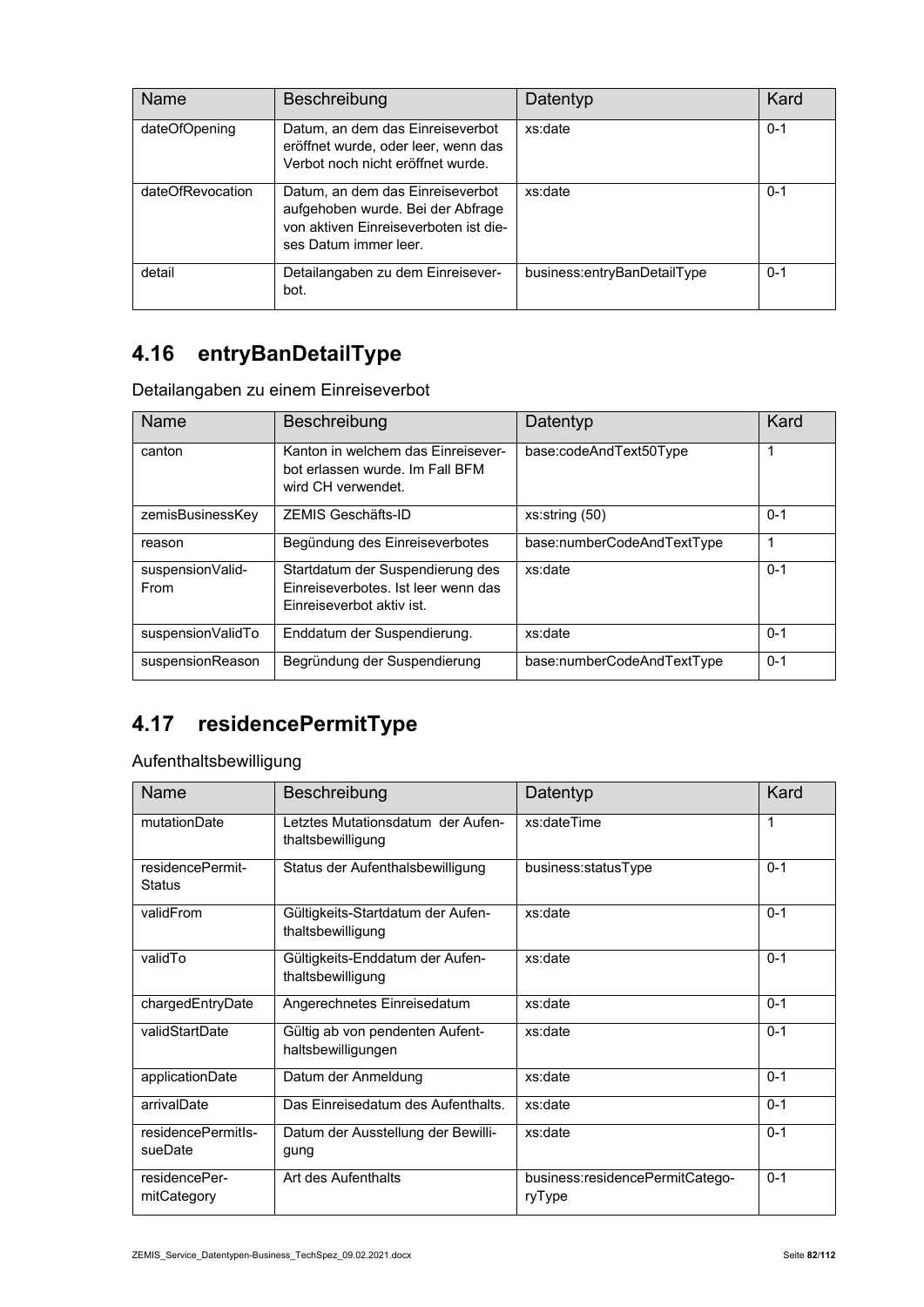| Name                       | Beschreibung                                                         | Datentyp                               | Kard    |
|----------------------------|----------------------------------------------------------------------|----------------------------------------|---------|
| purposeOfStay              | Der Zweck des Aufenthalts als<br>Code und Text                       | base:codeAndText150Type                | $0 - 1$ |
| purposeOfStayRe-<br>mark   | Bemerkung zum Aufenthaltszweck                                       | base:string50Type                      | $0 - 1$ |
| migrationOfficeRe-<br>mark | Bemerkung des Migrationsamtes                                        | base:string75Type                      | $0 - 1$ |
| Admission                  | Zulassungscode und Beschreibung                                      | base:codeAndText350Type                | $0 - 1$ |
| kindOfAdmission            | Art der Zulassung (Entspricht dem<br>Feld "Zulassung nach" in ZEMIS) | business:kindOfAdmissionType           | $0 - 1$ |
| kindOfPermit               | Art der Bewilligung                                                  | business:kindOfPermitType              | $0 - 1$ |
| approvalDate               | Zustimmdatum                                                         | xs:date                                | $0 - 1$ |
| kindOfApproval             | Zustimmart                                                           | business:kindOfApprovalType            | $0 - 1$ |
| deliveryCode               | Zustellcode                                                          | business:deliveryCodeType              | $0 - 1$ |
| changeOfDomicile-<br>Code  | Information zu einem allfälligen<br>Wegzug                           | business:changeOfDomicileCode-<br>Type | $0 - 1$ |
| changeOfDomi-<br>cileDate  | Das Ausreisedatum des Aufenthalts                                    | xs:date                                | $0 - 1$ |
| permitCondition1           | Bedingung für den Aufenthalt                                         | base:string50Type                      | $0 - 1$ |
| permitCondition2           | Bedingung für den Aufenthalt                                         | base:string50Type                      | $0 - 1$ |

## **4.18 residencePermitDetailType**

#### Detaildaten zu Aufenthaltsbewilligung

| <b>Name</b>     | Beschreibung                                                             | Datentyp                        | Kard    |
|-----------------|--------------------------------------------------------------------------|---------------------------------|---------|
| jobTitle        | Die Haupttätigkeit der Person. Kann<br>auch leer sein.                   | base:string100Type              | $0 - 1$ |
| employerName    | Der Name des Arbeitgebers, wenn<br>eine Tätigkeit vorhanden ist.         | base:string50Type               | $0 - 1$ |
| employerAddress | Die Hauptadresse des Arbeitgebers,<br>wenn eine Tätigkeit vorhanden ist. | business:addressInformationType | $0 - 1$ |

# **4.19 rejectionType**

#### Rückweisung

| Name              | Beschreibung                                                    | Datentyp                     | Kard.   |
|-------------------|-----------------------------------------------------------------|------------------------------|---------|
| timestamp         | Datum und Uhrzeit der Rückwei-<br>sung.                         | xs:dateTime                  |         |
| officer           | Kürzel des Beamten, der die Rück-<br>weisung ausgesprochen hat. | base:string25Type            | $0 - 1$ |
| boarderCheckpoint | Ort der Rückweisung beziehngs-<br>weise Name des Grenzpostens.  | base:numberCodeAndText50Type |         |
| reason            | Liste von Rückweisungsgründen                                   | base:codeAndText100Type      | 1-n     |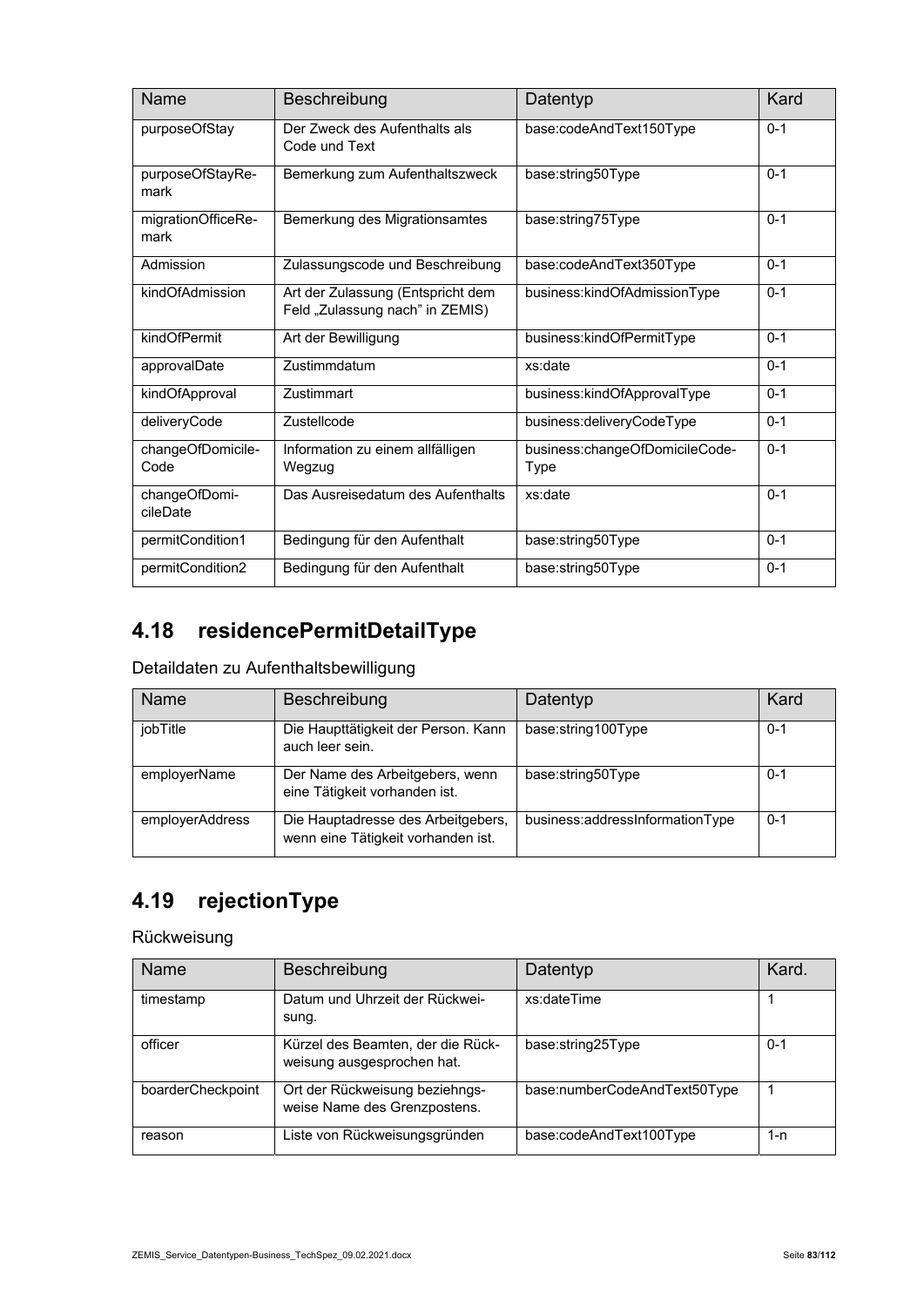#### **4.20 commentType**

Bemerkungen zur Person

| <b>Name</b>  | Beschreibung                                                              | Datentyp                | Kard    |
|--------------|---------------------------------------------------------------------------|-------------------------|---------|
| mutationDate | Letztes Mutationsdatum der Be-<br>merkung zur Person                      | xs:dateTime             |         |
| commentCode  | Bemerkungscode                                                            | base:codeAndText100Type | $0 - 1$ |
| validFrom    | Datum, ab dem die Bemerkung gül-<br>tig ist                               | xs:date                 | $0 - 1$ |
| validTo      | Datum, bis zu dem die Bemerkung<br>gültig ist                             | xs:date                 | $0 - 1$ |
| initiatorUID | UserID der Person, welche die Be-<br>merkung initiiert hat (Auftraggeber) | business:userIdType     | $0 - 1$ |

## **4.21 cantonalDossierType**

Kantonales Dossier einer Person

| <b>Name</b>                  | Beschreibung                             | Datentyp                                  | Kard    |
|------------------------------|------------------------------------------|-------------------------------------------|---------|
| mutationDate                 | Letztes Mutationsdatum des Dossi-<br>ers | xs:dateTime                               |         |
| kindOfCanton-<br>alDossier   | Art der kantonalen Referenz              | business:kindOfCantonalDos-<br>sierType   | $0 - 1$ |
| migrationOffice              | Kantonales Migrationsamt                 | business:migrationOfficeType              | $0 - 1$ |
| cantonalRefer-<br>enceNumber | Kantonale Referenz Nummer                | business:cantonalRefer-<br>enceNumberType | $0 - 1$ |

#### **4.22 naturalizationType**

Informationen zur Einbürgerung einer Person

| <b>Name</b>                     | Beschreibung                                 | Datentyp                                 | Kard    |
|---------------------------------|----------------------------------------------|------------------------------------------|---------|
| mutationDate                    | Letztes Mutationsdatum der Einbür-<br>gerung | xs:dateTime                              |         |
| naturalizationCode              | Einbürgerungscode                            | base:codeAndText100Type                  |         |
| naturalizationMunic-<br>ipality | Gemeinde der Einbürgerung                    | eCH-0007:swissAndFlMunicipali-<br>tyType | $0 - 1$ |
| naturalizationDate              | Datum der Einbürgerung                       | xs:date                                  | 0-1     |

#### **4.23 identificationPaperType**

Ausweisdaten/ Heimatliche Urkunden

| Name                           | Beschreibung                              | Datentyp    | Kard |
|--------------------------------|-------------------------------------------|-------------|------|
| mutationDate                   | Letztes Mutationsdatum des Aus-<br>weises | xs:dateTime |      |
| isMainIdentification-<br>Paper | Ist dies der Hauptausweis                 | xs:boolean  |      |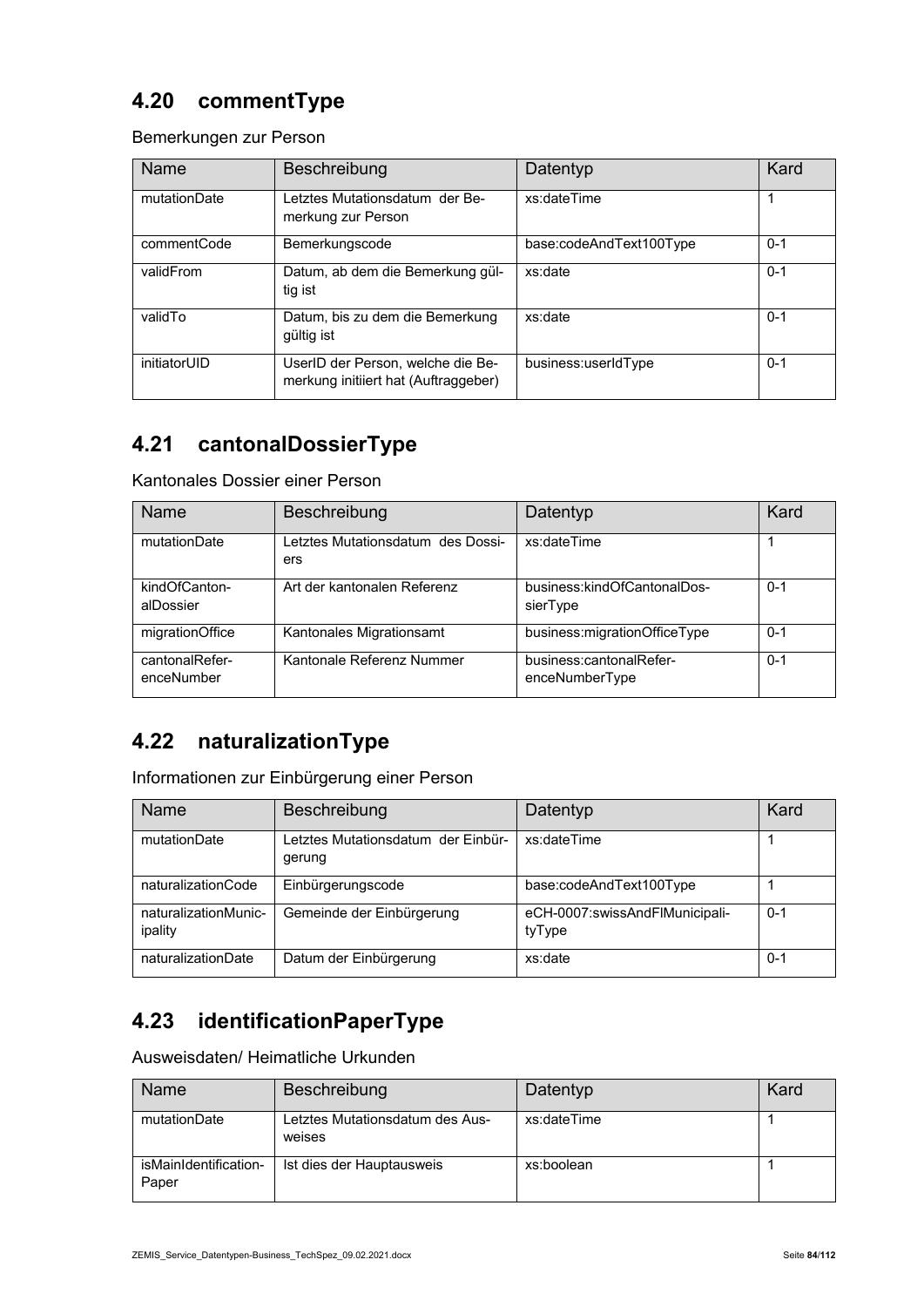| <b>Name</b>                    | Beschreibung                                  | Datentyp                                    | Kard    |
|--------------------------------|-----------------------------------------------|---------------------------------------------|---------|
| kindOfIdentification-<br>Paper | Art des Ausweises als Code und<br>Text        | business:kindOfIdentificationPa-<br>perType |         |
| <i>issueDate</i>               | Ausstelldatum des Ausweises                   | eCH-0044:datePartiallyKnownType             | $0 - 1$ |
| validTo                        | Ablaufdatum des Ausweises                     | eCH-0044:datePartiallyKnownType             | $0 - 1$ |
| isDeposited                    | Ist der Ausweis physisch hinterlegt<br>worden | xs:boolean                                  | $0 - 1$ |
| placeOfIssue                   | Ort der Ausstellung                           | base:string50Type                           | $0 - 1$ |
| identificationPaper-<br>Number | Ausweisnummer                                 | base:string25Type                           | $0 - 1$ |

## **4.24 entryType**

Einreiseentscheid

| Name                          | Beschreibung                                                         | Datentyp                        | Kard    |
|-------------------------------|----------------------------------------------------------------------|---------------------------------|---------|
| mutationDate                  | Letztes Mutationsdatum der<br>Einreise                               | xs:dateTime                     | 1       |
| mutationUid                   | User ID des Benutzers welcher die<br>letzte Mutation vorgenommen hat | business:userIdType             | $0 - 1$ |
| kindOfEntry                   | Art der Einreise                                                     | business:kindOfEntryType        | $0 - 1$ |
| entryStatus                   | Status Einreiseentscheid                                             | business:statusType             | $0 - 1$ |
| dateOfCreation                | Austelldatum Einreiseentscheid                                       | xs:date                         | $0 - 1$ |
| validFrom                     | Start der Gültigkeit der Einreise                                    | xs:date                         | $0 - 1$ |
| validTo                       | Ende der Gültigkeit der Einreise                                     | xs:date                         | $0 - 1$ |
| visaValidTo                   | Gültigkeitsdatum Visum                                               | xs:date                         | $0 - 1$ |
| purposeOfStay                 | Der Zweck des Aufenthalts als<br>Code und Text.                      | base:codeAndText150Type         | $0 - 1$ |
| admission                     | Zulassungscode und Beschreibung                                      | base:codeAndTextType            | $0 - 1$ |
| kindOfAdmission               | Art der Zulassung (Entspricht dem<br>Feld "Zulassung nach" in ZEMIS) | business:kindOfAdmissionType    | $0 - 1$ |
| kindOfPermit                  | Art der Bewilligung                                                  | business:kindOfPermitType       | $0 - 1$ |
| address                       | Auslandsadresse                                                      | business:addressInformationType | $0 - 1$ |
| diplomaticRepre-<br>sentation | Diplomatische Vertretung                                             | base:numberCodeAndText50Type    | $0 - 1$ |

## **4.25 internalOrderType**

Interne Verfügungen im AuG-Bereich

| Name         | Beschreibung                                           | Datentyp                 | Kard |
|--------------|--------------------------------------------------------|--------------------------|------|
| mutationDate | Letztes Mutationsdatum der inter-<br>nen AuG-Verfügung | xs:dateTime              |      |
| kindOfOrder  | Art der AuG-Verfügung (z.B. Stel-<br>lenantritt)       | business:kindOfOrderType |      |
| validFrom    | AuG-Verfügung gültig ab                                | xs:date                  | 0-1  |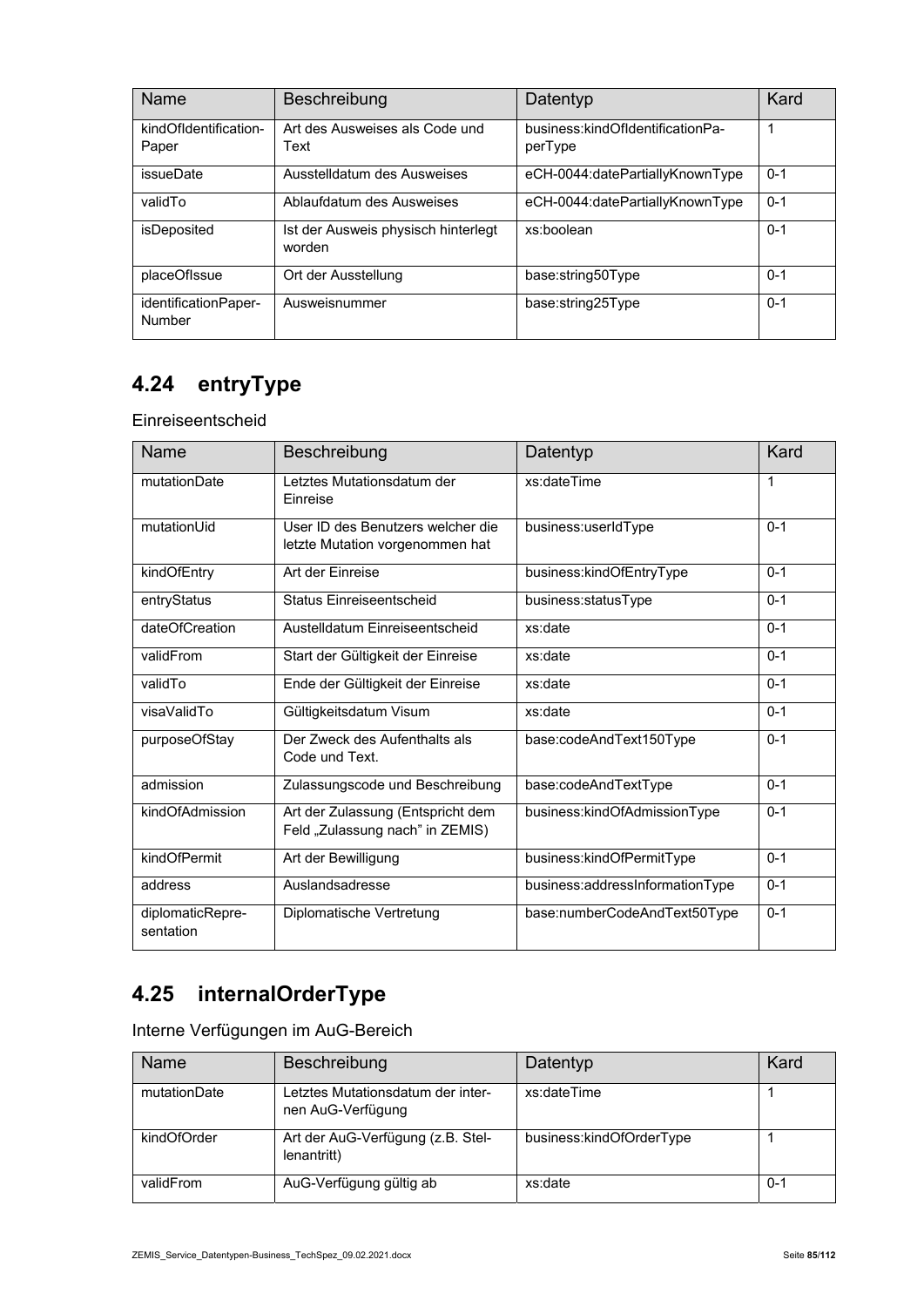| Name          | Beschreibung             | Datentyp                        | Kard    |
|---------------|--------------------------|---------------------------------|---------|
| validTo       | AuG-Verfügung gültig bis | xs:date                         | $0 - 1$ |
| admission     | Zulassungscode           | base:codeAndText350Type         | $0 - 1$ |
| purposeOfStay | Aufenthaltszweck         | base:codeAndText150Type         | $0 - 1$ |
| occupation    | Tätigkeit der Person     | business:occupationType         | $0 - 1$ |
| address       | Wohnadresse der Person   | business:addressInformationType | $0 - 1$ |

#### **4.26 workNotificationType**

Meldung aus Meldeverfahren

| Name            | Beschreibung                                                     | Datentyp                                  | Kard    |
|-----------------|------------------------------------------------------------------|-------------------------------------------|---------|
| decisionStatus  | Art der Entscheidung zur Meldung<br>(positiv/negativ/annulliert) | business: decision Status Type            |         |
| validFrom       | Start der gemeldeten Tätigkeit                                   | xs:date                                   |         |
| validTo         | Ende der gemeldeten Tätigkeit                                    | xs:date                                   |         |
| actionPlace     | Ort der gemeldeten Tätigkeit                                     | eCH-0007:swissAndFlMunicipali-<br>tyType  | $0 - 1$ |
| employerAddress | Adresse des Arbeitgebers                                         | business:organisationMailAd-<br>dressType | $0 - 1$ |

# **4.27 asylumProcedureType**

Daten Asylverfahren

| Name                     | Beschreibung                                     | Datentyp                         | Kard    |
|--------------------------|--------------------------------------------------|----------------------------------|---------|
| mutationDate             | Letztes Mutationsdatum des Asyl-<br>verfahrens   | xs:dateTime                      |         |
| remark                   | Bemerkungen zu Asylverfahren                     | base:codeAndText50Type           | 0-n     |
| businessPro-<br>cessStep | Asylgeschäfte zu entsprechendem<br>Asylverfahren | business:businessProcessStepType | $0 - n$ |

## **4.28 businessProcessStepType**

Asylgeschäftsdaten

| Name                           | Beschreibung                                                                                    | Datentyp                | Kard    |
|--------------------------------|-------------------------------------------------------------------------------------------------|-------------------------|---------|
| mutationDate                   | Letztes Mutationsdatum der Asyl-<br>geschäftsdaten                                              | xs:dateTime             |         |
| kindOfBusinessPro-<br>cessStep | Art des Asylgeschäftes                                                                          | base:codeAndText100Type |         |
| dateOfOccurrence               | Ereignisdatum                                                                                   | xs:date                 |         |
| resolution                     | Erledigung                                                                                      | base:codeAndText100Type | $0 - 1$ |
| dateOfResolution               | Datum der Erledigung                                                                            | xs:date                 | $0 - 1$ |
| zemisJurisID                   | Geschäfts-ID für die direkte Refe-<br>renzierung des Geschäfts über den<br><b>JURIS Service</b> | xs:int(9)               | $0 - 1$ |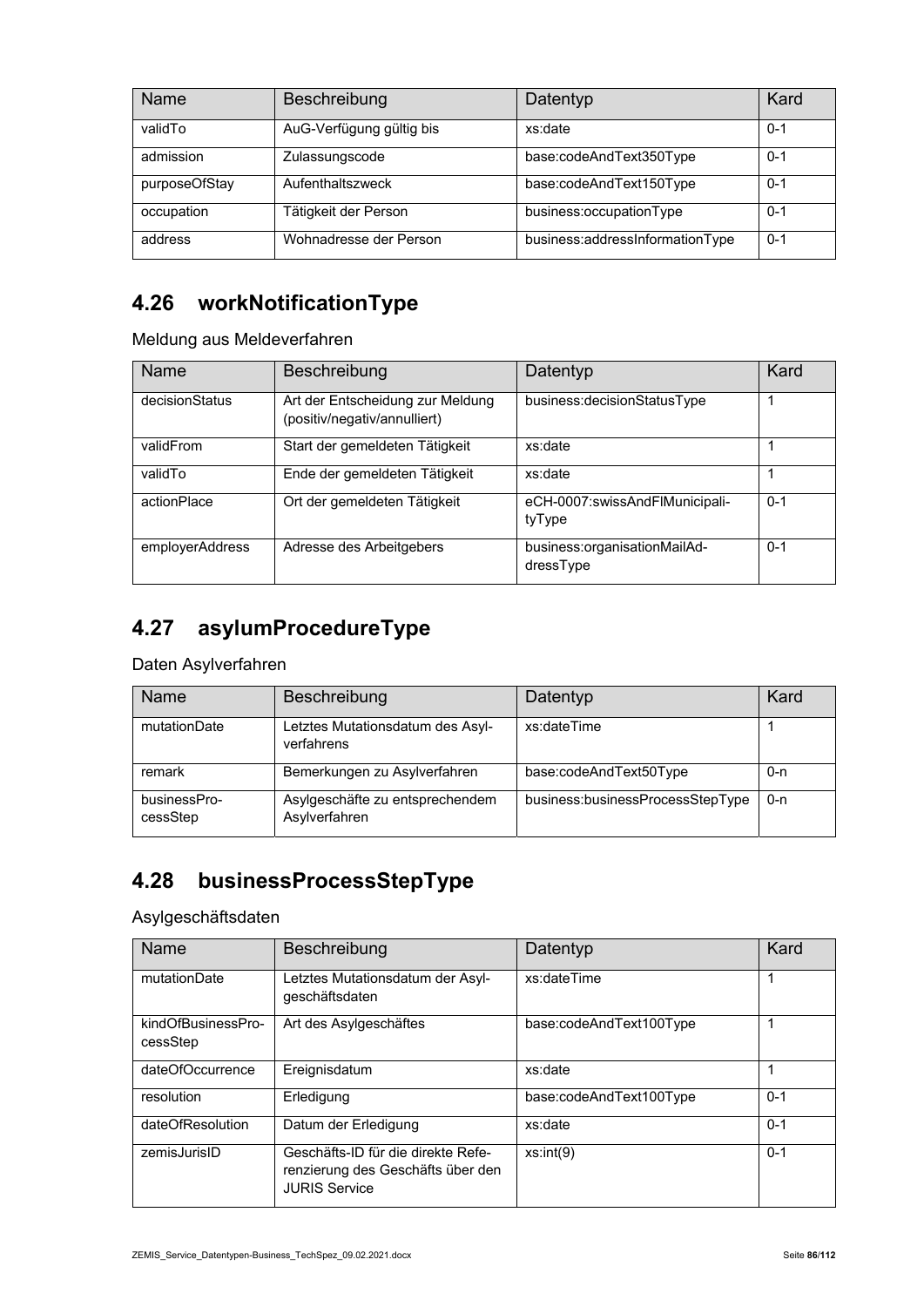## **4.29 foreignerIdentificationPaperType**

#### Ausländerausweis einer Person

| Name         | Beschreibung                                   | Datentyp          | Kard    |
|--------------|------------------------------------------------|-------------------|---------|
| mutationDate | Letztes Mutationsdatum des<br>Ausländerausweis | xs:dateTime       |         |
| naaLsiNumber | LSI-Nummer des Ausländerausweis                | base:string25Type | $0 - 1$ |
| aaNumber     | AA-Nummer des Ausländerausweis                 | base:string25Type | $0 - 1$ |
| shippingDate | Versanddatum des Auslän-<br>derausweis         | xs:date           | $0 - 1$ |

#### **4.30 biometricIdentificationType**

Biometrische Identifikation einer Person

| <b>Name</b>    | Beschreibung                                                                                    | Datentyp    | Kard    |
|----------------|-------------------------------------------------------------------------------------------------|-------------|---------|
| mutationDate   | Letztes Mutationsdatum der biomet-<br>rischen Daten                                             | xs:dateTime |         |
| entryDate      | Erfassungsdatum der biometrischen<br>Daten                                                      | xs:date     | $0 - 1$ |
| collectDate    | Datum an dem ZEMIS die Biomet-<br>rie-Daten von der Systemplattform<br>eDokumente abgeholt hat. | xs:date     | $0 - 1$ |
| expirationDate | Ablaufdatum der Gültikgeit der bio-<br>metrischen Daten                                         | xs:date     | $0 - 1$ |

#### **4.31 asylumAllocationType**

Kantonale Verteilung der Asylpersonen

| <b>Name</b>    | Beschreibung                                          | Datentyp               | Kard    |
|----------------|-------------------------------------------------------|------------------------|---------|
| mutationDate   | Letztes Mutationsdatum der kanto-<br>nalen Verteilung | xs:dateTime            |         |
| canton         | Verteilkanton                                         | base:codeAndText50Type | $0 - 1$ |
| isCredited     | Wurde die Verteilung angerechnet?                     | xs:boolean             | $0 - 1$ |
| allocationDate | Datum der definitiven Verteilung                      | xs:date                | $0 - 1$ |

#### **4.32 refugeeType**

Informationen zu einem Flüchtling

| Name          | Beschreibung                                                   | Datentyp                 | Kard |
|---------------|----------------------------------------------------------------|--------------------------|------|
| mutationDate  | Letztes Mutationsdatum des Asylge-<br>schäftes des Flüchtlings | xs:dateTime              |      |
| zemisNumber   | ZEMIS-Nummer des Flüchtlings                                   | business:zemisNummerType |      |
| dossierNumber | Dossiernummer innerhalb einer<br>Dossierkategorie              | base:integer7Type        |      |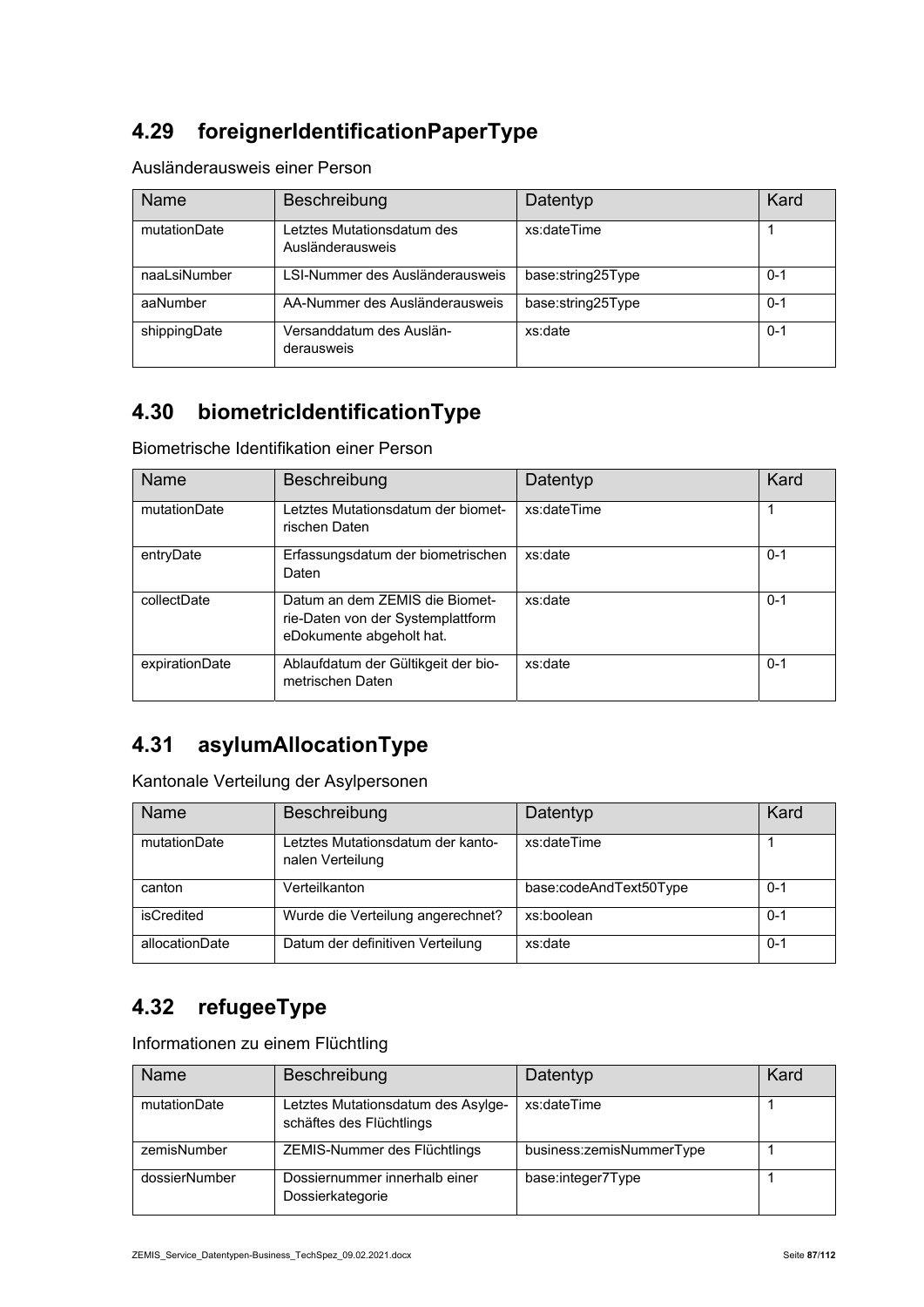| Name             | <b>Beschreibung</b>                                  | Datentyp                        | Kard    |
|------------------|------------------------------------------------------|---------------------------------|---------|
| firstName        | Vorname der Hauptidentität                           | eCH-0044:baseNameType           | 1       |
| lastName         | Nachname der Hauptidentität                          | eCH-0044:baseNameType           | 1       |
| nationality      | Nationalität des Flüchtlings                         | eCH-0011:nationalityType        | $0 - 1$ |
| motherTonque     | Muttersprache des Flüchtlings                        | base:numberCodeAndText25Type    | $0 - 1$ |
| dateOfBirth      | Geburtsdatum des Flüchtlings                         | eCH-0044:datePartiallyKnownType | $0 - 1$ |
| gender           | Geschlecht des Flüchtlings                           | business:genderCodeType         | $0 - 1$ |
| dateOfOccurrence | Eröffnungsdatum des Asylgeschäfts<br>(Einreisedatum) | xs:date                         | $0 - 1$ |
| applicationDate  | Gesuchsdatum des Asylgeschäfts                       | xs:date                         | $0 - 1$ |
| allocationDate   | Datum der definitiven Verteilung                     | xs:date                         | $0 - 1$ |
| canton           | Verteilkanton des Flüchtlings                        | base:codeAndText50Type          | $0 - 1$ |

#### **4.33 personMailAddressType**

Adressinformationen einer Person

| Name                       | Beschreibung                                          | Datentyp                                | Kard    |
|----------------------------|-------------------------------------------------------|-----------------------------------------|---------|
| mutationDate               | Letztes Mutationsdatum der<br>Adresse                 | xs:dateTime                             |         |
| personMailAddress-<br>Info | Information zur Person die an dieser<br>Adresse wohnt | business:personMailAddressInfo-<br>Type |         |
| addressInformation         | Adressinformationen                                   | business:addressInformationType         |         |
| addressCategory            | Adresskategorie                                       | business:addressCategoryType            |         |
| kindOfAddress              | Adressart                                             | business:kindOfAddressType              |         |
| validFrom                  | Gültig ab Datum der Adresse                           | xs:date                                 | $0 - 1$ |
| validTo                    | Gültig bis Datum der Adresse                          | xs:date                                 | $0 - 1$ |

#### **4.34 personMailAddressInfoType**

Information zur Person die an dieser Adresse wohnt

| Name      | Beschreibung        | Datentyp              | Kard    |
|-----------|---------------------|-----------------------|---------|
| firstName | Vorname der Person  | eCH-0044:baseNameType | $0 - 1$ |
| lastName  | Nachname der Person | eCH-0044:baseNameType |         |

#### **4.35 addressInformationType**

Informationen einer Adresse

| Name         | Beschreibung                                                      | Datentyp                 | Kard    |
|--------------|-------------------------------------------------------------------|--------------------------|---------|
| addressLine1 | Adresszusatz (Gruppenunterkunfts-<br>namen falls Zentrumsadresse) | eCH-0010:addressLineType | $0 - 1$ |
| addressLine2 | Falls Adresse eines Zentrums: Zent-<br>rum-Nummer, sonst leer     | eCH-0010:addressLineType | $0 - 1$ |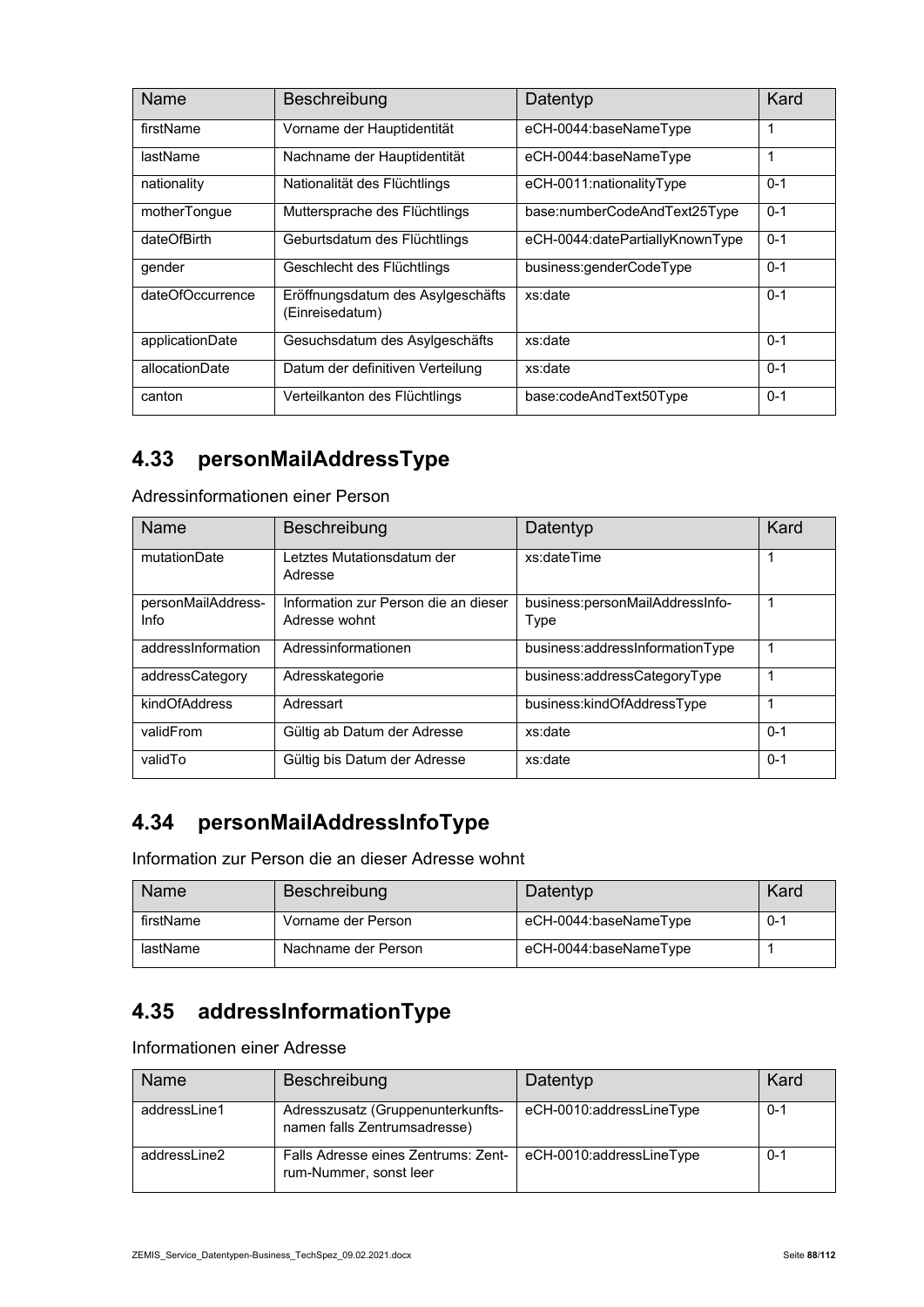| Name                   | Beschreibung                                         | Datentyp                            | Kard    |
|------------------------|------------------------------------------------------|-------------------------------------|---------|
| street                 | <b>Strasse</b>                                       | eCH-0010:streetType                 |         |
| houseNumber            | Hausnummer                                           | eCH-0010:houseNumberType            | $0 - 1$ |
| locality               | Gebiet (in der Schweiz der Kanton)                   | eCH-0010:localityType               | $0 - 1$ |
| town                   | Ortsname                                             | eCH-0010:townType                   |         |
| swissZipCode           | Postleitzahl Inland (ohne 2-stelligen<br>Zusatzcode) | eCH-0010:swissZipCodeType           | 1       |
| swissZipCodeAd-<br>dOn | 2-stelliger Postleitzahlzusatzcode                   | eCH-0010:swissZipCodeAd-<br>dOnType | $0 - 1$ |
| foreignZipCode         | Postleitzahl Ausland                                 | eCH-0010:foreignZipCodeType         | $0 - 1$ |
| country                | Land (zweistelliger ISO Code)                        | eCH-0010:countryIdIso2Type          | 1       |

#### **4.36 companyIdentificationType**

Datentyp zur Identifikation eines Betriebs

| Name                  | Beschreibung        | Datentyp                      | Kard    |
|-----------------------|---------------------|-------------------------------|---------|
| companyId             | Betriebs-ID         | business:companyIdType        |         |
| companyName           | Name des Betriebs   | eCH-0010:organisationNameType | $0 - 1$ |
| companyNameAd-<br>dOn | Betriebsnamenzusatz | eCH-0010:organisationNameType | $0 - 1$ |

#### **4.37 companyInformationType**

Informationen zu einem Betrieb

| <b>Name</b>                        | Beschreibung                                                 | Datentyp                                  | Kard    |
|------------------------------------|--------------------------------------------------------------|-------------------------------------------|---------|
| mutationDate                       | Letztes Mutationsdatum der Betrieb-<br>sinformationen        | xs:dateTime                               | 1       |
| companyld                          | Betriebs-ID                                                  | business:companyIdType                    | 1       |
| maximalNumber-<br><b>OfDancers</b> | Maximale Anzahl zugelassene Tän-<br>zerinnen für den Betrieb | base:integer3Type                         | $0 - 1$ |
| branchid                           | Branchen-ID                                                  | base:codeAndText50Type                    | $0 - 1$ |
| valueAdd-<br>edTaxNumber           | Mehrwertsteuer Nummer der Firma                              | base:string25Type                         | $0 - 1$ |
| employmentMunici-<br>pality        | Gemeinde Code                                                | eCH-0007:swissAndFlMunicipali-<br>tyType  | $0 - 1$ |
| organisationMailAd-<br>dress       | Adresse des Betriebs                                         | business:organisationMailAd-<br>dressType | $0 - 1$ |

## **4.38 organisationMailAddressType**

Adressinformationen eines Betriebs

| Name         | Beschreibung                                    | Datentyp    | Kard |
|--------------|-------------------------------------------------|-------------|------|
| mutationDate | Letztes Mutationsdatum der Be-<br>triebsadresse | xs:dateTime |      |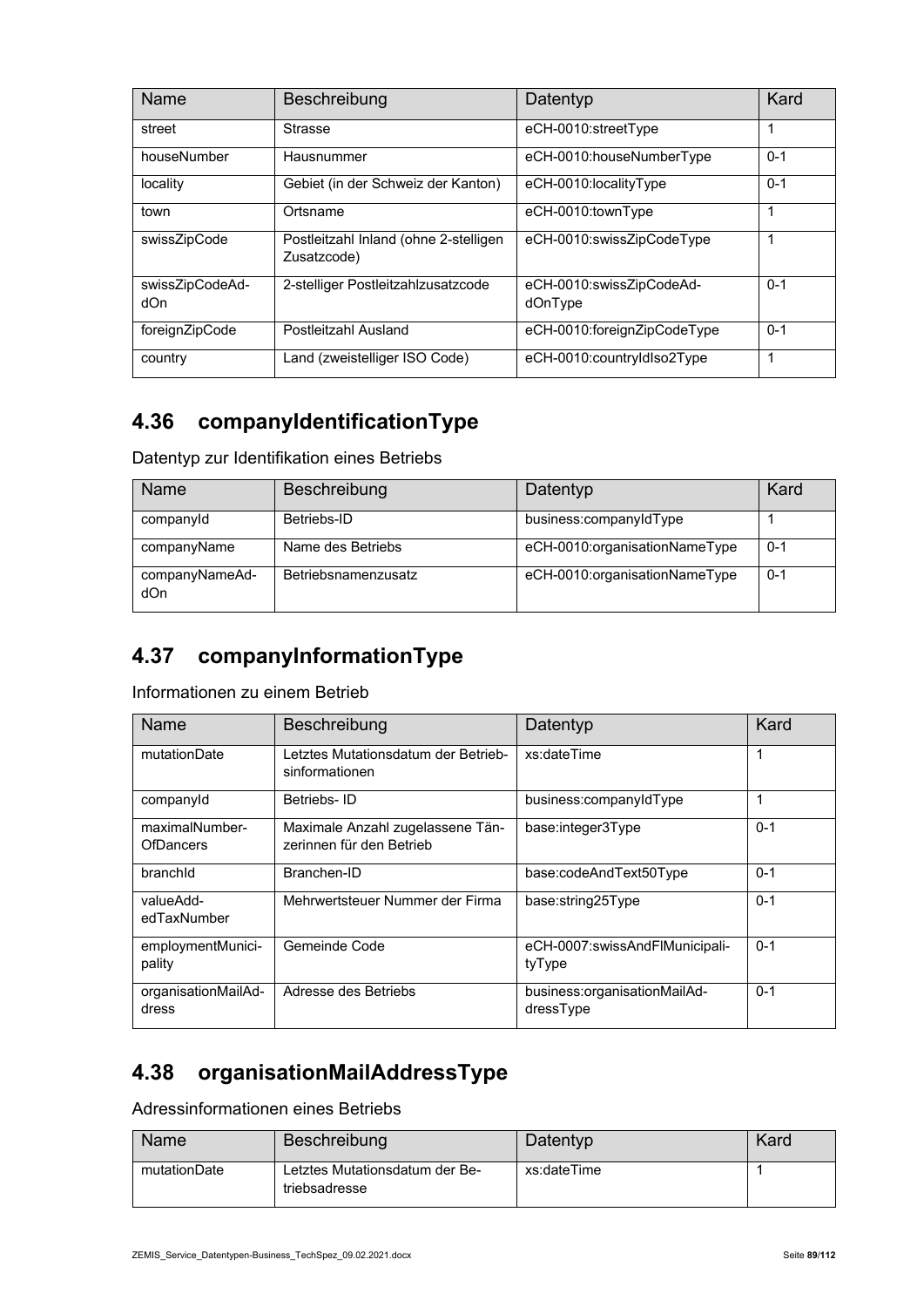| Name                             | Beschreibung                                 | Datentyp                                      | Kard |
|----------------------------------|----------------------------------------------|-----------------------------------------------|------|
| organisationMailAd-<br>dressinfo | Information zum Betrieb an dieser<br>Adresse | business:organisationMailAd-<br>dressinfoType |      |
| addressInformation               | Adresse des Betriebs                         | business:addressInformationType               |      |

#### **4.39 organisationMailAddressInfoType**

Informationen zum Betrieb

| Name                        | Beschreibung          | Datentyp                      | Kard    |
|-----------------------------|-----------------------|-------------------------------|---------|
| organisationName            | Name des Betriebs     | eCH-0010:organisationNameType |         |
| organisation-<br>NameAddOn1 | Betriebsnamenzusatz 1 | eCH-0010:organisationNameType | $0 - 1$ |

#### **4.40 specialChargeType**

| <b>Name</b>     | <b>Beschreibung</b>      | Datentyp   | Kard    |
|-----------------|--------------------------|------------|---------|
| isChargeable    | Person sonderA-pflichtig | xs:boolean |         |
| chargeableUntil | Pflichtig bis            | xs:date    | $0 - 1$ |
| residualAmount  | Restbetrag               | xs:decimal | $0 - 1$ |

#### **4.41 sanctionType**

| <b>Name</b>     | Beschreibung | Datentyp               | Kard    |
|-----------------|--------------|------------------------|---------|
| kindOfLiability | Haftart      | base:codeAndText50Type |         |
| startLiability  | Haftbeginn   | xs:date                |         |
| endLiability    | Haftende     | xs:date                | $0 - 1$ |
| repatriation    | Rückführung  | xs:boolean             |         |
| canton          | Kanton       | xs:string              |         |

## **5 ZEMIS-Business-Datentypen Version 8.0**

Upgrade von V6, mit email (Erweiterung personIdentificationType) und Sysp-Termin/Token Felder (Erweiterung biometricIdentificationType) hinzugefügt.

Definition von ZEMIS-Business-Datentypen.

Datei: zemis\_BusinessTypes\_v6\_0.xsd Namespace: http://ejpd.admin.ch/bfm/zemis/business/types/v6 Verwendet von: BAEXP V3

#### **5.1 Namespaces**

Die folgenden Namespaces werden direkt oder indirekt verwendet.

ZEMIS Basis-Datentypen Schema: zemis\_BaseTypes\_v3\_2.xsd Namespace: http://ejpd.admin.ch/bfm/zemis/base/types/v3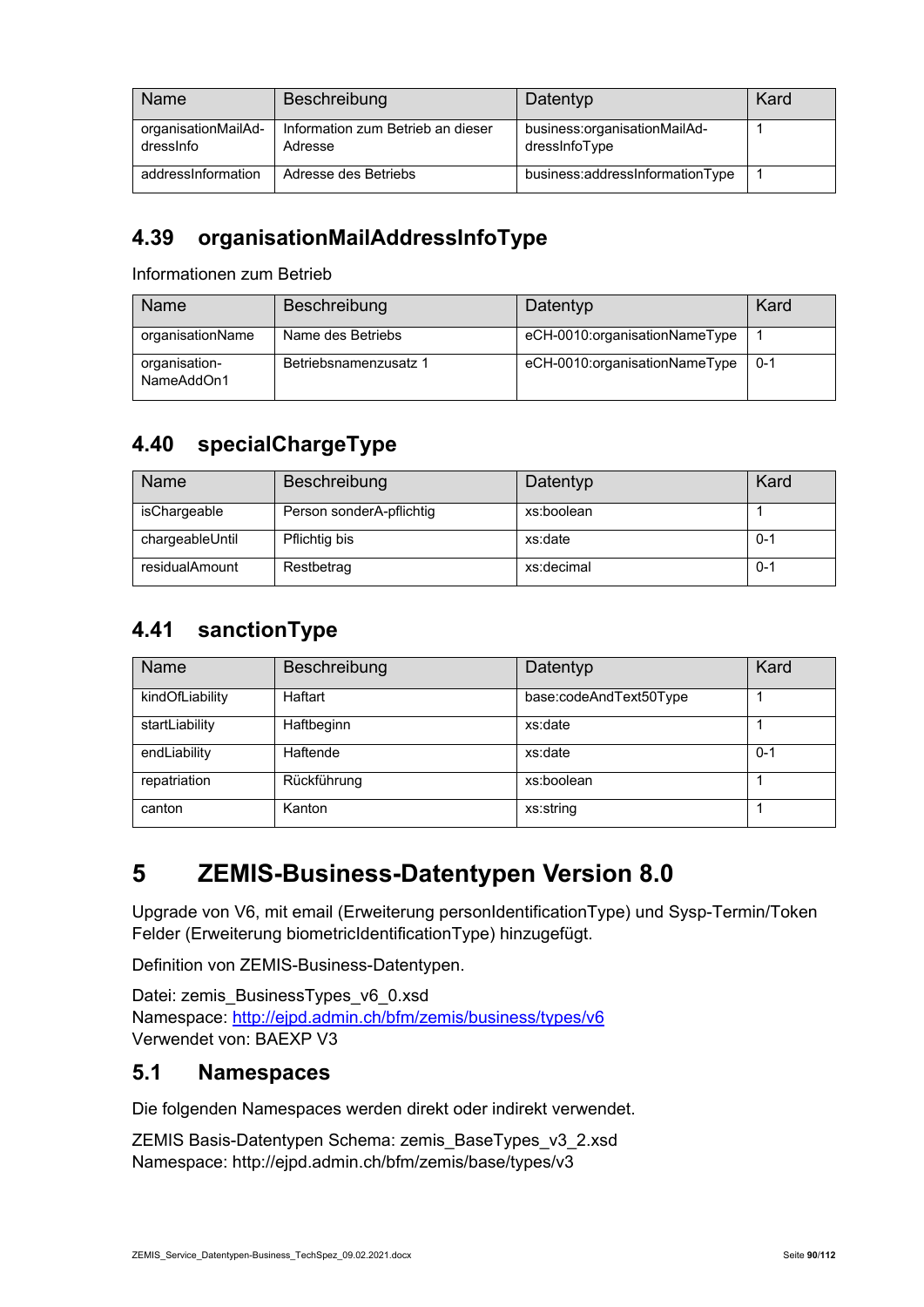eCH-0006 Datenstandard Ausländerkategorien Schema: eCH-0006-2-0.xsd Namespace: http://www.ech.ch/xmlns/eCH-0006/2

eCH-0007 Datenstandard Gemeinden Schema: eCH-0007-5-0.xsd Namespace: http://www.ech.ch/xmlns/eCH-0007/5

eCH-0008 Datenstandard Staaten und Gebiete Schema: eCH-0008-3-0.xsd Namespace: http://www.ech.ch/xmlns/eCH-0008/3

eCH-0010 Datenstandard Adressen Schema: eCH-0010-5-1.xsd Namespace: http://www.ech.ch/xmlns/eCH-0010/5

eCH-0011 Datenstandard Personendaten Schema: eCH-0011-8-1.xsd Namespace: http://www.ech.ch/xmlns/eCH-0011/8

eCH-0021 Datenstandard Personenzusatzdaten Schema: eCH-0021-7-0.xsd Namespace: http://www.ech.ch/xmlns/eCH-0021/7

eCH-0044 Datenstandard Personenidentifikation Schema: eCH-0044-4-1.xsd Namespace: http://www.ech.ch/xmlns/eCH-0044/4

eCH-0135 sedex Datenstandard Heimatort Schema: eCH-0135-1-0.xsd Namespace: http://www.ech.ch/xmlns/eCH-0135/1

#### **5.2 Simple Datentypen**

| Name                                 | Beschreibung                                                                                   | Datentyp  | Länge           | Format/Werte                  |
|--------------------------------------|------------------------------------------------------------------------------------------------|-----------|-----------------|-------------------------------|
| zemisNumberType                      | ZEMIS-Nummer formatiert,<br>inklusive Prüfziffer                                               | xs:string | 11              | \d{1,9}\.\d                   |
| zemisNumberSim-<br>pleType           | ZEMIS-Nummer ohne<br>Prüfziffer                                                                | xs:int    | 9               | Range: $1 -$<br>999'999'999   |
| identityNumberType                   | Identitäts-Nummer                                                                              | xs:int    | 12              | Range: 1 -<br>999'999'999'999 |
| auperNumberType                      | AUPER-Nummer                                                                                   | xs:int    | 9               | Range: 1 -<br>999'999'999     |
| zarNumberType                        | ZAR-Nummer, inklusive<br>Prüfziffer                                                            | xs:string | 10              | $\overline{d{1,8}}$ . \d      |
| engagementNum-<br>berType            | <b>Engagement Nummer</b>                                                                       | xs:int    | 12              | Range: 1 -<br>999'999'999'999 |
| userIdType                           | Benutzer-ID                                                                                    | xs:int    | 12              | Range: 1 -<br>999'999'999'999 |
| cantonalRefer-<br>enceNumberType     | Kantonale Referenz-Num-<br>mer                                                                 | xs:string | 11              |                               |
| municipalityRefer-<br>enceNumberType | Gemeinde Referenz-Num-<br>mer                                                                  | xs:string | $\overline{11}$ |                               |
| statusMenuPosi-<br>tionType          | Menuposition, mit welcher<br>die Person zuletzt mutiert<br>wurde                               | xs:string | $\overline{4}$  |                               |
| familyNumberType                     | Familiennummer. Mitglie-<br>der der gleichen Familie<br>haben die gleiche Fami-<br>liennummer. | xs:int    | 8               | Range: 1 -<br>99'999'999      |
| companyIdType                        | Betriebs-ID, inklusive<br>Prüfziffer                                                           | xs:string | 10              | $\overline{d{1,8}}$ . \d      |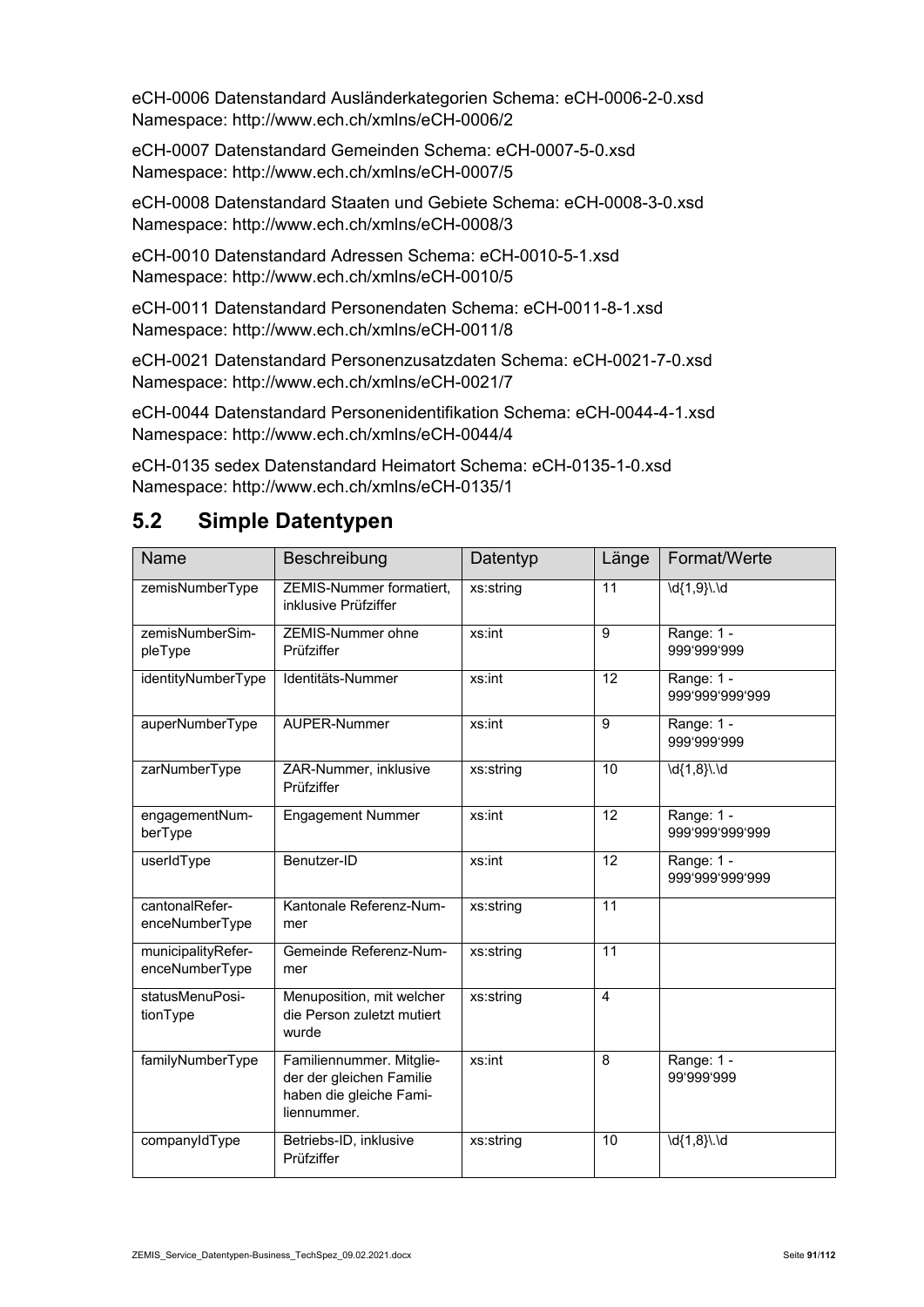| Name                                 | Beschreibung                                                                       | Datentyp                                                | Länge          | Format/Werte                                                                                                                                                                                                                                                                                                                                                                                                                                                                                         |
|--------------------------------------|------------------------------------------------------------------------------------|---------------------------------------------------------|----------------|------------------------------------------------------------------------------------------------------------------------------------------------------------------------------------------------------------------------------------------------------------------------------------------------------------------------------------------------------------------------------------------------------------------------------------------------------------------------------------------------------|
| companyUIDType                       | Unternehmens-Identifika-<br>tionsnummer (UID)                                      | xs:string                                               | 15             | CHE-[0-9]{3}.[0-<br>$9$ $[3]$ $[0-9]$ $\{3\}$                                                                                                                                                                                                                                                                                                                                                                                                                                                        |
| cantonalAlloca-<br>tionAccountIdType | Kantonale Kontingente-ID                                                           | xs:int                                                  | 12             | Range: -<br>999'999'999'999 -<br>999'999'999'999                                                                                                                                                                                                                                                                                                                                                                                                                                                     |
| nationalAlloca-<br>tionAccountIdType | Nationale Kontingente-ID                                                           | xs:int                                                  | 12             | Range: -<br>999'999'999'999 -<br>999'999'999'999                                                                                                                                                                                                                                                                                                                                                                                                                                                     |
| nDossierNumber-<br><b>Type</b>       | <b>ZEMIS N-Dossier-Nummer</b>                                                      | xs:string                                               | 8              | $N\cdotp(1,7)$                                                                                                                                                                                                                                                                                                                                                                                                                                                                                       |
| kindOfldentityType                   | Die möglichen Identitäten<br>die eine Person haben<br>kann                         | base:num-<br>berCodeAndText-<br>Multilin-<br>gual50Type | $\overline{2}$ | 0 = Hauptidentität<br>$1 =$ Alias-Name<br>2 = Name nach Angabe<br>3 = Name nach Reisedo-<br>kument<br>$4 =$ Name nach Zivil-<br>standsregister<br>$10 =$ Ledigenname<br>11 = Namensänderung<br>12 = frühere Heirat<br>13 = abweichende Daten<br>14 = falsche Identität<br>15 = Name Ersterfassung<br>16 = Künstlername<br>17 = Erfassungsfehler<br>18 = Frühere Staatsan-<br>gehörigkeit<br>$96 =$ Adoption<br>97 = Übertragung AHV-<br>Nummer<br>98 = Datenverschmel-<br>zung<br>99 = andere Gründe |
| kindOfIdentification-<br>Type        | Art der Identifikation                                                             | base:num-<br>berCodeAndText-<br>Multilin-<br>gual50Type | $\overline{2}$ | $\overline{0}$ = Angabe<br>$1 =$ Reisedokument<br>2 = Zivilstandsre-<br>gister                                                                                                                                                                                                                                                                                                                                                                                                                       |
| maritalStatusType                    | <b>Zivilstand einer Person</b>                                                     | base:num-<br>berCodeAndText-<br>Multilin-<br>gual50Type | $\overline{c}$ | $1 =$ Ledig<br>2 = Verheiratet<br>3 =Verwitwet<br>$4 =$ Geschieden<br>$9 =$ Unbekannt<br>10 = In eingetragener<br>Partnerschaft<br>11 = Gerichtlich aufge-<br>löste Partnerschaft<br>12 = Durch Tod aufge-<br>löste Partnerschaft                                                                                                                                                                                                                                                                    |
| maritalStatusAuxil-<br>iaryType      | Zivilstand-Zusatz Code.<br>Enthält die rechtlich nicht<br>anerkannten Zivilstände. | base:num-<br>berCodeAndText-<br>Multilin-<br>gual50Type | $\mathbf{1}$   | $5 =$ getrennt<br>6 = religiös getraut<br>$7$ = verheiratet nach<br><b>Brauch</b><br>8 = Konkubinat                                                                                                                                                                                                                                                                                                                                                                                                  |
| addressCatego-<br>ryType             | Adresskategorie                                                                    | base:num-<br>berCodeAndText-<br>Multilin-<br>gual50Type | 1              | $0 = Inlanda$ dresse<br>$1 =$ Auslandadresse<br>2 = Gruppenunterkunft<br>(Zentrum)                                                                                                                                                                                                                                                                                                                                                                                                                   |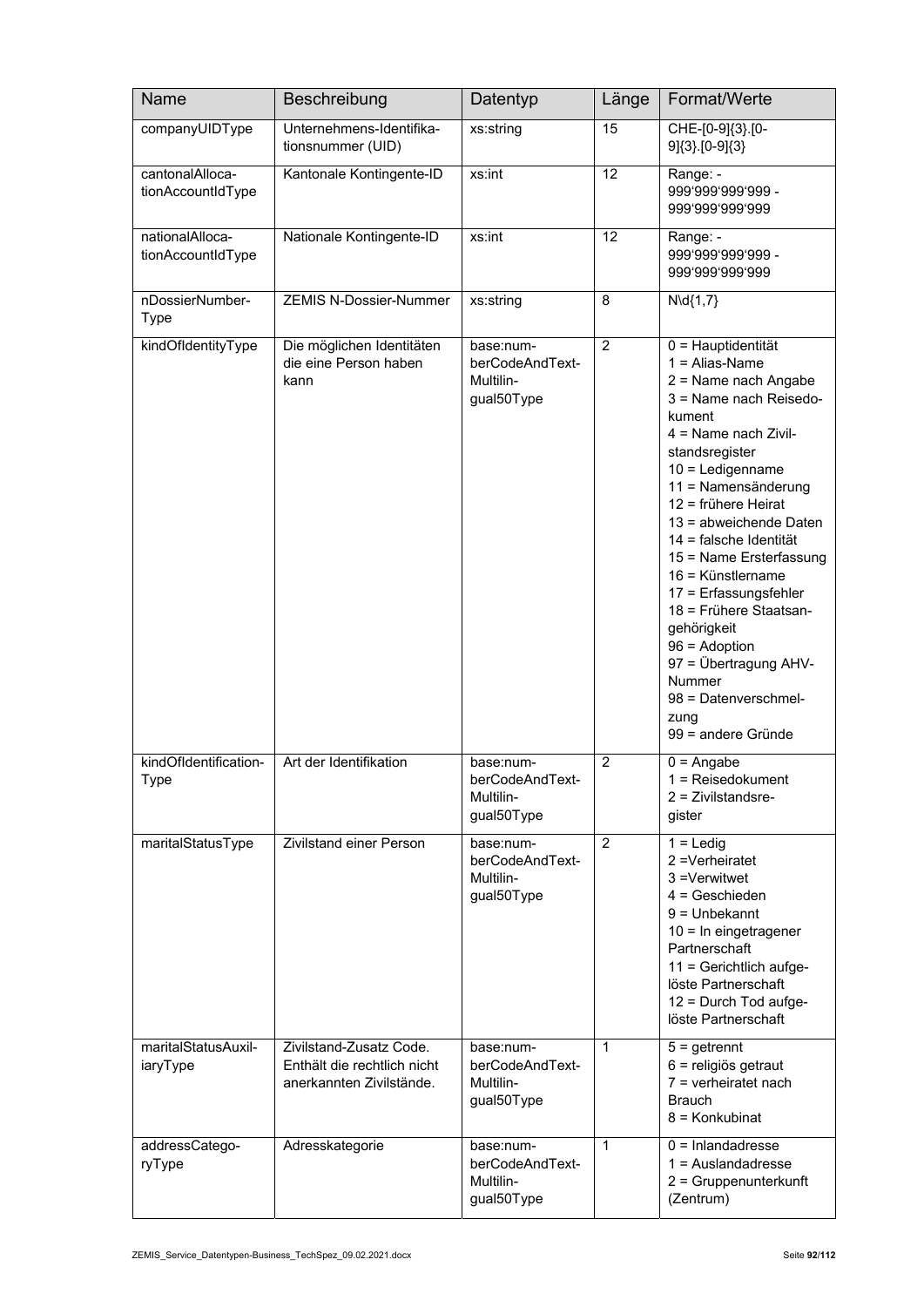| Name                               | Beschreibung              | Datentyp                                                | Länge        | Format/Werte                                                                                                                                                                                                                                                                                                                                                                                                                                                                                                                |
|------------------------------------|---------------------------|---------------------------------------------------------|--------------|-----------------------------------------------------------------------------------------------------------------------------------------------------------------------------------------------------------------------------------------------------------------------------------------------------------------------------------------------------------------------------------------------------------------------------------------------------------------------------------------------------------------------------|
| kindOfAddressType                  | Adressart                 | base:num-<br>berCodeAndText-<br>Multilin-<br>gual50Type | $\mathbf{1}$ | $0 =$ Wohnadresse<br>$2$ = Rechtsvertreter<br>3 = Zustell- /Korrespon-<br>dezadresse<br>$4$ = Fürsorgeadresse                                                                                                                                                                                                                                                                                                                                                                                                               |
| occupationPosition-<br><b>Type</b> | Stellung im Beruf         | base:codeAndTex<br>tMultilin-<br>gual100Type            | $\mathbf{1}$ | 1 = Selbständig Erwer-<br>bende (Inhaber, Eigentü-<br>mer, Pächter)<br>$2 =$ Direktor<br>$3 = \ddot{\cup}$ brige                                                                                                                                                                                                                                                                                                                                                                                                            |
| changOfDomicile-<br>CodeType       | Wohnortswechselcode       | base:num-<br>berCodeAndText-<br>Multilin-<br>gual50Type | 2            | 11 = Zuzug vom Ausland<br>$12 = Zuzug$ vom Inland<br>13 = Zuzug vom Ausland<br>automatisiert<br>$14 = \text{Gebut}$<br>15 = Reaktivierung<br>16 = Korrektur<br>21 = Wegzug ins Ausland<br>22 = Wegzug in andere<br>Gemeinde, gleicher Kan-<br>ton<br>23 = Wegzug in anderen<br>Kanton<br>24 = Wegzug unbekannt<br>wohin / ohne Abmeldung<br>25 = Wegzug ohne per-<br>sönliche Abmeldung<br>26 = Wegzug ins Ausland<br>automatisiert<br>31 = Unbekannt aus Da-<br>tenkonversion<br>32 = Unbekannt aus<br>ZAR2-Datenübernahme |
| residencePer-<br>mitCategoryType   | AuG-Aufenthaltskategorie  | base:codeAndTex<br>tMultilin-<br>gual50Type             | $\mathbf{1}$ | $A =$ Saisonniers<br>$B =$ Jahresaufenthalter<br>$C =$ Niederlasser<br>G = Grenzgänger<br>I = Erwerbstätige<br>Fam.Angehörige In-<br>tern.Organisationen<br>$L = Kurzaufenthalter$<br>M = Meldepflichtige Kurz-<br>aufenthalter                                                                                                                                                                                                                                                                                             |
| statusType                         | <b>Status des Gesuchs</b> | base:num-<br>berCodeAndText-<br>Multilin-<br>gual50Type | 2            | $1 =$ Erteilt<br>$2 =$ Geregelt<br>$3$ = Korrigiert<br>$4 =$ Gelöscht<br>$5 =$ Abgelehnt<br>6 = Geändert/verlängert<br>$7 = \ddot{\cup}$ bersteuert<br>8 = Übersteuerte Daten<br>verarbeitet<br>$9 = \ddot{\cup}$ bersteuerung auf-<br>gehoben<br>10 = Rückgesteuert<br>$11 = Widerrufen$<br>$12$ = Ausgereist                                                                                                                                                                                                              |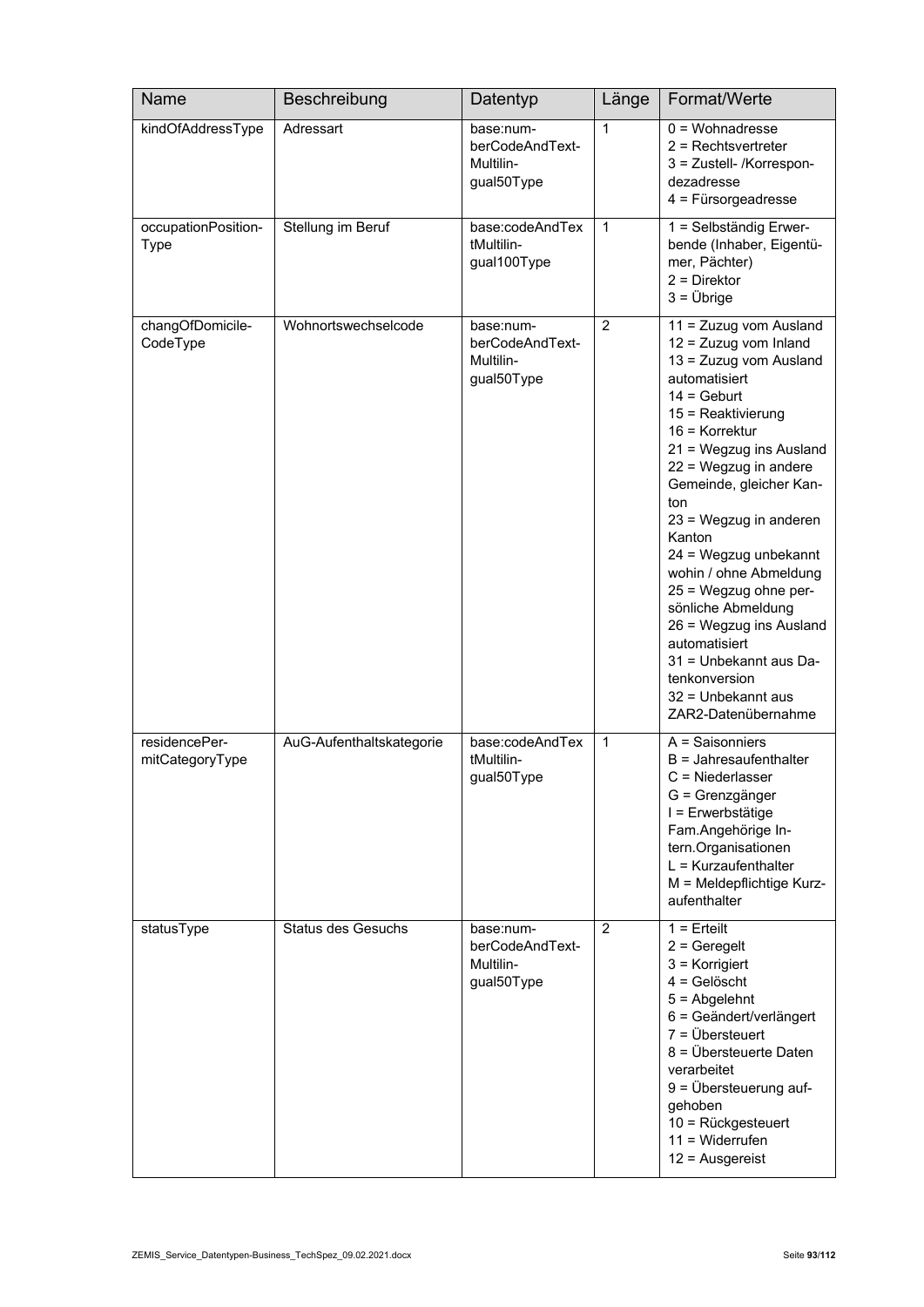| Name                               | Beschreibung                                                                                                                                                                                                                                    | Datentyp                                                 | Länge          | Format/Werte                                                                                                                                                                                                                                                                                                                                                                                                                                                                                                                                                                                                               |
|------------------------------------|-------------------------------------------------------------------------------------------------------------------------------------------------------------------------------------------------------------------------------------------------|----------------------------------------------------------|----------------|----------------------------------------------------------------------------------------------------------------------------------------------------------------------------------------------------------------------------------------------------------------------------------------------------------------------------------------------------------------------------------------------------------------------------------------------------------------------------------------------------------------------------------------------------------------------------------------------------------------------------|
| kindOfAdmission-<br>Type           | Art der Zulassung                                                                                                                                                                                                                               | base:codeAndTex<br>tMultilin-<br>gual50Type              | $\mathbf{1}$   | $1 = VEP$<br>$2 = EFTA$<br>$3 = VZAE(BVO)$                                                                                                                                                                                                                                                                                                                                                                                                                                                                                                                                                                                 |
| kindOfPermitType                   | Bewilligungsart                                                                                                                                                                                                                                 | base:num-<br>berCodeAndText-<br>Multilin-<br>gual25Type  | $\mathbf{1}$   | $1 = EU$<br>$2 = EFTA$<br>$3 = VZAE(BVO)$                                                                                                                                                                                                                                                                                                                                                                                                                                                                                                                                                                                  |
| kindOfApprov-<br>alType            | Zustimmart                                                                                                                                                                                                                                      | base:codeAndTex<br>tMultilin-<br>gual100Type             | 1              | $B = Z$ ustimmung bis ap-<br>provalDate. Nach diesem<br>Zeitpunkt ist der Fall er-<br>neut zur Zustimmung zu<br>unterbreiten.<br>C = NL-Bewilligung kann<br>sofort erteilt werden<br>(wenn ohne Datum) oder<br>kann am approvalDate<br>erteilt werden.                                                                                                                                                                                                                                                                                                                                                                     |
| decisionStatusType                 | Entscheidungs-Status                                                                                                                                                                                                                            | base:num-<br>berCodeAndText-<br>Multilin-<br>gual150Type | $\mathbf{1}$   | $0 =$ positiv<br>$1 =$ negativ<br>$2 =$ annulliert                                                                                                                                                                                                                                                                                                                                                                                                                                                                                                                                                                         |
| genderCodeType                     | Geschlecht einer Person<br>(nach ISO-5218 Standard)                                                                                                                                                                                             | base:num-<br>berCodeAndText-<br>Multilin-<br>gual25Type  | $\mathbf{1}$   | $0 =$ Unbekannt<br>$1 =$ Männlich<br>$2$ = Weiblich<br>$9 =$ Undefiniert                                                                                                                                                                                                                                                                                                                                                                                                                                                                                                                                                   |
| kindOfOrderType                    | Art der AuG-Verfügung                                                                                                                                                                                                                           | base:codeAndTex<br>tMultilin-<br>gual50Type              | 2              | EV = Einverständnis<br>KW = Kantonswechsel<br>SA = Stellenantritt<br>SW = Berufs- und Stel-<br>lenwechsel                                                                                                                                                                                                                                                                                                                                                                                                                                                                                                                  |
| kindOfIdentification-<br>PaperType | Art des Ausweisdokumen-<br>tes (auch Reisedokument).<br>Es handelts sich hier nicht<br>um die durch die CH aus-<br>gestellten Ausweise, son-<br>dern um die (ausländi-<br>schen) Ausweise, welche<br>durch den Ausländer vor-<br>gelegt werden. | base:num-<br>berCodeAndText-<br>Multilin-<br>gual50Type  | $\overline{2}$ | $1 = Pass$<br>$2$ = Passersatz<br>3 = Diplomatenpass<br>$4 =$ Dienstpass<br>5 = Spezialpass<br>$6$ = Fremdenpass<br>7 = im Pass des Ehegat-<br>ten<br>$8 = im$ Pass des Vaters<br>9 = im Pass der Mutter<br>10 = Identitätskarte<br>11 = Reiseausweis (von<br>einem Drittland)<br>12 = Kinderausweis<br>13 = Laissez-passer<br>14 = Seemannsbuch<br>$15 = Heimatschein$<br>16 = Konsulatsbestäti-<br>gung<br>17 = Identitätsausweis<br>18 = Personalausweis<br>19 = Pass für Ausländer<br>20 = Reiseausweis (CH,<br>Abk. 28.07.1951)<br>21 = Identitätsausweis für<br>schrift.Ausl.(CH)<br>22 = Pass für Ausländer<br>(CH) |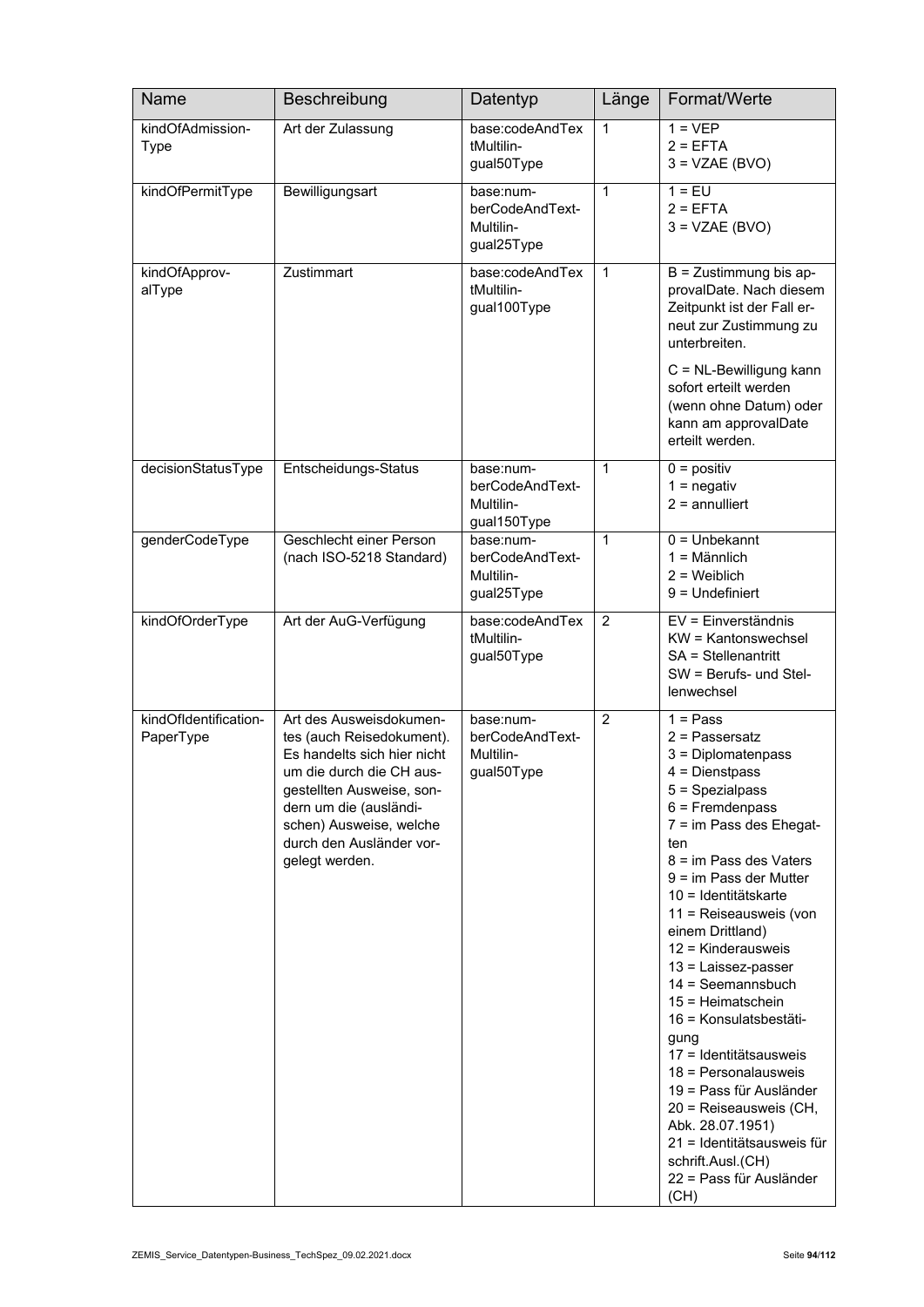| Name                     | Beschreibung                         | Datentyp                                                | Länge          | Format/Werte                                                                                                                                                                                                                                                                                                                                                                                                                                                                                                                                                                                                                                                                                                |
|--------------------------|--------------------------------------|---------------------------------------------------------|----------------|-------------------------------------------------------------------------------------------------------------------------------------------------------------------------------------------------------------------------------------------------------------------------------------------------------------------------------------------------------------------------------------------------------------------------------------------------------------------------------------------------------------------------------------------------------------------------------------------------------------------------------------------------------------------------------------------------------------|
|                          |                                      |                                                         |                | $23 =$ Taufschein<br>24 = Militärausweis<br>25 = Führerschein<br>26 = Internationaler Füh-<br>rerausweis<br>27 = Studentenausweis<br>28 = Zivilregisterauszug<br>29 = Nationalitätenaus-<br>weis<br>30 = Interner Pass<br>$31 =$ Wählerkarte<br>32 = Familienbüchlein<br>33 = Berufsausweis<br>34 = Sozialversiche-<br>rungsausweis<br>35 = Schuldokument<br>36 = Eidesstattliche Er-<br>klärung<br>37 = andere Dokumente<br>50 = Parteiausweis<br>51 = Flüchtlingsausweis<br>/-pass<br>52 = Geburtsschein<br>$53$ = Eheschein<br>96 = Keine Identitätspap.<br>an der ES abgegeben<br>$97$ = schriftenlos<br>98 = vorläufig keine<br>Schriften hinterlegt<br>99 = braucht keine<br>Schriften zu hinterlegen |
| deliveryCodeType         | Zustellcode                          | base:codeAndTex<br>tMultilin-<br>gual50Type             | 1              | $A =$ Auslandadresse<br>B = Betrieb (Arbeitgeber)<br>I = Inlandadresse<br>$V = V$ ertretung CH<br>(Schweizer Botschaft,<br>Konsulat im Ausland)                                                                                                                                                                                                                                                                                                                                                                                                                                                                                                                                                             |
| kindOfEntryType          | Art der Einreise                     | base:codeAndTex<br>tMultilin-<br>gual50Type             | 2              | ZU = Zusicherung der<br>Aufenthaltsbewilligung<br>$EB = Ermächtigung$<br>zur Visumserteilung                                                                                                                                                                                                                                                                                                                                                                                                                                                                                                                                                                                                                |
| augPersonSta-<br>tusType | AuG spezifischer Perso-<br>nenstatus | base:num-<br>berCodeAndText-<br>Multilin-<br>gual25Type | 1              | $0 = Aktiv$<br>$1 =$ Ausgereist<br>2 = Eingebürgert<br>3 = CH durch Heirat<br>$4 =$ Gestorben<br>$5 =$ Gelöscht<br>$6 = \ddot{\text{U}}$ brige inaktive<br>7 = Bewilligung widerru-<br>fen<br>$9 = BFF$                                                                                                                                                                                                                                                                                                                                                                                                                                                                                                     |
| foreignerGroupType       | Ausländergruppe                      | base:num-<br>berCodeAndText-<br>Multilin-<br>gual50Type | $\overline{2}$ | 1 = Kurzfristig Erwerbstä-<br>tige $\leq$ 4 Monate<br>$2$ = Kurzaufenthalter > 4<br>< 12 Monate<br>3 = Artisten und Künstler<br><= 8 Monate<br>4 = Kurzfristig Erwerbstä-<br>tige $\le$ 120 Tage                                                                                                                                                                                                                                                                                                                                                                                                                                                                                                            |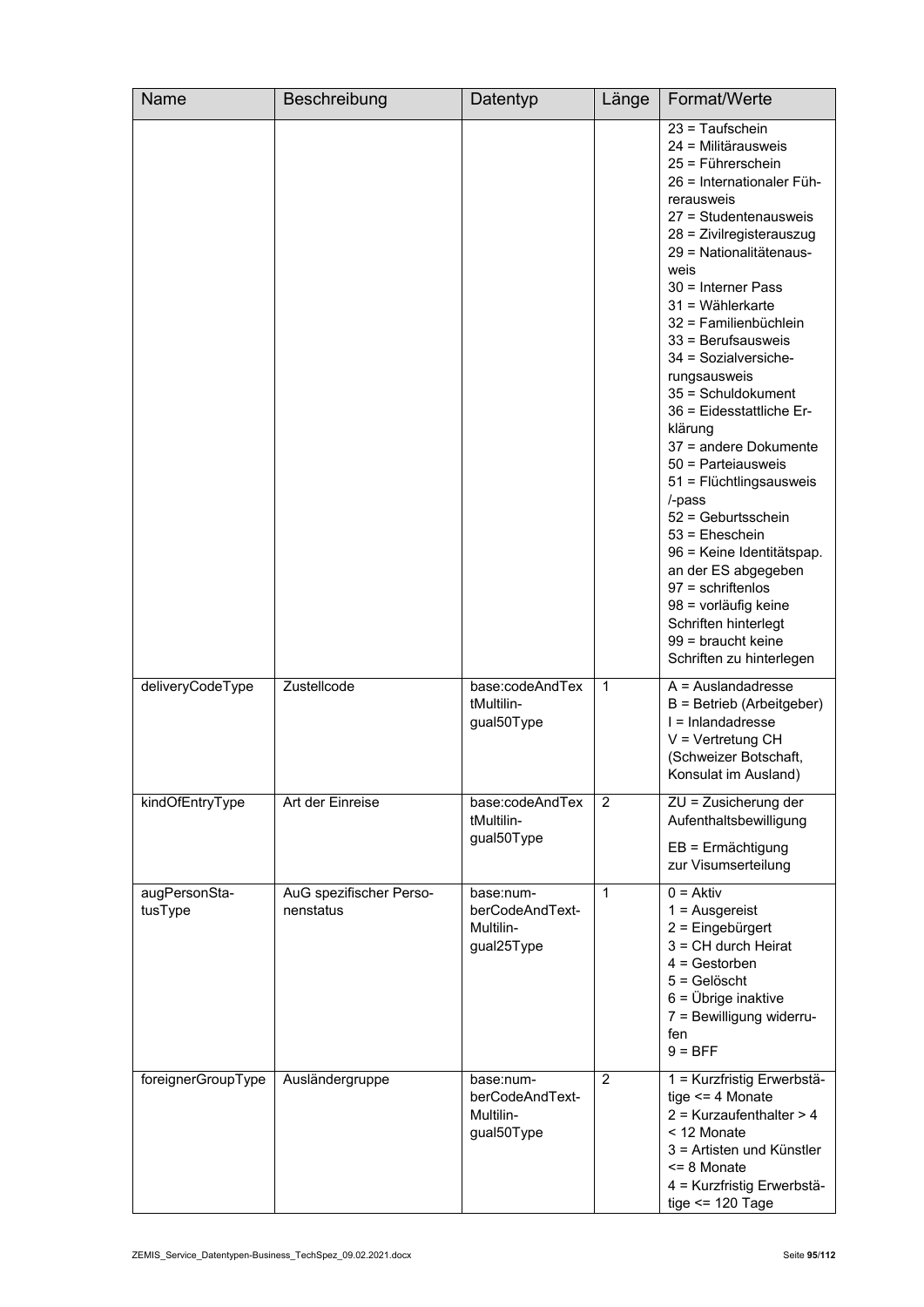| <b>Name</b>                                     | Beschreibung                                                                                        | Datentyp                                                | Länge          | Format/Werte                                                                                                                                                                                                                                                                                                                                                                                                                                                                                                                                                                                                                                                                          |
|-------------------------------------------------|-----------------------------------------------------------------------------------------------------|---------------------------------------------------------|----------------|---------------------------------------------------------------------------------------------------------------------------------------------------------------------------------------------------------------------------------------------------------------------------------------------------------------------------------------------------------------------------------------------------------------------------------------------------------------------------------------------------------------------------------------------------------------------------------------------------------------------------------------------------------------------------------------|
|                                                 |                                                                                                     |                                                         |                | 5 = Grenzgänger < 12<br>Monate<br>6 = Grenzgänger<br>7 = Büsinger-Grenzgän-<br>ger<br>8 = Dienstleistungserbrin-<br>ger $\leq$ 4 Monate<br>9 = Dienstleistungserbrin-<br>ger 120 Tage<br>$10 =$ Saisonniers<br>$11 =$ Jahresaufenthalter<br>$12$ = Niederlasser<br>14 = nicht geregelte Aus-<br>länder<br>15 = Meldeverfahren für<br>bewilligungsfrei Erwerbs-<br>tätig<br>16 = EU/EFTA-Melde-<br>pflichtige selbständig Er-<br>werbstätige<br>17 = EU/EFTA-Melde-<br>pflichtige mit Stellenantritt<br>$20 =$ Asylbewerber/in<br>21 = Vorläufig aufgenom-<br>mener Ausländer/in<br>22 = Schutzbedürftige<br>$97$ = Uebrige FL (A, L, G)<br>$98$ = Uebrige FL (B, C)<br>$99 = Uebrige$ |
| asylumIdentitySta-<br>tusType                   | Identitätsstatus für<br>Asylbewerber                                                                | base:num-<br>berCodeAndText-<br>Multilin-<br>gual50Type | 1              | $0 = Ohne$ Angabe<br>$1 = aktiv$<br>$3 =$ eingebürgert<br>$5 =$ gestorben<br>$6 =$ gelöscht<br>7 = aktiv mit Bestrei-<br>tungsvermerk<br>8 = gestorben mit Be-<br>streitungsvermerk                                                                                                                                                                                                                                                                                                                                                                                                                                                                                                   |
| asylumCatego-<br>ryType                         | Ausländerkategorie für<br>Asylbewerber                                                              | base:codeAndTex<br>tMultilin-<br>gual50Type             | 1              | D = Dublin-Verfahren<br>$E =$ Nichteintretensent-<br>scheid<br>F = Vorläufig aufgenom-<br>menen AuG<br>$N =$ Asylsuchende<br>S = Schutzbedürftige                                                                                                                                                                                                                                                                                                                                                                                                                                                                                                                                     |
| asylumIdentifica-<br>tionPaperCatego-<br>ryType | Ausweiskategorie für<br>Asylbewerber                                                                | base:codeAndTex<br>tMultilin-<br>gual50Type             | 1              | F = Vorläufig aufgenom-<br>menen AuG<br>$N =$ Asylsuchende<br>S = Schutzbedürftige                                                                                                                                                                                                                                                                                                                                                                                                                                                                                                                                                                                                    |
| relationshipType                                | Beziehungscode. Be-<br>schreibt in welcher Bezie-<br>hung die Hauptperson zu<br>dieser Person steht | base:num-<br>berCodeAndText-<br>Multilin-<br>gual50Type | $\overline{2}$ | $\blacksquare$                                                                                                                                                                                                                                                                                                                                                                                                                                                                                                                                                                                                                                                                        |
| religionType                                    | Religion                                                                                            | base:num-<br>berCodeAndText-<br>Multilin-<br>gual50Type | 2              |                                                                                                                                                                                                                                                                                                                                                                                                                                                                                                                                                                                                                                                                                       |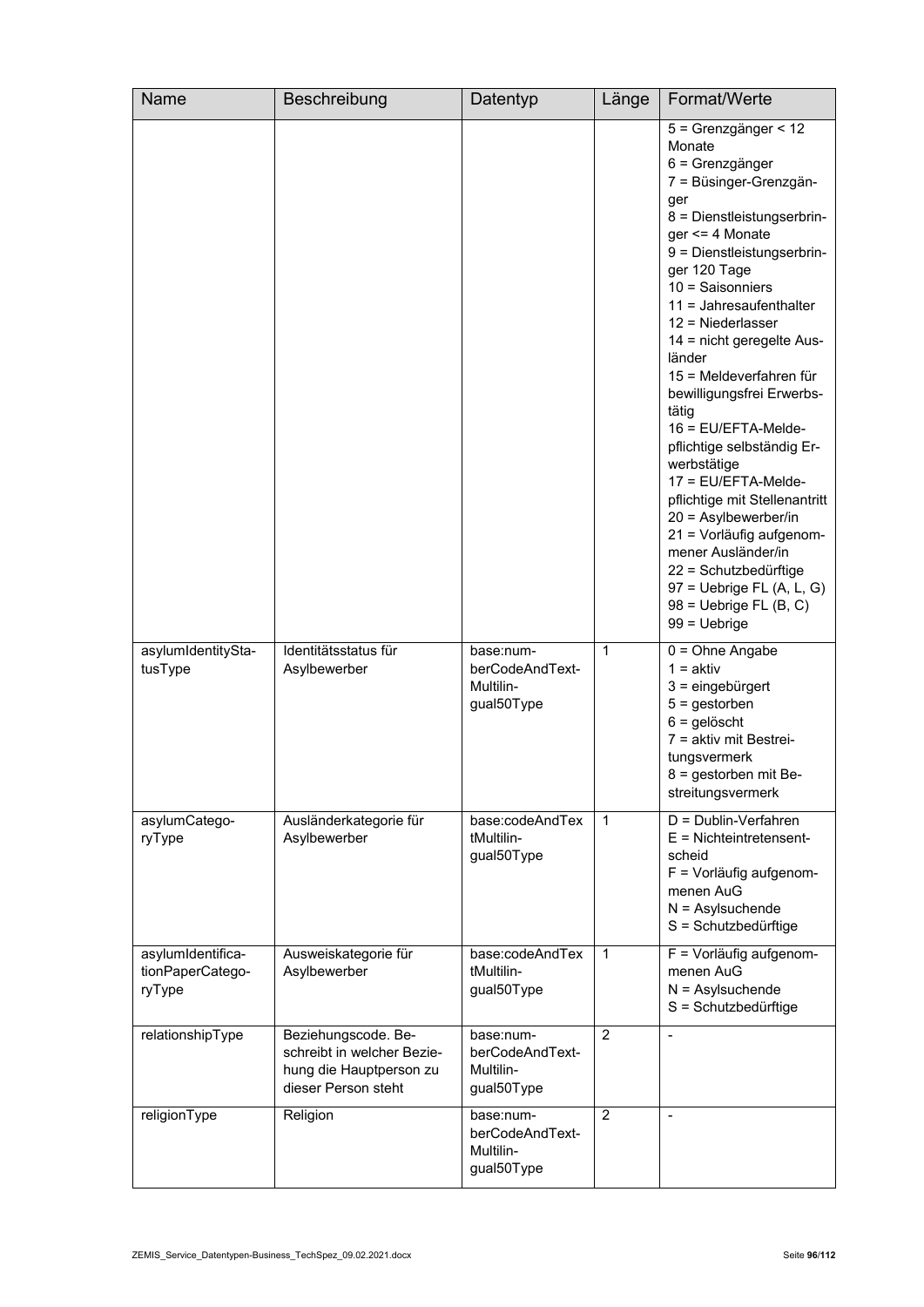| Name                               | Beschreibung                                                              | Datentyp                                                 | Länge          | Format/Werte   |
|------------------------------------|---------------------------------------------------------------------------|----------------------------------------------------------|----------------|----------------|
| placeOfOriginType                  | Herkunftsregion. Enthält<br>Regionen aus der Türkei<br>und Ex-Jugoslawien | base:num-<br>berCodeAndText-<br>Multilin-<br>gual25Type  | 5              |                |
| ethnicGroupType                    | Ethnie                                                                    | base:num-<br>berCodeAndText-<br>Multilin-<br>gual25Type  | $\sqrt{3}$     | $\overline{a}$ |
| tongueType                         | Sprache                                                                   | base:num-<br>berCodeAndText-<br>Multilin-<br>gual25Type  | 3              | $\blacksquare$ |
| dossierCatego-<br>ryType           | Dossierkategorie                                                          | base:codeAndTex<br>tMultilin-<br>gual25Type              | $\mathbf{1}$   |                |
| occupationCode-<br><b>Type</b>     | Tätigkeitscode                                                            | base:num-<br>berCodeAndText-<br>Multilin-<br>gual100Type | 6              | $\overline{a}$ |
| admissionType                      | Zulassungscode                                                            | base:codeAndTex<br>tMultilin-<br>gual350Type             | $\overline{4}$ | $\overline{a}$ |
| cantonType                         | Kanton                                                                    | base:codeAndTex<br>tMultilin-<br>gual50Type              | $\overline{2}$ | $\blacksquare$ |
| entryBanReason-<br><b>Type</b>     | Begündung des Einrei-<br>severbotes                                       | base:codeAndTex<br>tMultilingualType                     | $\overline{2}$ | $\overline{a}$ |
| purposeOfStayType                  | Der Zweck des Aufenthalts                                                 | base:codeAndTex<br>tMultilin-<br>gual150Type             | 3              | $\overline{a}$ |
| borderCheck-<br>pointType          | Grenzpostens                                                              | base:num-<br>berCodeAndText-<br>Multilin-<br>gual50Type  | $\sqrt{3}$     | $\blacksquare$ |
| entryBanSuspen-<br>sionReasonType  | Begründung der Suspendi-<br>erung                                         | base:num-<br>berCodeAndText-<br>MultilingualType         | $\overline{2}$ | $\blacksquare$ |
| rejectionReason-<br><b>Type</b>    | Liste von<br>Rückweisungsgründen                                          | base:codeAndTex<br>tMultilin-<br>gual100Type             | $\overline{2}$ |                |
| commentInfor-<br>mationType        | Bemerkung                                                                 | base:codeAndTex<br>tMultilin-<br>gual100Type             | 3              | $\overline{a}$ |
| naturalizationInfor-<br>mationType | Informationen zur Einbür-<br>gerung                                       | base:codeAndTex<br>tMultilin-<br>gual100Type             | $\overline{2}$ | $\overline{a}$ |
| diplomaticRepre-<br>sentationType  | Diplomatische Vertretung                                                  | base:num-<br>berCodeAndText-<br>Multilin-<br>gual50Type  | 5              | $\overline{a}$ |
| kindOfBusinessPro-<br>cessStepType | Art des Asylgeschäftes                                                    | base:codeAndTex<br>tMultilin-<br>gual100Type             | 4              |                |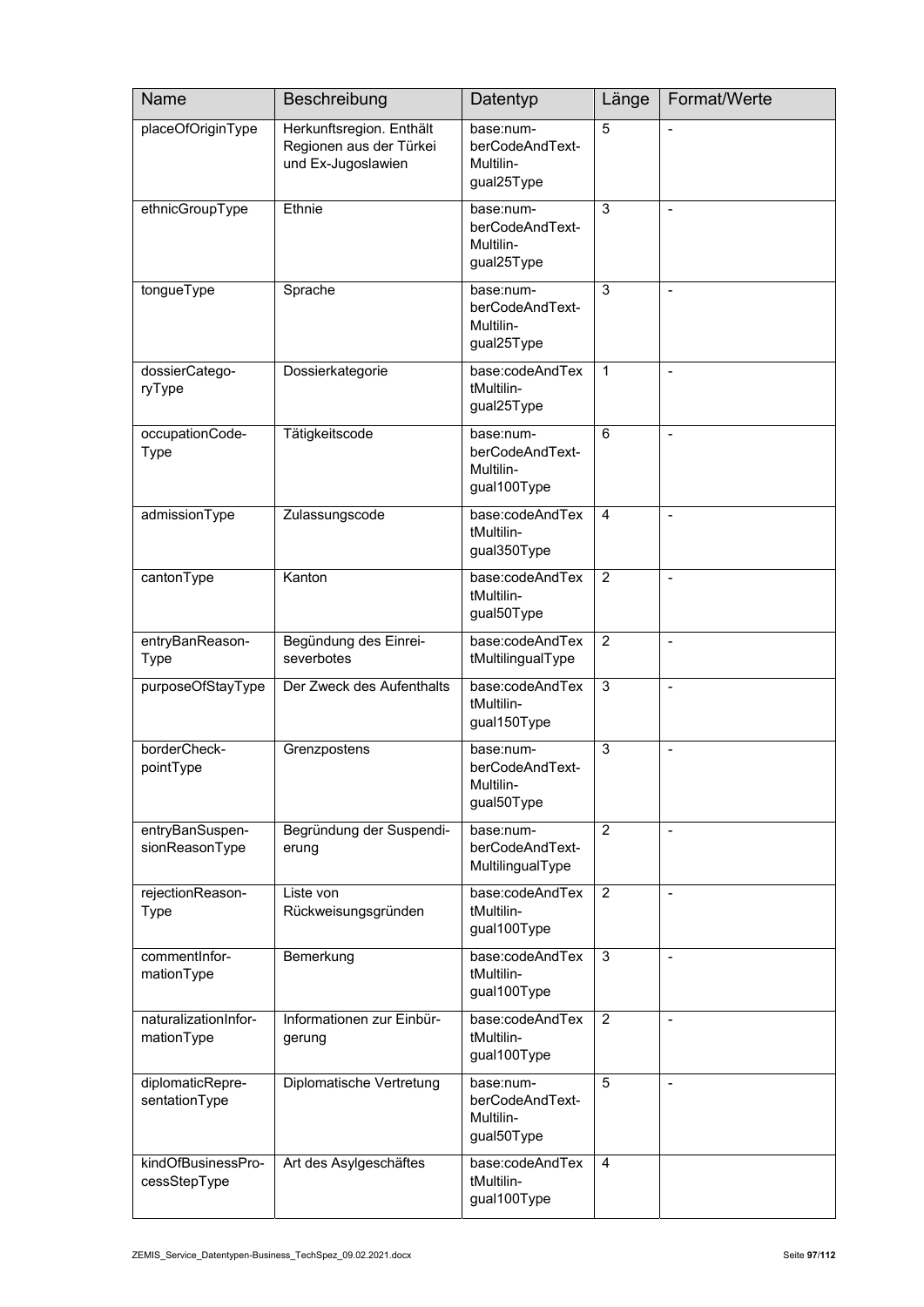| <b>Name</b>                    | Beschreibung                      | Datentyp                                     | Länge          | Format/Werte |
|--------------------------------|-----------------------------------|----------------------------------------------|----------------|--------------|
| resolutionType                 | Erledigung                        | base:codeAndTex<br>tMultilin-<br>gual100Type | $\overline{4}$ |              |
| asylumProce-<br>dureRemarkType | Bemerkungen zu Asylver-<br>fahren | base:codeAndTex<br>tMultilin-<br>gual50Type  | $\overline{4}$ |              |
| branchType                     | <b>Branche</b>                    | base:codeAndTex<br>tMultilin-<br>gual50Type  | 5              |              |

## **5.3 personIdentificationType**

Datentyp zur Identifikation einer ZEMIS Person

| Name          | Beschreibung                                                                            | Datentyp                             | Kard    |
|---------------|-----------------------------------------------------------------------------------------|--------------------------------------|---------|
| zemisNumber   | Die ZEMIS-Nummer, inkl. Prüfziffer,<br>der Person                                       | business:zemisNumberType             | $0 - 1$ |
| ahvNumber     | AHV-Nummer der Person                                                                   | eCH-0044:vnType                      | $0 - 1$ |
| firstName     | Der Vorname der Hauptidentität.                                                         | eCH-0044:baseNameType                | $0 - 1$ |
| lastName      | Der Nachname der Hauptidentität.                                                        | eCH-0044:baseNameType                | $0 - 1$ |
| Gender        | Das Geschlecht der Person                                                               | business:genderCodeType              | $0 - 1$ |
| dateOfBirth   | Das Geburtsdatum der Hauptiden-<br>tität                                                | eCH-0044:datePartiallyKnown-<br>Type | $0 - 1$ |
| maritalStatus | Zivilstand der Hauptidentität                                                           | business:maritalStatusType           | $0 - 1$ |
| nationality   | Nationalität der Hauptidentität                                                         | eCH-0011:nationalityDataType         | $0 - 1$ |
| email         | eMail der Person                                                                        | base:string100Type                   | $0 - 1$ |
| familyNumber  | Familiennummer. Mitglieder der<br>gleichen Familie haben die gleiche<br>Familiennummer. | business:familyNumberType            | $0 - 1$ |

#### **5.4 personSimpleIdentificationType**

Datentyp zur Identifikation einer ZEMIS Person

| Name        | Beschreibung                                      | Datentyp                             | Kard |
|-------------|---------------------------------------------------|--------------------------------------|------|
| zemisNumber | Die ZEMIS-Nummer, inkl. Prüfziffer,<br>der Person | business:zemisNumberType             |      |
| dateOfBirth | Das Geburtsdatum der Hauptiden-<br>tität.         | eCH-0044:datePartiallyKnown-<br>Type |      |

#### **5.5 identityType**

Datentyp zur Darstellung der ZEMIS Personen-Identität

| Name         | Beschreibung                              | Datentyp    | Kard |
|--------------|-------------------------------------------|-------------|------|
| mutationDate | Letztes Mutationsdatum der Iden-<br>tität | xs:dateTime |      |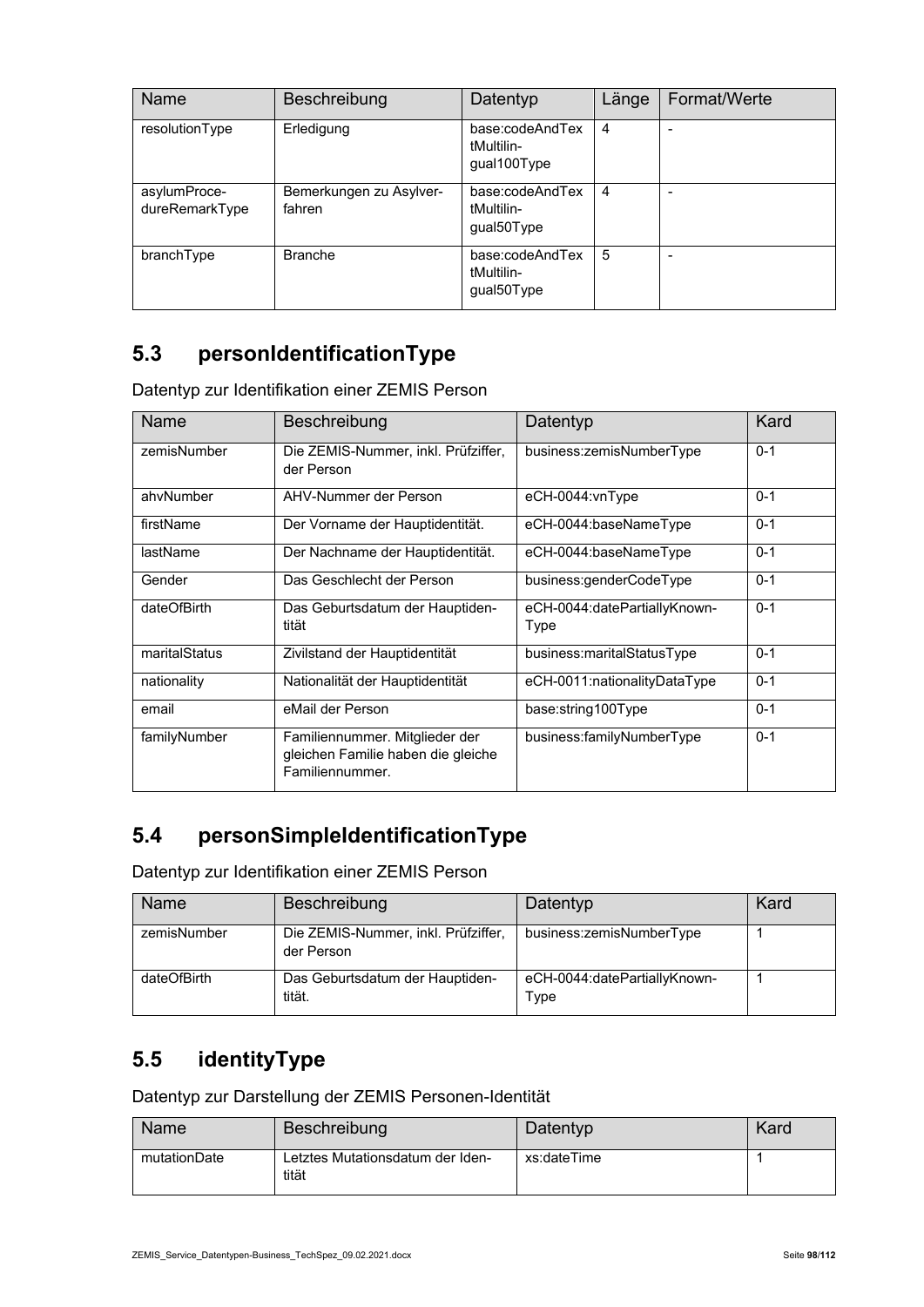| Name                         | Beschreibung                                                                                                  | Datentyp                                 | Kard         |
|------------------------------|---------------------------------------------------------------------------------------------------------------|------------------------------------------|--------------|
| identityNumber               | Eindeutige Identitäts-Nummer                                                                                  | business:identityNumberType              | $\mathbf{1}$ |
| kindOfIdentity               | Art der Identität                                                                                             | business:kindOfIdentityType              | $\mathbf{1}$ |
| kindOfIdentification         | Art der Identifikation                                                                                        | business:kindOfldentificationType        | $\mathbf{1}$ |
| lastName                     | Nachname der Identität                                                                                        | eCH-0044:baseNameType                    | $0 - 1$      |
| firstName                    | Vorname der Identität                                                                                         | eCH-0044:baseNameType                    | $0 - 1$      |
| dateOfBirth                  | Geburtsdatum der Identität                                                                                    | eCH-0044:datePartiallyKnown-<br>Type     | $0 - 1$      |
| Gender                       | Geschlecht der Identität                                                                                      | business:genderCodeType                  | $0 - 1$      |
| maritalStatus                | Zivilstand der Identität                                                                                      | business:maritalStatusType               | $0 - 1$      |
| maritalStatusAuxil-<br>iary  | Zivilstand-Zusatz Code, Enthält die<br>rechtlich nicht anerkannten Zivil-<br>stände.                          | business:maritalStatusAuxilia-<br>ryType | $0 - 1$      |
| Nationality                  | Nationalität der Identität                                                                                    | eCH-0011:nationalityDataType             | $0 - 1$      |
| secondNationality            | Zweite Nationalität der Identität                                                                             | eCH-0011:nationalityDataType             | $0 - 1$      |
| formerNationality            | Frühere Nationalität der Identität                                                                            | eCH-0011:nationalityDataType             | $0 - 1$      |
| residentialMunici-<br>pality | Politisch zuständige Gemeinde<br>(Wohngemeinde). Bei Bewilligung G<br>(Grenzgänger) die Arbeitsge-<br>meinde. | eCH-0007:swissAndFlMunicipali-<br>tyType | $0 - 1$      |
| placeOfBirth                 | Geburtsort der Identität                                                                                      | eCH-0011:generalPlaceType                | $0 - 1$      |
| motherLastName               | Nachname der Mutter                                                                                           | eCH-0044:baseNameType                    | $0 - 1$      |
| motherFirstName              | Vorname der Mutter                                                                                            | eCH-0044:baseNameType                    | $0 - 1$      |
| fatherLastName               | Nachname des Vaters                                                                                           | eCH-0044:baseNameType                    | $0 - 1$      |
| fatherFirstName              | Vorname des Vaters                                                                                            | eCH-0044:baseNameType                    | $0 - 1$      |
| identificationPaper          | Ausweisdokument (auch Reisedo-<br>kument) der Identität (dies ist nicht<br>der Ausländerausweis).             | business:identificationPaperType         | $0 - n$      |
| augInformation               | AuG-Informationen zu dieser Identi-<br>tät                                                                    | business:augInformationType              | $0 - 1$      |
| asylumInformation            | Asyl-Informatinen zu dieser Identität                                                                         | business:asylumInformationType           | $0 - 1$      |

## **5.6 relationType**

Information zur Beziehungsperson

| Name                 | Beschreibung                                                                                   | Datentyp                          | Kard    |
|----------------------|------------------------------------------------------------------------------------------------|-----------------------------------|---------|
| mutationDate         | etztes Mutationsdatum der Bezi-<br>ehungsperson                                                | xs:dateTime                       |         |
| relationshipId       | Eindeutiger Schlüssel der Bezi-<br>ehung                                                       | xs:int                            |         |
| personIdentification | Grundlegende Informationen zur<br>Beziehungsperson                                             | business:personIdentificationType | $0 - 1$ |
| relationship         | Beziehungscode. Beschreibt in wel-<br>cher Beziehung die Hauptperson zu<br>dieser Person steht | business:relationshipType         |         |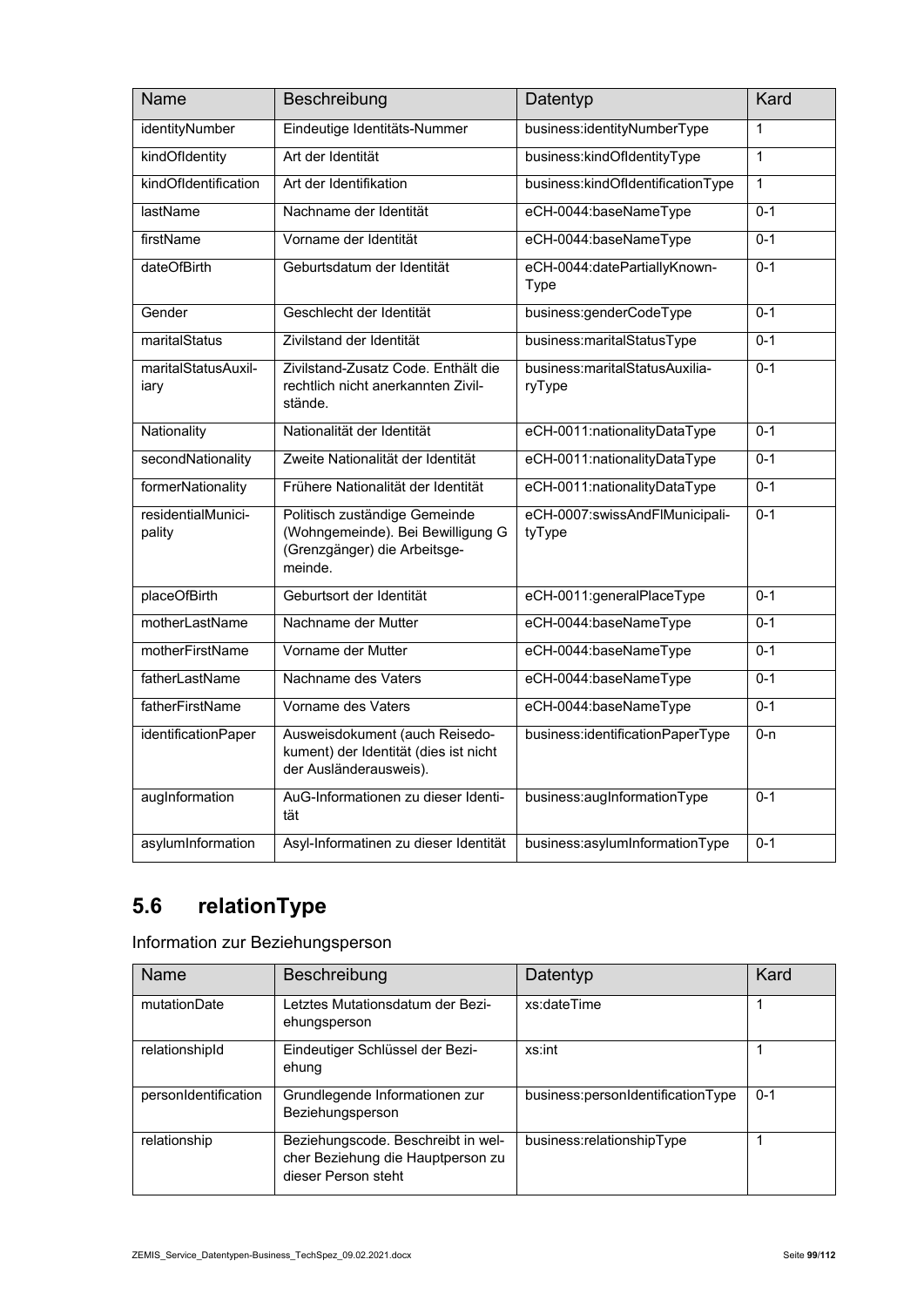# **5.7 augInformationType**

| AuG-Informationen zu einer Person |  |  |
|-----------------------------------|--|--|
|-----------------------------------|--|--|

| Name                             | Beschreibung                                                    | Datentyp                                        | Kard        |
|----------------------------------|-----------------------------------------------------------------|-------------------------------------------------|-------------|
| mutationDate                     | Letztes Mutationsdatum der AuG In-<br>formationen der Person    | xs:dateTime                                     | $\mathbf 1$ |
| zarNumber                        | Original Personen-Nummer in ZAR                                 | business:zarNumberType                          | $0 - 1$     |
| cantonalRefer-<br>enceNumber     | Aktuelleste kantonale Referenz-<br>Nummer im AuG Bereich        | business:cantonalRefer-<br>enceNumberType       | $0 - 1$     |
| municipalityRefer-<br>enceNumber | Gemeinde Referenz-Nummer                                        | business: municipality Refer-<br>enceNumberType | $0 - 1$     |
| augPersonStatus                  | AuG spezifischer Personenstatus                                 | business:augPersonStatusType                    | $0 - 1$     |
| personStatusValid-<br>From       | Gültigkeit des Personenstatus                                   | xs:date                                         | $0 - 1$     |
| foreignerGroup                   | Ausländergruppe                                                 | business:foreignerGroupType                     | $0 - 1$     |
| augCategoryEch                   | Ausländerbewilligung nach eCH-<br>0006                          | eCH-0006:residencePermitType                    | $0 - 1$     |
| augCategory                      | Ausländerkategorie                                              | business:residencePermitCatego-<br>ryType       | $0 - 1$     |
| provenanceCountry                | Herkunftsland                                                   | eCH-0011:nationalityDataType                    | $0 - 1$     |
| <b>isBornInCH</b>                | In der Schweiz geboren?                                         | xs:boolean                                      | $0 - 1$     |
| spouseNationality                | Nationalität des Ehegatten                                      | eCH-0011:nationalityDataType                    | $0 - 1$     |
| <b>isSpouseCH</b>                | Ist Ehegatte Schweizer?                                         | xs:boolean                                      | $0 - 1$     |
| augCategoryPar-<br>ents          | Ausländerkategorie der Eltern                                   | business:residencePermitCatego-<br>ryType       | $0 - 1$     |
| <b>isParentCH</b>                | Ist Elternteil Schweizer?                                       | xs:boolean                                      | $0 - 1$     |
| statusMenuPosition               | Menuposition, mit welcher die Per-<br>son zuletzt mutiert wurde | business:statusMenuPositionType                 | $0 - 1$     |

## **5.8 asylumInformationType**

Asyl-Informationen einer Person

| Name                           | Beschreibung                                                  | Datentyp                                  | Kard    |
|--------------------------------|---------------------------------------------------------------|-------------------------------------------|---------|
| mutationDate                   | Letztes Mutationsdatum der Asyl -<br>Informationen der Person | xs:dateTime                               | 1       |
| auperNumber                    | Original Personennummer in<br><b>AUPER</b>                    | business:auperNumberType                  | $0 - 1$ |
| cantonalRefer-<br>enceNumber   | Aktuelleste kantonale Referenz-<br>Nummer im Asyl Bereich     | business:cantonalRefer-<br>enceNumberType | $0 - 1$ |
| asylumIdentitySta-<br>tus      | ASYL-Identitätsstatus                                         | business:asylumIdentitySta-<br>tusType    | $0 - 1$ |
| asylumIdentitySta-<br>tusSince | ASYL-Identitätsstatus seit Datum                              | xs:date                                   | $0 - 1$ |
| asylumCategory                 | Ausländerkategorie für Asylbewer-<br>ber                      | business:asylumCategoryType               | $0 - 1$ |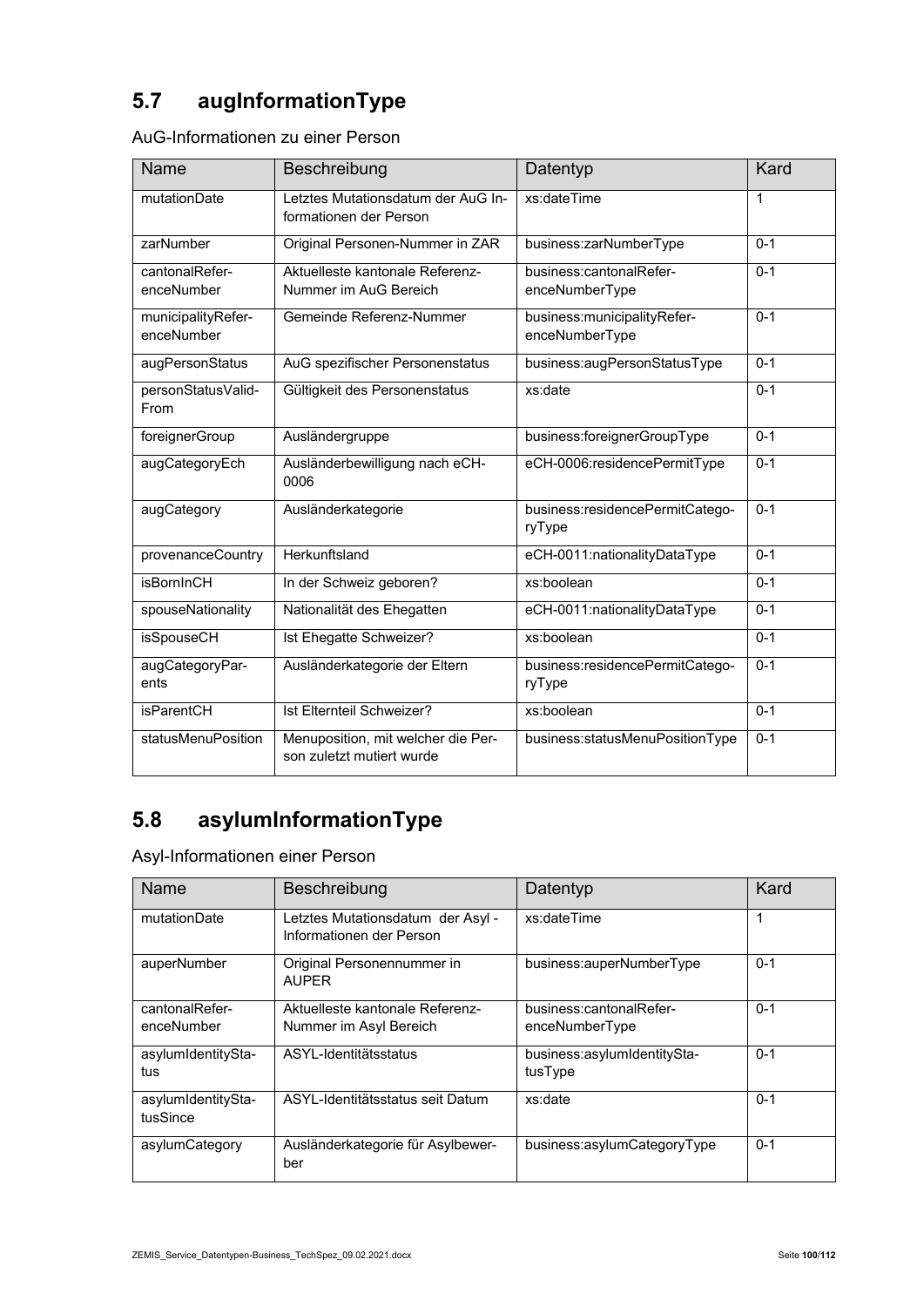| Name          | Beschreibung                                                           | Datentyp                   | Kard    |
|---------------|------------------------------------------------------------------------|----------------------------|---------|
| placeOfOrigin | Herkunftsregion. Enthält Regionen<br>aus der Türkei und Ex-Jugoslawien | business:placeOfOriginType | $0 - 1$ |
| religion      | Religion des Asylbewerbers                                             | business:religionType      | 0-1     |
| ethnicGroup   | Ethnie des Asylbewerbers                                               | business:ethnicGroupType   | $0 - 1$ |
| motherTongue  | Muttersprache des Asylbewerbers                                        | business:tongueType        | $0 - 1$ |

#### **5.9 asylumIdentificationPaperType**

Asyl-Ausweis einer Person

| Name                                   | Beschreibung                                  | Datentyp                                            | Kard    |
|----------------------------------------|-----------------------------------------------|-----------------------------------------------------|---------|
| mutationDate                           | Letztes Mutationsdatum des Asyla-<br>usweises | xs:dateTime                                         |         |
| asylumIdentifica-<br>tionPaperCategory | Ausweiskategorie                              | business:asylumIdentificationPa-<br>perCategoryType |         |
| dateOfCreation                         | Erstelldatum des Asylausweises                | xs:date                                             | $0 - 1$ |
| validTo                                | Gültigkeitsdatum des Asylaus-<br>weises       | xs:date                                             | $0 - 1$ |

#### **5.10 dossierNumberType**

ZEMIS-Dossier-Nummer, inklusive Dossiertyp

| Name   | Beschreibung   | Datentyp         | Kard |
|--------|----------------|------------------|------|
| number | Dossier-Nummer | xs:int           |      |
| type   | Dossiertyp     | base:string1Type |      |

#### **5.11 paperDossierType**

ZEMIS- Papier-Dossier, inlusive Dossiertyp

| Name                      | Beschreibung                                      | Datentyp                     | Kard    |
|---------------------------|---------------------------------------------------|------------------------------|---------|
| mutationDate              | Letztes Mutationsdatum des Dossi-<br>ers          | xs:dateTime                  |         |
| number                    | Dossier-Nummer                                    | xs:int                       |         |
| dossierCategory           | Dossierkategorie                                  | business:dossierCategoryType |         |
| numberWithinCate-<br>gory | Dossiernummer innerhalb einer<br>Dossierkategorie | xs:int                       | $0 - 1$ |

#### **5.12 occupatonType**

Beschreibung der Tätigkeit einer Person

| Name         | Beschreibung                            | Datentyp    | Kard |
|--------------|-----------------------------------------|-------------|------|
| mutationDate | Letztes Mutationsdatum der<br>Tätigkeit | xs:dateTime |      |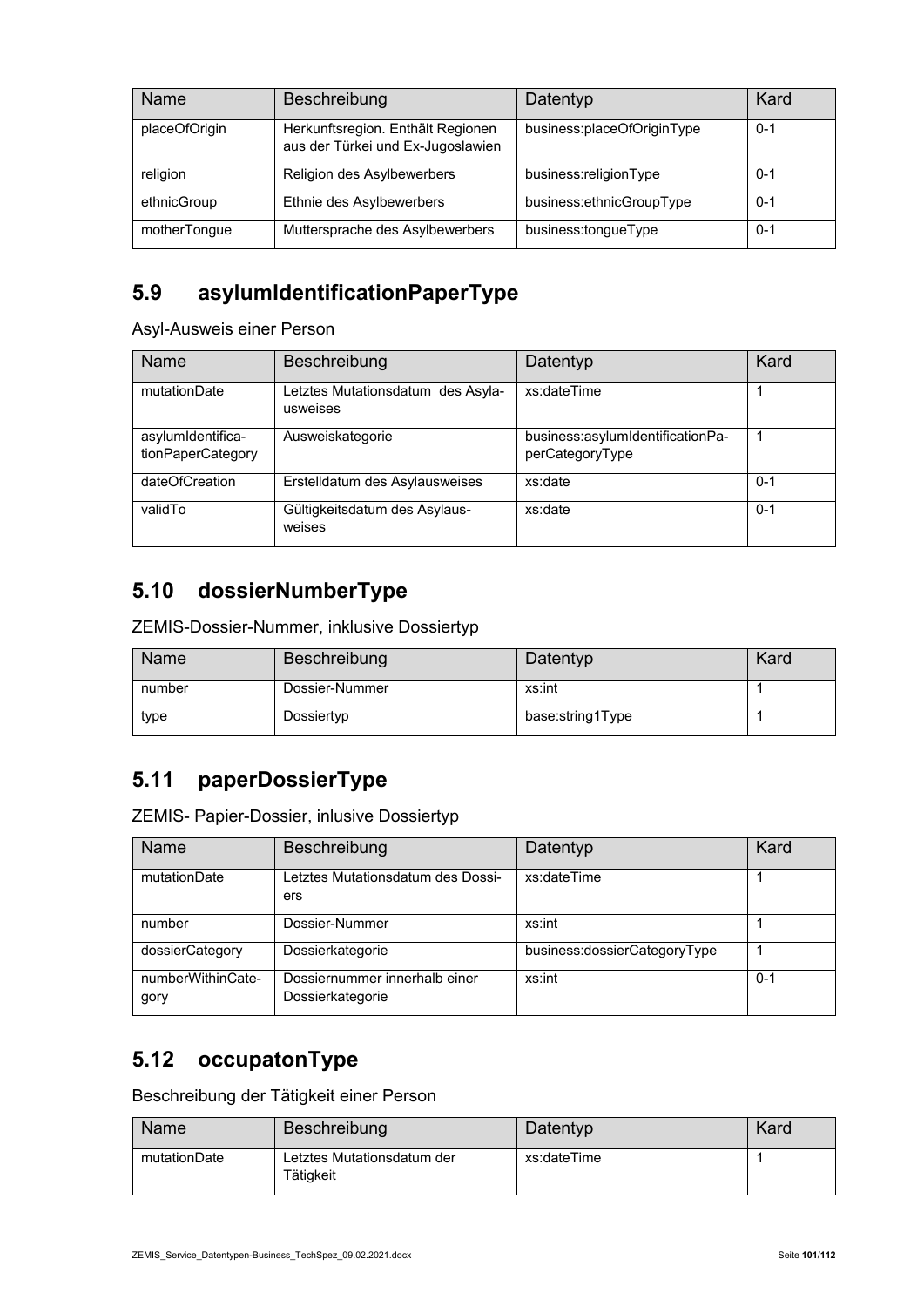| <b>Name</b>                 | Beschreibung                                                                                                      | Datentyp                                  | Kard    |
|-----------------------------|-------------------------------------------------------------------------------------------------------------------|-------------------------------------------|---------|
| isMainOccupation            | Ist Tätigkeit Haupterwerb                                                                                         | xs:boolean                                | $0 - 1$ |
| occupationCode              | Tätigkeitscode                                                                                                    | business:occupationCodeType               | $0 - 1$ |
| occupation-<br>StartDate    | Datum des Arbeitsbeginns                                                                                          | xs:date                                   | $0 - 1$ |
| occupationPosition          | Stellung im Beruf                                                                                                 | business:occupationPositionType           | $0 - 1$ |
| employedUntil               | Verpflichtet bis Datum                                                                                            | xs:date                                   | $0 - 1$ |
| workingFor                  | Auftraggeber, falls dieser im Aus-<br>land liegt und ein inländischer Pro-<br>jektverantwortlicher definiert ist. | base:string100Type                        | $0 - 1$ |
| companyIdentifica-<br>tion  | Betriebs-ID                                                                                                       | business:companyIdentification-<br>Type   | $0 - 1$ |
| assignedCom-<br>panyAddress | Einsatzadresse der Person                                                                                         | business:organisationMailAd-<br>dressType | $0 - n$ |
| allocation                  | Kontingent                                                                                                        | business:allocationType                   | $0 - 1$ |

## **5.13 engagementType**

Beschreibung der Engagements einer Person. Enthält Informationen zu den Aufenthalten der Künstler und Artisten.

| Name                        | Beschreibung                                                                                                                      | Datentyp                                 | Kard    |
|-----------------------------|-----------------------------------------------------------------------------------------------------------------------------------|------------------------------------------|---------|
| mutationDate                | Letztes Mutationsdatum des En-<br>gagements                                                                                       | xs:dateTime                              | 1       |
| engagementNum-<br>ber       | Eindeutige ID des Engagements                                                                                                     | business:engagementNumber-<br>Type       | 1       |
| creationDate                | Erfassungs-Datum                                                                                                                  | xs:date                                  | $0 - 1$ |
| validFrom                   | Gültig-von-Datum des Engage-<br>ments                                                                                             | xs:date                                  | $0 - 1$ |
| validTo                     | Gültig-bis-Datum des Engagements                                                                                                  | xs:date                                  | $0 - 1$ |
| annulationDate              | Datum, an dem das Engagement<br>annuliert wurde                                                                                   | xs:date                                  | $0 - 1$ |
| admission                   | Zulassungscode                                                                                                                    | business:admissionType                   | $0 - 1$ |
| occupationCode              | Ausgeübte Tätigkeit                                                                                                               | business:occupationCodeType              | $0 - 1$ |
| occupationEntry             | Wenn vor der Erteilung der Bewilli-<br>gung ein Einreiseentscheid ausge-<br>stellt wurde, enthält dieses Feld 'X',<br>sonst leer. | xs:string                                | $0 - 1$ |
| occupationMunici-<br>pality | Arbeitsgemeinde                                                                                                                   | eCH-0007:swissAndFlMunicipali-<br>tyType | $0 - 1$ |
| occupationCanton            | Arbeitskanton                                                                                                                     | business:cantonType                      | $0 - 1$ |
| employer                    | Arbeitgeber                                                                                                                       | business:companyIdentification-<br>Type  | $0 - 1$ |
| address                     | Wohnadresse                                                                                                                       | business:addressInformationType          | $0 - 1$ |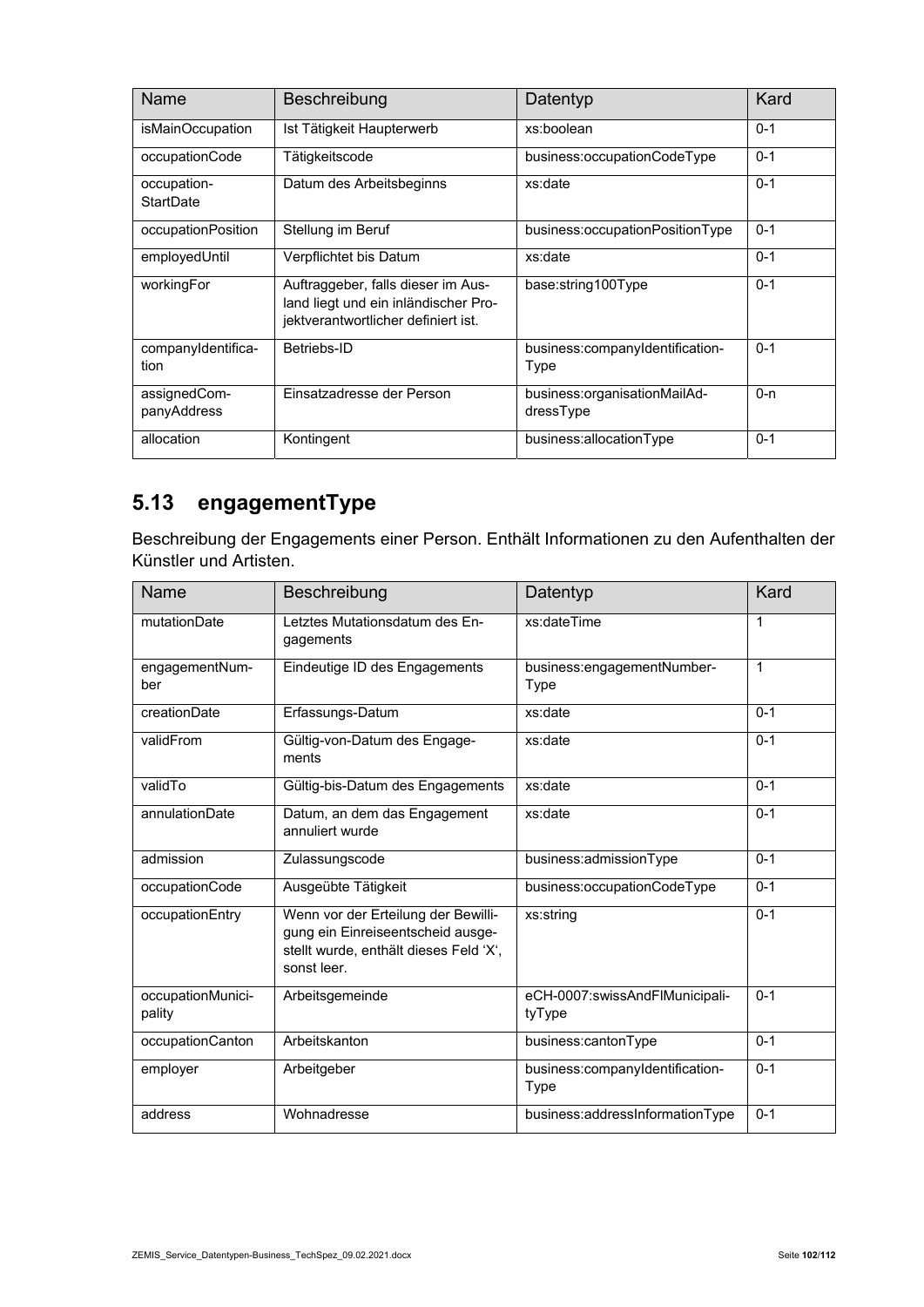## **5.14 allocationType**

Kontingente

| <b>Name</b>                      | Beschreibung                                          | Datentyp                                      | Kard    |
|----------------------------------|-------------------------------------------------------|-----------------------------------------------|---------|
| mutationDate                     | Letztes Mutationsdatum der Kontin-<br>gente           | xs:dateTime                                   |         |
| allocationYear                   | Kontingent pro Jahr                                   | base:integer4Type                             | $0 - 1$ |
| cantonalAlloca-<br>tionAccountId | Kantonale Kontingente-ID                              | business:cantonalAllocationAc-<br>countidType | $0 - 1$ |
| cantonalAlloca-<br>tionAccount   | Laufnummer des vergebenen kanto-<br>nalen Kontingents | base:integer6Type                             | $0 - 1$ |

## **5.15 pendingMoveType**

Pendenter Wegzug

| Name                         | <b>Beschreibung</b>                             | Datentyp                                 | Kard    |
|------------------------------|-------------------------------------------------|------------------------------------------|---------|
| mutationDate                 | Letztes Mutationsdatum pendenten<br>Wegzuges    | xs:dateTime                              | 1       |
| changeOfDomicile-<br>Code    | Wohnortswechselcode                             | business:changeOfDomicileCode-<br>Type   | -1      |
| changeOfDomi-<br>cileDate    | Datum des Wegzugs/des Widerrufs                 | xs:date                                  | $0 - 1$ |
| validTo                      | Gültig bis Datum der aktuellen Be-<br>willigung | xs:date                                  | $0 - 1$ |
| residentialMunici-<br>pality | Wohngemeinde                                    | eCH-0007:swissAndFlMunicipali-<br>tyType | $0 - 1$ |

## **5.16 entryBanType**

Einreiseverbot ohne Detailangaben

| Name             | Beschreibung                                                                                                                            | Datentyp                    | Kard    |
|------------------|-----------------------------------------------------------------------------------------------------------------------------------------|-----------------------------|---------|
| validFrom        | Beginn des Einreiseverbotes                                                                                                             | xs:date                     | 1       |
| validTo          | Ende des Finreiseverbotes oder<br>leer, wenn unbegrenzt gültig.                                                                         | xs:date                     |         |
| dateOfOpening    | Datum, an dem das Einreiseverbot<br>eröffnet wurde, oder leer, wenn das<br>Verbot noch nicht eröffnet wurde.                            | xs:date                     | $0 - 1$ |
| dateOfRevocation | Datum, an dem das Einreiseverbot<br>aufgehoben wurde. Bei der Abfrage<br>von aktiven Finreiseverboten ist die-<br>ses Datum immer leer. | xs:date                     | $0 - 1$ |
| detail           | Detailangaben zu dem Einreisever-<br>bot.                                                                                               | business:entryBanDetailType | $0 - 1$ |

#### **5.17 entryBanDetailType**

Detailangaben zu einem Einreiseverbot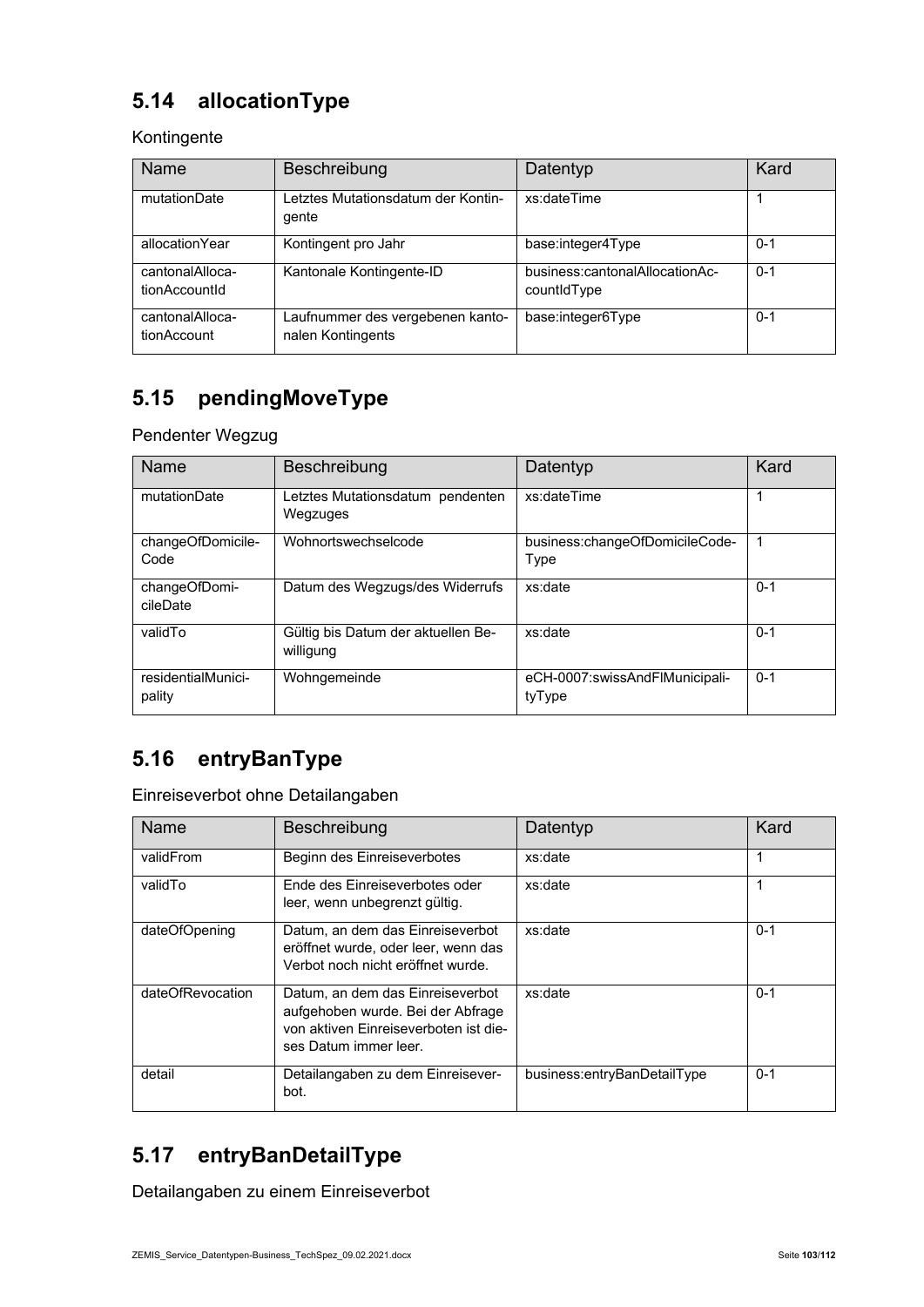| Name                     | Beschreibung                                                                                         | Datentyp                                   | Kard    |
|--------------------------|------------------------------------------------------------------------------------------------------|--------------------------------------------|---------|
| canton                   | Kanton in welchem das Finreisever-<br>bot erlassen wurde. Im Fall BFM<br>wird CH verwendet.          | business:cantonType                        | 1       |
| reason                   | Begündung des Einreiseverbotes                                                                       | business:entryBanReasonType                | 1       |
| suspensionValid-<br>From | Startdatum der Suspendierung des<br>Finreiseverbotes. Ist leer wenn das<br>Finreiseverbot aktiv ist. | xs:date                                    | $0 - 1$ |
| suspensionValidTo        | Enddatum der Suspendierung.                                                                          | xs:date                                    | $0 - 1$ |
| suspensionReason         | Begründung der Suspendierung                                                                         | business:entryBanSuspension-<br>ReasonType | $0 - 1$ |
| isBfaOpen                |                                                                                                      | base:string1Type                           | $0 - 1$ |
| zemisBusinessKey         | ZEMIS Geschäfts-ID                                                                                   | xs:string(50)                              | $0 - 1$ |

# **5.18 residencePermitType**

Aufenthaltsbewilligung

| Name                              | Beschreibung                                                         | Datentyp                                  | Kard         |
|-----------------------------------|----------------------------------------------------------------------|-------------------------------------------|--------------|
| mutationDate                      | Letztes Mutationsdatum der Aufen-<br>thaltsbewilligung               | xs:dateTime                               | $\mathbf{1}$ |
| residencePermit-<br><b>Status</b> | Status der Aufenthalsbewilligung                                     | business:statusType                       | $0 - 1$      |
| validFrom                         | Gültigkeits-Startdatum der Aufen-<br>thaltsbewilligung               | xs:date                                   | $0 - 1$      |
| validTo                           | Gültigkeits-Enddatum der Aufen-<br>thaltsbewilligung                 | xs:date                                   | $0 - 1$      |
| chargedEntryDate                  | Angerechnetes Einreisedatum                                          | xs:date                                   | $0 - 1$      |
| validStartDate                    | Gültig ab von pendenten Aufent-<br>haltsbewilligungen                | xs:date                                   | $0 - 1$      |
| applicationDate                   | Datum der Anmeldung                                                  | xs:date                                   | $0 - 1$      |
| arrivalDate                       | Das Einreisedatum des Aufenthalts.                                   | xs:date                                   | $0 - 1$      |
| residencePermitls-<br>sueDate     | Datum der Ausstellung der Bewilli-<br>gung                           | xs:date                                   | $0 - 1$      |
| residencePer-<br>mitCategory      | Art des Aufenthalts                                                  | business:residencePermitCatego-<br>ryType | $0 - 1$      |
| purposeOfStay                     | Der Zweck des Aufenthalts als<br>Code und Text                       | business:purposeOfStayType                | $0 - 1$      |
| purposeOfStayRe-<br>mark          | Bemerkung zum Aufenthaltszweck                                       | base:string50Type                         | $0 - 1$      |
| migrationOfficeRe-<br>mark        | Bemerkung des Migrationsamtes                                        | base:string75Type                         | $0 - 1$      |
| Admission                         | Zulassungscode und Beschreibung                                      | business:admissionType                    | $0 - 1$      |
| kindOfAdmission                   | Art der Zulassung (Entspricht dem<br>Feld "Zulassung nach" in ZEMIS) | business:kindOfAdmissionType              | $0 - 1$      |
| kindOfPermit                      | Art der Bewilligung                                                  | business:kindOfPermitType                 | $0 - 1$      |
| approvalDate                      | Zustimmdatum                                                         | xs:date                                   | $0 - 1$      |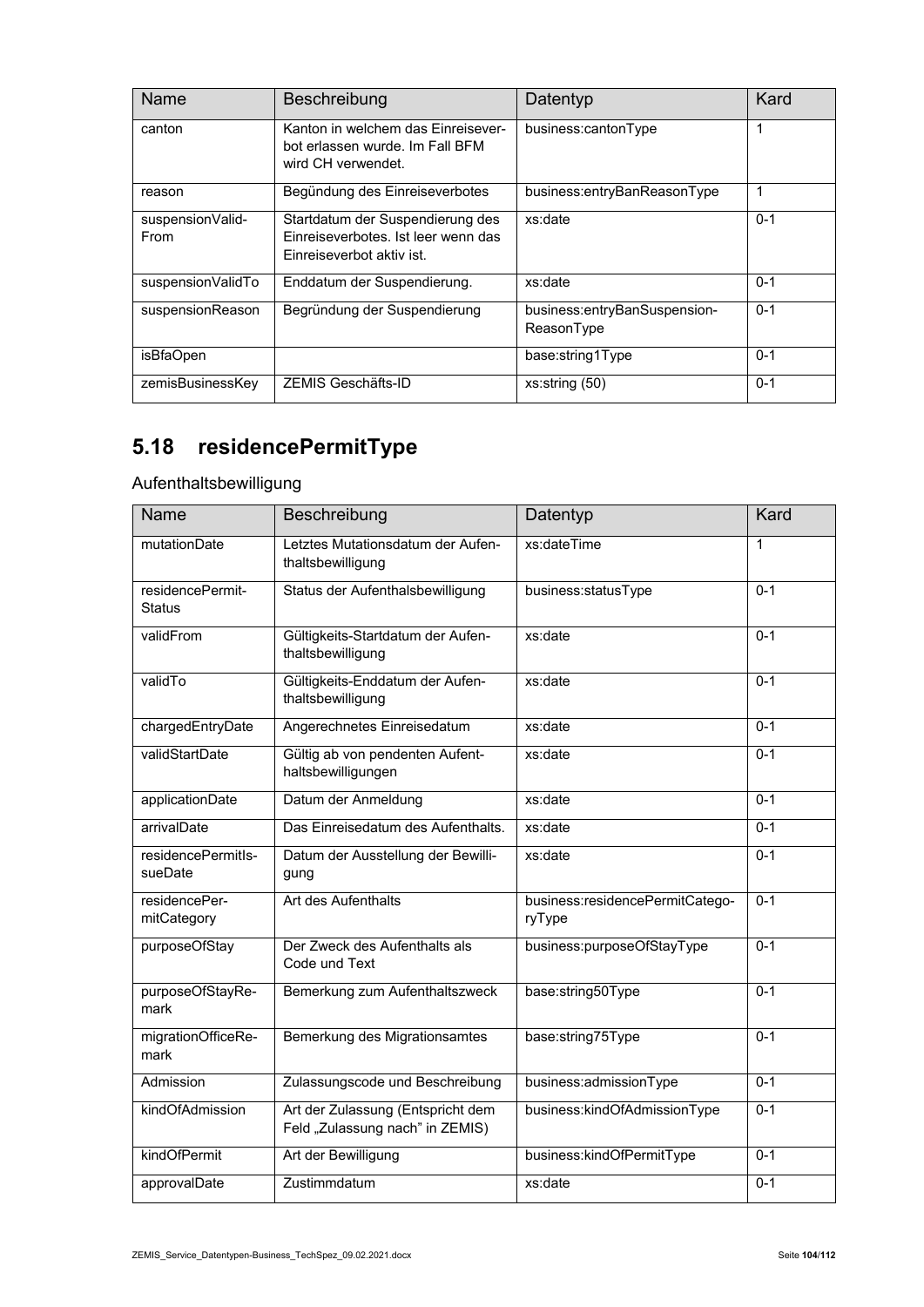| Name                      | Beschreibung                               | Datentyp                               | Kard    |
|---------------------------|--------------------------------------------|----------------------------------------|---------|
| kindOfApproval            | Zustimmart                                 | business:kindOfApprovalType            | $0 - 1$ |
| deliveryCode              | <b>Zustellcode</b>                         | business:deliveryCodeType              | $0 - 1$ |
| changeOfDomicile-<br>Code | Information zu einem allfälligen<br>Wegzug | business:changeOfDomicileCode-<br>Type | $0 - 1$ |
| changeOfDomi-<br>cileDate | Das Ausreisedatum des Aufenthalts          | xs:date                                | $0 - 1$ |
| permitCondition1          | Bedingung für den Aufenthalt               | base:string50Type                      | $0 - 1$ |
| permitCondition2          | Bedingung für den Aufenthalt               | base:string50Type                      | $0 - 1$ |

## **5.19 residencePermitDetailType**

| Detaildaten zu Aufenthaltsbewilligung |  |
|---------------------------------------|--|
|---------------------------------------|--|

| Name            | Beschreibung                                                             | Datentyp                        | Kard    |
|-----------------|--------------------------------------------------------------------------|---------------------------------|---------|
| jobTitle        | Die Haupttätigkeit der Person. Kann<br>auch leer sein.                   | base:string100Type              | $0 - 1$ |
| employerName    | Der Name des Arbeitgebers, wenn<br>eine Tätigkeit vorhanden ist.         | base:string50Type               | $0 - 1$ |
| employerAddress | Die Hauptadresse des Arbeitgebers,<br>wenn eine Tätigkeit vorhanden ist. | business:addressInformationType | $0 - 1$ |

## **5.20 rejectionType**

#### Rückweisung

| <b>Name</b>      | Beschreibung                                                    | Datentyp                      | Kard    |
|------------------|-----------------------------------------------------------------|-------------------------------|---------|
| timestamp        | Datum und Uhrzeit der Rückwei-<br>sung.                         | xs:dateTime                   |         |
| officer          | Kürzel des Beamten, der die Rück-<br>weisung ausgesprochen hat. | base:string25Type             | $0 - 1$ |
| borderCheckpoint | Ort der Rückweisung beziehngs-<br>weise Name des Grenzpostens.  | business:borderCheckpointType |         |
| reason           | Liste von Rückweisungsgründen                                   | business:rejectionReasonType  | 1-n     |

## **5.21 commentType**

#### Bemerkungen zur Person

| <b>Name</b>              | Beschreibung                                         | Datentyp                             | Kard    |
|--------------------------|------------------------------------------------------|--------------------------------------|---------|
| mutationDate             | Letztes Mutationsdatum der Be-<br>merkung zur Person | xs:dateTime                          |         |
| comment Infor-<br>mation | Bemerkungscode                                       | business:commentInformation-<br>Type | $0 - 1$ |
| validFrom                | Datum, ab dem die Bemerkung gül-<br>tig ist          | xs:date                              | $0 - 1$ |
| validTo                  | Datum, bis zu dem die Bemerkung<br>gültig ist        | xs:date                              | $0 - 1$ |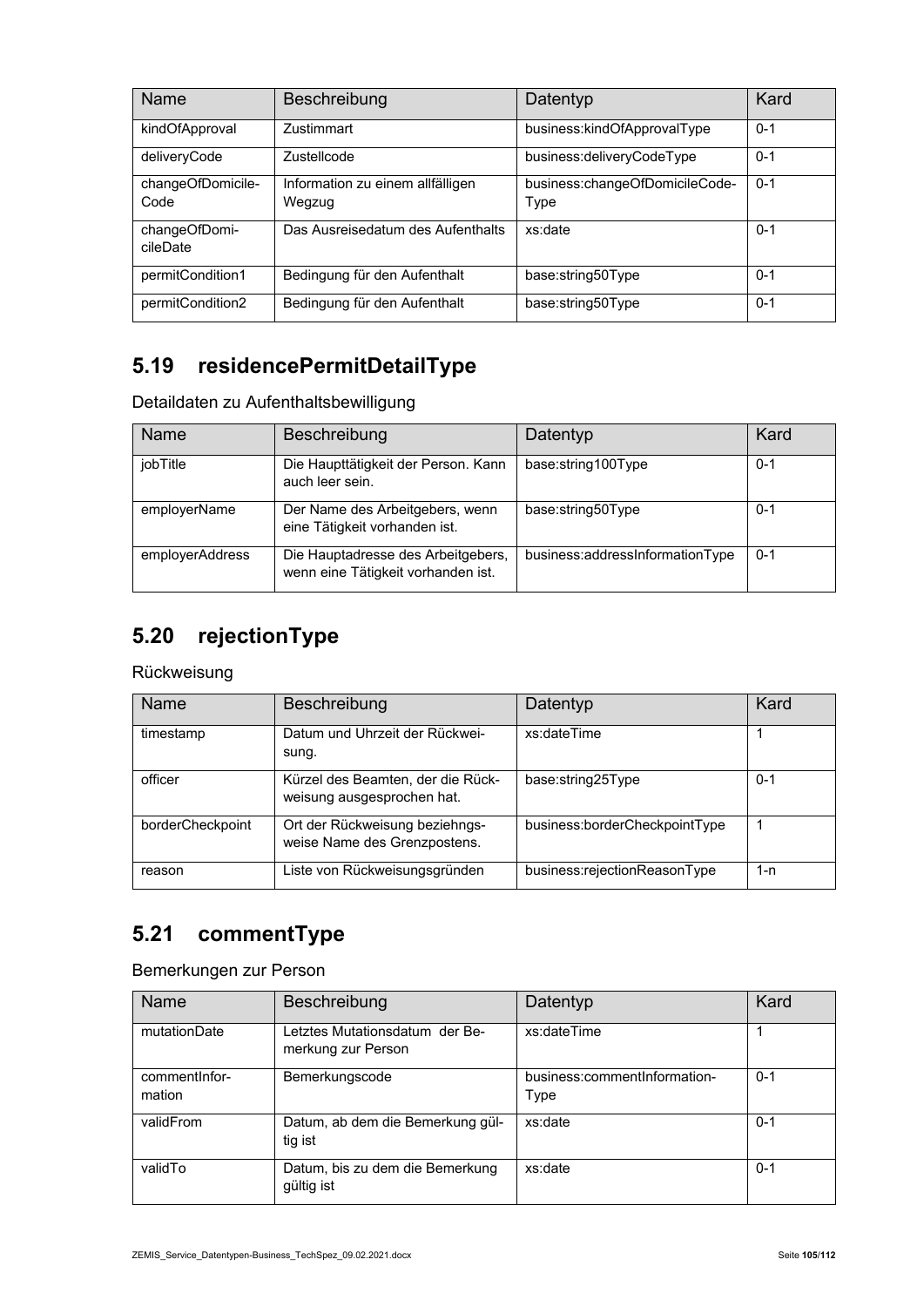| Name         | Beschreibung                                                              | Datentyp            | Kard    |
|--------------|---------------------------------------------------------------------------|---------------------|---------|
| initiatorUID | UserID der Person, welche die Be-<br>merkung initiiert hat (Auftraggeber) | business:userIdType | $0 - 1$ |

## **5.22 naturalizationType**

Informationen zur Einbürgerung einer Person

| Name                            | Beschreibung                                | Datentyp                                    | Kard    |
|---------------------------------|---------------------------------------------|---------------------------------------------|---------|
| mutationDate                    | etztes Mutationsdatum der Einbür-<br>gerung | xs:dateTime                                 |         |
| naturalizationInfor-<br>mation  | Einbürgerungscode                           | business:naturalizationInfor-<br>mationType |         |
| naturalizationMunic-<br>ipality | Gemeinde der Einbürgerung                   | eCH-0007:swissAndFlMunicipali-<br>tyType    | $0 - 1$ |
| naturalizationDate              | Datum der Einbürgerung                      | xs:date                                     | $0 - 1$ |

## **5.23 identificationPaperType**

Ausweisdaten/ Heimatliche Urkunden

| <b>Name</b>                    | Beschreibung                                  | Datentyp                                    | Kard    |
|--------------------------------|-----------------------------------------------|---------------------------------------------|---------|
| mutationDate                   | Letztes Mutationsdatum des Aus-<br>weises     | xs:dateTime                                 | 1       |
| isMainIdentification-<br>Paper | Ist dies der Hauptausweis                     | xs:boolean                                  | 1       |
| kindOfIdentification-<br>Paper | Art des Ausweises als Code und<br>Text        | business:kindOfIdentificationPa-<br>perType | 1       |
| issueDate                      | Ausstelldatum des Ausweises                   | eCH-0044:datePartiallyKnown-<br>Type        | $0 - 1$ |
| validTo                        | Ablaufdatum des Ausweises                     | eCH-0044:datePartiallyKnown-<br>Type        | $0 - 1$ |
| isDeposited                    | Ist der Ausweis physisch hinterlegt<br>worden | xs:boolean                                  | $0 - 1$ |
| placeOfIssue                   | Ort der Ausstellung                           | base:string50Type                           | $0 - 1$ |
| identificationPaper-<br>Number | Ausweisnummer                                 | base:string25Type                           | $0 - 1$ |

# **5.24 entryType**

Einreiseentscheid

| Name         | Beschreibung                                                         | Datentyp                 | Kard    |
|--------------|----------------------------------------------------------------------|--------------------------|---------|
| mutationDate | Letztes Mutationsdatum der<br>Einreise                               | xs:dateTime              |         |
| mutationUid  | User ID des Benutzers welcher die<br>letzte Mutation vorgenommen hat | business:userIdType      | $0 - 1$ |
| kindOfEntry  | Art der Einreise                                                     | business:kindOfEntryType | $0 - 1$ |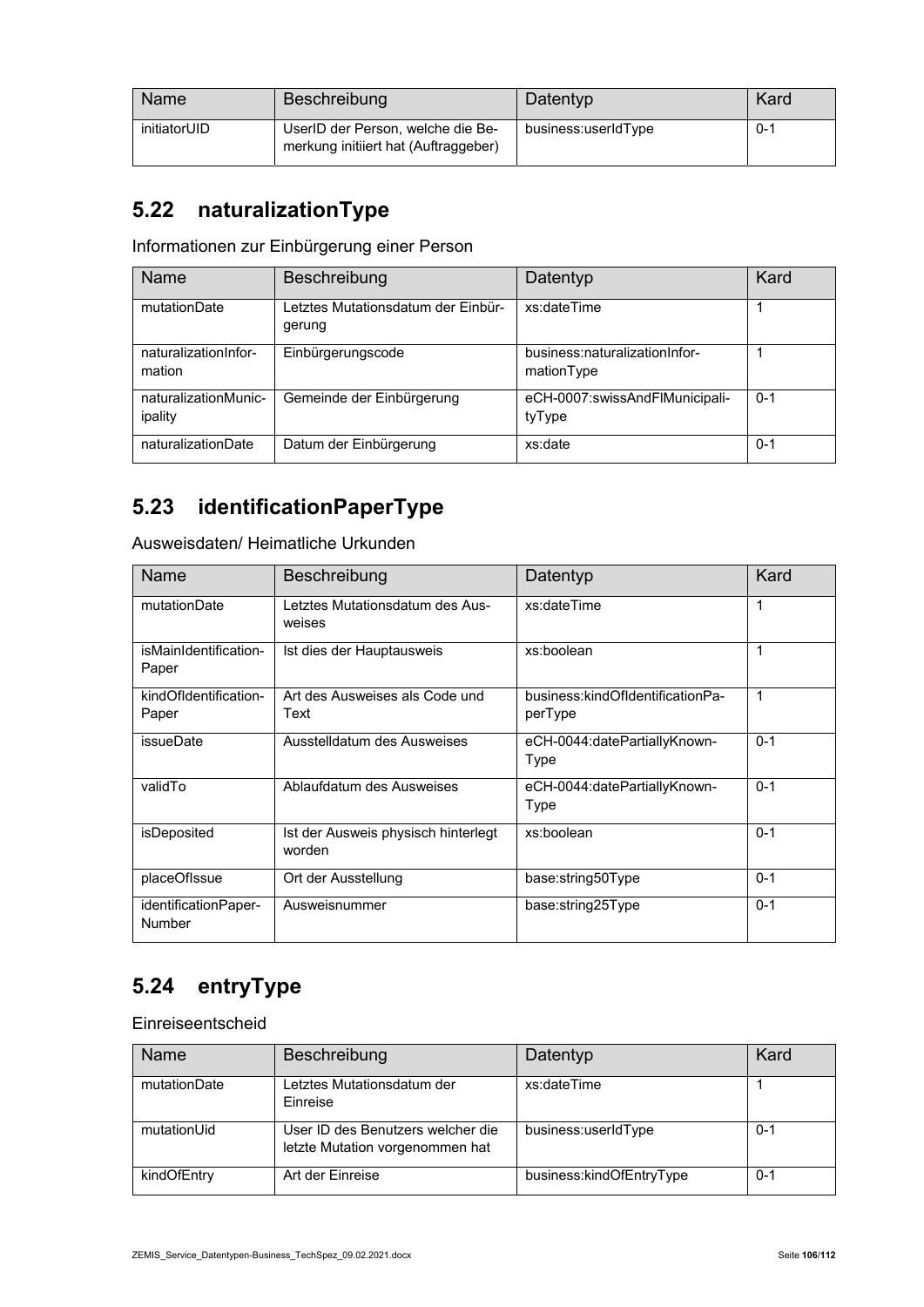| <b>Name</b>                   | Beschreibung                                                         | Datentyp                                   | Kard    |
|-------------------------------|----------------------------------------------------------------------|--------------------------------------------|---------|
| entryStatus                   | Status Finreiseentscheid                                             | business:statusType                        | $0 - 1$ |
| dateOfCreation                | Austelldatum Einreiseentscheid                                       | xs:date                                    | $0 - 1$ |
| validFrom                     | Start der Gültigkeit der Einreise                                    | xs:date                                    | $0 - 1$ |
| validTo                       | Ende der Gültigkeit der Einreise                                     | xs:date                                    | $0 - 1$ |
| visaValidTo                   | Gültigkeitsdatum Visum                                               | xs:date                                    | $0 - 1$ |
| purposeOfStay                 | Der Zweck des Aufenthalts als<br>Code und Text.                      | business:purposeOfStayType                 | $0 - 1$ |
| admission                     | Zulassungscode und Beschreibung                                      | business:admissionType                     | $0 - 1$ |
| kindOfAdmission               | Art der Zulassung (Entspricht dem<br>Feld "Zulassung nach" in ZEMIS) | business:kindOfAdmissionType               | $0 - 1$ |
| kindOfPermit                  | Art der Bewilligung                                                  | business:kindOfPermitType                  | $0 - 1$ |
| address                       | Auslandsadresse                                                      | business:addressInformationType            | $0 - 1$ |
| diplomaticRepre-<br>sentation | Diplomatische Vertretung                                             | business:diplomaticRepresenta-<br>tionType | $0 - 1$ |

## **5.25 internalOrderType**

Interne Verfügungen im AuG-Bereich

| Name          | Beschreibung                                           | Datentyp                        | Kard    |
|---------------|--------------------------------------------------------|---------------------------------|---------|
| mutationDate  | Letztes Mutationsdatum der inter-<br>nen AuG-Verfügung | xs:dateTime                     | 1       |
| kindOfOrder   | Art der AuG-Verfügung (z.B. Stel-<br>lenantritt)       | business:kindOfOrderType        | 1       |
| validFrom     | AuG-Verfügung gültig ab                                | xs:date                         | $0 - 1$ |
| validTo       | AuG-Verfügung gültig bis                               | xs:date                         | $0 - 1$ |
| admission     | Zulassungscode                                         | business:admissionType          | $0 - 1$ |
| purposeOfStay | Aufenthaltszweck                                       | business:purposeOfStayType      | $0 - 1$ |
| occupation    | Tätigkeit der Person                                   | business:occupationType         | $0 - 1$ |
| address       | Wohnadresse der Person                                 | business:addressInformationType | $0 - 1$ |

## **5.26 workNotificationType**

Meldung aus Meldeverfahren

| Name            | Beschreibung                                                     | Datentyp                                  | Kard    |
|-----------------|------------------------------------------------------------------|-------------------------------------------|---------|
| decisionStatus  | Art der Entscheidung zur Meldung<br>(positiv/negativ/annulliert) | business:decisionStatusType               |         |
| validFrom       | Start der gemeldeten Tätigkeit                                   | xs:date                                   |         |
| validTo         | Ende der gemeldeten Tätigkeit                                    | xs:date                                   |         |
| actionPlace     | Ort der gemeldeten Tätigkeit                                     | eCH-0007:swissAndFlMunicipali-<br>tyType  | $0 - 1$ |
| employerAddress | Adresse des Arbeitgebers                                         | business:organisationMailAd-<br>dressType | $0 - 1$ |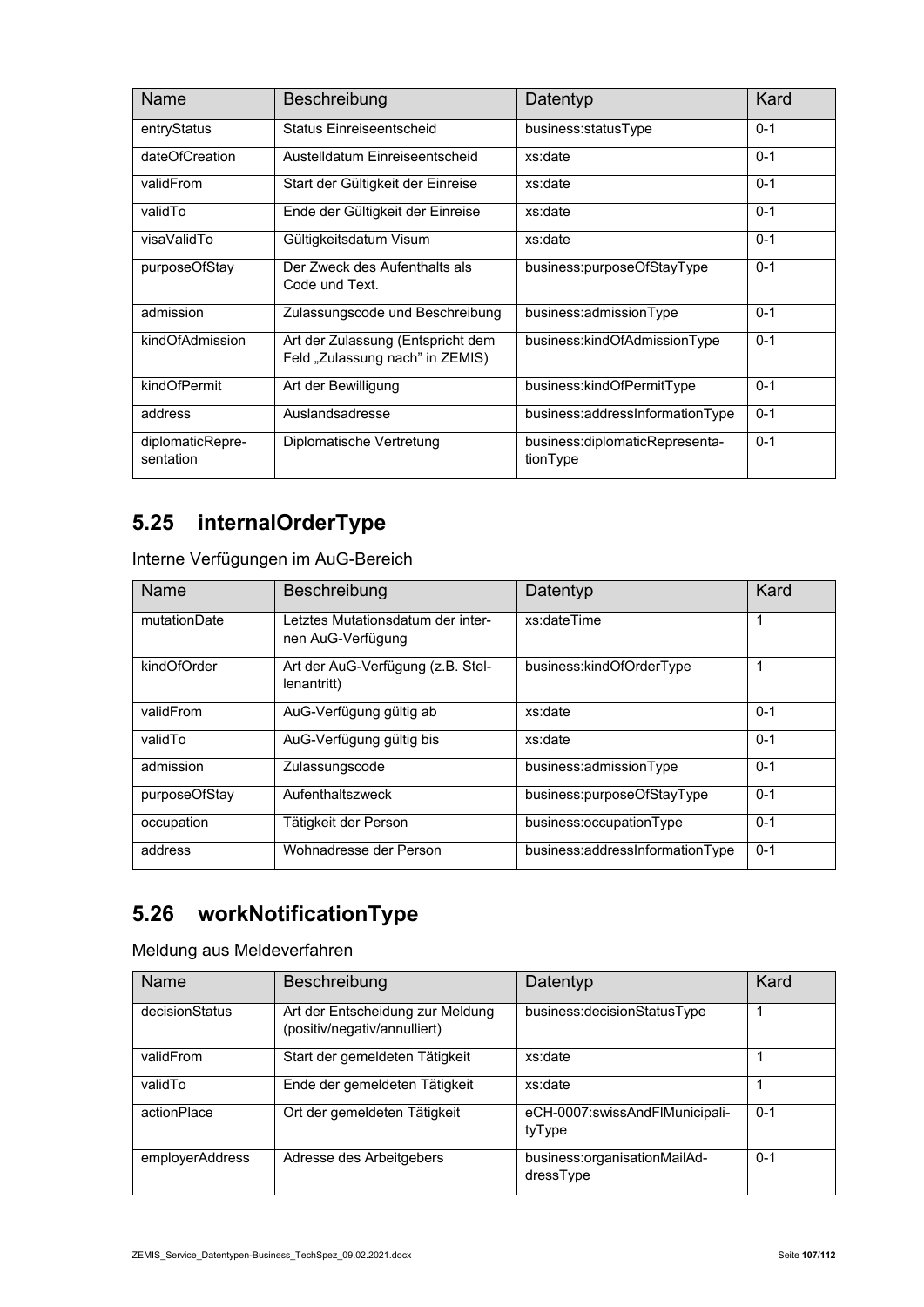## **5.27 asylumProcedureType**

Daten Asylverfahren

| Name                     | Beschreibung                                     | Datentyp                                | Kard    |
|--------------------------|--------------------------------------------------|-----------------------------------------|---------|
| mutationDate             | Letztes Mutationsdatum des Asyl-<br>verfahrens   | xs:dateTime                             |         |
| remark                   | Bemerkungen zu Asylverfahren                     | business:asylumProcedureRe-<br>markType | $0 - n$ |
| businessPro-<br>cessStep | Asylgeschäfte zu entsprechendem<br>Asylverfahren | business:businessPro-<br>cessStepType   | $0 - n$ |
| article                  | Artikel                                          | base:string50Type                       | $0 - 1$ |

#### **5.28 businessProcessStepType**

Asylgeschäftsdaten

| Name                           | Beschreibung                                                                                    | Datentyp                                    | Kard    |
|--------------------------------|-------------------------------------------------------------------------------------------------|---------------------------------------------|---------|
| mutationDate                   | Letztes Mutationsdatum der Asyl-<br>geschäftsdaten                                              | xs:dateTime                                 | 1       |
| kindOfBusinessPro-<br>cessStep | Art des Asylgeschäftes                                                                          | business:kindOfBusinessPro-<br>cessStepType | 1       |
| dateOfOccurrence               | Ereignisdatum                                                                                   | xs:date                                     | 1       |
| resolution                     | Erledigung                                                                                      | business:resolutionType                     | $0 - 1$ |
| dateOfResolution               | Datum der Erledigung                                                                            | xs:date                                     | $0 - 1$ |
| responsibleClerk               | User-ID des Sachbearbeiters, der<br>das Geschäft erledigt hat.                                  | base:string50Type                           | $0 - 1$ |
| responsibleSection             | Organisations-Einheit des<br>Sachbearbeiters.                                                   | base:string50Type                           | $0 - 1$ |
| zemisJurisID                   | Geschäfts-ID für die direkte Refe-<br>renzierung des Geschäfts über den<br><b>JURIS Service</b> | xs:int(9)                                   | $0 - 1$ |

#### **5.29 foreignerIdentificationPaperType**

Ausländerausweis einer Person

| Name         | Beschreibung                                   | Datentyp          | Kard    |
|--------------|------------------------------------------------|-------------------|---------|
| mutationDate | Letztes Mutationsdatum des<br>Ausländerausweis | xs:dateTime       |         |
| naaLsiNumber | LSI-Nummer des Ausländerausweis                | base:string25Type | $0 - 1$ |
| aaNumber     | AA-Nummer des Ausländerausweis                 | base:string25Type | $0 - 1$ |
| shippingDate | Versanddatum des Auslän-<br>derausweis         | xs:date           | $0 - 1$ |

## **5.30 biometricIdentificationType**

Biometrische Identifikation einer Person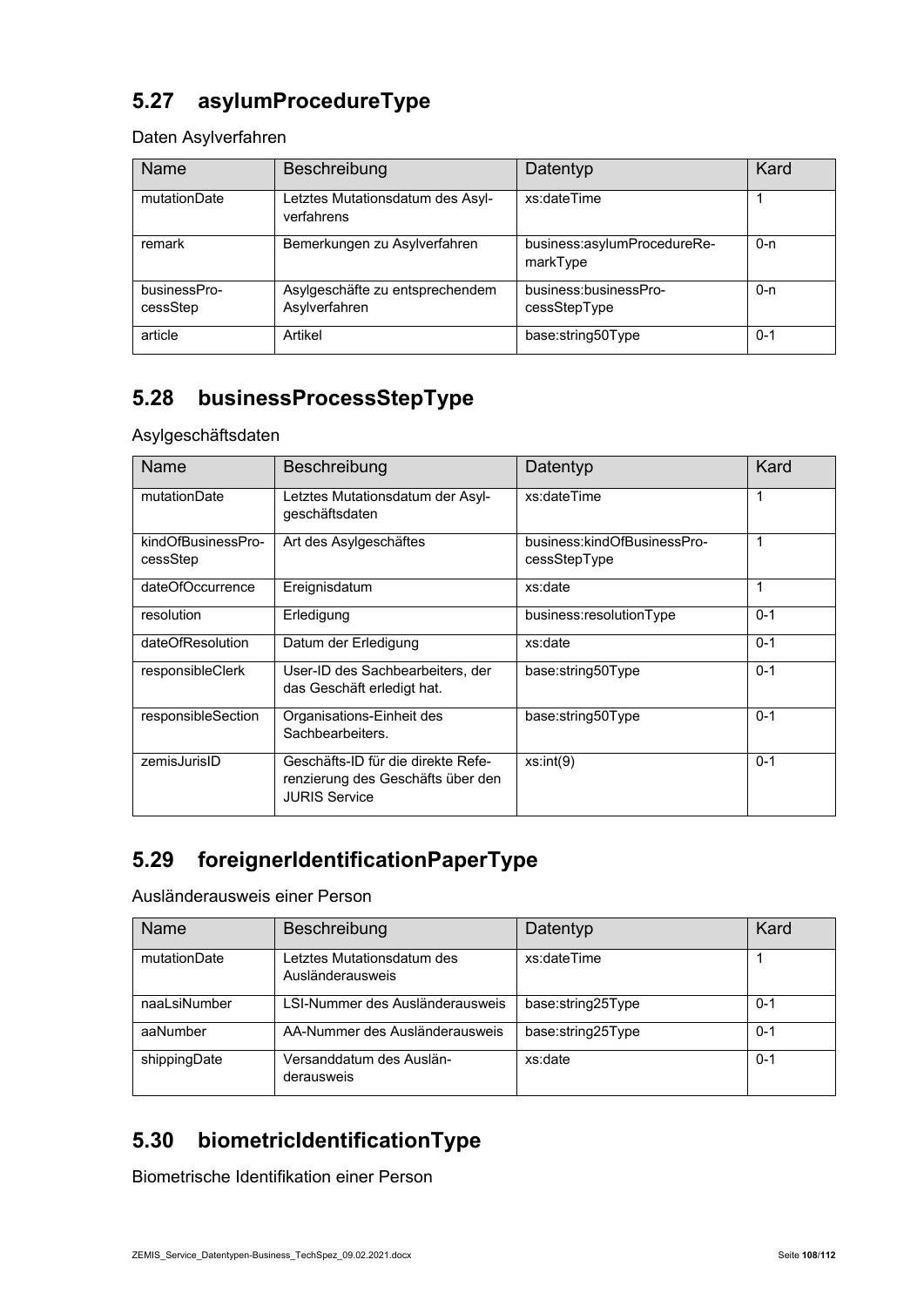| Name             | Beschreibung                                                                                    | Datentyp    | Kard    |
|------------------|-------------------------------------------------------------------------------------------------|-------------|---------|
| mutationDate     | Letztes Mutationsdatum der biomet-<br>rischen Daten                                             | xs:dateTime | 1       |
| entryDate        | Erfassungsdatum der biometrischen<br>Daten                                                      | xs:date     | $0 - 1$ |
| collectDate      | Datum an dem ZEMIS die Biomet-<br>rie-Daten von der Systemplattform<br>eDokumente abgeholt hat. | xs:date     | $0 - 1$ |
| expirationDate   | Ablaufdatum der Gültikgeit der bio-<br>metrischen Daten                                         | xs:date     | $0 - 1$ |
| appointmentToken | SYSPTV Token                                                                                    | xs:string   | $0 - 1$ |
| appointmentDate  | Datum/Zeit des Termins gemäss<br><b>SYSPTV</b>                                                  | xs:dateTime | $0 - 1$ |

## **5.31 asylumAllocationType**

Kantonale Verteilung der Asylpersonen

| <b>Name</b>    | Beschreibung                                          | Datentyp            | Kard    |
|----------------|-------------------------------------------------------|---------------------|---------|
| mutationDate   | Letztes Mutationsdatum der kanto-<br>nalen Verteilung | xs:dateTime         |         |
| canton         | Verteilkanton                                         | business:cantonType | $0 - 1$ |
| isCredited     | Wurde die Verteilung angerechnet?                     | xs:boolean          | $0 - 1$ |
| allocationDate | Datum der definitiven Verteilung                      | xs:date             | $0 - 1$ |

# **5.32 refugeeType**

Informationen zu einem Flüchtling

| Name             | Beschreibung                                                   | Datentyp                             | Kard    |
|------------------|----------------------------------------------------------------|--------------------------------------|---------|
| mutationDate     | Letztes Mutationsdatum des Asylge-<br>schäftes des Flüchtlings | xs:dateTime                          | 1       |
| zemisNumber      | ZEMIS-Nummer des Flüchtlings                                   | business:zemisNummerType             | 1       |
| dossierNumber    | Dossiernummer innerhalb einer<br>Dossierkategorie              | base:integer7Type                    | 1       |
| firstName        | Vorname der Hauptidentität                                     | eCH-0044:baseNameType                | 1       |
| lastName         | Nachname der Hauptidentität                                    | eCH-0044:baseNameType                | 1       |
| nationality      | Nationalität des Flüchtlings                                   | eCH-0011:nationalityDataType         | $0 - 1$ |
| motherTongue     | Muttersprache des Flüchtlings                                  | business:tongueType                  | $0 - 1$ |
| dateOfBirth      | Geburtsdatum des Flüchtlings                                   | eCH-0044:datePartiallyKnown-<br>Type | $0 - 1$ |
| gender           | Geschlecht des Flüchtlings                                     | business:genderCodeType              | $0 - 1$ |
| dateOfOccurrence | Eröffnungsdatum des Asylgeschäfts<br>(Einreisedatum)           | xs:date                              | $0 - 1$ |
| applicationDate  | Gesuchsdatum des Asylgeschäfts                                 | xs:date                              | $0 - 1$ |
| allocationDate   | Datum der definitiven Verteilung                               | xs:date                              | $0 - 1$ |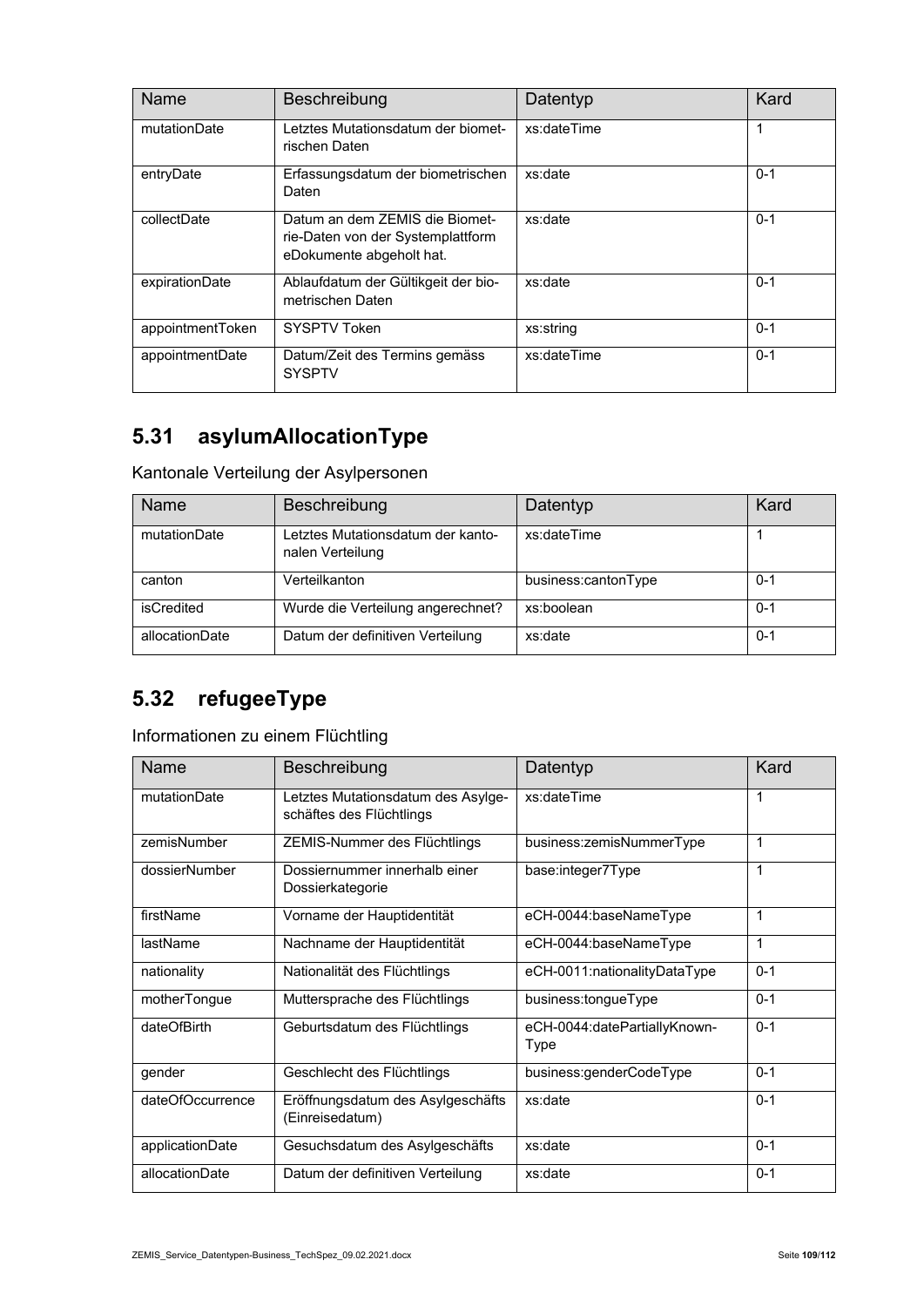| <b>Name</b> | Beschreibung                  | Datentyp            | Kard    |
|-------------|-------------------------------|---------------------|---------|
| canton      | Verteilkanton des Flüchtlings | business:cantonType | $0 - 1$ |

#### **5.33 personMailAddressType**

Adressinformationen einer Person

| Name                       | Beschreibung                                          | Datentyp                                | Kard    |
|----------------------------|-------------------------------------------------------|-----------------------------------------|---------|
| mutationDate               | Letztes Mutationsdatum der<br>Adresse                 | xs:dateTime                             |         |
| personMailAddress-<br>Info | Information zur Person die an dieser<br>Adresse wohnt | business:personMailAddressInfo-<br>Type | -1      |
| addressInformation         | Adressinformationen                                   | business:addressInformationType         |         |
| addressCategory            | Adresskategorie                                       | business:addressCategoryType            |         |
| kindOfAddress              | Adressart                                             | business:kindOfAddressType              |         |
| validFrom                  | Gültig ab Datum der Adresse                           | xs:date                                 | $0 - 1$ |
| validTo                    | Gültig bis Datum der Adresse                          | xs:date                                 | $0 - 1$ |

# **5.34 personMailAddressInfoType**

Information zur Person die an dieser Adresse wohnt

| <b>Name</b> | Beschreibung        | Datentyp              | Kard    |
|-------------|---------------------|-----------------------|---------|
| firstName   | Vorname der Person  | eCH-0044:baseNameType | $0 - 1$ |
| lastName    | Nachname der Person | eCH-0044:baseNameType |         |

### **5.35 addressInformationType**

Informationen zur Adresse

| Name                   | Beschreibung                                                      | Datentyp                            | Kard    |
|------------------------|-------------------------------------------------------------------|-------------------------------------|---------|
| addressLine1           | Adresszusatz (Gruppenunterkunfts-<br>namen falls Zentrumsadresse) | eCH-0010:addressLineType            | $0 - 1$ |
| addressLine2           | Falls Adresse eines Zentrums: Zent-<br>rum-Nummer, sonst leer     | eCH-0010:addressLineType            | $0 - 1$ |
| street                 | <b>Strasse</b>                                                    | eCH-0010:streetType                 | 1       |
| houseNumber            | Hausnummer                                                        | eCH-0010:houseNumberType            | $0 - 1$ |
| locality               | Gebiet (in der Schweiz der Kanton)                                | eCH-0010:localityType               | $0 - 1$ |
| town                   | Ortsname                                                          | eCH-0010:townType                   | 1       |
| swissZipCode           | Postleitzahl Inland (ohne 2-stelligen<br>Zusatzcode)              | eCH-0010:swissZipCodeType           | 1       |
| swissZipCodeAd-<br>dOn | 2-stelliger Postleitzahlzusatzcode                                | eCH-0010:swissZipCodeAd-<br>dOnType | $0 - 1$ |
| foreignZipCode         | Postleitzahl Ausland                                              | eCH-0010:foreignZipCodeType         | $0 - 1$ |
| country                | Land (zweistelliger ISO Code)                                     | eCH-0010:countryIdIso2Type          | 1       |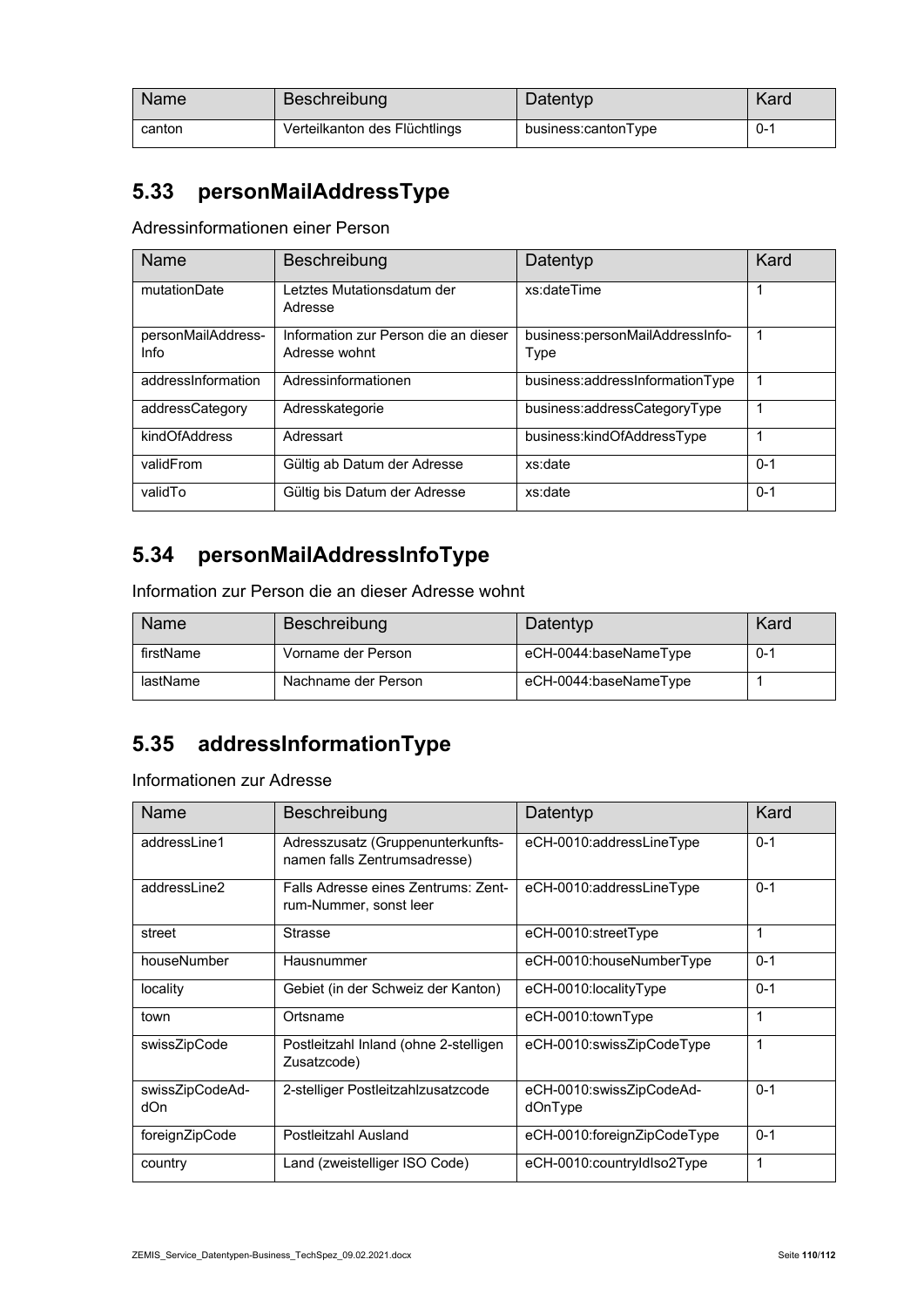#### **5.36 companyIdentificationType**

| <b>Name</b>           | Beschreibung                                  | Datentyp                      | Kard    |
|-----------------------|-----------------------------------------------|-------------------------------|---------|
| companyld             | Betriebs-ID                                   | business:companyIdType        |         |
| companyUid            | Unternehmens-Identifikationsnum-<br>mer (UID) | business:companyUIDType       | $0 - 1$ |
| companyName           | Name des Betriebs                             | eCH-0010:organisationNameType |         |
| companyNameAd-<br>dOn | Betriebsnamenzusatz                           | eCH-0010:organisationNameType | $0 - 1$ |

Datentyp zur Identifikation eines Betriebs

#### **5.37 companyInformationType**

Informationen zu einem Betrieb

| Name                               | Beschreibung                                                 | Datentyp                                  | Kard    |
|------------------------------------|--------------------------------------------------------------|-------------------------------------------|---------|
| mutationDate                       | Letztes Mutationsdatum der Betrieb-<br>sinformationen        | xs:dateTime                               | 1       |
| companyId                          | Betriebs-ID                                                  | business:companyIdType                    | 1       |
| companyUid                         | Unternehmens-Identifikationsnum-<br>mer (UID)                | business:companyUIDType                   | $0 - 1$ |
| maximalNumber-<br><b>OfDancers</b> | Maximale Anzahl zugelassene Tän-<br>zerinnen für den Betrieb | base:integer3Type                         | $0 - 1$ |
| branch                             | <b>Branche</b>                                               | business:branchType                       | $0 - 1$ |
| valueAdd-<br>edTaxNumber           | Mehrwertsteuer Nummer der Firm                               | base:string25Type                         | $0 - 1$ |
| employmentMunici-<br>pality        | Gemeinde Code                                                | eCH-0007:swissAndFlMunicipali-<br>tyType  | $0 - 1$ |
| organisationMailAd-<br>dress       | Adresse des Betriebs                                         | business:organisationMailAd-<br>dressType | $0 - 1$ |

## **5.38 organisationMailAddressType**

Adressinformationen eines Betriebs

| Name                             | <b>Beschreibung</b>                             | Datentyp                                      | Kard |
|----------------------------------|-------------------------------------------------|-----------------------------------------------|------|
| mutationDate                     | Letztes Mutationsdatum der Be-<br>triebsadresse | xs:dateTime                                   |      |
| organisationMailAd-<br>dressinfo | Information zum Betrieb an dieser<br>Adresse    | business:organisationMailAd-<br>dressInfoType |      |
| addressInformation               | Adresse des Betriebs                            | business:addressInformationType               |      |

#### **5.39 organisationMailAddressInfoType**

Informationen zum Betrieb

| <b>Name</b>      | <b>Beschreibung</b> | Datentyp                      | Kard |
|------------------|---------------------|-------------------------------|------|
| organisationName | Name des Betriebs   | eCH-0010:organisationNameType |      |